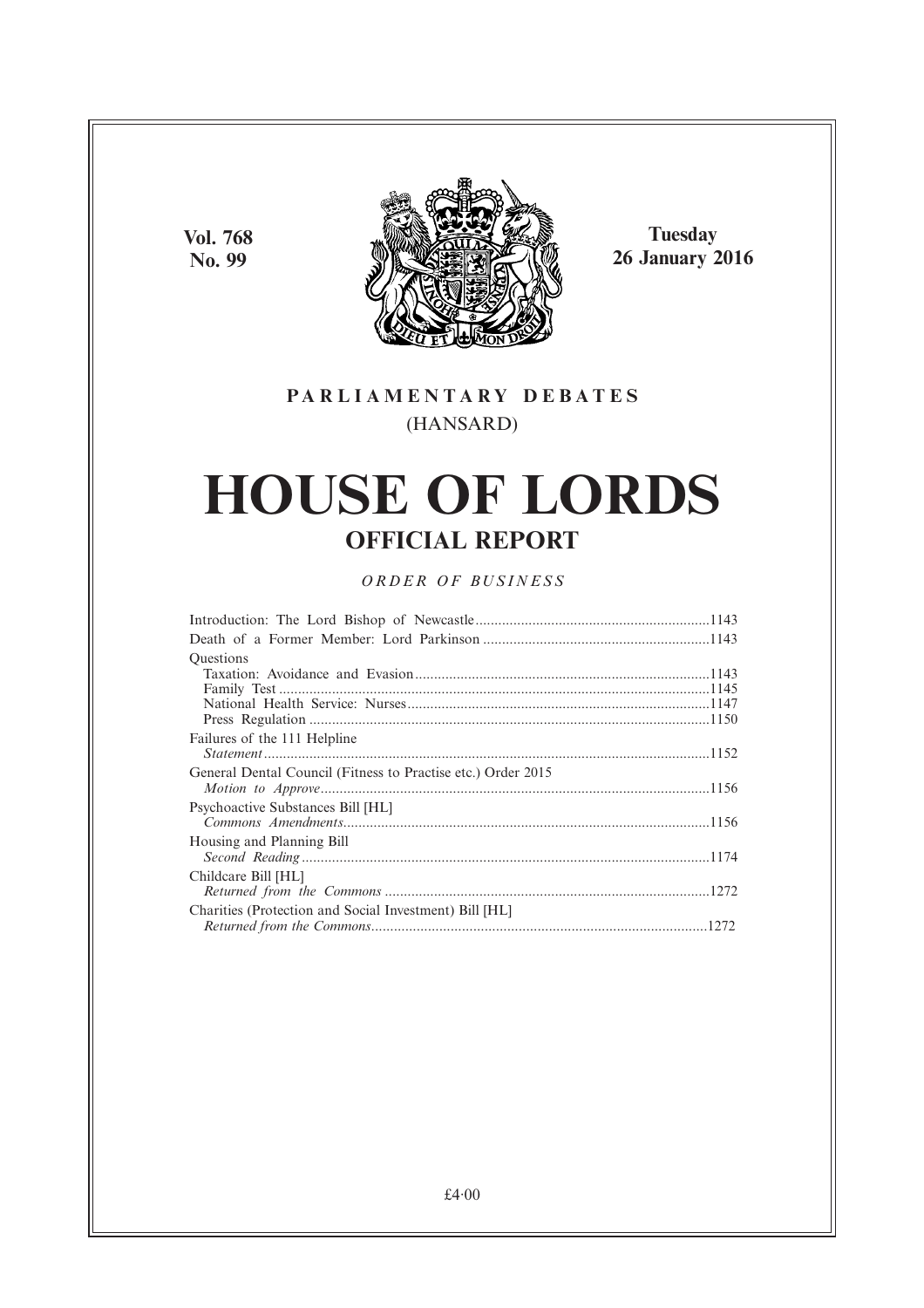Lords wishing to be supplied with these Daily Reports should give notice to this effect to the Printed Paper Office.

No proofs of Daily Reports are provided. Corrections for the bound volume which Lords wish to suggest to the report of their speeches should be clearly indicated in a copy of the Daily Report, which, with the column numbers concerned shown on the front cover, should be sent to the Editor of Debates, House of Lords, within 14 days of the date of the Daily Report.

> *This issue of the Official Report is also available on the Internet at* www.publications.parliament.uk/pa/ld201516/ldhansrd/index/160126.html

| PRICES AND SUBSCRIPTION RATES                                                                                                                       |
|-----------------------------------------------------------------------------------------------------------------------------------------------------|
| DAILY PARTS                                                                                                                                         |
| Single copies:<br>Commons, £5; Lords £4                                                                                                             |
| Annual subscriptions:<br>Commons, £865; Lords £600                                                                                                  |
| LORDS VOLUME INDEX obtainable on standing order only.<br>Details available on request.                                                              |
| BOUND VOLUMES OF DEBATES are issued periodically during the<br>session.                                                                             |
| Single copies:<br>Commons, £65 (£105 for a two-volume edition); Lords, £60 (£100 for a<br>two-volume edition).<br>Standing orders will be accepted. |
| THE INDEX to each Bound Volume of House of Commons Debates is published<br>separately at £9.00 and can be supplied to standing order.               |
| All prices are inclusive of postage.                                                                                                                |

The first time a Member speaks to a new piece of parliamentary business, the following abbreviations are used to show their party affiliation:

| <b>Abbreviation</b> | <b>Party/Group</b>                  |  |
|---------------------|-------------------------------------|--|
| <b>CB</b>           | Cross Bench                         |  |
| Con                 | Conservative                        |  |
| <b>DUP</b>          | Democratic Unionist Party           |  |
| GP                  | Green Party                         |  |
| Ind Lab             | <b>Independent Labour</b>           |  |
| Ind LD              | <b>Independent Liberal Democrat</b> |  |
| Ind SD              | <b>Independent Social Democrat</b>  |  |
| Ind UU              | Independent Ulster Unionist         |  |
| Lab                 | Labour                              |  |
| LD                  | Liberal Democrat                    |  |
| LD Ind              | Liberal Democrat Independent        |  |
| Non-afl             | Non-affiliated                      |  |
| PC.                 | Plaid Cymru                         |  |
| <b>UKIP</b>         | UK Independence Party               |  |
| UUP                 | <b>Ulster Unionist Party</b>        |  |

No party affiliation is given for Members serving the House in a formal capacity, the Lords spiritual, Members on leave of absence or Members who are otherwise disqualified from sitting in the House.

© Parliamentary Copyright House of Lords 2016,

*this publication may be reproduced under the terms of the Open Parliament licence, which is published at www.parliament.uk/site-information/copyright/.*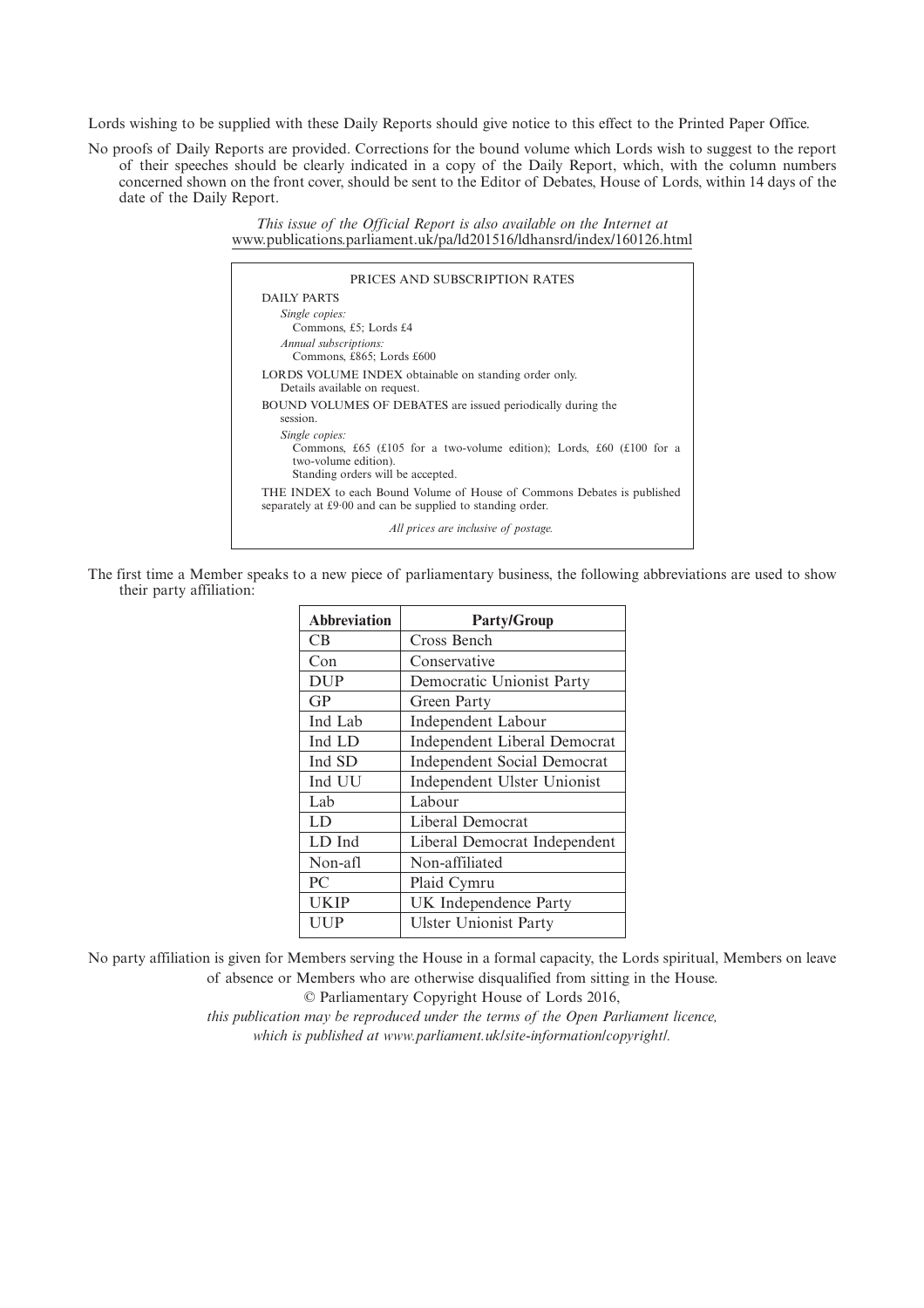# House of Lords

*Tuesday, 26 January 2016.*

*2.30 pm*

*Prayers—read by the Lord Bishop of Worcester.*

#### **Introduction: Lord Bishop of Newcastle**

*2.37 pm*

*Christine Elizabeth, Lord Bishop of Newcastle, was introduced and took the oath, supported by the Archbishop of York and the Bishop of Southwark, and signed an undertaking to abide by the Code of Conduct.*

# **Death of a Former Member: Lord Parkinson**

*2.40 pm*

**The Lord Speaker (Baroness D'Souza):** My Lords, I regret to inform the House of the death on 22 January of the noble Lord, Lord Parkinson. On behalf of the House I extend our condolences to his family and friends.

#### **Taxation: Avoidance and Evasion** *Question*

*2.41 pm*

#### *Asked by Lord Dubs*

To ask Her Majesty's Government what action they are taking to reduce tax avoidance and evasion by individuals and companies.

**Lord Ashton of Hyde (Con):** My Lords, in the summer Budget 2015 the Government announced measures that would raise at least £5 billion per year through tackling avoidance, aggressive tax planning, evasion and non-compliance in the tax system. This included an £800 million investment to strengthen HMRC's evasion and non-compliance activity, enabling it to recover a cumulative £7.2 billion over the next five years. A further package of measures was announced in the Autumn Statement 2015 which is forecast to raise a further £700 million by 2021. Further details are available on the internet—through all well-known search engines.

**Lord Dubs (Lab):** Well, my Lords, I am bound to say that it sounds good but on examination it is not. I wonder if the Minister could explain the Government's attitude to the Google deal. The Chancellor says it is a great success. The Prime Minister does not seem to know and says it is a good step forward. Many Conservatives say that the deal is derisory. It is difficult to know what the Government's view is. Secondly, could the Minister say something about letting the truth come out about deals such as this? In the *Evening Standard* today there is an opinion poll: 80% of the public want more openness. Surely it is time we said goodbye to taxpayer confidentiality so that we can learn what is going on in our name and have a better tax system.

**Lord Ashton of Hyde:** My Lords, it is a tricky question to determine between the different statements of the Prime Minister, the Chancellor and others. I am afraid I have not seen all their comments in context; I would need to see those before I am able to deliver my final judgment. Taxpayer confidentiality is a longestablished principle and it is important that details of confidentiality are maintained, and that applies to everyone. What we want is fair payment of tax by everyone, be they large or small companies, or individuals.

**Lord Crickhowell (Con):**My Lords, the small businesses of the town of Crickhowell have launched a campaign under the name Fair Tax Town because many of them are paying more corporation tax than the big international corporations. Despite what my noble friend has said about action being taken, many of them feel that that action is so far quite inadequate. Will my noble friend give me an assurance that a really determined effort will now be made by the Government to sort out this unacceptable situation?

**Lord Ashton of Hyde:** My noble friend is right that we expect all companies, large and small, to be treated equally and to pay the tax that is due. This Government have reduced corporation tax. The quid pro quo for that is that when it is due on taxable profits, it should be paid. We are also tackling this internationally, because with multinational companies it has to be taken worldwide. That is why we have led the efforts in the G20 on the base erosion and profit shifting project, and we are now leading the group of 94 countries in the OECD which are implementing that.

**Baroness Kramer (LD):** My Lords, my heart rather goes out to the Minister, so let me ask him an easy question. Fifty-five per cent of calls by ordinary taxpayers and small businesses are not answered by HMRC. Will the Government consider spending their rather derisory settlement from Google on staffing its phones, so that the many people trying to pay their taxes actually can?

**Lord Ashton of Hyde:**I answered exactly that question a few weeks ago, and I am happy to point out that HMRC has recruited 3,000 new staff into customer service roles on flexible working patterns to address just that point. This will provide 1,800 additional people working on telephone helplines outside normal office hours, when many customers choose to call. More than 900 people from across HMRC have also been moved into these posts. I think everyone agrees that the previous service was substandard, but it is improving.

**Lord Davies of Oldham (Lab):** My Lords, I, too, sympathise with the Minister but of course, this same trick was played in the Commons. Junior Ministers responded to the issues there, as here, instead of those who are meant to take the decisions. The Minister has just confessed to the House that he does not have a clear line to answer the Question that was posed to him, but the rest of the country is quite clear that the deal struck with Google is an outrageous one. Can the Minister therefore answer this question? The United States is signed up to the OECD precepts, as is the Chancellor, so how come the US can tax major companies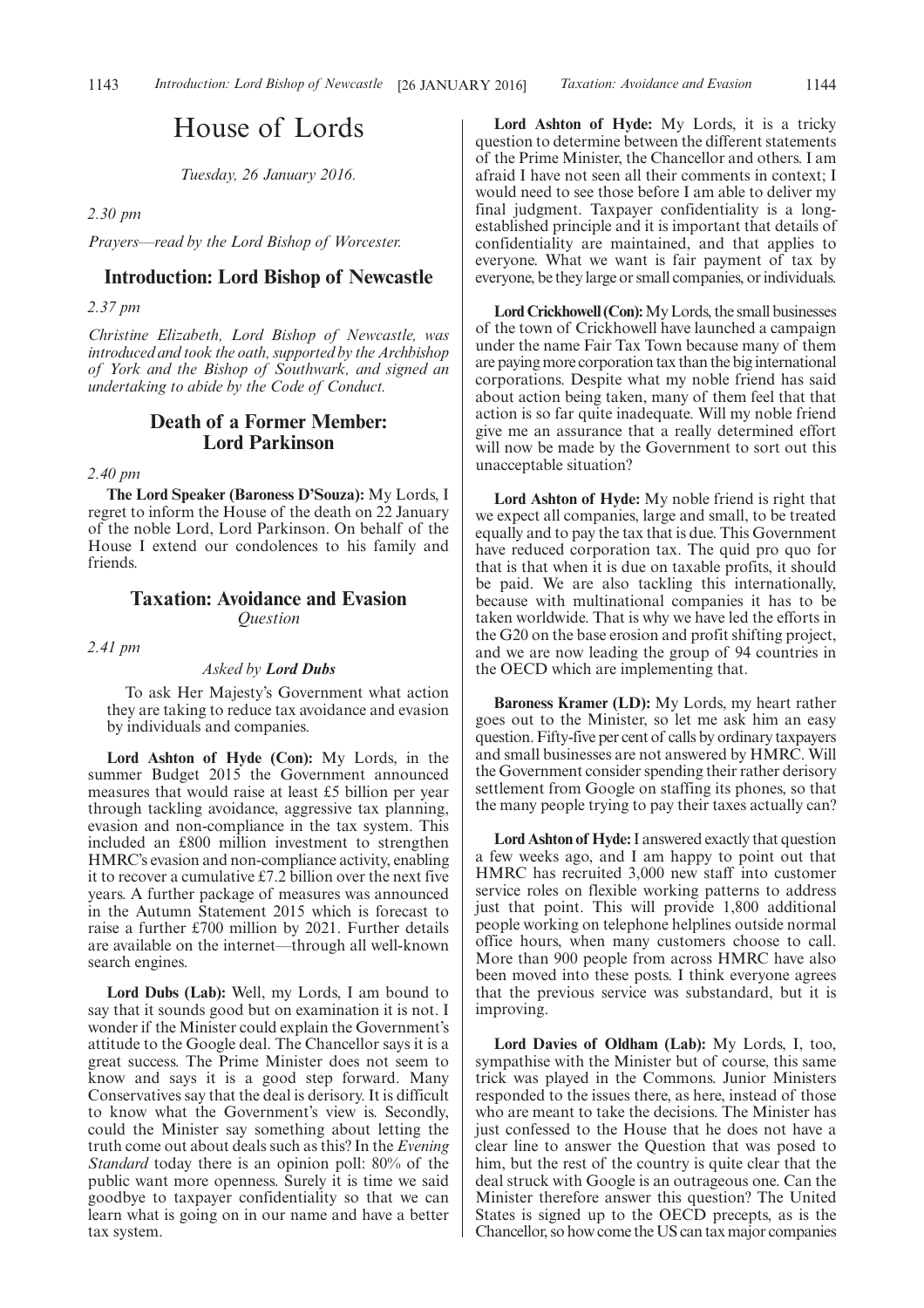[LORD DAVIES OF OLDHAM]

with considerable success and get the percentage of tax it expects, when in the United Kingdom, multinationals in particular pay an absolutely derisory rate of corporation tax?

**Lord Ashton of Hyde:**I am grateful for the sympathy of the noble Baroness and the noble Lord but I do not think that I need it today. The fact is that HMRC has taxed the full amount of UK taxable profits at the statutory corporation rate. One of the reasons why this country is attracting inward foreign investment is that it has a rule of law and treats people according to the rules.

**Lord Wigley (PC):** My Lords, I add my voice to that of the nobleLord,Lord Crickhowell, who emphasised the strength of feeling among small businesses, which pay their tax honourably and on time, when they see the fat cats getting away with it in this manner. Have the Government considered introducing turnover tax as an alternative to corporation tax, in circumstances where such companies are shuffling their corporation tax to other countries? A turnover tax is something they could not avoid.

**Lord Ashton of Hyde:** The noble Lord puts his finger on an interesting question. At the moment, as I said, it is a corporation tax based on taxable profits. It has never been done on turnover but what we are doing is making sure that taxable profit rests in the country where the economic activity takes place. That is why we introduced the diverted profits tax. However, I note that the Treasury Select Committee has agreed terms of reference to look at the corporate tax base.

**Baroness Knight of Collingtree (Con):** My Lords, can my noble friend tell the House whether the problem remains of having foreign people who have never learned how to speak the language looking after sick people? There was quite a lot of publicity about it. Are patients always able to talk to a nurse who understands the language?

**Lord Ashton of Hyde:** My Lords, it is obviously good that people who deal with the public speak fluent English. That is why we are introducing such a provision in the Immigration Bill.

# **Family Test**

*Question*

*2.49 pm*

#### *Asked by Baroness Lister of Burtersett*

To ask Her Majesty's Government what impact the Family Test has had on policy-making.

**TheMinister of State,Department forWork andPensions (Baroness Altmann) (Con):** My Lords, the family test is an integral part of the policy-making process. There is a cross-government commitment to embed the family test in all domestic policy considerations. The Department for Work and Pensions has established a dedicated team to support government departments and ensure that the family test is applied in a meaningful way.

**Baroness Lister of Burtersett (Lab):** My Lords, the DWP recommends, in its guidance to other departments on the family test, that they consider publication of any assessment. However, it has rejected calls from family organisations and faith groups that it should do so itself on the policy in the Welfare Reform and Work Bill to limit financial support to two children. Could the Minister explain why? Will she commit to routine publication in future, in the interests of transparency and of the explicit family perspective on policy-making that we were promised?

**Baroness Altmann:** My Lords, the family test is included in and incorporated into advice to Ministers on new policy. It is not a pass or fail exercise; it is about helping to make informed decisions about how to support strong and stable families. It is much broader than a tick-box exercise, which seems to be the thrust of the question.

**The Lord Bishop of Worcester:** My Lords, I have not consulted their Graces the most reverend Primates the Archbishops, but I feel confident in saying that we on these Benches welcome the thrust of the life-chances strategy, which the Prime Minister outlined in a recent speech. We believe, as does the Prime Minister, that the family is the best anti-poverty measure ever invented invented by God, in fact, although the Prime Minister did not add that. The increase in funding for relationship support is welcome, but could the Minister indicate how the priorities articulated in the family test might shape the development of the life-chances strategy as it is published and implemented in due course?

**Baroness Altmann:** The life-chances strategy aims to tackle the root causes of child poverty and to help transform children's lives. Those root causes include family breakdown, addiction, debt and worklessness. The Prime Minister has announced the doubling of funding for relationship support over the next five years, as well as the tearing down of sink estates, investment in mental health care and support for women during pregnancy.

**Lord Kirkwood of Kirkhope (LD):**My Lords, I remind the Minister that when the Prime Minister announced this important policy in August 2014, he made a point of saying that he wanted the test to apply to every single domestic policy. That is what he said. Would the Minister be prepared to commission an independent evaluation of that policy, in early course, so that we can test whether the Prime Minister's ambitious policy intent is being delivered in practice?

**Baroness Altmann:** My Lords, I assure the House that the family test is indeed incorporated into every new domestic policy consideration by this Government.

**Baroness Sherlock (Lab):** My Lords, I spoke recently to a woman called Ruth, who had adopted three siblings aged under four. The children were placed with her only because she agreed to stay home in their early years, because they were very damaged. However, her husband was a vicar, and she could only afford to give up work and feed the children because of tax credits. She got in touch to say that if the Government push through the plan tomorrow to limit all benefits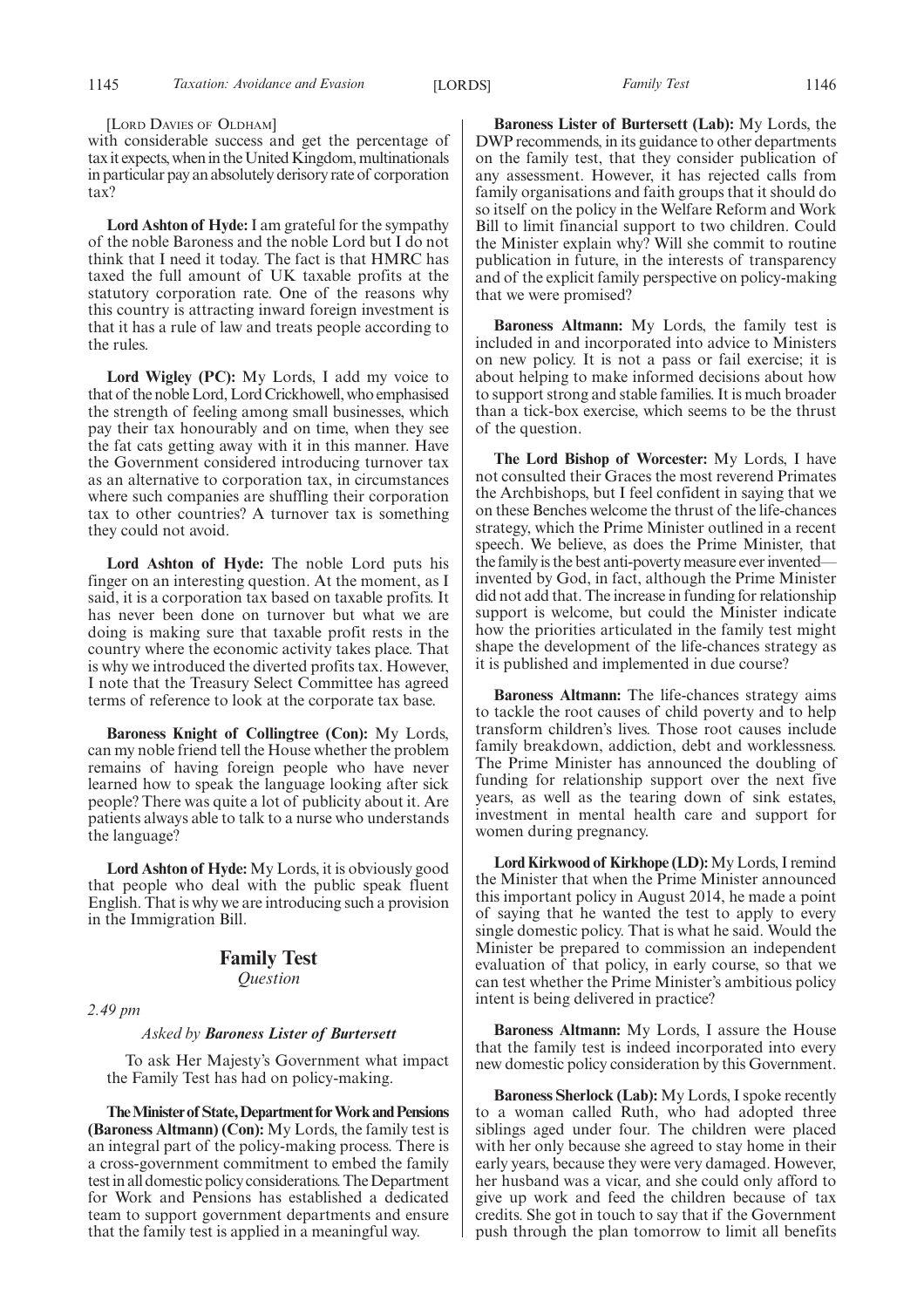and tax credits to the first two children in any family, she would not be able to adopt those children in future, and they would stay in care at a cost of £40,000 per child per year. I asked the Minister how that policy passed the family test. He would not tell me. Will she?

**Baroness Altmann:** My Lords, as I said, the family test is not a tick-box exercise. Policy is always about trade-offs, but the family test ensures that family impacts are explicitly considered when making those trade-offs.

**Baroness Hollis of Heigham (Lab):** My Lords, we spent quite a lot of time yesterday looking at issues affecting the family through the Welfare Reform and Work Bill. My noble friends Lady Lister and Lady Sherlock in particular pressed the Minister time and again as to whether these proposals in the Bill passed the family test. Answer came there none. Can the Minister tell us in what way, explicitly, the proposals in the Welfare Reform and Work Bill have been subjected to and evaluated against the family test and whether they have passed it, as she has told the House today?

**Baroness Altmann:** I can only repeat to the noble Baroness that the family test is not a pass or fail exercise. It is right to make our welfare system fairer for the working families currently paying into the system to support others, and the family test has been explicitly considered in the new policies and trade-offs necessary in all policy-making.

**The Archbishop of York:** My Lords, I hope that the family test recognises that poor families come in different shapes and sizes and that there is no intention of pushing a particular policy, of which we saw a little in China. Margaret and I had two children of our own and then fostered two children who came to us at the ages of eight and one and a half. They are now working adults. Had this family test been around, I would have been worried, as Ruth is, because that child would have found it very difficult. Will the Minister assure us that when the family test comes, common sense will prevail, not numbers?

**Baroness Altmann:** My Lords, families are the foundations of society. Strong and stable families, we know, can have a huge impact on improving the life chances of our children, and we have a clear and unqualified commitment to strengthening and supporting family life for our children and for generations to come.

### **National Health Service: Nurses** *Question*

*2.56 pm*

#### *Asked by Lord Clark of Windermere*

To ask Her Majesty's Government what plans they have to ensure that there are a sufficient number of nurses in the National Health Service.

**TheParliamentaryUnder-Secretaryof State,Department of Health (Lord Prior of Brampton) (Con):** My Lords, Health Education England is responsible for workforce planning in the NHS. In 2016-17, the HEE commissioning and investment plan forecasts an additional supply by 2020 of 40,000 nurses as a result of undergraduate and postgraduate commissions placed with universities between 2012 and 2016. Moving new nursing students on to the student loans system from August 2017 allows universities to offer up to 10,000 extra nursing, midwifery and allied health degree places by 2020-21.

Lord Clark of Windermere (Lab): I thank the Minister for his answer, and we all wish the Government well in trying to make up the shortfall of nurses which is bedevilling our National Health Service at the moment. I am dubious about the abolition of the bursary scheme and think that the Government's proposals are highly risky, but I wish the Government well. I ask the Minister for an assurance that if they proceed with the abolition of the bursary scheme, they will recognise that the cost to nurses at the end of their training will probably be approaching £50,000. Will the Government give a commitment that they will fund a payback or reward scheme so that those nurses who have spent a number of years in the National Health Service will have some of those debts written off?

**Lord Prior of Brampton:** My Lords, I thank the noble Lord for wishing the scheme well. It is intended to increase the supply of young men and women going into the nursing profession, with which I think everyone in this House would agree. It is true at one level to say that people receiving loans rather than bursaries will have a debt of about £50,000 at the end, but the repayment of that is, as the noble Lord knows, graduated, and only 9% of the excess over £21,000 a year will be payable, not the full amount, as he suggests.

**Baroness Gardner of Parkes (Con):** My Lords, I have previously raised the question of the abolition of the SENs, and the Minister has told me that thought is being given to training which will not require university entrance. Are the Government making any progress on that, as there are many wonderful nurses—I am sure that we have all known some—who could never have got enough academic points to come in at the university training level?

**Lord Prior of Brampton:** My Lords, I completely agree with my noble friend's sentiments. She will be pleased to know that from August of this year, Health Education England will be funding 1,000 new nursing associates, who will not be taking a degree but will effectively do a nurse apprenticeship, although they will be able to switch over to doing a degree later in their career if they so choose.

**Baroness Walmsley (LD):** My Lords, given that hospital trusts are recruiting 5,600 nurses from outside the EU every year, that is surely much more of a pull factor than anything the Government might do with benefits. Given the fact that trainee nurses have to work on a clinical placement outside term time in which they add value to the NHS and take on responsibility, why are they not paid?

**Lord Prior of Brampton:** My Lords, I do not entirely follow the noble Baroness's question. All I can say is that we are all pleased that we are able to attract nurses from overseas, but that cannot be the right long-term policy for this country. We must train our own nurses and not rely upon recruiting nurses from overseas.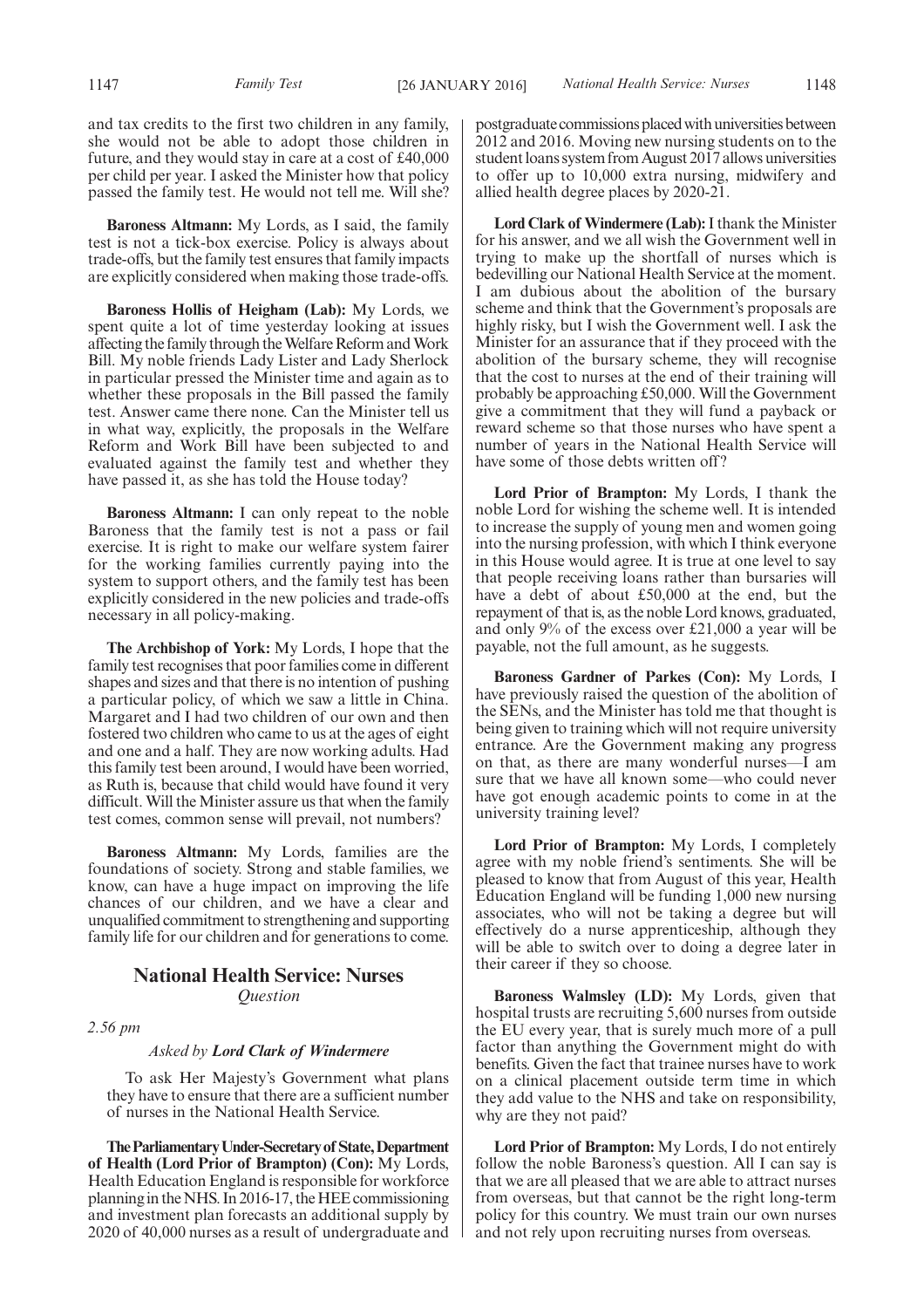**Baroness Watkins of Tavistock (CB):** My Lords, what consideration have the Government given to enabling people who want to study nursing as a second degree to have loans in the way that they will allow for those studying some STEM subjects?We have traditionally had mature entrants who are already graduates.

**Lord Prior of Brampton:** My Lords, we are still consulting on the details of this scheme, but I assure the noble Baroness that the loan scheme will be available for mature students doing their second degree as it is for those doing their first degree.

**Lord Hunt of Kings Heath (Lab):** My Lords, last night in the education regulations debate, the noble Baroness, Lady Evans, said from the Dispatch Box that last year the cap on applications for nursing students meant that 37,000 applications were rejected, yet today the Minister quoted the figure of 10,000 extra places by 2020, which I take to mean 2,000 places a year. What about the other 35,000 a year who are presumably rejected for a nursing place? If there are ways of getting rid of the cap, why on earth are the Government not allowing many more nurses to be trained? Is it actually because they have cut the budget of Health Education England which would have to finance the placements of those student nurses in NHS trusts?

**Lord Prior of Brampton:** My Lords, I think the noble Lord is wrong in what he says, but I will double check. I believe that there will be an additional 10,000 placements per year, but I will check that afterwards. That is not until 2021 because the new scheme will not come into place until August 2017, which means that the first students will come out of the new scheme in 2020. We are estimating that there will be 10,000 in that year.

**Baroness Finlay of Llandaff (CB):** Do the Government recognise that the retention of nurses is also extremely important and that the loss from the profession later in life may reflect difficult working conditions and lack of support? Will the Government also note that nurses in the hospice world and specialists in palliative nursing tend to be older nurses who have left NHS employment and gone to the charitable sector precisely because they feel that they can work as they want to, fully and professionally, and have a supported working environment?

**Lord Prior of Brampton:** My Lords, retention and return to practice are crucial. The noble Baroness may be interested to know that Health Education England has up to 90, I think, courses that have so far attracted just under 1,000 nurses back to practice. The cost of attracting someone back to practice is some £2,000 each compared with some £50,000 for a new nurse.

**Baroness Wall of New Barnet (Lab):** My Lords, the noble Lord will be aware of the pressure that is quite rightly on trusts to reduce their agency spend. How can we cope with doing that when we are also still trying to get in nurses whose visas are being stopped, despite the fact that that restriction was supposed to have been lifted?

**Lord Prior of Brampton:** The cost of agency spend has risen from around £2.8 billion a year to some £4 billion this year. It is far too high. There is recognition that reliance upon agencies to this degree is also not good for quality of care. On grounds of both care and cost, we wish to reduce the spend on agencies.

### **Press Regulation**

*Question*

*3.04 pm*

#### *Asked by Lord Clement-Jones*

To ask Her Majesty's Government, in the light of the launch of the new press regulator IMPRESS, what steps they are taking to promote independent and effective press regulation.

**TheParliamentaryUnder-Secretaryof State,Department for Business, Innovation and Skills and Department for Culture,Media and Sport (Baroness Neville-Rolfe) (Con):** My Lords, this Government support the framework for independent press self-regulation delivered in the previous Parliament. This system protects the freedom of the press while offering real redress when mistakes are made. We want to see the press voluntarily comply with the reforms recommended by Lord Justice Leveson and enshrined in the royal charter.

**Lord Clement-Jones (LD):** My Lords, I am glad to hear that the Government support the framework agreed in the last Parliament. However, is not the key question whether the Prime Minister will honour his pledge to the victims of press abuse by commencing the court costs incentive set out in Section 40 of the Crime and Courts Act, as Parliament intended?

**Baroness Neville-Rolfe:** My Lords, the exemplary damages provisions, which now extend to all media cases, came into effect on 3 November and provide an incentive to publishers to sign up. We are not convinced that the time is right for the introduction of the costs provisions but the Secretary of State is considering the issue further and discussing it with interested parties; we have had some discussions with individual noble Lords in this House.

**Lord Sherbourne of Didsbury (Con):** My Lords, has my noble friend read the report on press regulation by the Communications Committee last year? Do the Government accept its recommendation that with the system evolving, especially with IMPRESS and IPSO, they should keep it under review and monitor it very carefully?

**Baroness Neville-Rolfe:** I am not sure that I am allowed to do this, but I must recommend this report as excellent reading. It is a very clear summary—I congratulate the noble Lord, Lord Best, and the committee on it—and one of the good things is that it encourages regular review and reporting; of course the Press Recognition Panel will report each year.

**Lord Lea of Crondall (Lab):** Are the Government seriously saying that they are implementing Leveson?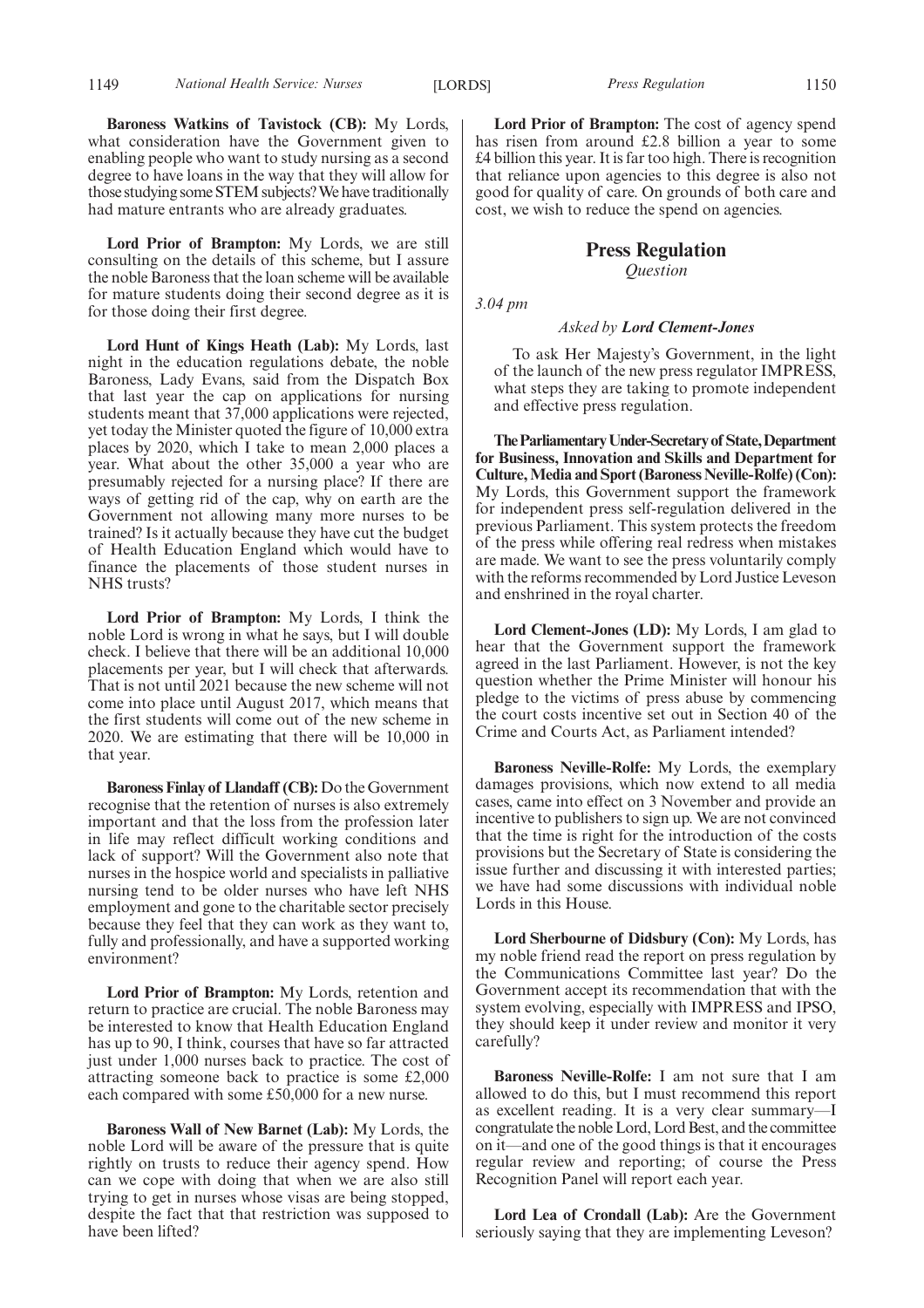**Baroness Neville-Rolfe:** We have brought in and implemented the new regulatory framework, and as recently as last November we brought in the wider exemplary damages provisions. There is a Leveson part 2 but that cannot be turned to until the phone-hacking cases are completed in the courts.

**Lord Lester of Herne Hill (LD):** My Lords, is the Minister aware that in its first year IPSO, supported by most newspapers, is establishing itself as being independent and effective under the chairmanship of Sir Alan Moses? It deals efficiently with complaints and makes instructions, which the press obey, to publish corrections even on the front pages of their newspapers. Does it therefore not follow that the Government should do nothing to undermine that system while it is being developed and certainly should be very careful, as theMinister has indicated, about introducing sanctions like arbitrary costs or punitive damages that people such as myself believe are likely to fall foul of press freedom and the European Convention on Human Rights?

**Baroness Neville-Rolfe:** My Lords, I have great sympathy with the noble Lord's point. The single most important point is freedom of the press, as he says, and I am glad that we have found an independent, self-regulatory system which is now starting to deliver.

**Lord Wood of Anfield (Lab):** My Lords, Section 40 the costs protection clause—was part of the Crime and Courts Act that was passed overwhelmingly in the Commons and here. Is the Minister saying that the Government are now revisiting the wisdom of Section 40?

**Baroness Neville-Rolfe:** As the Secretary of State made clear in a speech before Christmas, he is reflecting on whether now is the time to bring in that provision. The noble Lord is right: it sits on the statute book—there is no suggestion of doing anything about that—but we are reflecting on when to commence it.

**Lord Foster of Bath (LD):** My Lords, further to that question and answer, does the Minister agree that an effective press regulator, as well as protecting the public, should also protect ambitious watchdog journalists from the threat of ruinous court costs by wealthy and powerful people who try to prevent publication of awkward stories? Notwithstanding the comments of my noble friend Lord Lester, does the Minister agree that this is another reason why the Secretary of State should rapidly enact the court costs incentives, which have already been agreed by Parliament?

**Baroness Neville-Rolfe:** I am not sure that I see it quite that way. The extended exemplary damages are a good thing and a good incentive. We need a free press; the system is getting under way; and the Secretary of State is entirely right to think about as and when—and when and if—to bring in the costs provisions, which of course sit on the statute book and can be commenced at any time.

**Lord Stevenson of Balmacara (Lab):** My Lords, perhaps I may take the Minister back to Leveson part 2. The second part was due to look at specific claims made about phone hacking, what went wrong with the original police investigations, and alleged police corruption. As the Minister said, it was delayed pending the conclusion of criminal prosecutions. My understanding is that those prosecutions have now been completed. If that is the case, we know that hacking took place at the *News of the World* and at Mirror Group titles but we do not know exactly what went on elsewhere. Can we have confirmation from the noble Baroness that the second part of the public inquiry will take place and, if so, what the timetable will be?

**Baroness Neville-Rolfe:** My understanding is different in that two cases are outstanding. That means that Leveson part 2 will not be able to take place until after those investigations and trials have concluded. However, as soon as they have been completed, we will formally consult Sir Brian Leveson, as he now is, as chair of the inquiry before announcing what is appropriate.

**Baroness Hollins (CB):**My Lords, are the Government going back on their commitments over Leveson?

**Baroness Neville-Rolfe:** No. The Government have brought in the regulatory system that was agreed in the last Parliament. The only issues today are the question that we are exploring, which is the timing and appropriateness of the costs provisions, and part 2, which, as the noble Lord opposite said, we have to defer until the criminal court cases are out of the way. I appreciate that that is frustrating for this House but, as we have heard from the Benches opposite, progress has been made in the mean time, and last week IMPRESS applied for recognition.

#### **Failures of the 111 Helpline** *Statement*

#### *3.11 pm*

**TheParliamentaryUnder-Secretaryof State,Department of Health (Lord Prior of Brampton) (Con):** My Lords, with the leave of the House, I shall repeat as a Statement the Answer to an Urgent Question given in another place by my right honourable friend the Secretary of State for Health on NHS England's report into the death of WilliamMead and the failures of the 111 helpline. The Statement is as follows.

"Mr Speaker, this tragic case concerns the death of a one year-old boy,WilliamMead, on 14 December 2014 in Cornwall.While any health system will inevitably suffer tragedies from time to time, the issues raised in this case have significant implications for the rest of the NHS which I am determined we should learn from.

First, though, I would like to offer my sincere condolences to the family of William Mead. I have met William's mother Melissa, who spoke incredibly movingly about the loss of her son. Quite simply we let her, her family and William down in the worst possible way through serious failings in the NHS care offered, and I would like to apologise to them on behalf of the Government and the NHS for what happened. I would also like to thank them for their support and co-operation in the investigation that has now been completed. Today, NHS England published the results of that investigation—a root-cause analysis of what happened. The recommendations are far-reaching, with national implications.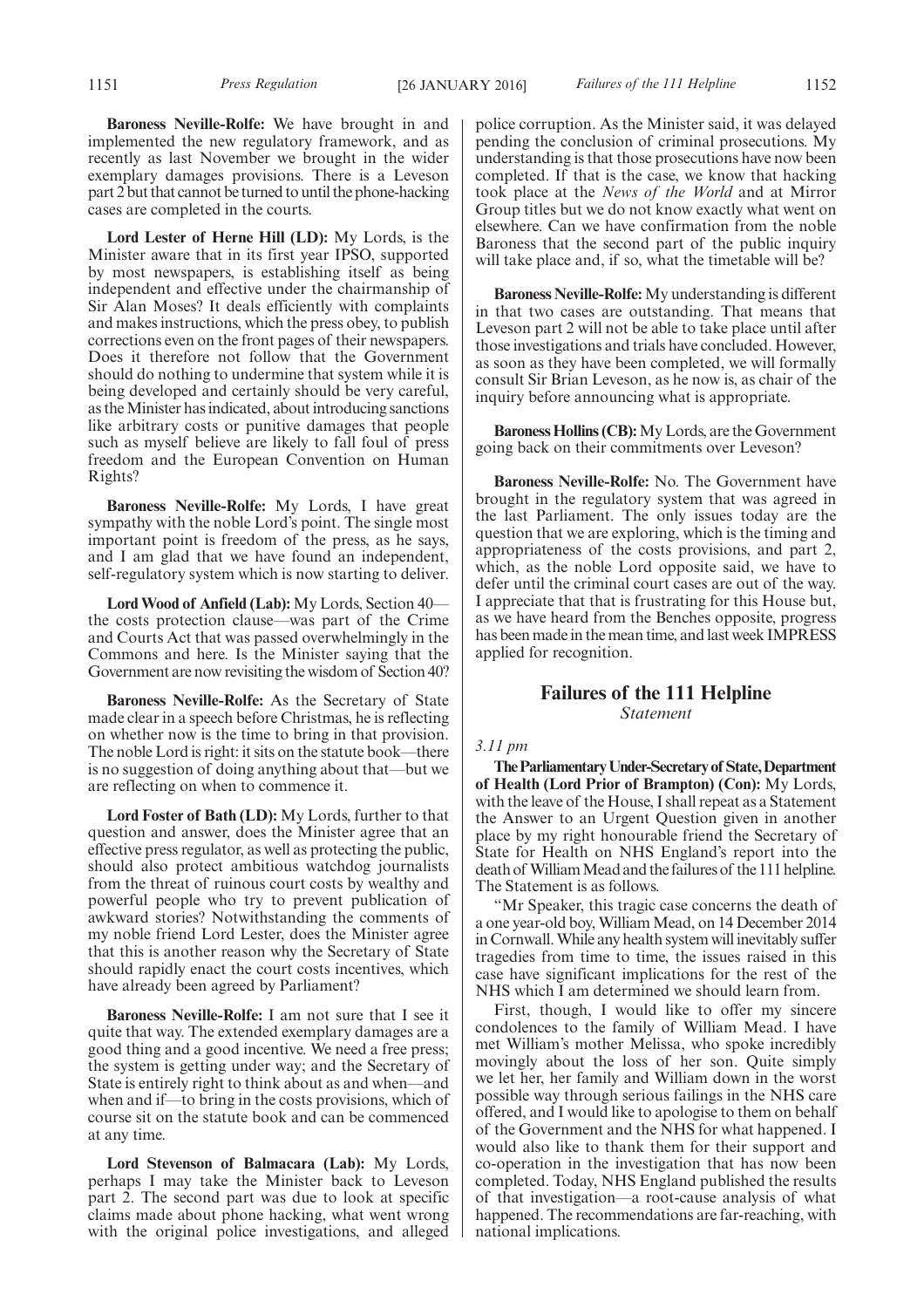[LORD PRIOR OF BRAMPTON]

The report concludes that there were four areas of missed opportunity by the local health services where a different course of action should have been taken. These include primary care and general practice appointments by William's family, out-of-hours calls with their GP and the NHS 111 service. Although the report concluded that these did not constitute direct serious failings by the individuals involved, had different action been taken at these points, William would probably have survived.

Across these different parts of the NHS, a major failing was that in the last six to eight weeks of William's life the underlying pathology, including pneumonia and a chest infection, was not recognised and treated. The report cites potential factors such as a lack of understanding of sepsis, particularly in children, and pressure on GPs to reduce antibiotic prescribing and acute hospital referrals. Although this was not raised by the GPs involved, the report also refers to the potential pressure of workload.

There were specific recommendations in relation to NHS 111 which should be treated as a national, not a local, issue. Call advisers are trained not to deviate from their script, but the report says that they need to be trained to appreciate when there is a need to probe further, how to recognise a complex call and when to call in clinical advice earlier. It also cites limited sensitivity in the algorithms used by call handlers to red-flag signs relating to sepsis. The Government and NHS England accept these recommendations, which will be implemented as soon as possible.

New commissioning standards issued in October 2015 require commissioners to create more functionally integrated 111 andGP out-of-hours services, and Sir Bruce Keogh's ongoing urgent and emergency care review will simplify the way the public interacts with the NHS for urgent care needs.

Most of all, we must recognise that our understanding of sepsis across the NHS is totally inadequate. This condition claims around 35,000 lives every year, including around 1,000 children.

I would like to acknowledge and thank my honourable friend the Member for Truro and Falmouth, who, as well as being the constituency MP to the Mead family, has worked tirelessly to raise awareness of sepsis and has worked closely with the UK Sepsis Trust to reduce the number of avoidable deaths from sepsis.

In January last year I announced a package of measures to help improve diagnosis of sepsis in both hospitals and GP surgeries, and significant efforts are being made to improve awareness of the condition among both doctors and the public. But the tragic death of William Mead reminds us there is much more work to be done".

#### *3.16 pm*

**Lord Hunt of Kings Heath (Lab):** My Lords, I am very grateful to the noble Lord for repeating that. I start by paying tribute to Melissa Mead and her husband Paul, who have fought to know the truth about their son's death and who are now campaigning to raise awareness about the care of sepsis and how we can improve it.

Clearly, the key is to learn lessons and take action in the immediate future. Ministers were warned about poor sepsis care back in September 2013 when an ombudsman report highlighted shortcomings in initial assessment and delay in emergency treatment that led to missed opportunities to save lives. Can the Minister say what action has been taken by the Government? Will he urgently meet the UK Sepsis Trust to discuss what needs to happen to raise awareness among GPs, the NHS and the public?

The Minister outlined the failures in the 111 response. He will know that the replacement of NHS Direct, which was predominantly a nurse-led service, with NHS 111 means that the service now relies mainly on call handlers who receive as little as six weeks' training and where turnover among staff can be very rapid. Is he going to review the training that call handlers receive and will he consider increasing the number of clinically trained staff available to respond to calls?

The Minister will be aware that there are two other inquiries into NHS 111 failures at the moment: in the east Midlands and on the south-east coast. Can the public have confidence that the 111 service is fit to diagnose patients with life-threatening conditions?

**Lord Prior of Brampton:** My Lords, I echo the tribute that the noble Lord paid to the Mead family and their recognition that we can only learn from these terrible tragedies. The fact that they are prepared to make available the report to other parts of the NHS will help in that learning process. I, or one of the other Ministers concerned, will certainly undertake to meet the UK Sepsis Trust.

The noble Lord raised the issue of the 111 service. It is worth making the point that, in this case, the call handler took the call and referred it to a GP who was part of the out-of-hours service. The GP then spoke directly to William's mother and decided on what the right course of action was. However, I take on board exactly what the noble Lord said about training and the mix between clinicians and non-clinicians in 111 call centres. It will become a better service when the out-ofhours service and the 111 service are integrated.

One point that came out of the report was that had there been an electronic patient record indicating the evidence of the time that William had spent with GPs in the preceding six weeks, the GP who took the call might possibly have come to a different decision. This was a tragic case of all the holes in the Swiss cheese lining up to cause this awful tragedy. Therefore, I take on board what the noble Lord said about 111 and will pursue that with NHS England.

**Baroness Walmsley (LD):** My Lords, I share the concerns of the noble Lord, Lord Hunt, about 111, but does this not go much wider? On the issue of medical and public education about sepsis, what are Public Health England and Health Education England going to do about this? We cannot rely on the BBC1 programme "Trust Me, I'm a Doctor", which this week has certainly increased my understanding of the symptoms of sepsis. But that needs to be spread to the wider public. I recommend that people go on iPlayer and watch that programme if they want to know about this. Does this not also indicate that this very conscientious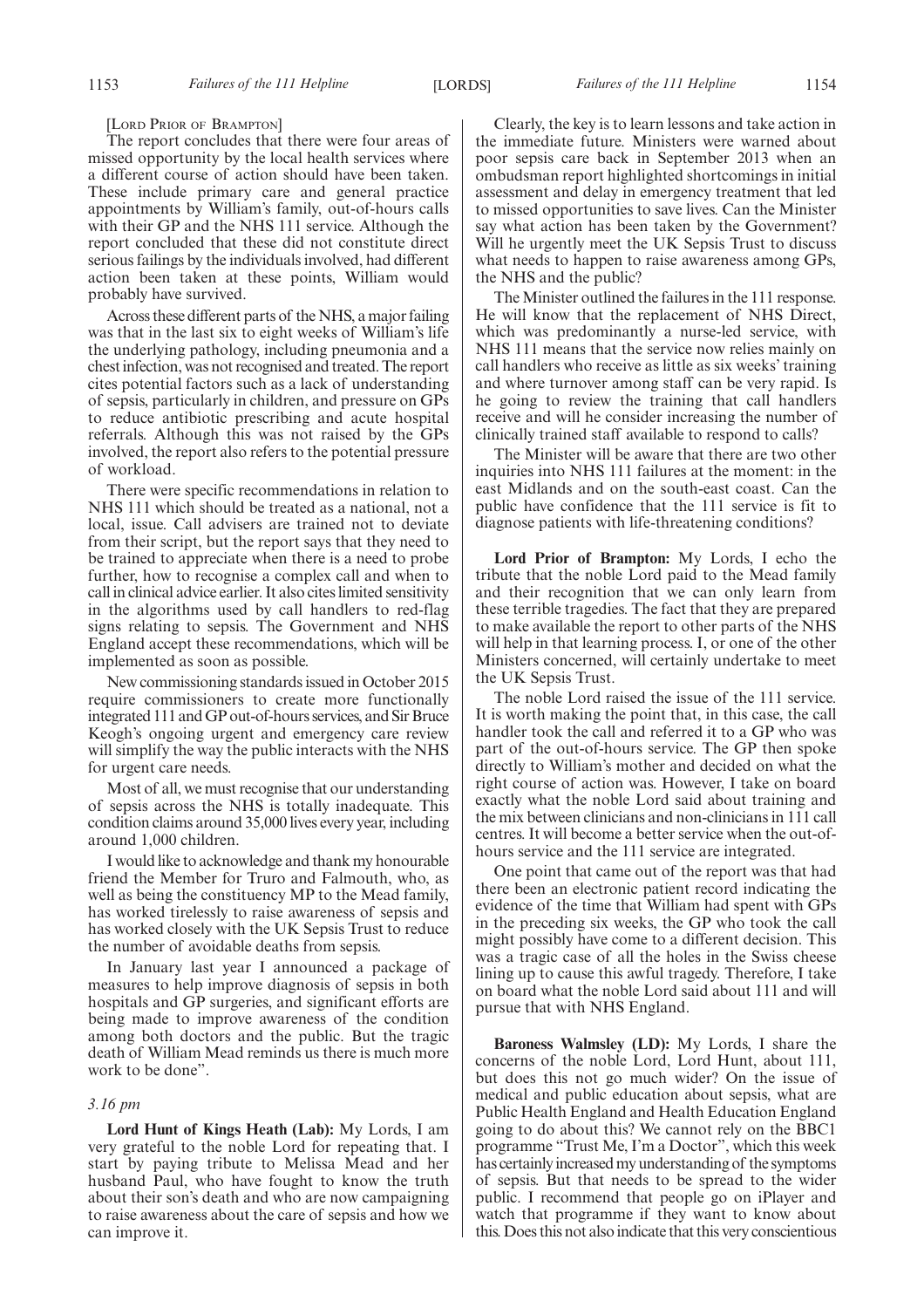and determined mother was not listened to? She knew her child was behaving abnormally and all the people who talked to her—from GPs through to everyone else—just did not listen.

**Lord Prior of Brampton:** My Lords, the facts of this case demonstrate that a lot of things went wrong. That is the real tragedy of it. Had one of those things not gone wrong, the tragedy may not have happened. The noble Baroness referred in particular to medical education but it is wider than that. As I said, a whole stream of things went wrong and we must learn from that.

**Baroness Masham of Ilton (CB):** My Lords, does the Minister agree that confusing messages are coming out? One is that antibiotics are being given too liberally. The other is that they are desperately needed for serious chest infections—and this boy had pneumonia, which was missed. Cases of meningitis are also missed. Such illnesses really need antibiotics. Does he agree?

**Lord Prior of Brampton:** My Lords, in a sense there are mixed messages—but there is a common-sense message here as well. We do not want to overuse antibiotics but, on the other hand, clearly where there is a serious infection, antibiotics are absolutely necessary. At one level it is a mixed message but there is a common-sense way through the two.

**Baroness McIntosh of Hudnall (Lab):** My Lords, the noble Lord has pointed out—as those of us who have read about this case are aware—that the patient was a very young child. One thing that I find troubling about this whole history is that that fact appears not significantly to have influenced the way in which his case was handled. Is it not the case that there should be a default position in respect of very young children exhibiting symptoms where the precautionary principle should apply, whether in respect of prescribing antibiotics, referring to hospital or any other kind of presumption of the possibility of acute illness?

**Lord Prior of Brampton:** My Lords, one would expect the doctors concerned to make that presumption in the case of a very young child. But the noble Baroness makes a valid point and I am sure that NHS England will take it on board.

**Baroness Meacher (CB):** My Lords, does the Minister agree that this tragic case occurred in an environment of incredible pressure on GPs and others within the NHS, with a growing blame culture and huge numbers of patients—they have to see 60 to 70 in a day very often? We all have to accept that things will go wrong if we leave GPs, in particular, working under those sorts of personal pressures and so on. We know that 30% or so will leave the profession in the coming years. Will the Minister meet with me to discuss what he might do to alleviate some of those problems? That could be very helpful.

**Lord Prior of Brampton:** My Lords, unquestionably there are huge workload pressures on GPs. There is no doubt about that. I do not think they were a primary cause of this particular tragedy, but I will be happy to meet with the noble Baroness to discuss that.

# **General Dental Council (Fitness to Practise etc.) Order 2015**

*Motion to Approve*

*3.24 pm*

#### *Moved by Lord Prior of Brampton*

That the draft order laid before the House on 18 November 2015 be approved.

*Relevant document: 11th Report from the Joint Committee on Statutory Instruments. Considered in Grand Committee on 18 January.*

*Motion agreed.*

### **Psychoactive Substances Bill [HL]**

*Commons Amendments*

*3.24 pm*

# *Motion on Amendment 1*

*Moved by Lord Bates*

That this House do agree with the Commons in their Amendment 1.

**1:** Clause 1 page 1, line 5, after "9" insert "and (Possession of a psychoactive substance in a custodial institution)"

**The Minister of State, Home Office (Lord Bates) (Con):** My Lords, I beg to move that this House agree with the Commons in their Amendment 1.

Noble Lords will recall the debate on Report in this House on 14 July, on the use of psychoactive substances in prisons. The noble Lord, Lord Rosser, then argued that the supply of psychoactive substances in prisons was of such concern that it should be made a statutory aggravating factor under Clause 6 of the Bill.

In response, I recognised that the use of psychoactive substances by prisoners represented a significant challenge to the welfare of prisoners and the safe and secure management of prisons. While expressing sympathy for the noble Lord's amendment, I argued that the promulgation of further aggravating factors was properly a matter for the Sentencing Council. That being the case, I undertook to write to the Sentencing Council to draw its attention to the debate, which the Minister for Policing, Fire and Criminal Justice and Victims has now done. I also argued that it would be worth looking at alternative ways of addressing this problem, including introducing an offence of possession of a psychoactive substance in prison. Your Lordships' House was not persuaded that these undertakings went far enough and consequently agreed the amendment put forward by the Opposition.

Having reflected on the debate on Report, the Government are content that the supply of, or an offer to supply, a psychoactive substance in prison should be treated as a statutory aggravating factor. Commons Amendment 5 therefore simply makes drafting improvements to the amendment passed by this House in July. Specifically, the amendment replaces the reference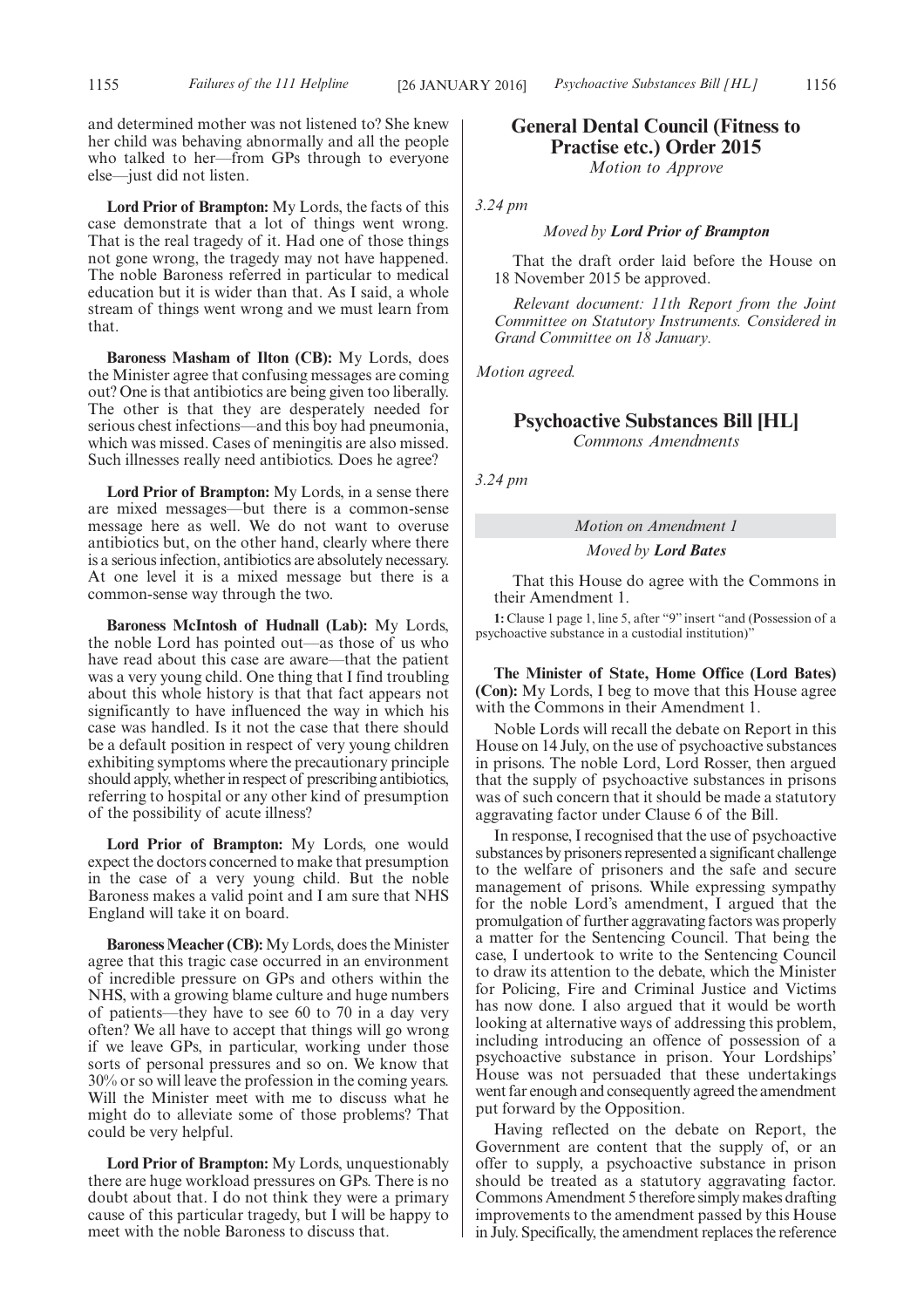#### [LORD BATES]

to "prison premises"with the term "custodial institution" and then defines this term to include adult prisons and their juvenile equivalents, service custody premises and immigration detention accommodation. Immigration detention centres are not, of course, penal institutions, hence the adoption of the term "custodial institution" as an alternative to the reference to prison premises.

Commons Amendment 6 brings forward subsection (9) of Clause 6 and simply improves the logical flow of the clause.

As I indicated in July, the Government were giving separate consideration to the case for including in the Bill an offence of possession of a psychoactive substance in a custodial institution. The case for this is essentially the same as the one set out by the noble Lord, Lord Rosser, when he put forward his amendment to Clause 6. The presence of psychoactive substances in prisons is a destructive and growing problem. The use of psychoactive substances—now the drugs of choice among prisoners—has been linked to mental health problems and disturbed behaviour by prisoners, including violence. It is having an increasingly destructive impact on security and order in prisons and on the welfare of individual prisoners. In a bulletin published in July, the Prisons and Probation Ombudsman identified 19 deaths in prison between April 2012 and September 2014 where the prisoner was known, or strongly suspected, to have been using psychoactive substances before their death.

Control and order are fundamental foundations of prison life. Without them, staff, prisoner and visitor safety cannot be guaranteed and the rehabilitation of prisoners cannot take place. We have already introduced a number of measures to tackle the use of psychoactive substances in prisons. These include training of specialist dog teams to search and detect synthetic drugs in prisons in England and Wales; searching cells for hidden drugs; patrolling prison perimeters; and searching visitors to prevent drugs from being smuggled in. More than 120 dogs have now received special training in psychoactive substance detection and we will have trained more than 300 dogs by the end of the calendar year. Other measures include a major push on prison communications to make sure that offenders are aware of the consequences of taking psychoactive substances —as are visitors who attempt to bring them in—and the introduction of new drug tests in the coming months to identify prisoners using psychoactive substances.

Nonetheless, the use of psychoactive substances remains significant and pervasive in prisons. A possession offence in prison—as provided for in Commons Amendment 9—will enable the police and Crown Prosecution Service to pursue cases where prisoners, visitors or staff are found with small quantities of psychoactive substances in prisons. The introduction of such an offence will support our stance that the use of psychoactive substances in prison is not to be tolerated.

Many instances of simple possession by prisoners can often effectively be dealt with by the internal prison disciplinary service. Where joint working between prisons and the police identifies a particular problem with psychoactive substances in a prison, a prison possession offence could be used very effectively and might just deter some of those involved. Under the Misuse of Drugs Act 1971, possession offences quite properly attract lower maximum sentences compared with production, supply and importation offences, and so it is here. While the offences in Clauses 4 to 8 of the Bill have a maximum penalty of seven years' imprisonment, Commons Amendment 10 to Clause 9 provides for a maximum penalty for this new offence of two years' imprisonment. Commons Amendments 1, 21, 22, 27, 31 and 34 to 37 are consequential on Commons Amendment 9. General possession of a psychoactive substance in the community will continue to not be a criminal offence. This reflects the recommendation of the expert panel that the focus of the legislation should be on tackling the trade in psychoactive substances, but as I have set out, the problems caused by the use of psychoactive substances in prisons are such as to justify a targeted possession offence that applies only in the context of possession in prisons or other custodial institutions.

The Government have listened to the arguments put forward by this House for strengthening the Bill to tackle the particular harms caused by the use of psychoactive substances in prisons and other custodial institutions. Having pressed for such strengthening of the Bill, the House will, I am sure, join me in welcoming these Commons amendments.

#### *3.30 pm*

**Lord Rosser (Lab):** My Lords, as the Minister has said, this group of amendments indicates that the Government have accepted the view of this House, as expressed through the carrying of an amendment on Report, that when sentencing an offender for the offence of supplying or offering to supply a psychoactive substance, it should be regarded as a statutory aggravating factor if that offence took place on prison premises. The only change the Government have made is to replace the reference in the Lords amendment to "prison premises" with "custodial institution", and we welcome the Government's decision to accept the view of the House on this matter.

However, this group of amendments also provides for a new offence of possession of a psychoactive substance in a custodial institution as opposed to the far more serious issue of supplying such substances, which is now already covered in the Bill. The new offence of possession will cover inmates, visitors and staff in prisons with, I think, the maximum penalty being two years' imprisonment, an unlimited fine, or both. Thus, the only new power the new offence would give is the ability further to punish inmates and others in a prison for possessing psychoactive substances for their own use, as opposed to supplying them to others. Since those who run our prisons already have powers to discipline and punish inmates for possessing controlled psychoactive substances, I ask the Minister this: where has the late pressure come from to create this new offence, since the Government did not previously think it should be provided for in the Bill? Has the pressure come from those running our prisons, or from the Prisons and Probation Ombudsman or the Chief Inspector of Prisons, who have both certainly expressed concern about the impact of psychoactive substances but neither of whom, as far as I am aware, has called for a new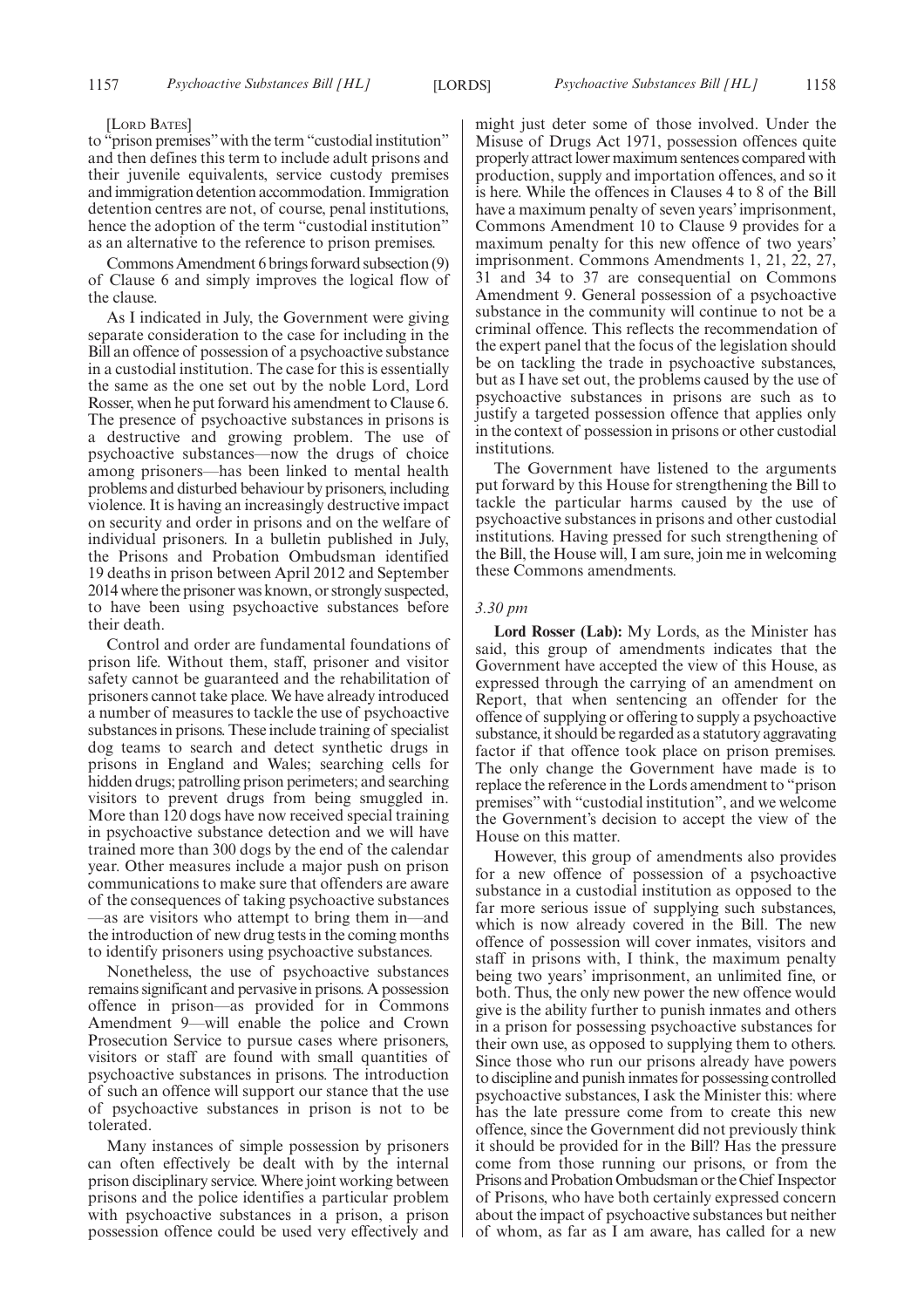offence of possession? What they have argued is that better and more effective detection mechanisms need to be in place to detect psychoactive substances in our prisons, along with more frequent drug testing.

Is not the reality that, for those who possess psychoactive substances in the confines of our prisons, where the bullying and violence associated with the existence of such substances has already been identified by the Chief Inspector of Prisons, the need is to regard this primarily as a health issue and to focus on education with an appropriate drug education and awareness strategy? What are the Government actually doing to combat possession of new psychoactive substances for personal use through these means, which are surely likely to be more effective, if the resources are provided, than the new offence proposed in this group of amendments? Is that not the support that those who run our prisons really need to address this issue, along with the resources to provide effective detection mechanisms and more regular drug testing? Are not those the resources that this Government have so far been failing to provide, as, in my opinion, the Minister implicitly acknowledged in his opening comments? What is the Government's estimate of the reduction in the personal use of psychoactive substances in our prisons that will result from the creation of this new offence, and on the basis of what information was that estimate made?

Finally, will this new possession offence in prison for inmates, visitors and staff also apply to poppers? I ask this in view of the support there has been, including from the Commons Home Affairs Committee, for adding poppers to the list of exemptions to the ban on psychoactive substances because of the potential consequences of such a ban in this case. In the light of the decision by the Home Secretary to refer the issue of poppers for further consideration by expert bodies, do we really want to create a new possession offence in respect of a substance which is popular in some sections of the gay community, has been used recreationally in Britain for more than 30 years and has not so far been banned by any Government, given the likelihood that within the next few months a decision could be made as a result of expert consideration that it should continue to not be banned?

Having said that, and having made my points, I want to make it clear that we certainly do not intend to oppose the Commons government amendments creating the new offence of possession, but we want answers to the points that I have raised.

**Baroness Hamwee (LD):** My Lords, the situation described by the Minister is very serious and seems to lead directly to issues of prison reform—drugs being one of the considerations—but one would want to look at far wider causes than how concerns about prison manifest themselves in this issue. I wondered what ingenuity might be applied to introduce the issue of poppers, since it would be quite difficult to provide an amendment to the government amendments to deal with that, so I congratulate the noble Lord, Lord Rosser, on finding a way to introduce the subject.

We, of course, will not oppose these amendments, but I must say that we will now have possession of a controlled drug being an offence, possession of a new psychoactive substance not being an offence, but possession of a new psychoactive substance in prison being an offence. In our view, that is too muddled but, of course, at earlier stages of this Bill we were calling for a widespread health-based review of all drugs laws, so I am sure that the Minister will not be entirely surprised that I make that comment.

**Lord Ramsbotham (CB):** My Lords, I warmly endorse all that the noble Lord, Lord Rosser, has said. One aspect of Amendment 9 that the Minister mentioned was that a number of improvements were being made in prisons to the detection of new psychoactive substances. I should like to refer particularly to a very powerful report published last month by the Chief Inspector of Prisons on the use of new psychoactive substances. He said:

"Drug misuse is a serious threat to the security of the prison system, the health of individual prisoners and the safety of prisoners and staff",

but the new psychoactive substances are an even more serious offence and,

"are now the most serious threat to the safety and security of the prison system".

Because dealing with the new psychoactive substances searching for them and so on—was so patchy in the Prison Service, the Chief Inspector of Prisons recommended:

"The Prison Service should improve its response to current levels and types of drug misuse in prisons and ensure that its structures enable it to respond quickly and flexibly to the next trend".

I will mention the next trend before I conclude. The chief inspector recommended:

"A national committee should be established, chaired by the Prisons Minister, with a membership of relevant operational experts from the public and private prison sectors, health services, law enforcement, substance misuse services and other relevant experts. The committee should be tasked to produce and publish an annual assessment of all aspects of drug use in prisons, based on all the available evidence and intelligence, and produce and keep under review a national prison drugs strategy".

If that annual report was required, it would, of course, cover the possession mentioned in the amendment that we are discussing, but I am particularly concerned that, in briefing the cross-party group on criminal justice, drugs and alcohol that I chair, the chief inspector mentioned the next trend causing him and his inspectors even more worry, which was the introduction of powdered alcohol. Therefore, we must have a system in place that monitors trends as well as current practices. I ask the Minister: what is happening about the establishment of such a national committee?

**Lord Bates:** My Lords, I thank the noble Lord, Lord Rosser, for his welcome of the amendment and other noble Lords who have spoken in favour of it. It is important.

The noble Lord asked a number of questions on whether the offence will apply only to prisoners. This is an important point to address to the noble Baroness, Lady Hamwee. The new offence will apply to all persons in possession of a psychoactive substance in prison. It is not particularly targeting prisoners themselves, so it could include visitors—or staff, for that matter—who possess these new psychoactive substances.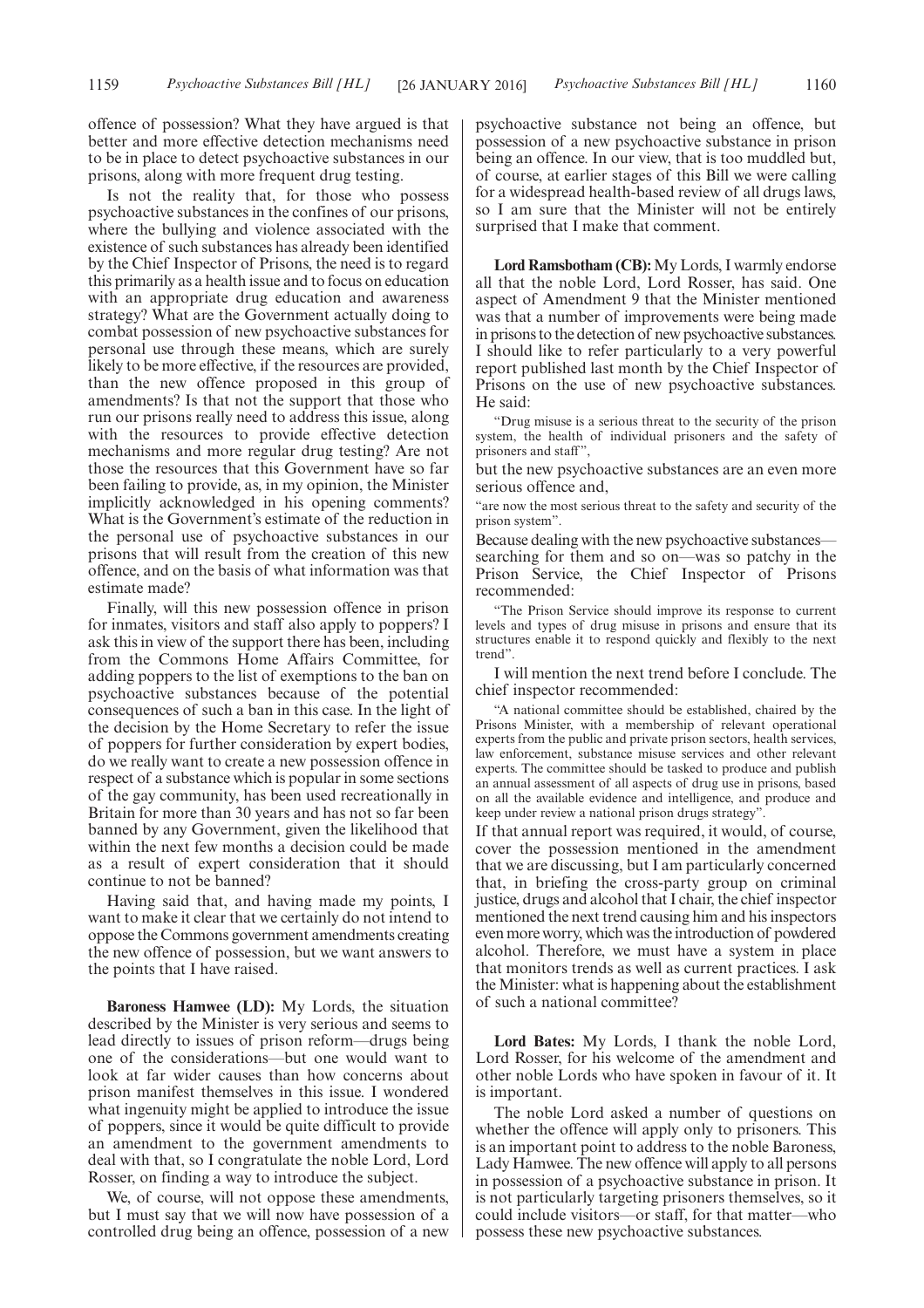[LORD BATES]

The noble Lord asked what pressure had come for this. Pressure came from a number of sources, including those that argued in favour of his amendment last July. Although it was not originally one such pressure, the noble Lord, Lord Ramsbotham, has brought to the fore the impressive and disturbing report of Her Majesty's Chief Inspector of Prisons, called *Changing Patterns of Substance Misuse in Adult Prisons and Service Responses*, from December 2015. As the noble Lord has quoted, the chief inspector has said that new psychoactive substances,

"have created significant additional harm and are now the most serious threat to the safety and security of the prison system that our inspections identify".

The noble Lord is absolutely right to identify this. I spoke in my introductory remarks about the additional dogs being trained for inspections, but it is right—the noble Lord, Lord Rosser, asked for this—that there should be a major push on prison communications to ensure that offenders are aware of the consequences of taking psychoactive substances, as are visitors attempting to bring them in. New drug tests are also being developed in this area.

I know that it was slightly ingenious to bring poppers into this group. I had prepared some remarks to address that in the second group of amendments. If noble Lords will allow me, I will address my remarks in that setting, lest I duplicate them.

On the prison drugs strategy, the idea that the noble Lord, Lord Ramsbotham, suggests is very interesting. While I cannot give a firm undertaking today, I would want to speak to the Prisons Minister, Andrew Selous, about this suggestion. I will get back to the noble Lord on whether a national committee could do this. Again, we are conscious of the constantly changing nature of this. In many ways, that was the argument for the blanket ban on psychoactive substances, rather than the whack-a-mole situation we were in before, where new things popped up as other things were outlawed.

With those comments and promises to get back to noble Lords on specific points of interest and to address further concerns in the next group, I beg to move.

*Motion agreed.*

*3.45 pm*

### *Motion on Amendments 2 to 4*

#### *Moved by Lord Bates*

That this House do agree with the Commons in their Amendments 2 to 4.

**2:** Clause 1, page 1, line 7, leave out "Section 10" and insert "Section (*Exceptions to offences*)"

**3:** Clause 4 page 2, line 32, leave out from "subject to" to end of line 33 and insert "section

*(Exceptions to offences) (exceptions to offences)."*

**4:** Clause 5 page 3, line 14, leave out from "subject to" to end of line 15 and insert "section

*(Exceptions to offences) (exceptions to offences).*"

**Lord Bates:** My Lords, in drafting this Bill, we have adopted a similar approach to that taken by the Republic of Ireland's Criminal Justice (Psychoactive Substances) Act 2010; namely, setting out a broad definition of a psychoactive substance and then circumscribing it with a robust set of exemptions to narrow the Bill's scope. The current list of exempted substances in Schedule 1 includes substances controlled through existing legislation, such as alcohol, tobacco and nicotine, medicinal products and controlled drugs, and substances where psychoactive effects are negligible, such as caffeine and foodstuffs.

I am delighted to see my noble friend Lady Chisholm of Owlpen in her place with me on the Front Bench. During the Bill's passage through this House, my noble friend responded to amendments tabled by the noble Baroness, Lady Meacher, and the noble Lord, Lord Rosser, and agreed that we should look again at the drafting of the Bill with a view to strengthening the exemptions for medicinal products and research. As my noble friend Lady Chisholm made clear on Report in July, the Government have no intention through this Bill of fettering the discretion of clinicians to prescribe or direct the supply of substances which, in their clinical judgment, meet the needs of their patients. My noble friend also made it clear that we have no intention of constraining bona fide scientific research. This Government attach the highest priority to research and are committed to removing—or not putting in place—unnecessary regulatory barriers that impede that research in the UK.

During the summer, the Home Office worked closely with a range of public and private organisations to address both points, and I am confident that the new formulation put forward in these Commons amendments effectively responds to the issue and ensures that we have a robust list of exemptions.

Let me deal first with the definition of a medicinal product in Schedule 1 to the Bill. One concern put to us by the noble Baroness, Lady Meacher, was that the definition did not cover so-called "specials"; that is, products which are used in healthcare but have no marketing authorisation. These products have been manufactured or imported, to the order of a doctor and certain other medical practitioners, specifically for the treatment of individual patients to meet their special clinical need.

It is not our intention that medicinal products regulated under the framework provided for in the Human Medicines Regulations 2012 should be caught by this Bill. In defining a medicinal product by reference to a product with certain types of marketing authorisation, we were, on reflection, not casting the net widely enough. Commons Amendment 41 properly aligns the Bill with the regulatory framework for medicines. The Home Office worked closely with the Department of Health and the Medicines and Healthcare Products Regulatory Agency during the summer to revise this exemption.

Following careful consideration, Commons Amendment 41 uses the definition of a "medicinal product" as defined in Regulation 2 of the Human Medicines Regulations 2012. This would mean that any substance which falls within the following definition would be caught by the exemption and so would be outside the scope of the Bill:

"(a) any substance… presented as having properties of preventing or treating disease in human beings; or … (b) any substance …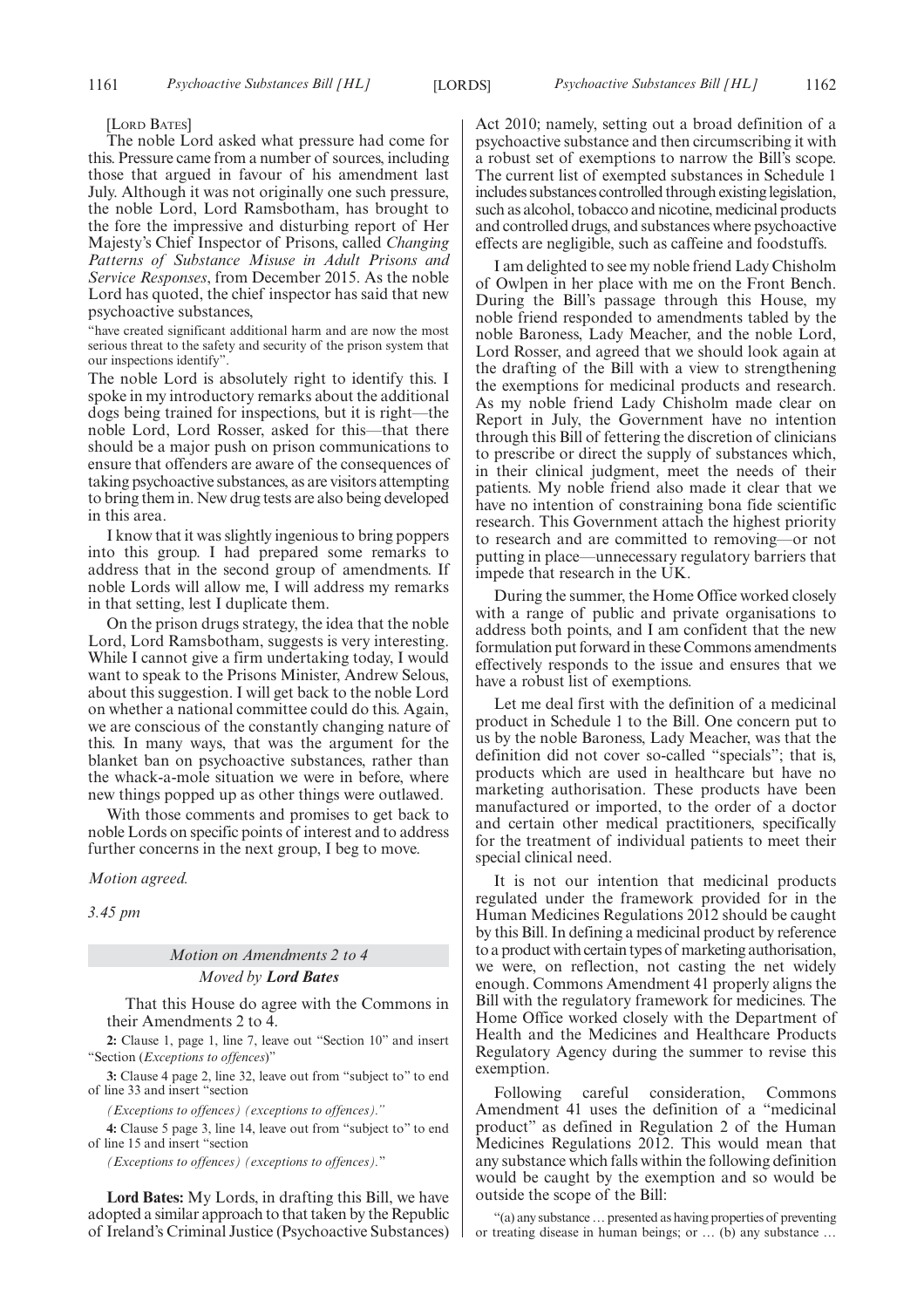that may be used by or administered to human beings with a view to … (i) restoring, correcting or modifying a physiological function by exerting a pharmacological, immunological or metabolic action, or … (ii) making a medical diagnosis.".

The Human Medicines Regulations consolidate the law of the United Kingdom concerning medicinal products for human use, including their authorisation, manufacture, distribution, importation and sale. I can assure noble Lords that we are satisfied that this revised definition covers all medicinal products that are approved for use in the UK. This definition includes investigational medicinal products, homeopathic medicinal products and traditional herbal medicines. That being the case, we can dispense with paragraphs 3 to 5 of Schedule 1, and Commons Amendment 42 removes them accordingly.

The Medicines and Healthcare Products Regulatory Agency will remain the body which regulates activity in relation to medicinal products, whether they are authorised or not, and these amendments and the Bill will not encroach on that. The MHRA is already called upon to determine whether a product meets the definition of a "medicinal product". This will be an important role going forward to assist with ensuring that the exemption for medicinal products is relied on only in appropriate cases. Our approach will ensure that the regulatory frameworks for psychoactive substances and human medicines complement rather than overlap each other and ensure that the public are properly protected for medicinal and non-medicinal psychoactive substances.

Having dealt with the changes to the list of exempted substances, I now turn to exempted activities. Commons Amendment 11 provides that it would not be an offence under the Bill for a person to produce, supply, offer to supply, possess with intent to supply, import or export, or possess in a custodian institution a psychoactive substance if, in the circumstances in which it is carried by that person, the activity is an exempted activity. Commons Amendment 43 then sets out the list of exempted activities. These fall into two categories. The first exempts legitimate activities of healthcare professionals, while the second covers research. I will explain both in turn.

The exemption for healthcare-related activities will cover healthcare professionals acting in the course of their profession, and ensures that the Bill will not fetter their discretion as clinicians. At the moment a healthcare professional is free to prescribe or direct the supply of any psychoactive substance that is not a medicinal product as defined by the Human Medicines Regulations if, in their clinical judgment, this is in the best interests of the patient. While we do not have specific examples of such substances in mind, we wish to ensure that the Bill does not fetter clinicians' freedom in this regard.

Commons Amendment 11 will ensure that, either now or in the future, a healthcare professional will not be hindered in offering treatment which in their clinical judgment is right for their patient. There are separate rules, in particular in relation to controlled drugs, which govern which substances a healthcare practitioner can and cannot prescribe which are unaffected by this exemption.

We have defined a "health care professional" using the existing definition in Regulation 8 of the Human Medicines Regulations 2012. This definition includes a doctor, dentist, pharmacist, nurse and midwife among others. The exemption also extends to people who supply substances to patients in accordance with a prescription issued by a healthcare professional, or at their direction.

Turning to research, while the inclusion of investigational medicinal products in Schedule 1 signalled our intention to exempt research activity, the Government recognise that the exemption fell short of what was required and, as such, failed to cover all research which could be caught by the Bill. I am grateful to the Academy of Medical Sciences and to noble Lords for raising this issue. The Home Office has reconsidered this issue and, after consulting the Department for Business, Innovation and Skills, the Department of Health, the Health Research Authority, the Government Office for Science, the Academy of Medical Sciences, the Association of the British Pharmaceutical Industry and the devolved Administrations, we have identified a revised approach.

Given that a wide range of bodies might undertake relevant research, our approach has been to frame the exemption around research which has received appropriate ethical approval from an ethics review body. We understand that all research which will be caught by the Bill should receive such approval. We have discussed this approach with the Academy of Medical Sciences and others in the research community, who are content with our approach.

All research that is approved by one of the Health Research Authority's research ethics committees will be exempted and, as the Health Research Authority's remit covers health and social care research, we expect that this will be a major mechanism for the exemption of research. We acknowledge the possibility of research in fields other than health and social care and, for that reason, the exemption will also cover all research approved by: an ethics committee constituted by a government department; an NHS body; a research institute, including universities; or a charity which is concerned with advancing health or saving lives.

These mechanisms for ethical approval are already in place and the Government believe that any research involving the consumption of a psychoactive substance by a human should be considered by an ethics committee, not least to give due regard to the safety of the research's participants. From our discussions with the research community over the summer, we have not been able to identify any example of in-scope research which has not been considered by an ethics body, so this exemption should not create any additional bureaucracy for the research community, nor require bona fide researchers to do anything they do not already do. We are just conscious not to create a loophole which allows head shops and others to undertake so-called research to facilitate the supply of these substances. It is worth putting on record again that a considerable amount of scientific research falls outside the scope of the Bill in any case. Only research involving the consumption of a psychoactive substance by a person would be caught.

Commons Amendment 11 includes a power to add to or vary the list of exempted activities in the new schedule inserted by Commons Amendment 43. This regulation-making power effectively replaces that in Clause 10, so Commons Amendment 12 omits that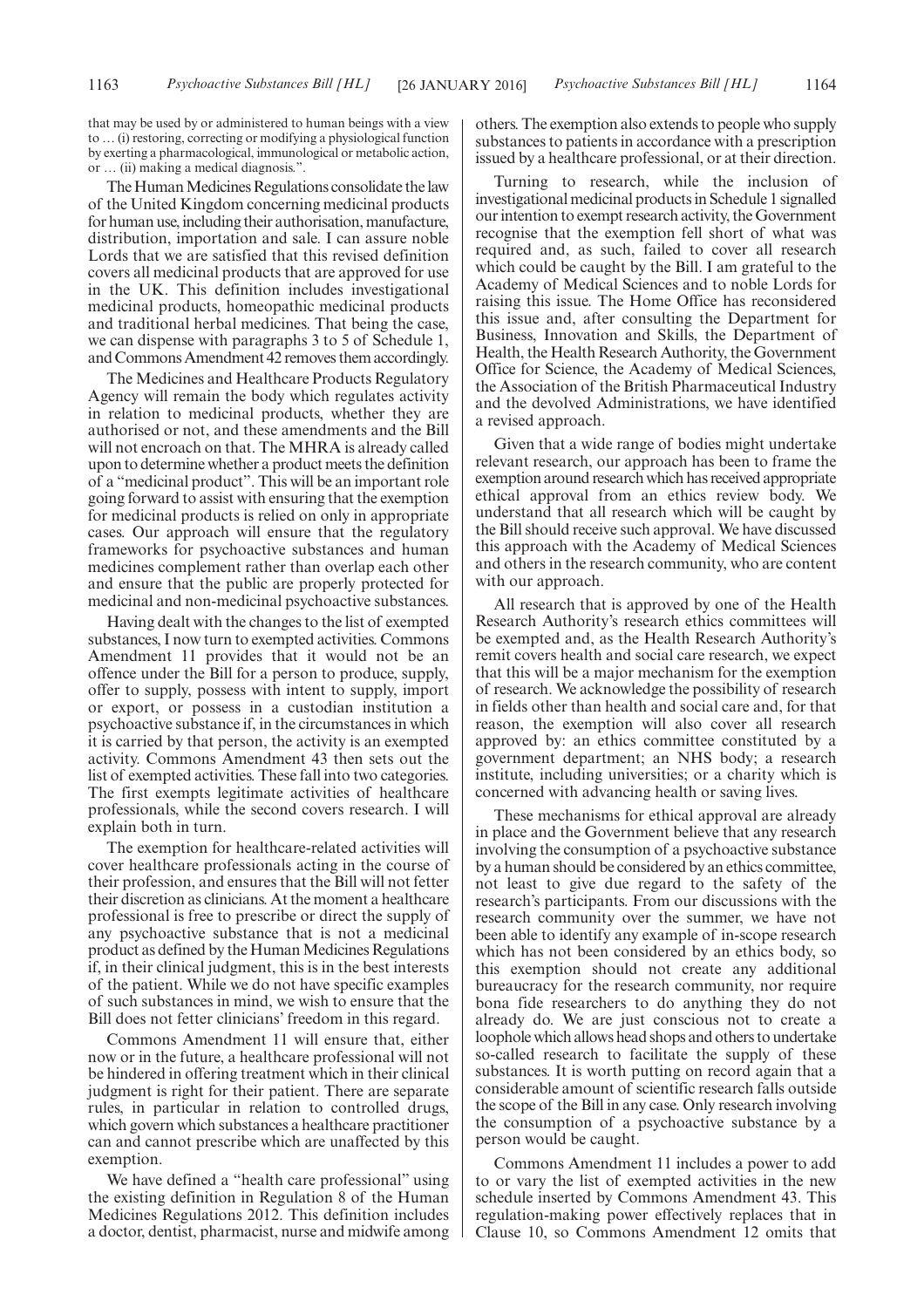[LORD BATES]

clause. Commons Amendments 2 to 4, 7, 8, 13, 29, 30 and 38 are all consequential on Commons Amendments 11 and 43.

I was asked about poppers. The Government recognise that representations have been made to the effect that poppers have a beneficial health and relationship effect. In consultation with the Department of Health and the Medicines and Healthcare Products Regulatory Agency—the MHRA—the Home Office will therefore consider, following the enactment of the Bill and before the Summer Recess, whether there is evidence to support these claims and, if so, whether it is sufficient to justify exempting the alkyl nitrites group, or individual substances in that group. Clause 3 enables the Home Secretary, by regulations—after statutory consultation with the Advisory Council on the Misuse of Drugs and subject to the affirmative procedure—to add to the list of exempted substances in Schedule 1 to the Bill.

Finally, I thank all those in the medical and research community, as well as those in government departments and this House, who assisted us over the summer in drafting these amendments. I now believe that we have a strong exemption list which meets the guiding principle. I beg to move.

**Lord Rosser:** I thank the noble Lord for his very full and thorough explanation of the purpose and intention of this group of amendments. As the Minister has said, the intention of this group is to address concerns expressed by ourselves and other noble Lords, including the noble Baroness, Lady Meacher, during the Bill's passage in this House, that healthcare activities and scientific medical research relating to new psychoactive substances were not adequately protected in the Bill. The amendments insert a new clause and schedule to provide for exemptions to the offences under Clauses 4 to 8 of the Bill and the new possession offence which has just been discussed. As the Minister said, these exemptions are for activities carried out by healthcare professionals and for approved scientific research activity. The Government's amendments also confer on the Secretary of State the power, through regulations subject to the affirmative procedure, to add to or vary any activity described in the schedule to the Bill which has now been inserted by the Commons.

The Minister has referred to the position of those bodies and institutions directly affected by this Commons amendment. I think the Minister has already said this, but I would be grateful if he would confirm that those bodies and institutions are satisfied that the amendments that have been carried in the Commons, and which we are considering at the moment, meet the concerns that they have expressed.

Finally, in relation to poppers, I understand that a decision is likely to be made fairly soon. I think the suggestion was that conclusions might be reached by the summer. Are we then in a situation where poppers might be banned under the terms of the Bill, only to be—if I may use the expression—unbanned in the summer? Or are we in a situation where the terms of the Bill in relation to the new psychoactive substances will not come into force until a conclusion has been reached in respect of poppers?

#### *4 pm*

**Baroness Hamwee:** I welcome these amendments very much, particularly the ones relating to research, a concern about which was shared on these Benches. I remember asking about veterinary research, as distinct from research relating to human medicine. There were some raised eyebrows at that point and I had better not pursue it now. But I assume that these provisions will enable research regarding the medicinal use of cannabis, about which we were particularly concerned and on which I moved an amendment. The possible limitation of research was one of the concerns underlying that amendment.

I have a couple of questions for the Minister. I hope I gave him enough notice of them. I am sorry that they came so late by email. Both relate to the definition of, "a relevant ethics review body".

The first is on the use of the term "individuals" in paragraph 4(b) of the proposed new schedule. I wondered whether that might suggest—clearly absurdly—that we were looking at research involving separate individuals rather than cohorts of people. When I looked at the Human Medicines Regulations, I realised that the term "human beings" was used and that seemed a rather more appropriate term, less likely to be interpreted in a different way.

My second concern is with regard to charities. We very much want to see wide research so we welcome this approach. I recognise that the regulation of charities has been the subject of some concern and some change recently, but we may not be altogether rid of—how can I put it?—dodgy charities. Is there any sort of loophole here that would enable a dodgy charity to have an ethics committee—it would probably be rather a dodgy ethics committee but, nevertheless, it would be one—that would allow less than appropriate research?

**Lord Hayward (Con):** I would like to pursue the matter raised by the noble Lord, Lord Rosser, as well as touch on a broader aspect of the legislation. I am in the slightly odd position of having arrived in this place after the original debates in Committee, and I would like to make two points.

First, there is something I do not really understand and I say this having been chief executive of the British Beer & Pub Association. Pubs were created in 1751. This legislation is all or nothing. There is no allowance for things that might be sold in either a licensed premises or a regulated premises. There are many things in British life that are sold under such circumstances and I do not understand why we have to have an all-or-nothing approach to these substances. I understand the nature of the legislation but there are chemical circumstances under which people could define things and regulate them. If we have been doing something for 260 years, I think the Home Office might catch up. It is probably not its finest hour in terms of legislative process.

To follow up the question asked by the noble Lord, Lord Rosser, since the Government say—this is a change of position, although it was not a specific government amendment—that they will look at something, they could do one of two things. They could either adjust the timetable for the whole legislation and defer it slightly or rush through a consideration of something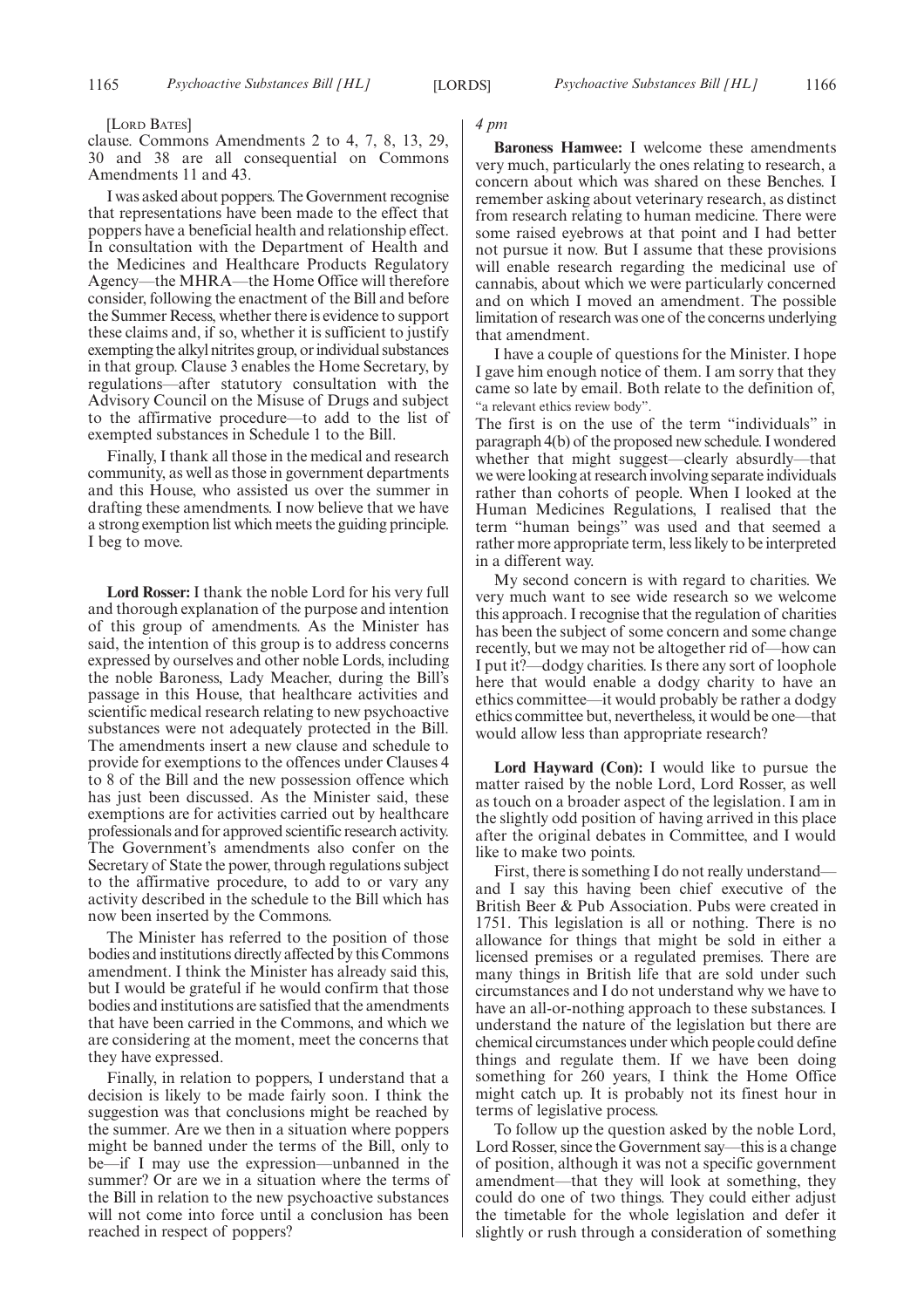that is likely to be driven underground in the mean time. The noble Lord, Lord Rosser, asked whether we are going to ban and then unban. What advice will be given to the police in the mean time? Are they to disregard the sale of illegal products or are they just not to prosecute? It really does not make sense. I suggest that we either adopt a position of regulating products or defer the introduction of this legislation.

**Lord Bates:** In response, I say first to my noble friend Lord Hayward, who has been a welcome addition to this House since his arrival, that when we were considering the Bill during its earlier stages in this House, the problem we were trying to identify was that once these new psychoactive substances were named, I or someone else, such as my noble friend Lady Chisholm, would come before your Lordships'House with secondary legislation seeking to ban a particular chemical composition. Then it would be slightly tweaked by one or two molecules and reappear the next week as something else, and all the time people would be put at risk. That was the mischief that the whole thrust of this legislation was about. In the Conservative Party manifesto at the last election, we also made it clear that we would institute a blanket ban.

Forgive me for going through the points raised almost in reverse order, but my noble friend Lord Hayward asked whether we are going to ban and then unban. Thatis to prejudge the outcome of the consultation and review. The review may say that it is something that should be taken off the list; it may say that it should remain on the list. That is for it to do, so we do not know what the outcome will be. As we do not know that, we cannot prejudge it by putting it into this primary legislation. But because of this legislation we have a secondary legislation option whereby, if that decision is taken as a result of the consultation, we can act quickly to address it.

Let me deal with some of the other points which were raised. First, the noble Lord, Lord Rosser, asked me to confirm whether various medical groups and research groups had been consulted. Yes, they have, and they have been immensely helpful. I know that many in your Lordships'House who spoke in Committee and on Report were speaking precisely to that point about the potential danger that this posed to legitimate medical research. I think they would welcome the fact that we have made it explicit in the Bill that these exemptions are there for research.

I thank the noble Baroness, Lady Hamwee, for her advance notice of the question on charities. The charity we are talking about would of course be a registered charity, and it would have to be one concerned with the advancing of health and saving lives. One hopes that the ability of someone to set up a "charitable body"which then started dispensing might be restricted, in the same way as restricting research to that approved by an ethics committee was the correct way forward. I can confirm that the Academy of Medical Sciences and other research communities were consulted on this. Also in response to the noble Baroness, cannabis is a controlled drug so it is outside the scope of the Bill, as controlled drugs are specifically exempt. The regulations that govern research in relation to cannabis are under the Misuse of Drugs Act, which is unchanged.

I may have answered the other points that were raised —no, there was a specific one on the term "individual". The definition of the ethics body in new paragraph 4(b) does not exclude clinical trials of cohorts of people, as it refers to "individuals"—plural—not to an individual. It is important that medical charities such as Cancer Research are able to benefit from this exemption. We do not believe that the exemption for charities risks opening any loopholes. Section 1 of the Charities Act 2011 defines a charity as,

'an institution ... established for charitable purposes only". Section  $2(1)(b)$  of the Act states that the charitable purposes must be in the public interest. Head shops are unlikely to be considered as acting in the public interest—on the contrary, we would argue—so could not benefit from this exemption. I hope that that has been helpful in addressing some of the points raised.

**Lord Rosser:** The situation with poppers is that they are not banned at the moment, but they will be when the Bill comes into effect and becomes an Act. I accept what the Minister says about the wording being "could" not "will", but they could then be unbanned in the summer, as I think the Government have said that they expect their consideration by experts will be concluded by the Summer Recess. Is that a particularly satisfactory situation? If I am correct, something that is not banned at the moment may end up being banned for a few months and then unbanned.

**Lord Bates:** In a sense, my argument is about what alternative we have to this. The moment for putting something through now, in primary legislation, has passed. We have to allow this to take its course. Our concession was to say that we would undertake a review in consultation with the Department of Health and the Medicines and Healthcare Products Regulatory Agency. Following the enactment of the Bill, and before the Summer Recess, we will consider whether there is evidence to support these claims. There is a question mark there and we believe that that research and consultation need to happen before we take any further action at this stage.

I see that the cavalry has arrived; I am, as ever, grateful my noble friend Lady Chisholm. To add to the list of exemptions requires the Home Secretary only to make regulations subject to affirmative procedure. To remove from the original list of exemptions would require further primary legislation. I think I have already said this, so I rest my case at that point and beg to move Amendments 2 to 4 in my name.

**Baroness Hamwee:** My Lords, the point is well made and this is an almost insoluble dilemma. I entirely see the Government's concern to have the overall legislation in place quickly. However, first, can the Minister give the House any news as to when this may come into effect? Secondly, with regard to the particular situation which has been described, this is by no means a solution, but has the Minister been advised as to the likely view of the judiciary—if that is not an improper question for a Minister to answer—in a situation where, by the time a charge comes to be heard by a court, an exemption has been made through regulations?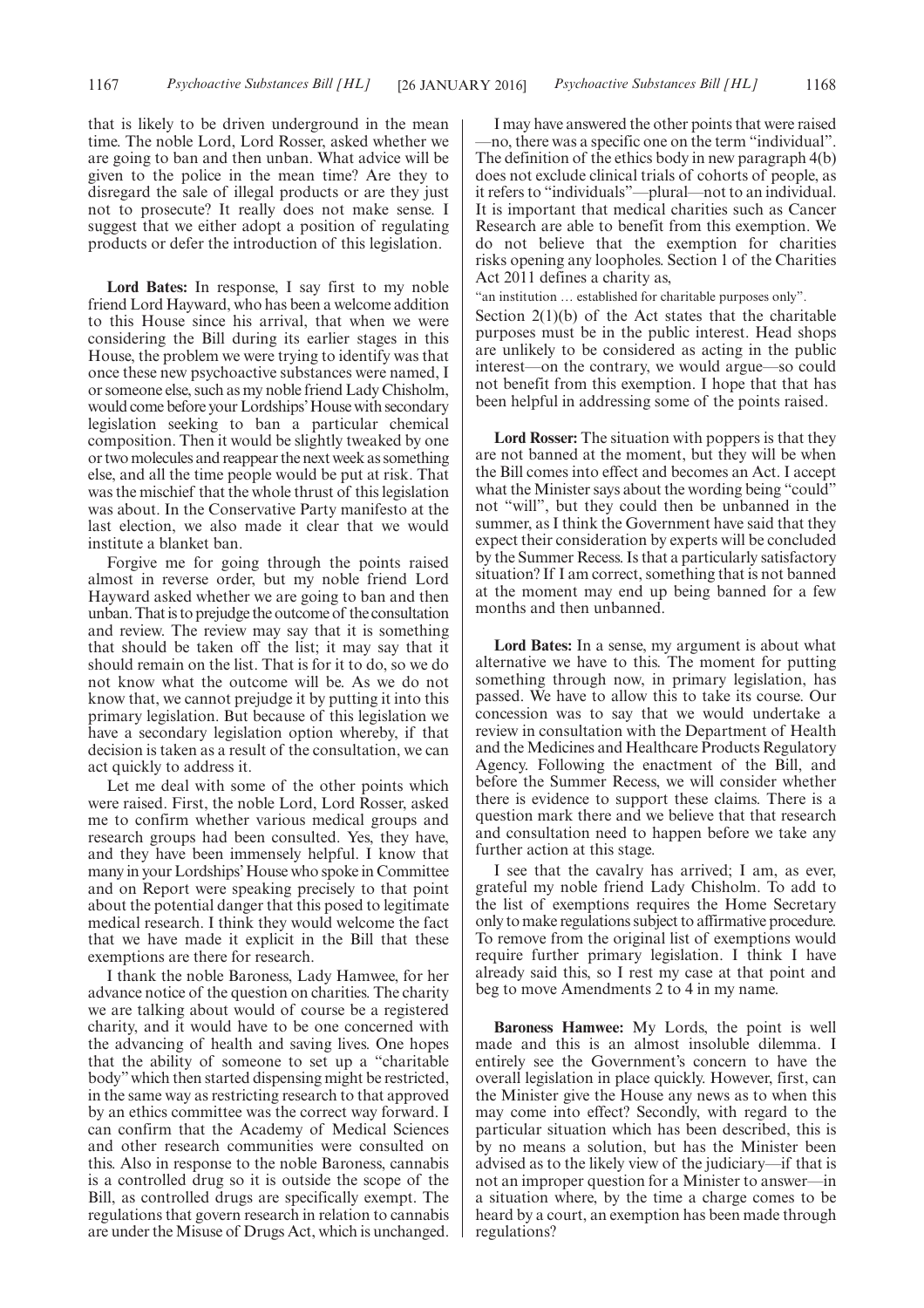**Lord Bates:** Subject to your Lordships' approval this afternoon, the legislation will come into force in April 2016. We discussed in Committee, with the noble Lord, Lord Pannick, how the police might respond to that. The police of course have discretion in these circumstances, and we have said very clearly that we know who we are after in relation to this, which is the people who are actually importing, selling and supplying these dangerous substances. I believe that the police can use their discretion at that point. If there are specific circumstances that require further clarification on that, it can be provided for later under the terms of the Bill.

*Motion agreed.*

*4.15 pm*

*Motion on Amendments 5 to 13 Moved by Lord Bates*

That this House do agree with the Commons in their amendments 5 to 13.

**5:** Clause 6, page 3, line 43, leave out "on prison premises." and insert "in a custodial institution.

( ) In this section—

"custodial institution" means any of the following—

(a) a prison;

(b) a young offender institution, secure training centre, secure college, young offenders institution, young offenders centre, juvenile justice centre or remand centre;

(c) a removal centre, a short-term holding facility or predeparture accommodation;

(d) service custody premises;

"removal centre", "short-term holding facility"and "pre-departure accommodation" have the meaning given by section 147 of the Immigration and Asylum Act 1999;

"service custody premises"has the meaning given by section 300(7) of the Armed Forces Act 2006."

**6:** Clause 6, page 3, transfer subsection (9) to the end of line 29 on page 3

**7:** Clause 7 page 4, line 18, leave out from "subject to" to end of line 19 and insert "section *(Exceptions to offences)* (exceptions to offences)."

**8:** Clause 8 page 5, line 6, leave out from "subject to" to end of line 7 and insert "section *(Exceptions to offences)* (exceptions to offences)."

**9:** After Clause 8, insert the following new clause—

"Possession of a psychoactive substance in a custodial institution (1) A person commits an offence if—

(a) the person is in possession of a psychoactive substance in a

custodial institution,

(b) the person knows or suspects that the substance is a psychoactive substance, and

(c) the person intends to consume the psychoactive substance for its psychoactive effects.

(2) In this section "custodial institution" has the same meaning as in section 6.

(3) This section is subject to section (Exceptions to offences) (exceptions to offences)."

**10:** Clause 9 page 5, line 26, at end insert—

"( ) A person guilty of an offence under section (*Possession of a psychoactive substance in a custodial institution*) is liable—

(a) on summary conviction in England and Wales—

(i) to imprisonment for a term not exceeding 12 months (or 6 months, if the offence was committed before the commencement of section 154(1) of the Criminal Justice Act 2003), or

(ii) to a fine, or both;

(b) on summary conviction in Scotland—

(i) to imprisonment for a term not exceeding 12 months, or

(ii) to a fine not exceeding the statutory maximum, or both;

(c) on summary conviction in Northern Ireland—

(i) to imprisonment for a term not exceeding 6 months, or

(ii) to a fine not exceeding the statutory maximum, or both;

(d) on conviction on indictment, to imprisonment for a term not exceeding 2 years or a fine, or both."

**11:** After Clause 9, insert the following new clause—

"**Exceptions to offences**

(1) It is not an offence under this Act for a person to carry on any activity listed in subsection (3) if, in the circumstances in which it is carried on by that person, the activity is an exempted activity.

(2) In this section "exempted activity" means an activity listed in Schedule

(Exempted activities).

(3) The activities referred to in subsection (1) are— (a) producing a psychoactive substance;

(b) supplying such a substance;

(c) offering to supply such a substance;

(d) possessing such a substance with intent to supply it; (e) importing or exporting such a substance;

(f) possessing such a substance in a custodial institution (within the meaning of section (*Possession of a psychoactive substance in a custodial institution*)).

(4) The Secretary of State may by regulations amend Schedule (Exempted activities) in order to—

(a) add or vary any description of activity;

(b) remove any description of activity added under paragraph (a).

(5) Before making any regulations under this section the Secretary of State must consult—

(a) the Advisory Council on the Misuse of Drugs, and

(b) such other persons as the Secretary of State considers appropriate.

(6) The power to make regulations under this section is exercisable by statutory instrument.

(7) A statutory instrument containing regulations under this section may not be made unless a draft of the instrument has been laid before, and approved by a resolution of, each House of Parliament."

**12**: Clause 10 page 5, line 27, leave out Clause 10

**13**: Clause 11 page 6, line 16, leave out "regulations under section 10." and insert "section *(Exceptions to offences)*."

*Motion agreed.*

#### *Motion on Amendments 14 to 20 Moved by Lord Bates*

That this House do agree with the Commons in their Amendments 14 to 20.

**14**: Clause 23, page 14, line 34, leave out from beginning to "except" in line 35 and insert "in a case where the prohibition order or the premises order imposing the access prohibition was made by a court in England and Wales or Northern Ireland, the court that made the order,"

**15**: Clause 23, page 14, line 42, at end insert—

"( ) in a case where the prohibition order or the premises order imposing the access prohibition was made by a court in Scotland, the sheriff."

**16:** Clause 27, page 17, line 3, leave out paragraph (b) and insert—

"(b) where—

(i) the order was made under section 18 on an appeal in relation to a person's conviction or sentence for an offence, or

(ii) the order was made by a court under that section against a person committed or remitted to that court for sentencing for an offence,

the court by or before which the person was convicted (but see subsection (6A));"

**17:** Clause 27, page 17, line 8, at end insert—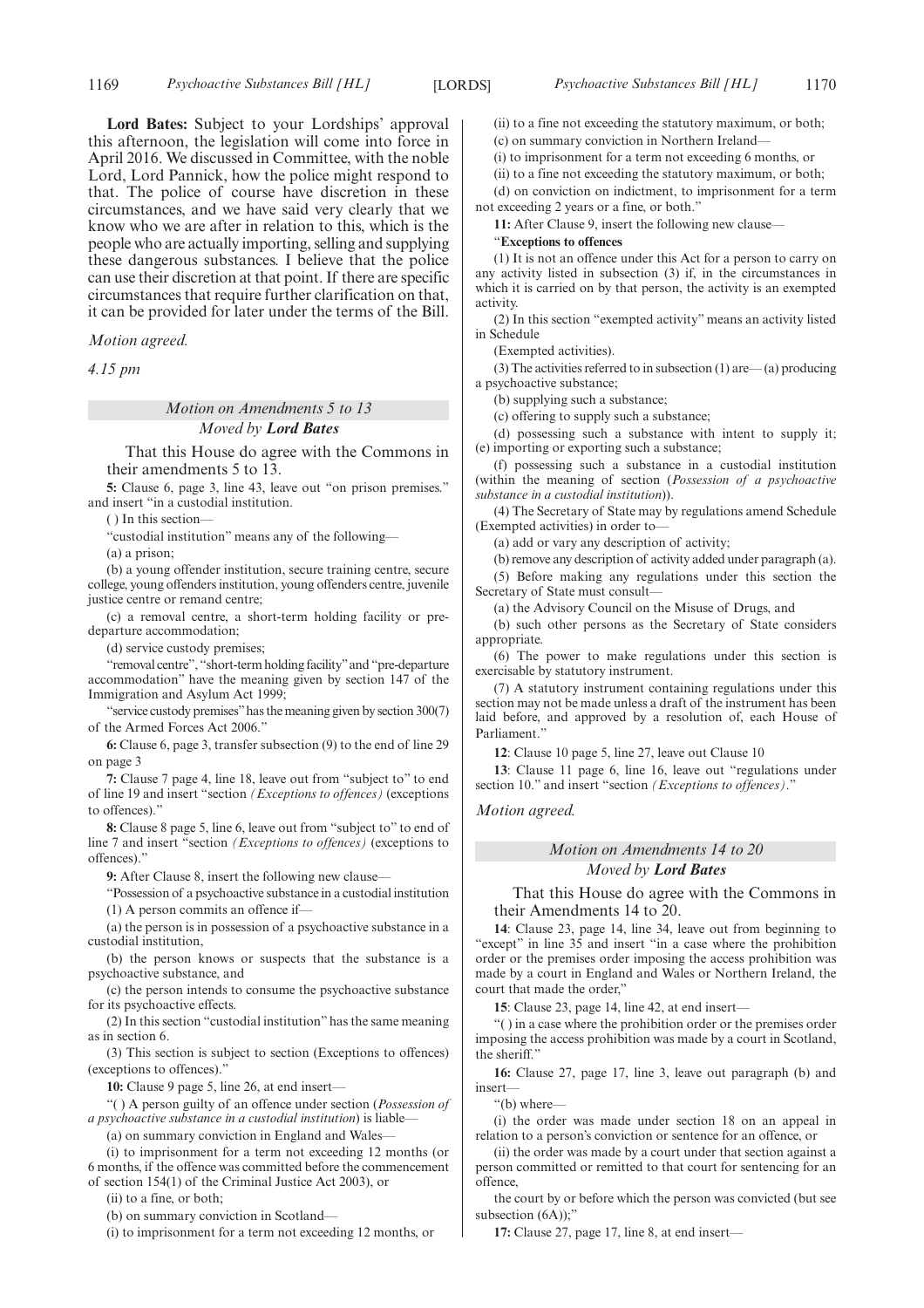was convicted by a youth court, but

the reference in subsection  $(6)(b)$  to the court by or before which the person was convicted is to be read as a reference to a magistrates' court or, in Northern Ireland, a court of summary jurisdiction."

**18:** Clause 31, page 19, line 32, leave out "arising by virtue of " and insert "under"

**19:** Clause 31, page 20, line 1, leave out subsection (5) and insert—

"( ) An Act of Adjournal under section 305 of the Criminal Procedure (Scotland) Act 1995 (Acts of Adjournal) may be made in relation to proceedings before the High Court of Justiciary, the sheriff or the Sheriff Appeal Court—

(a) arising by virtue of section 18 or 28;

(b) under section 27, where the application relates to a prohibition order made under section 18;

(c) under section 29(5);

(d) under subsection (1) of section 30, where the relevant order (as defined in subsection (3) of that section) was made under section 18;

(e) under section 30(7)."

**20:** Clause 31, page 20, line 13, leave out subsection (7)

**Lord Bates:** Noble Lords will recall that at Report in July, I moved various technical amendments to the Bill to ensure that it properly reflects Scots law and Scottish judicial and policing practice. The Commons amendments in this group are in a similar vein. The group also repeals the Intoxicating Substances (Supply) Act 1985, which the Bill renders redundant. I can provide further detail if required, but for now, I beg to move.

*Motion agreed.*

*Motion on Amendments 21 to 48 Moved by Lord Bates*

That this House do agree with the Commons in their Amendments 21 to 48.

**21:** Clause 35 page 22, line 5, leave out "8" and insert "(*Possession of a psychoactive substance in a custodial institution*)"

**22:** Clause 35, page 22, line 21, leave out "8" and insert "(*Possession of a psychoactive substance in a custodial institution*)"

23: Clause 38 page 24, leave out lines 1 to 4 and insert-

"( ) a warrant that relates only to premises specified in the warrant (a "specific-premises warrant"), or

( ) in the case of a warrant issued in England and Wales or Northern Ireland, a warrant that relates to any premises occupied or controlled by a person specified in the warrant (an "all-premises warrant")."

**24:** Clause 39 page 24, line 23, at end insert—

"( ) An application for a search warrant may be made without notice being given to persons who might be affected by the warrant.

( ) The application must be supported—

(a) in England and Wales, by an information in writing; (b) in Scotland, by evidence on oath;

(c) in Northern Ireland, by a complaint on oath.

( ) A person applying for a search warrant must answer on oath any question that the justice hearing the application asks the person.

In the case of an application made by a procurator fiscal, that requirement may be met by a relevant enforcement officer."

**25:** Clause 39 page 24, line 32, leave out "search warrants." and insert "

(a) applications for search warrants made in England and Wales or Northern Ireland, and

(b) search warrants issued in England and Wales or Northern Ireland."

**26:** Clause 39 page 24, line 33, after "warrant" insert "issued in England and Wales or Northern Ireland"

**27:** Clause 42 page 26, line 9, leave out "8" and insert "(*Possession of a psychoactive substance in a custodial institution*)"

**28:** Clause 47 page 28, line 37, leave out subsection (5)

**29:** Clause 49 page 29, line 28, leave out "regulations under section 10" and insert "section *(Exceptions to offences)*"

**30:** Clause 50 page 31, line 12, leave out "regulations under section 10" and insert "section *(Exceptions to offences)*"

**31:** Clause 53 page 32, line 43, leave out "8" and insert "(*Possession of a psychoactive substance in a custodial institution*)"

**32:** Clause 53, page 33, line 2, leave out second "or" and insert "except where paragraph (b) or (c) applies;"

**33:** Clause 53, page 33, line 4, at end insert—

"(c) if the person is remitted to the High Court of Justiciary to be dealt with for that offence, the High Court of Justiciary."

**34:** Clause 53, page 33, line 26, leave out "8" and insert "(*Possession of a psychoactive substance in a custodial institution*)"

**35:** Clause 53, page 33, line 28, leave out "8" and insert "(*Possession of a psychoactive substance in a custodial institution*)"

**36:** Clause 53, page 33, line 30, leave out "8" and insert "(*Possession of a psychoactive substance in a custodial institution*)"

**37:** Clause 53, page 33, line 32, leave out "8" and insert "(*Possession of a psychoactive substance in a custodial institution*)"

**38:** Clause 54 page 34, line 9, leave out "regulations under section 10." and insert "section *(Exceptions to offences)*."

**39:** Clause 58 page 36, line 23, after "Court" insert ", other than the reference in section 30(1) in relation to a prohibition order made under section 18,"

**40:** Clause 61 page 37, line 9, at end insert—

"( ) The power under section 384(1) of the Armed Forces Act 2006 ("the 2006 Act") may be exercised so as to extend to any of the Channel Islands (with or without modifications) any amendment or repeal made by or under this Act of any part of the 2006 Act.

( ) The power under section 384(2) of the 2006 Act may be exercised so as to modify any provision of that Act as amended by or under this Act as it extends to the Isle of Man or a British overseas territory."

**41:** Schedule 1 page 38, line 7, leave out from "products" to end of line 12 and insert—

"In this paragraph "Medicinal product" has the same meaning as in the Human Medicines Regulations 2012 (S.I. 2012/1916) (see regulation 2 of those Regulations)."

**42:** Schedule 1 page 38, line 13, leave out paragraphs 3 to 5

**43:** After Schedule 1, insert the following new Schedule—

"EXEMPTED ACTIVITIES

Healthcare-related activities

1 Any activity carried on by a person who is a health care professional and is acting in the course of his or her profession.

In this paragraph "health care professional" has the same meaning as in the Human Medicines Regulations 2012 (S.I. 2012/1916) (see regulation 8 of those Regulations).

2 Any activity carried on for the purpose of, or in connection with—

(a) the supply to, or the consumption by, any person of a substance prescribed for that person by a health care professional acting in the course of his or her profession, or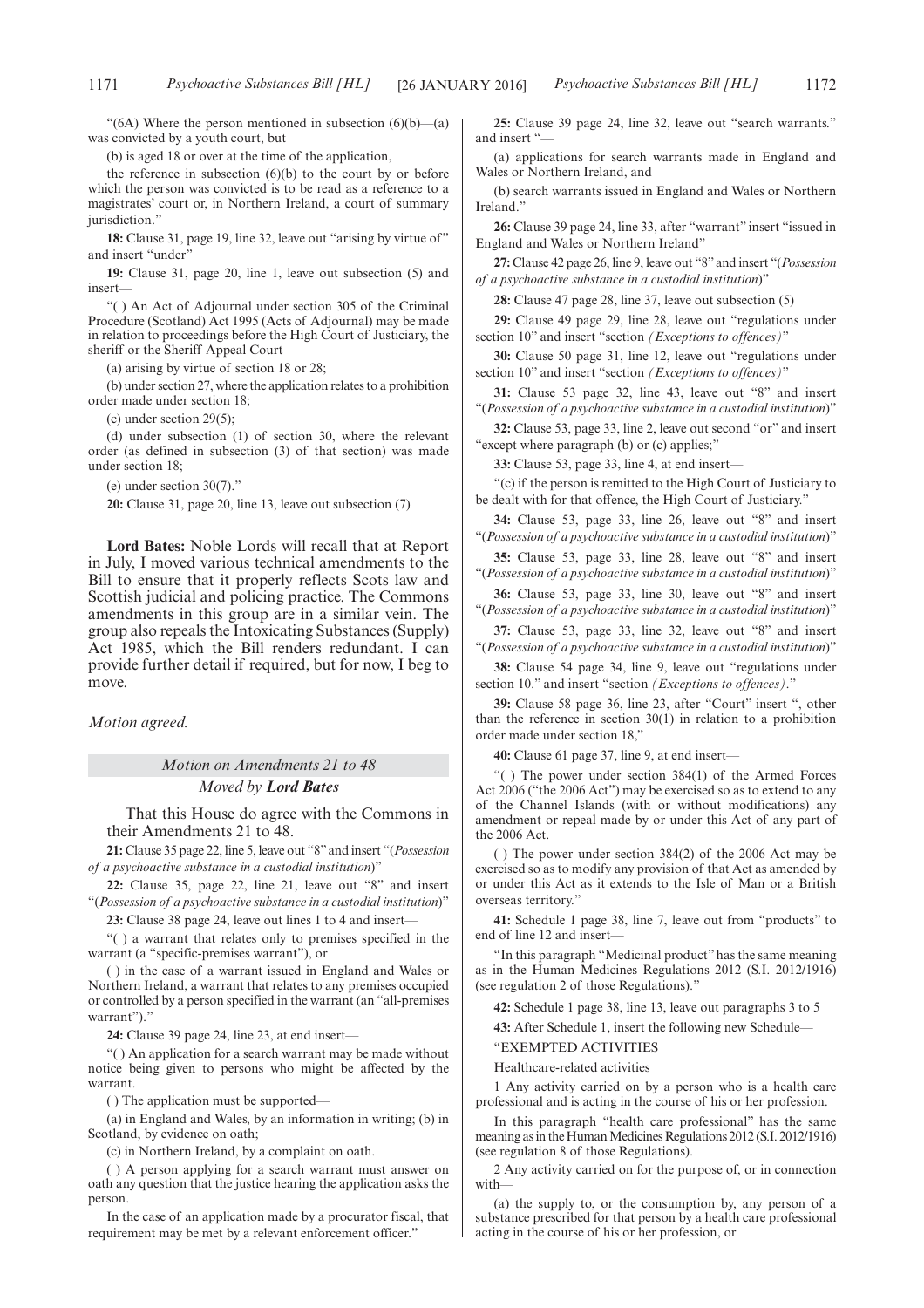(b) the supply to, or the consumption by, any person of a substance in accordance with the directions of a health care professional acting in the course of his or her profession.

In this paragraph "health care professional" has the same meaning as in the Human Medicines Regulations 2012 (see regulation 8 of those Regulations).

3 Any activity carried on in respect of an active substance by a person who—

(a) is registered in accordance with regulation 45N of the Human Medicines Regulations 2012, or

(b) is exempt from any requirement to be so registered by virtue of regulation  $45M(2)$  or (3) of those Regulations.

In this paragraph "active substance" has the same meaning as in the Human Medicines Regulations 2012 (see regulation  $\frac{8}{9}$  of those Regulations).

Research

4 Any activity carried on in the course of, or in connection with, approved scientific research.

In this paragraph-

"approved scientific research" means scientific research carried out by a person who has approval from a relevant ethics review body to carry out that research;

"relevant ethics review body" means—

(a) a research ethics committee recognised or established by the Health Research Authority under Chapter 2 of Part 3 of the Care Act 2014, or

(b) a body appointed by any of the following for the purpose of assessing the ethics of research involving individuals—

(i) the Secretary of State, the Scottish Ministers, the Welsh Ministers, or a Northern Ireland department;

(ii) a relevant NHS body;

(iii) a body that is a Research Council for the purposes of the Science and Technology Act 1965;

(iv) an institution that is a research institution for the purposes of Chapter 4A of Part 7 of the Income Tax (Earnings and Pensions) Act 2003 (see section 457 of that Act);

(v) a charity which has as its charitable purpose (or one of its charitable purposes) the advancement of health or the saving of lives:

"charity" means—

(a) a charity as defined by section 1(1) of the Charities Act 2011,

(b) a body entered in the Scottish Charity Register, or

(c) a charity as defined by section 1(1) of the Charities Act (Northern Ireland) 2008;

"relevant NHS body" means—

(a) an NHS trust or NHS foundation trust in England, (b) an NHS trust or Local Health Board in Wales,

(c) a Health Board or Special Health Board constituted under section 2 of the National Health Service (Scotland) Act 1978,

(d) the Common Services Agency for the Scottish Health Service, or

(e) any of the health and social care bodies in Northern Ireland falling within paragraphs (a) to (d) of section 1(5) of the Health and Social Care (Reform) Act (Northern Ireland) 2009."

**44:** Schedule 2, page 39, line 25, at end insert—

"PART A1

APPLICATION OF THIS SCHEDULE

This Schedule applies to—

(a) applications for search warrants made in England and Wales or

Northern Ireland, and

(b) search warrants issued in England and Wales or Northern Ireland."

**45:** Schedule 2, page 39, line 29, leave out paragraph 1

**46:** Schedule 2, page 42, line 27, leave out "issued in England and Wales or Northern Ireland"

**47:** Schedule 4, page 48, line 16, at end insert—

"Intoxicating Substances (Supply) Act 1985

(1) The Intoxicating Substances (Supply) Act 1985 is repealed.

(2) In consequence of the repeal made by sub-paragraph (1), in Schedules 3 and 6 to the Regulatory Enforcement and Sanctions Act 2008, omit the entry relating to the Intoxicating Substances (Supply) Act 1985."

**48:** Schedule 4, page 53, line 40, at end insert—

"Regulatory Enforcement and Sanctions Act 2008

In Schedule 3 to the Regulatory Enforcement and Sanctions Act 2008 (enactments specified for the purposes of Part 1 of that Act), at the appropriate place insert—

"Psychoactive Substances Act 2016"."

*Motion agreed.*

#### **Housing and Planning Bill**

*Second Reading*

*4.16 pm*

*Moved by Baroness Williams of Trafford* That the Bill be now read a second time.

**TheParliamentaryUnder-Secretaryof State,Department forCommunities andLocalGovernment (BaronessWilliams of Trafford) (Con):** My Lords, it is a great pleasure and a privilege to open this Second Reading debate on the Housing and Planning Bill in your Lordships' House. We have within this House some of the country's finest experts on local government, housing and planning, and Ilook forward to constructive and positive discussions over the coming months.

I particularly look forward to the maiden speech of the noble Baroness, Lady Thornhill. As the first woman to become a directly elected mayor, I have no doubt that she will bring immense value to your Lordships' House over the coming years. I also look forward to responding to the noble Lord, Lord Thurlow, who also makes his maiden speech today. As both a parish councillor for the past 10 years and an experienced chartered surveyor, his contributions will no doubt greatly enhance our debate today.

It has been just over two years since I took my seat in your Lordship's House, and seven months since I took my position here on the Front Bench. Debating within this Chamber how we can improve the lives of our citizens has been one of the most rewarding things that I have done, but time and again, I have noticed a pattern to our discussions. On the range of topics brought before us, we keep returning to one question: are the Government doing all that they can?

We asked ourselves that question when we wrote the manifesto on which we were elected, and, in particular, when we considered the challenges faced by those seeking to own their own home, such as: the collapse in housebuilding following the financial crisis in 2008, with completions falling to a level not seen since the 1940s; average house prices being eight times the average salary of those aged between 22 and 39, meaning that 84% of home owners are now over the age of 40; and only a quarter of social renters believing that they will ever get to own their own home.

The Bill addresses those challenges and more, implementing a number of commitments made at the general election. It is the fulfilment of this Government's contract to continue the progress that we have already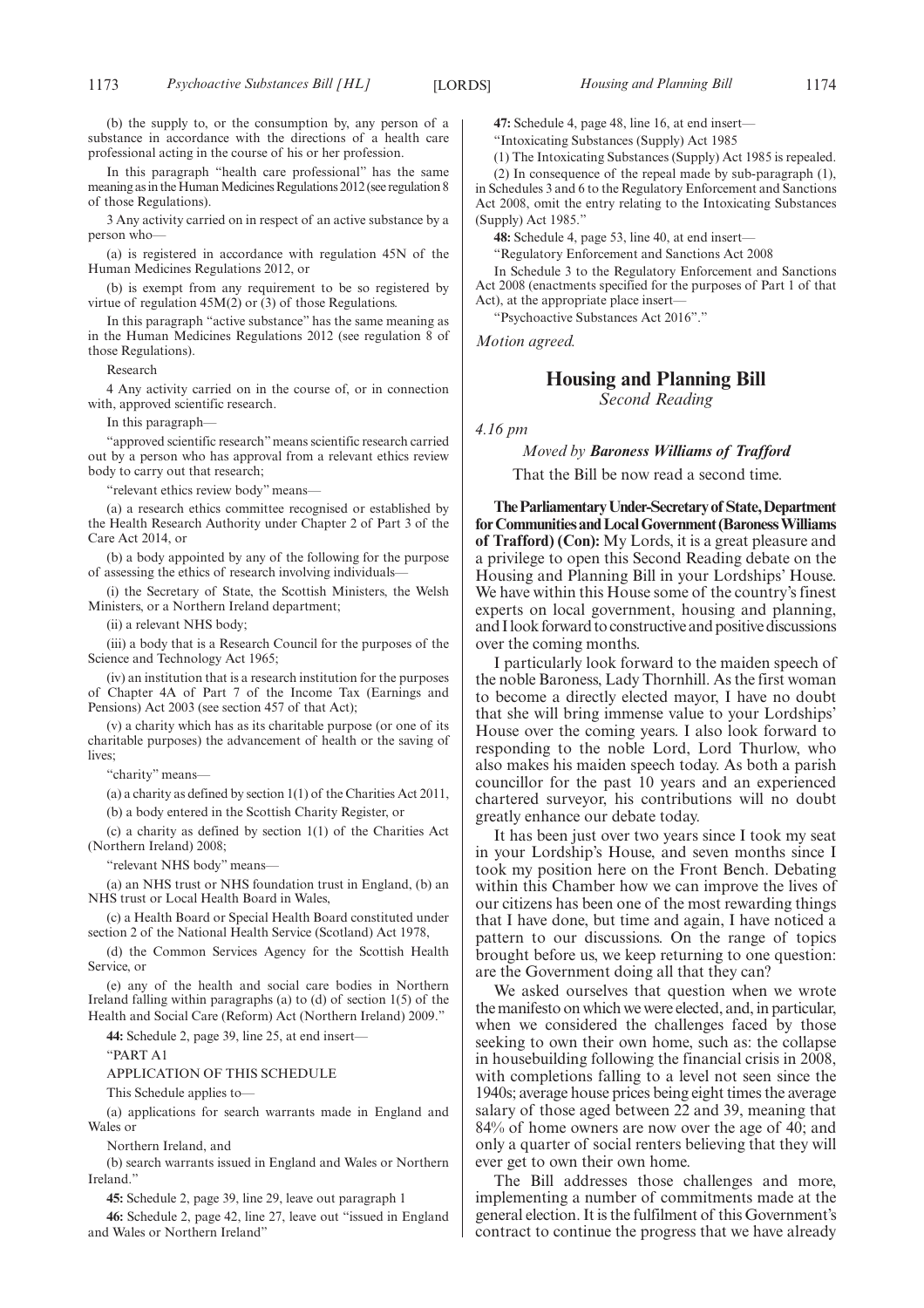made to tackle this housing crisis head on. It is the proof that we believe that the Government should do all they can to ensure that our children can own their own home. It is the proof that we believe that those who rent should do so in a home that is right for them, protected from rogue landlords and unscrupulous agents, with our social housing doing what it does best—supporting those who need it most. It is the proof, we believe, that our planning system should be the envy of the world, able to unlock the land needed to deliver new homes and to deliver them where they are desperately needed.

As we discuss this Bill, we should keep coming back to the word "home". Churchill once said:

"There is no doubt that it is around the family and the home that all the greatest virtues, the most dominating virtues of human society, are created, strengthened, and maintained.'

There are roughly 200,000 households being formed every year, all of whom seek to create their first home. They are the very people, in every part of England, that this Bill seeks to help. Some of them will look to the private rented sector and approach a letting agent or private landlord. This Bill will ensure that they can do so with confidence. It will make sure that bad landlords are driven from the sector and that good ones can quickly reclaim abandoned property so it can provide a home for someone else.

Some of these new households will, of course, look to their local authority for help, but, despite the number of people on council waiting lists having fallen under this Government, many will be disappointed. Once a council home is allocated, many people stuck on the waiting list see it disappearing for ever, gone for a generation or more. Now, those people will know that new allocations are regularly reviewed, with new opportunities as a result. If a household, after saving for so long, buys its social home, then an additional home will be built. This Bill will mean that social housing works for the social good of the nation. This is a Bill to make social housing fair, stop private tenants questioning why they pay one level of rent while their neighbour, a social tenant with a similar job and similar high income, is not paying a similar rent, and use the high value of an empty council asset to unlock new homes for more families than ever before and more home owners than ever before. It is our statement that the Government are doing all they can, whatever it takes, to assure those on the waiting list that social housing continues to protect and shelter those who need it the most.

Many of the 200,000 new households each year will want not to rent but to buy their first home. For them, every penny counts. Some will rent privately and attempt to save money for a deposit, and others will stay with family and do what it takes to get on the property ladder, but this is where the problem lies. Despite our best efforts, successive Governments have not been doing all they can to help them. The homes are just not there. Most local authorities in England have seen build rates more than 20% below projections for growth in their households. Since coming into government, we have made a real difference and turned this around. The number of homes being started is now at its highest annual level since 2007. More than 704,000 additional homes have been delivered since April 2010, the number of first-time buyers is at seven-year annual high and mortgage approvals are up 19% on last year.

However, for people still desperate for a first home of their own, mere statistics do not matter. They look to the Government to do more and to your Lordship's House to assist us in laying the foundations so that homes are within reach for the first time in decades. The Bill will deliver our manifesto commitment to place starter homes at the heart of new developments, a welcome addition to our growing package of support for future home owners, with a 20% discount to get people on the housing ladder.We are providing £2.3 billion to help get starter homes built as part of our £8 billion package for more than 400,000 affordable homes in total. Once again, this is the Government delivering their contract with the electorate with a long-term economic plan to deliver affordable homes to buy as well as to rent.

As we scrutinise the Bill over the coming weeks, we must not forget the context in which it sits. Nearly 270,000 households have been helped to purchase a home since spring 2010 through government-backed schemes, and more council housing has been built since 2010 than in the previous 13 years. If you are a council tenant and you want to buy your home, you can get a discount of up to £103,900. If you are a housing association tenant and want to buy a home, you will have the same opportunity. If you want a new-build house, we will provide equity of up to 40% of the cost of your home or guarantee your mortgage on an older one. If you are desperately saving for a deposit, we will boost your savings by 25% through a Help to Buy ISA. We are doing all we can to support existing social tenants as well, cutting rents for housing association and local authority households by around 12% by 2020. Therefore, taken together with our wider work, the Bill means that we now have ground-breaking opportunities for future homeowners alongside a fair social housing sector with even fairer rents.

At this point I pay tribute to the National Housing Federation.We have always said that housing associations know the needs of their tenants. They know their stock and their residents, which is why we were pleased that they proposed a voluntary agreement to help people into home ownership. Ahead of the main scheme, five housing associations are running a voluntary rightto-buy pilot, and from yesterday the first tenants have been able to start that application process. I said that the Bill means that social housing works for the social good of the nation, and the voluntary agreement reflects this. The agreement sets out that they retain discretion when selling a property, a policy I know many noble Lords will welcome. That means that supported housing, historic legacy stock, properties built with charitable resources, homes in rural areas and properties held in a community land trust can all be protected. In addition, as with the existing right to buy, almshouses will not be included in the scheme.

Social housing will remain for the continued social good of the nation. To fulfil the Government's mandate and do what we promised, we have to once again look at the speed at which we give planning permission for new homes. Our planning system is already one to be proud of. In the year ending last September, the reformed planning system gave permission for 251,000 new homes —up 53% on the year to September 2010. Our reforms have changed how people look at housebuilding in their communities. Local support has doubled in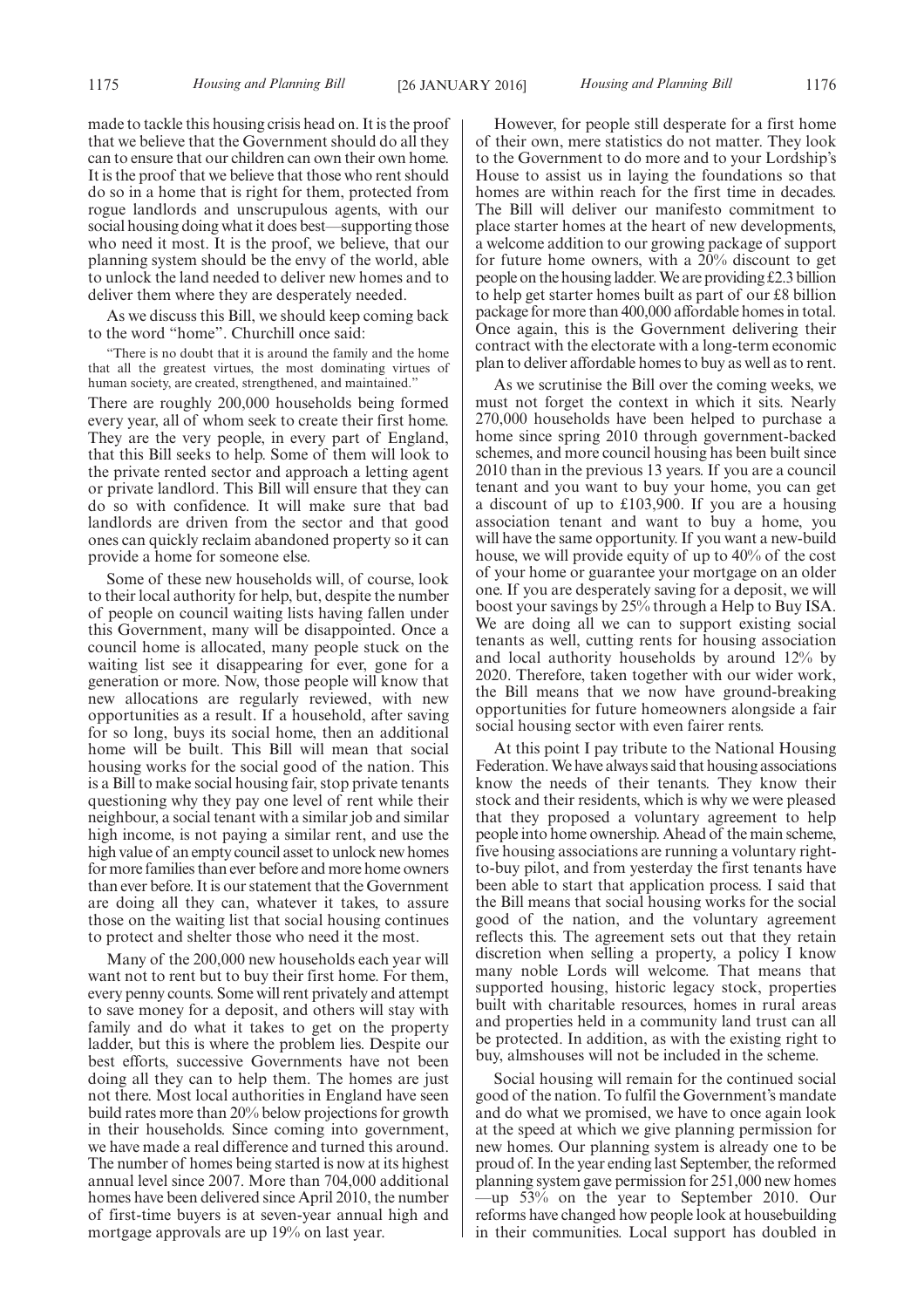[BARONESS WILLIAMS OF TRAFFORD]

the last four years, from 28% in 2010 to 56% now, while opposition to local housebuilding has more than halved during the same period. Over 1,700 communities, representing over 8 million people, have started the process of neighbourhood planning.

People want new homes built, and built quickly. This Bill is a shot in the arm for the planning process. It speeds up neighbourhood planning so local communities can confidently plan their future and families can be kept close. Confidence in the planning system is absolutely vital, not just for those communities but to maintain the economic recovery of housebuilders. Local plans are now fundamental, and people expect them. Having one in place is now non-negotiable, not only from the Government's point of view but also from communities which elect local councillors but fail to see results. Once again, the public expect the Government to do all they can to make sure it happens. They expect to have confidence that the planning system will deliver new homes. Therefore we have been clear: if a local plan is not in place, we will step in, consult with communities and make sure that plans are there. There will be confidence that the way we use our public land—and the way that all-important permission for housing is granted—is smart and fit for the future. Public sector land will no longer sit in surplus.

We have considered the needs of the capital and have refined the Bill accordingly. Fundamentally, we have also considered whether we can do more to help new homes get built for those who want to buy or to rent.

We will continue to ask ourselves whether we can use this opportunity to go further in meeting the expectations of the 200,000 households being formed each year.Where we think we can, we will bring forward amendments to do so. I will consider carefully the views of noble Lords who propose amendments because they, too, think we can go further. Sometimes, of course, we will disagree, but I hope that on many issues we will be able to come to an informed consensus on how the Bill—and the opportunities for those seeking a new home—can be improved.

The Government were elected by people who expect to see us do all we can to increase home ownership, get homes built where they are needed and ensure that social and private housing markets are fair, free from excessive regulation and fit for the future. Let us pass back to the other place a Bill which delivers these expectations, benefits from your Lordships' experience and scrutiny, makes real the dream of home ownership and proves that this House puts party politics aside to get homes built for those who need them most. I beg to move.

#### *4.29 pm*

**Lord Kennedy of Southwark (Lab):** My Lords, first, I declare interests as an elected councillor in Lewisham and as a trustee of United St Saviour's Charity, which runs a number of supported housing schemes in south London.

I look forward to the maiden speech of the noble Baroness, Lady Thornhill, who is the directly elected mayor of Watford and brings her vast experience of local government to this debate. I read that she is a supporter of Watford Football Club. All I can say is that I hope that my team meets her team one day in the Premiership—although, as a lifelong supporter of Millwall Football Club, I imagine that that could take a couple of years yet. I also look forward to the maiden speech of the noble Lord, Lord Thurlow, who is an elected hereditary Peer, a Cross-Bencher, a parish councillor and a chartered surveyor by profession. Both the noble Baroness and the noble Lord are very welcome at our deliberations today.

We are in the midst of a housing crisis, with the lowest level of housebuilding since the 1920s. The number of homes completed in 2014 reached 117,000, which is less than the lowest number of homes built under the last Labour Government. Last year, the Government built the fewest homes for social rent in more than two decades—just under 11,000 compared with 33,000 in Labour's last year of office. In addition, there is an ever-increasing housing benefit bill, which has grown by £2 billion in five years, and a shocking increase in homelessness and rough sleeping. We have had five years of failure, and the response from the Government is the Housing and Planning Bill. It is not the Bill to meet the challenge that we face or to give people hope that things will change and get better.

There are parts of the Bill that we can support, including action to deal with rogue landlords, the section on self-build and custom-built housing, and action to speed up compulsory purchase. We will seek to strengthen these measures as the Bill goes through your Lordships' House.

However, most of the Bill contains measures that we cannot support. We will be seeking to persuade the Government that their proposals will do nothing to help a family struggling to make ends meet and who will be worried that their rent is going to be hiked up to unaffordable levels due to the pay-to-stay measures. Nor will they help a young couple living in the private rented sector who will face ever-increasing rent rises and look with despair at the new starter home proposals. These unrealistic proposals will deliver nothing for them.

We on these Benches are supportive of measures to increase home ownership, but the starter homes product is still unaffordable to many people. We have concerns about the deposit that people will need to raise to purchase one of these homes in London and about the level of income that will be needed to keep up the repayments. It has been suggested that an income in the region of £77,000 a year could be required. The Council of Mortgage Lenders is also raising concerns that the scheme as presently proposed could prove very unattractive to lenders. So we have a scheme that is unaffordable to many prospective first-time buyers, and a financial services industry that is at best a bit lukewarm about the proposals, with some lenders considering whether they want to be part of the scheme at all.

Others have raised concerns about the scheme. They include Mr Nick Hurd, the Conservative Member of Parliament for Ruislip, Northwood and Pinner, who thought that the £450,000 price cap was more likely to be seen as a price guide by developers. Concerns were also raised by Ms Nicola Blackwood, the Conservative Member for Oxford West and Abingdon in the other place. In addition, London Councils and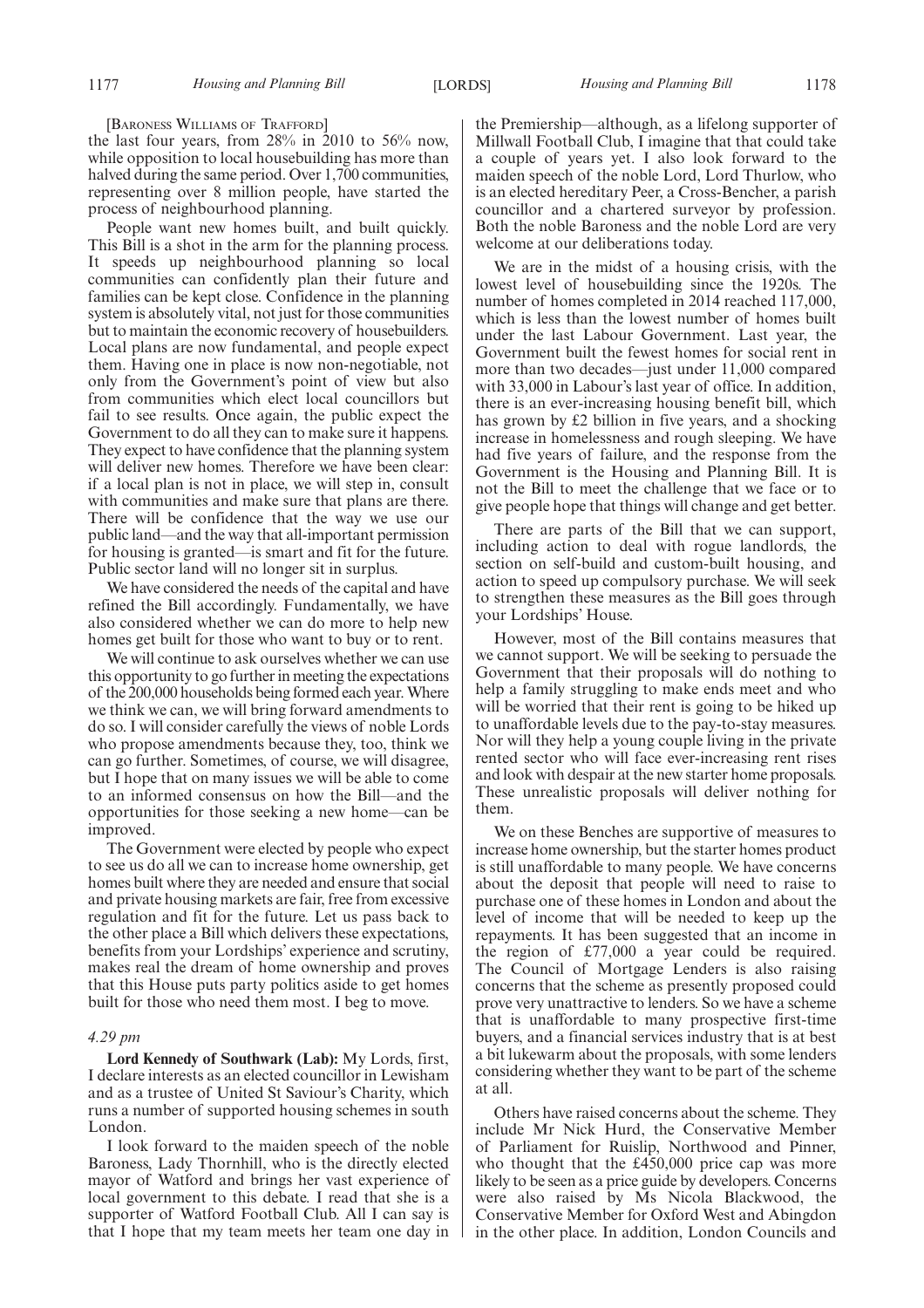others have said that the powers to be taken by the Secretary of State must be used in a proportionate way that takes account of local housing need before overriding any local policy document. Quite rightly, local authorities in London want assurances that local overall housing need will be taken into account and that this policy will not just be forced through without any reference to local circumstances. I hope the noble Baroness, Lady Williams of Trafford, will address that specific point at the end of the debate. Will she also comment on how the infrastructure required for these starter homes will be funded?

As I said earlier, we have no particular issues with the section of the Bill concerned with self-build and custom housebuilding, although we will explore through probing amendments whether anything further can be done to improve these measures.

Another aspect of the Bill that causes concern is the forced sale of so-called high-value council housing to fund the extension of the right to buy to housing association tenants. There appears to be no proper plan for the replacement of these homes on a like-for-like basis in the areas where the homes are sold. The loss of a social rented property and its replacement with an affordable rented property—which, in many parts of the country and in particular London, is actually unaffordable—risks breaking up communities. However, this big plan of the Government is not funded by them; it is funded by penalising local authorities in a most unfair way.

In responding to the debate, will the Minister answer the question concerning many London local authorities: will housing associations be required to replace the property in the same area, the same London borough or even in London, or can they put it where they like? What happens if the local authority has transferred all its stock and has no housing to sell? Can she also tell us what will be done if the receipts do not cover everything that is meant to be funded out of the sale, such as the debt charge on the property, the provision of the new home, the brownfield levy et cetera?

Again, in the other place, concerns on this aspect of the Bill were raised by many Members, including Conservative Members such as Dr Sarah Wollaston, the Member for Totnes, particularly in respect of the effect on rural communities of housing associations selling their properties. We share those concerns and I hope that the Minister will seek to alleviate them in her response today. These are matters on which I am sure we will bring forward amendments for consideration in your Lordships' House.

Another area where disquiet has been raised is the pay-to-stay scheme. If not implemented properly, the scheme runs the risk of negatively affecting the social mix of boroughs and penalising people on modest incomes. Earning limits of £40,000 in London and £30,000 elsewhere are just not realistic. With just a cursory look on a job website, you can find, for example, an office administrator being paid £25,000 a year, or a Sainsbury's internet shopper—the person who puts all the groceries in the bags before they are delivered to your front door—being paid £16,000 a year. Those figures are for a 40-hour week, before tax, in London. With those or a similar combination of jobs, a couple would easily find that they had breached the income threshold of £40,000. The situation is equally unrealistic outside London, with a cap of just £30,000. Add to that a young person who cannot afford to rent a place of their own and is still living with mum and dad, and you have a family in a really difficult situation.

I live in Lewisham in a very ordinary terrace house, for which I have a mortgage. Rents for similar properties in the private sector locally have reached £2,500 a month or £30,000 a year. The proposals in this Bill put people on modest incomes at risk of finding themselves having to pay a market rent, or so-called affordable rent or some other variation, which would be considerably more than they paid before. That is just unfair. We on these Benches will seek to make the system fairer, more realistic and more understanding of people's circumstances.

During the passage of the Bill, we also want to examine the nature of the voluntary deal that has been reached between the Government and housing associations and to ensure proper protection for specialist housing, including supported housing.

We on these Benches welcome proposals to bring stricter enforcement to the private rented sector, in particular the introduction of banning orders, along with a rogue landlord database, the expansion of rent repayment orders, and equipping local authorities with information on landlords and their properties through the tenancy deposit scheme, as well as the introduction of fixed-penalty notices. There are, of course, some very good examples of progressive, forward-thinking local authorities, such as Newham and Waltham Forest, that have already been actively working to improve the standards in the private rented sector in their boroughs for many years. There is also a case for the devolution of power from the Secretary of State to the Mayor of London, and so getting the London local authorities and the mayor to work more closely together to make real improvements. The financial penalties for breaches by landlords, introduced by the Government during Report in the other place, are very much welcome in that respect.

We do, however, have concerns about the new fast-track eviction process for landlords to reclaim their property without reference to the courts. That could put tenants in a very vulnerable position, and we will want to explore this during consideration of the Bill. What are the protections for tenants from being illegally evicted by the very rogue landlords we have just been talking about? It would be helpful to the House if the Minister could again explain why the Government thought it necessary to include this provision. What evidence do they have to suggest that abandonment is such a significant problem, and what is in place to protect tenants from illegal eviction?

At present, the Bill does not include anything on protecting tenants in the private rented sector from electrical accidents caused by unchecked and faulty electrical installations. These matters were debated at some length in the other place, but so far the Government have not been persuaded. I very much agree that a mandatory five-year electrical safety check in the private rented sector is both necessary and welcome. Each year, 20,000 fires are caused by electrical faults, which is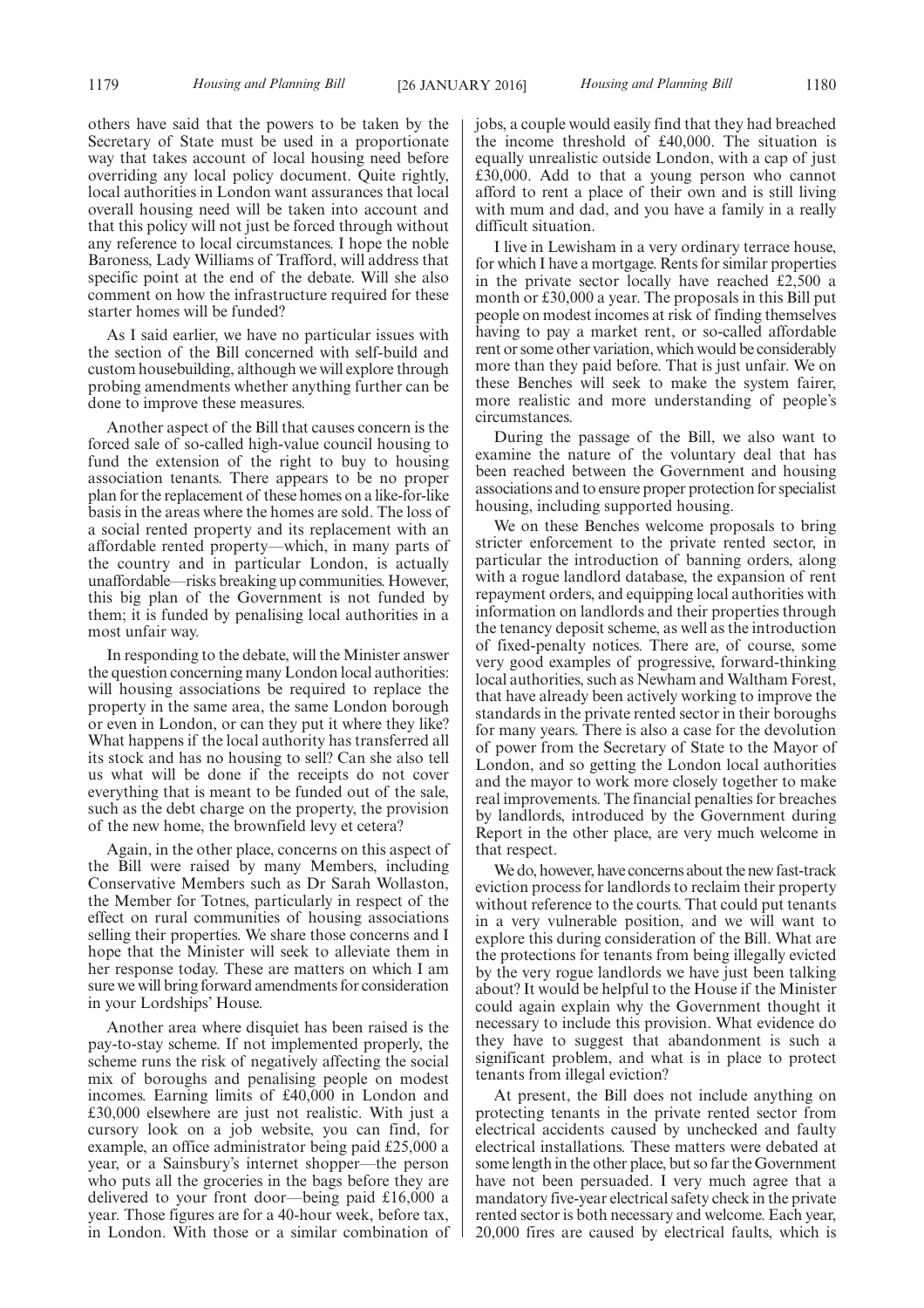#### [LORD KENNEDY OF SOUTHWARK]

almost half of all accidental house fires. We will bring forward amendments to make such tests mandatory, and I hope that the Government will listen to the compelling case and move on from their present position, which says there is an expectation on landlords to keep electrical installations safe.

The planning aspects of the Bill will be explored in more detail by my noble friend Lord Beecham and other noble Lords in today's debate. However, the Bill lacks vision and seems to regard the effective operation of a planning system as a constraint to development and nothing more. The removal of Section 106 contributions from the starter home developments through to in-principle planning consent and the call-in provisions to be given to the Secretary of State are all matters we will want to discuss further.

We need local authorities and communities to be empowered to ensure that local development proposals meet local development needs. It again will be helpful if the noble Baroness can explain to the House how these proposals extend and develop localism—which, again, like the big society, is often only mentioned by opposition spokespersons in the course of debates such as this. I am a supporter of neighbourhood planning and in Crofton Park, the ward I represent on Lewisham Council, we are working hard to set up a neighbourhood forum, but nothing in this Bill will help local people to have a greater say over the kind of developments that are built in their community.

There are, of course, other groups that must be considered as the Bill makes its way through your Lordships' House. These include berth holders, who are considered as a housing group by the department but are not mentioned in the Bill. Certainly in London, residential use of the waterways has grown considerably, with households living on the water and not only using boats for recreational activity. Again, I would refer the noble Baroness to the actions of Mr Johnny Mercer, the Member for Plymouth, Moor View, in the other place, who has taken the decision to live on his boat in Canada Water in Southwark rather than pay the expensive property prices in London. People like Mr Mercer and others who live on our waterways deserve proper protection and engagement from their local authority and the department.

Other concerns will be raised by noble Lords during the passage of this Bill, including those of travelling show people and the travelling community.

I grew up on a council estate in Southwark. I am always very grateful that my parents were rehoused by Southwark Council; that they had a secure tenancy; and that the property we lived in was safe, warm, dry and maintained properly by the council. The rent was paid by my parents and we were able to live both happily and securely in Walworth, playing our part in the local community. We were not worried about only having a two-year tenancy—were we going to have to move, where were we going to live, was the rent going to become unaffordable? I can see no benefit in these proposals regarding tenancies. They will only make families and vulnerable people feel more insecure and worried about their future, and cause deep anxiety and upset.

This Government do not like council housing or social rents. At its heart, the Bill does everything it can to undermine this type of housing. That is a matter of much regret. I hope that noble Lords from all sides of the House will work together to make much needed improvements to this generally dreadful Bill.

#### *4.42 pm*

**Baroness Bakewell of Hardington Mandeville (LD):** My Lords, I welcome the chance to debate this extremely important and complex Bill and draw your Lordships' attention to my entry in the register of interests.

The Housing and Planning Bill has much to commend it but it is also very short on vital detail which will have a dramatic effect on the lives of large numbers of residents in England and Wales. In the time allotted I cannot cover all my concerns. My colleagues can eloquently lay out the case, being well versed in the issues which affect London, other city regions and the countryside.

I look forward to the maiden speeches of the noble Lord, Lord Thurlow, and my noble friend Lady Thornhill. I am sure this will be the first of many contributions she will make.

We are all aware of the desperate state of the housing market. Prices are escalating and supply is not increasing. I welcome the move to promote starter homes. However, I find it incredible that the 20% discount on the value of the starter home should be one off, thus giving the owner a double bonus. First, they do not have to pay the full price for the home; and, secondly, they will have the benefit of inflation when coming to sell. There are countrywide examples of starter homes being sold at discounts for local residents, but that discount is tied into the property in perpetuity for local residents and so future residents trying to get on the property ladder also benefit from that discount. As a taxpayer I find the one-off discount difficult to justify to those on waiting lists.

As someone who shares the rental of a private-landlord flat I am aware of the increasing costs charged by property agents. As a district councillor I see the effect of rogue landlords on the well-being of their tenants. I welcome the establishment of a register of rogue landlords and hope to increase tenants' access to this register in Committee. I welcome the Government's increase in the fine for rogue landlords to £30,000, a much more realistic figure than that in the original Bill.

The main thrust of the Bill is around the Government's manifesto commitment to extend the right to buy to housing association tenants. We know that 80% of the population wish to own their own home. It is an important aspiration and one that we might all like to see achieved, but some serious safeguards are needed to protect the diversity and prosperity of sections of our communities.

I am concerned that the Government are concentrating on right to buy to the exclusion of other tenures. In Committee, Liberal Democrats will oppose the right to buy to the exclusion of other tenures, which is likely to decrease, not increase, the supply of housing. I fear that unless homes with a variety of tenures are built, we will see an increase in the level of homelessness. Indeed, we read this week that the number of families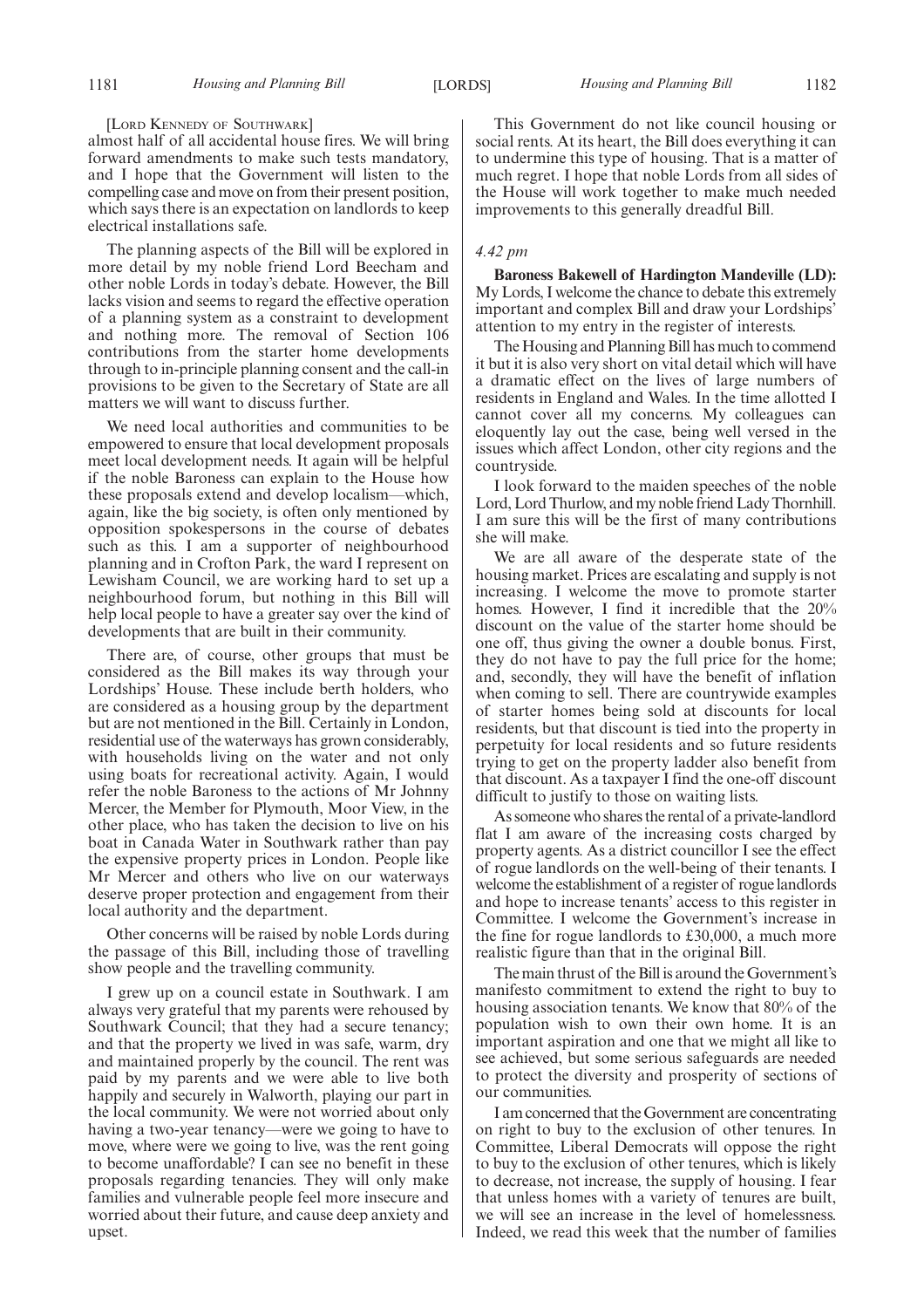left homeless has rocketed by a third since 2010. New figures released by DCLG show that a record 56,040 families were on the streets last year, up from 42,390 five years ago. This cannot go unchallenged.

What is needed, especially in rural communities, where often the only low-cost housing available has been built under a rural exceptions policy, is a mixture of tenures. If such homes are sold they are unlikely to be replaced, as housing associations will find it much cheaper to build in towns rather than villages and hamlets. Achieving exemptions in the Bill will be crucial.

There are 175 community land trusts across England and Wales: organisations set up and run by local people to develop and manage homes as well as other important, valued community assets. The very purpose of CLTs is to develop homes that are affordable in perpetuity. Such homes are intended to benefit not just one generation but every future occupier. If the right to buy is extended to CLTs, it will nullify their basic aim of keeping homes affordable in perpetuity. It would also threaten their existence. The Government rightly understood this risk, and the Minister is to be commended for exempting CLTs from the voluntary deal on right to buy between the Government and the housing association sector. However, many CLTs are still nervous that an exemption in a voluntary agreement leaves them vulnerable. It is vital for the stability of this small, vibrant, community-led sector that the Bill gives them the clarity and certainty needed to plan securely for the future.

We are all aware that the 20% discount on the right to buy will have to be paid for from somewhere. I am concerned, however, at the formula being proposed for levying a tax on local authorities, which is based on the likely number of high-value properties that may become vacant during any given year. Some authorities which cover areas where housing prices are high will be able to replace efficiently. For those councils whose high-value properties are deliberately large in order to house larger families the loss of this asset will have a serious effect on their ability to fulfil their housing obligations to those families in the future. I urge the Government to think again on the implementation of this formula in its current format.

I turn now to the so-called "pay to stay" clause. The income threshold is far too low. A family income of £40,000 within London and £30,000 outside is not sustainable for families required to pay market rents. For example, rents for a two-bed home in the Lewes District Council area will double from approximately £100 per week to £200 if tenants are charged at the local housing allowance limit, or up to £269 at market level. This will penalise hard-working couples, many of whom have children. It will act as a disincentive to increasing working hours, accepting overtime or moving to a better-paid job. Unless a couple can dramatically increase their income, they will undoubtedly be worse off, despite the government promise to implement a taper on the introduction of market rents. This policy will have a detrimental effect especially on women. A couple with children earning just over £15,000 each may decide that, with increased rent and childcare costs, it is no longer worth while for both of them to work full time. Typically, it will be the women who reduce their hours in such circumstances.

I was perplexed at the late introduction to the Bill of the ending of secure tenancies, with a five-year review currently proposed. In some circumstances the tenancy could be renewed for another short-term period. This will cause uncertainty to tenants. Moving house is one of the most stressful events in any person's life. To increase for those at the lower end of the income spectrum the likelihood of having to move on a frequent basis is both unnecessary and cruel.

Lastly on the housing side, I wish to comment on Clause 115, on the removal of the need for local authorities to provide for the accommodation needs of Gypsies and Travellers. This is a retrograde step that will lead to more illegal encampments and higher costs for local authorities and landowners, and will do nothing to provide for the needs of children and elderly within those communities. I have long been at a loss to understand why this section of our population is constantly vilified and persecuted. I have come to the conclusion that anyone who dares to be different and have a diverging set of values from those who live in the settled community makes society feel uncomfortable, questions its set of values and must therefore be hounded from pillar to post. We shall oppose this clause in Committee.

Turning now to the planning side of the Bill, I welcome the strengthening of the importance of neighbourhood plans. The Government and local councils should encourage towns and parishes to draw up neighbourhood plans which can be tied into and referenced in local plans. Powers should be given to neighbourhood plan communities to allow them to appeal if they find that planning permissions have been granted within their boundaries on sites which they had not themselves identified for development. This right of appeal would be the same as planning applicants currently enjoy against a refusal.

The Secretary of State is proposing under this Bill to make provision for planning to be determined by those other than a local planning authority, believing that planners are deliberately dragging their feet in processing applications. This is not the case. There are numerous occasions when applications are delayed due to the lack of a timely response from statutory consultees, including the Environment Agency, English Heritage and the highways department. It is not unknown for county councils to take 18 months to comment on a roundabout, thus stalling development. Are the Government intending that those who determine planning applications outside of local authorities be required to seek the views of statutory bodies? I look forward to the Minister's response.

I am not convinced that tardy planners are the problem in getting developments off the ground. In my own area, many large-scale extant planning permissions have not been started—currently 1,500 homes and rising to 3,000 by the end of the year. The main problem is not the permissions, but the lack of finance available for developers to start and complete their applications. Removing fully qualified and experienced planners from the equation is likely to lead to some extraordinary decisions being made, such as building on flood plains, with disastrous results for local communities.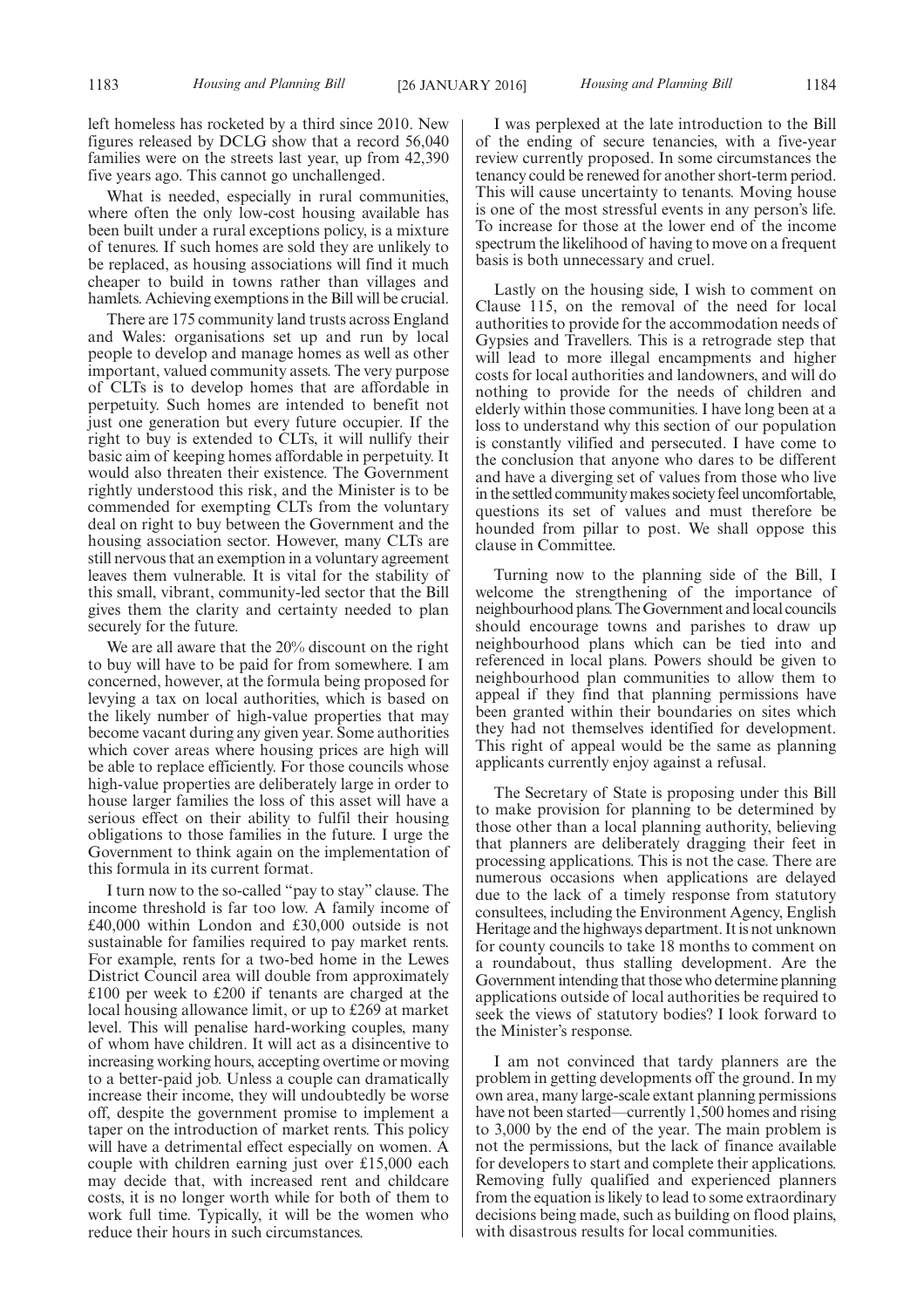[BARONESS BAKEWELL OF HARDINGTON MANDEVILLE]

There are many other elements of this Bill to which we will return during the Committee stage, and other speakers will doubtless cover these areas. I look forward to their contributions and the Minister's response.

#### *4.52 pm*

**The Lord Bishop of Rochester:** My Lords, I, too, welcome the opportunity to hear the maiden speeches of the noble Baroness, Lady Thornhill, and the noble Lord, Lord Thurlow. I look forward to the contributions that they will make to your Lordships' House.

There is a clear view on all sides of this House, the other place and across large parts of the nation that more housing is needed. The questions concern whether this Bill will help to deliver that housing in the right way and in the right places for the people who need it most. Within my diocese at Ebbsfleet we have one of the largest single housing developments in the United Kingdom—a completely new development which will house up to 45,000 new people. While I have questions about some of the details of that development, and some of the details are as yet unknown, I am generally supportive of what is intended. So I am not against new development and I welcome those things in the Bill which may make that possible in appropriate ways. I welcome the proposed register of brownfield land and the streamlining of aspects of our planning processes, some of which have already been referred to by noble Lords, and the encouragement of self-build and custom-build initiatives. I also welcome the intention to introduce new regulation in the private rented sector, and urge that detailed attention be paid in the framing of regulation to matters of quality in that sector. One would dare to hope that in that sector, property of the quality in which even noble Lords would wish to live could be guaranteed, which might be a suitable benchmark.

Others have spoken already about starter homes. Perhaps they are a useful addition to the overall spread of housing tenures but I am anxious about their inclusion within the definition of affordable, not least because that affordability will disappear after a short period, when it is possible for that home to be sold into the private market at private benefit. I think that my right reverend friend the Lord Bishop of St Albans will address the rural implications and perhaps some other issues. I know that other noble Lords will also address specific issues within the scope of the Bill.

I want to spend some time on the ending of lifetime secure tenancies, which was just referred to and which was introduced in the other place, and, with it, the so-called pay-to-stay provision. To move from a potentially lifetime tenancy to one that is between two to five years in one jump is a huge change. Quite apart from the significant bureaucracy which might be involved and might in many ways be unnecessary because the tenancy will simply continue, there are serious issues here. Mention has already been made of the income threshold for the pay-to-stay provisions and the fact that £40,000 in London—if that is where it ends up—and £30,000 elsewhere is pretty low in terms of household incomes. To put it another way, such incomes would not be able to sustain a mortgage on a starter home.

My concern is not just about individuals but about the effect on the health of communities, which is the point I really wish to make. Council house communities need within them people who will give leadership, engage in voluntary activities and sustain community life and civil society. I have lived and worked in such communities, and I know the truth of that. It is often tenants who are ready to make something of their opportunities, who re-engage with education, learning and training in adult life, who bring that leadership to those communities. They find their way into employment and their incomes increase. Some will move away anyway and always have; but this Bill makes it more likely that those who better their lot in various ways will have no option but to move out of such communities.

These communities sorely need the skills of such people—some Members of your Lordships' House are examples of such people—with their drive and social and economic entrepreneurship. The danger is that some of our most struggling estates will struggle even more because they will lose the people who have the capacity to bring transformation. Surely that would not be a good outcome. I encourage the Minister and her colleagues to think about the implications of some of these provisions, not just for individuals but for communities. I am sure that we all want to see thriving and vibrant communities, which need ranges of people within them, not least in the more deprived parts of our nation and in communities which house the more vulnerable in our society. I look forward to continuing to engage with this Bill as the debate continues. As we move into Committee and other stages, I am sure there will be lots of contributions. Certainly, I shall keep my eye on some of the matters I have mentioned, which I am sure others will wish to touch on.

#### *4.58 pm*

**Lord Young of Cookham (Con):** My Lords, it is appropriate that Second Reading of this Bill is sandwiched between the two days on Report of the Welfare Reform and Work Bill. I see this Bill as the other side of the coin on housing supply. The welfare Bill, with its imperative of containing public expenditure, includes a number of measures that could impact on housing supply. This Bill has a whole battery of measures on housing and planning to drive up supply, which I heartily welcome.

If we are to meet the backlog of demand and future demand, we need roughly 300,000 new houses per year. Over the last 10 years, we have averaged roughly half that, so we need a step change in performance if we are to meet our obligations. I welcome the priority given to housing by the PrimeMinister and the Chancellor in recent announcements, as well as the initiatives recently announced by the Secretary of State and his Ministers.

I am also glad that, while they are focusing on new supply, Ministers have not taken their eye off the need to regenerate and modernise some of the difficult-to-let estates we have in our community. As they drive that initiative forward, I hope they will learn from the experience of housing action trusts in the 1990s—a voluntary partnership between local authorities, residents and the Government, which turned round estates such as Stonebridge Park, Castle Vale and North Hull.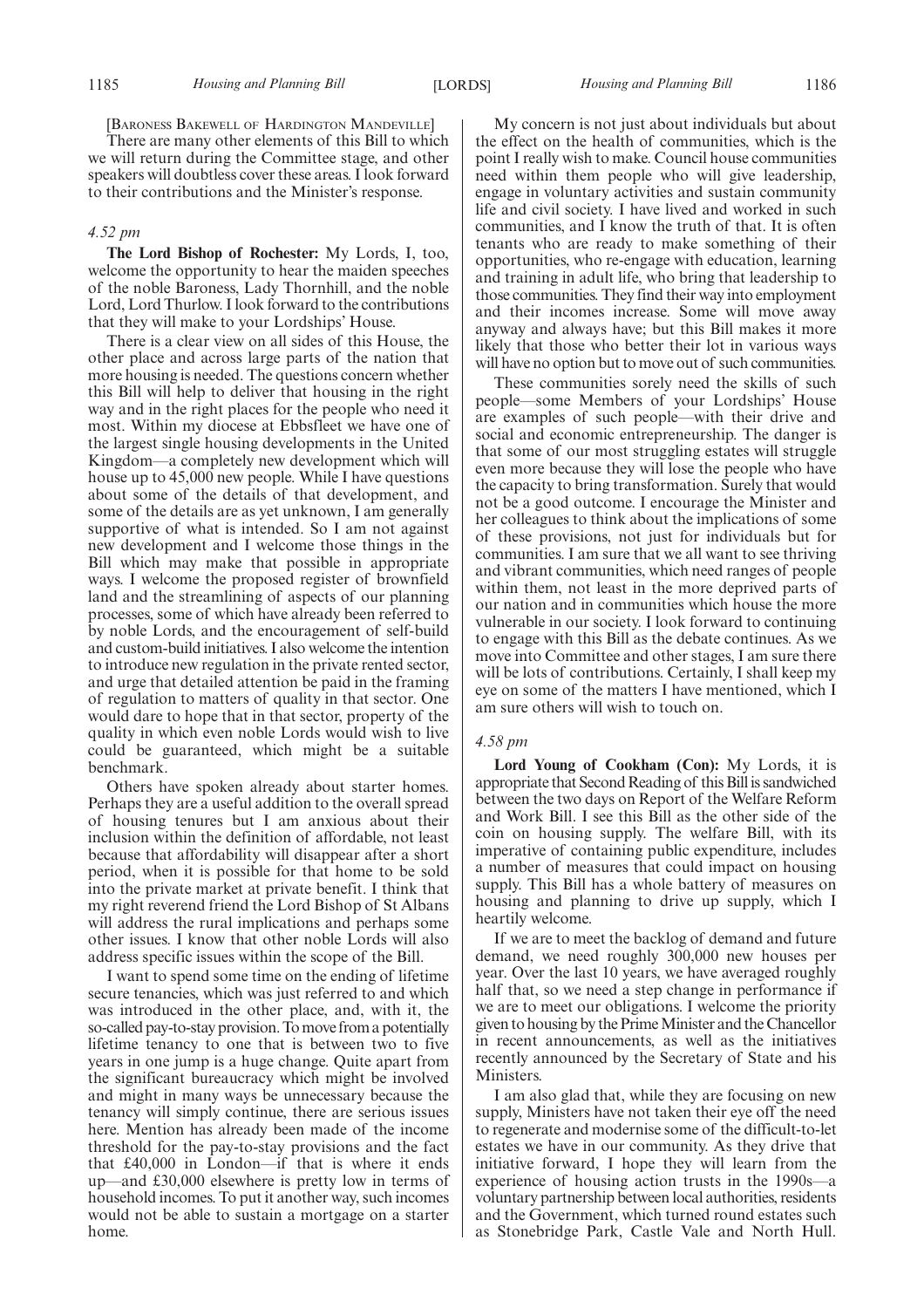Many of the pioneers of the housing action trust movement are still around. They would like to be re-engaged in that initiative to regenerate and diversify some of these challenging estates.

On planning, I welcome the incentives in the Bill to complete the local plan and to remove the no man's land we have in many parts of the country, occupied by default by the Planning Inspectorate. I welcome the housing provisions, not least the proposals to recycle the proceeds of the sale of high-value local authority properties and housing association right-to-buy properties into new builds. The properties that are sold of course remain part of the nation's housing stock, but the proceeds of the sale increase the supply of affordable homes.

For me, Clause 58 and the right to buy is a bit like Groundhog Day. Noble Lords may remember that in 1982 the Government introduced a Bill to give tenants of charitable housing associations the right to buy. I took it through the Commons, and it then met what I think is called a headwind in your Lordships' House. They deleted the offending clauses. But before we could play ping-pong, Margaret Thatcher dissolved that Parliament and the Bill fell. I had to take it all the way through the House of Commons in the next Parliament, but by that time the Government had removed the clauses giving the right to buy to housing association tenants.

To meet the very real disappointment of those tenants, I introduced something called HOTCHA—home ownership for tenants of charitable housing associations —which gave them in cash the discount they would have been entitled to had they bought. Of course, they could then buy what they wanted. In housing policy terms, that had much to commend it. In a fraction not only of the time, but of the price it took to build a new social housing unit, one got a re-let for somebody on the waiting list. There was something in it for the tenant, in that he was not constrained to buy the property he was in; he could buy wherever he wanted. The housing associations were happy because it did not dilute their housing stock. Everybody liked the scheme except the Treasury, where many good housing initiatives have come to grief. It did not like the scheme because it did not see any money come back in return for the money going out of the door. Over the years that scheme became rationed and marginalised. It was converted into the transferable discount scheme. It now reappears in the voluntary agreement with the National Housing Federation. I commend Ministers for their negotiating skills.

Clause 58 alludes to the new right to buy, which noble Lords referred to. My party's manifesto says:

"We will extend the Right to Buy to tenants in Housing Associations to enable more people to buy a home of their own. It is unfair that they should miss out on a right enjoyed by tenants in local authority homes".

That implies a scheme that mirrors the right to buy for council tenants, which is enshrined in legislation. If one looks at the voluntary agreement with the National Housing Federation, this is a right to buy on the one hand, qualified by a right not to sell by the landlord. In which case, we are back to our old friend, the transferable discount scheme. In housing policy terms it has much to commend it, but it would be worrying if those who want to buy who read my party's manifesto

were first told by the housing association that they could not because of the exemption, but were then told that they had to wait indefinitely for a transferable discount scheme because the scheme had become rationed. I urge my noble friend to ensure that the hopes raised by my party's manifesto are not dashed by the Treasury.

The five pilot schemes my noble friend referred to will shed some light on the uptake of the scheme. I contacted one of the pilot schemes. Without advertising the scheme at all, it was within 20 of the 200 pilots allowed to go ahead. I have two questions about these pilot schemes. First, the agreement with the National Housing Federation says that if the association will not sell it will give the discount in cash. That is fine, but it has to be used to buy a house owned by that association or another social landlord. I simply do not understand this restriction. It means the erosion of the social housing stock—which social landlords do not want—and it fetters the discretion of the tenant. I very much hope that this restriction might be lifted for the proper scheme, as I believe it to be not just unnecessary, but actually undesirable.

Secondly, I understand that, at the moment, houses built by housing associations under Section 106 are excluded from the pilot scheme—possibly for legal reasons. A huge number of properties have been built under Section 106 and I hope that that exclusion will not be carried through into the main scheme, when it takes off. If there are legal problems, I hope they might be addressed in legislation.

Having said that, I think this is the most important Bill in the Queen's Speech. It is a very ambitious Bill which lays the foundation for the revival in housing starts which the country desperately needs. On that basis, I warmly welcome it.

#### *5.05 pm*

**Baroness Andrews (Lab):** My Lords, the opening assertion of the impact statement on the Bill states:

"The public need to have confidence that housing policy in our country is fair and fit for the future".

Indeed they do. The tragedy of the Bill is that it is neither fair nor fit for the future. It is fair neither to those who are desperate for a home nor to the voluntary and public sector bodies that can and should be able to provide them. It is loaded with unintended consequences. It is silent where it should speak.

As we have heard, this year fewer than half of the 250,000 houses that we needed were built. By its own admission, the private sector cannot supply the houses we need in this country, 30% of which need to be social homes.

The Bill demolishes whatever remains of the Government's credibility on localism. There are 34 new powers for the Secretary of State—powers to override local housing needs; to take away housing receipts; to limit the way local authorities manage their assets, tenancies and rents; and to limit their powers over planning. Vast swathes of policy are left to secondary legislation, as usual. The Royal Town Planning Institute is not an alarmist body, but it has described these powers as extraordinary. In its briefing, the Local Government Association pleads with the Government to allow councils the continuing flexibility to respond to the needs of their residents.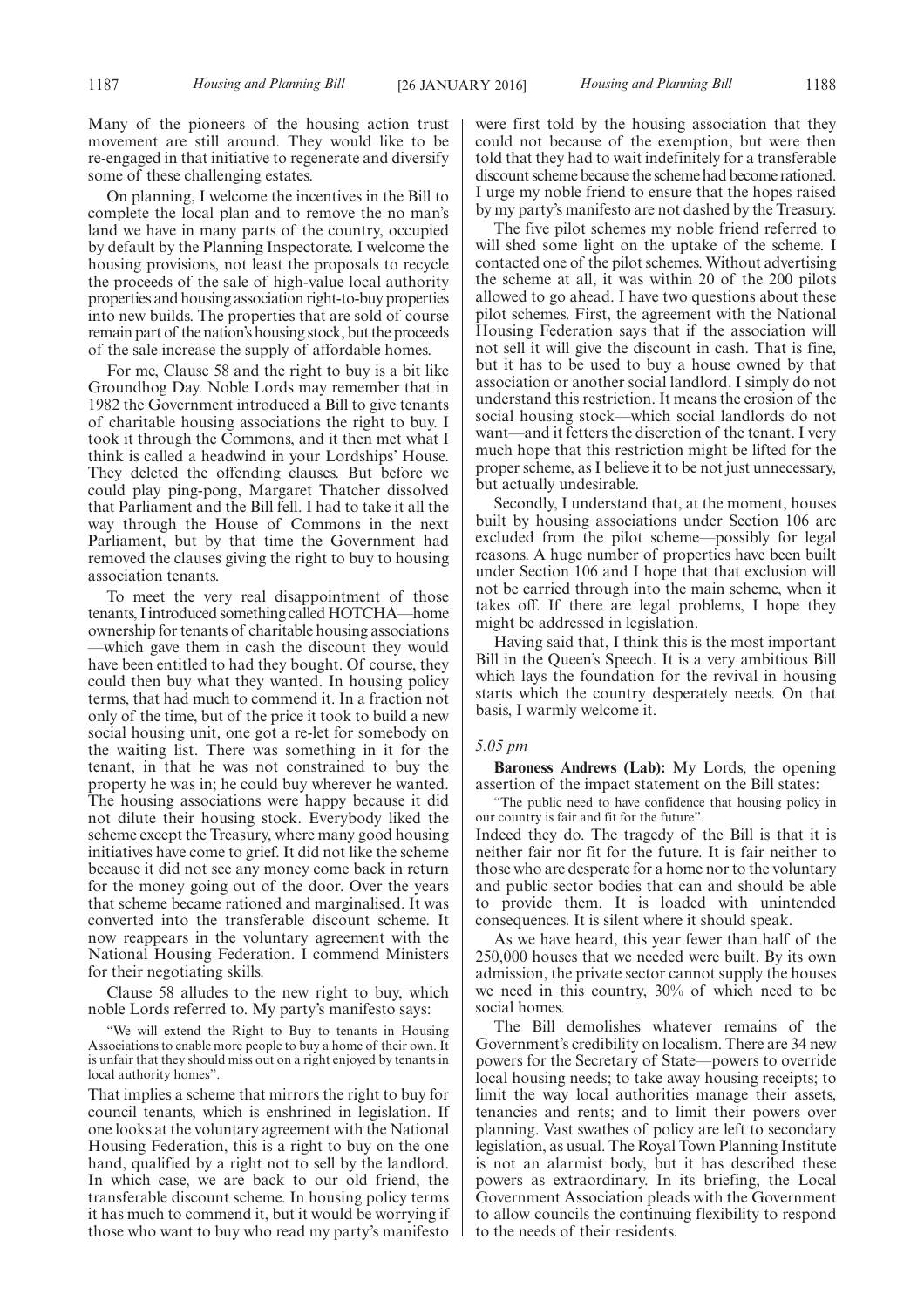[BARONESS ANDREWS]

Most of the radical changes have hardly been debated in the other place. One example is the damaging change to the definition of affordable homes. This was introduced after Committee stage and means that developers will be able to build starter homes in place of affordable social housing as the price of planning permission under Section 106 agreements.

Decent places also depend on decent services. Can the Minister tell us whether developers will still have to provide schools and health centres, roads and community centres under Section 106, or will they be let off that as well?

A policy for starter homes, however welcome—and it is—does not add up to a housing policy for the nation. Where are the homes for growing families, or disabled families with a need for lifetime homes? Where are the homes for retired people who want to downsize? These are the families who will lose out, but we will all lose out because the whole housing system will remain resolutely stuck if we provide significantly only for starter homes. This is a quick fix, but we have a very long-term problem. We know from all the evidence that starter homes are not even affordable for most low and middle-income families, whether in rural areas or central London. However, it is not even a fair policy for future buyers. The 20% discount will apply only to the first tranche of buyers; they will be free to sell their assets after five years at market value. We will be minting a new generation of property speculators.

This Bill is full of ambiguities, not least on the future of housing associations and their social homes. The one area where it is brutally clear is in its hostility to local authorities and their tenants. These are homes; homes that people are proud of in communities that they are proud of, as the right reverend Prelate said. If the Government force local authorities to sell their highest-value vacant properties and to pass receipts on to central government, Camden Council, for example, estimates that it could lose up to half its council housing. The bony fingers of the Secretary of State will reach down to the tenants themselves by bringing an end to secure, lifetime council tenancies and forcing those with very low incomes to pay market rents. It is called "pay to stay". It is a poisonous expression and I believe it is a poisonous policy. It will hit the very people the community depends on—low-paid key workers such as carers, bus drivers and teaching assistants. These are, says Shelter, quite simply the most significant changes in low-rent and social housing in the history of housing policy. If you put this Bill together with the Welfare Reform and Work Bill, you have a toxic mix: a reduction in the supply of social housing, a forced migration into the private sector—and worse—and a massive increase in the welfare bill.

All this will be compounded by the planning sections of this Bill. Here, what is proposed will, essentially, replace our democratic, plan-led system with its checks and balances with a system whereby, for brownfield sites, major planning applications will automatically be granted permission through what is called "permission in principle". This will be able to be granted not just for housing but for waste disposal and fracking. At a stroke, it will reduce the right and the ability of local authorities to plan for the different needs of local areas —for those mixed communities of which the right reverend Prelate spoke so eloquently—and it will remove the ability of local people to influence local development. It is the opposite of what the noble Baroness says: it does not create certainty but rather uncertainty, and it does not create confidence.

I was very pleased that the noble Baroness said that she thought we had a planning system in this country to be proud of. She is at odds with the statement in the Explanatory Memorandum that the planning system is an obstacle. That is what the Government have always said. The real enemy of faster and better housebuilding in this country is not the planning system. If it were, we would not have the 261,000 units of housing that are consented but not built or occupied. The real enemies are the lack of finance, skills, building supplies and land, and the huge loss of planning capacity in local authorities through budget cuts.

But dealing with reality is the "too difficult" box, so the Government reach yet again for more deregulation of the planning system, and creating the means of privatising the process of planning itself, which will dislodge the balance of protections which at the moment guarantee protection for the environment, heritage and good, decent, mixed communities. The independence of the planning system is threatened. These provisions are, says the TCPA, "extremely dangerous". Elements of the Bill will not even enable the Government to achieve their own objectives—not my words but those of the Local Government Association, led by the Conservatives.

The Bill means essentially that we no longer have any policy in this country for building decent, affordable homes, let alone to design decent places to live. Indeed, it risks replicating the worst aspects of housebuilding in the past—poor-quality housing and poor-quality estates. It is a response to five years of policy failure in housing and is a panicky response when we need a long-term decent housing and planning policy. The Bill deserves, and I am sure will get, the most intense challenge and scrutiny in this House.

#### *5.12 pm*

**Baroness Thornhill (LD) (Maiden Speech):** When I mentioned to my noble friends that I was excited but concerned about my maiden speech, finding my way around, not knowing the protocols and thereby making a gaffe, I was told that everyone would be very helpful and extremely friendly and to stop worrying. And that has indeed been the case. The police, attendants and the famous doorkeepers seem adept at spotting the "newbie" and asking, "Does my Lady need some help?", and the answer is invariably yes. I should also like to thank the noble Lord, whom I did not recognise, who, on seeing me about to turn and cross in front of the Woolsack, reacted swiftly with a firm yank on the shoulder to avert disaster.

I stand before your Lordships as the directly elected mayor of Watford, a position that I have occupied for 14 years, but in a pre-mayoral life I was a senior teacher in secondary schools, specialising in the education of children with learning and behavioural difficulties and responsible for pastoral care and safeguarding. In both careers I have always looked beyond the immediate and the local and contributed at a national and strategic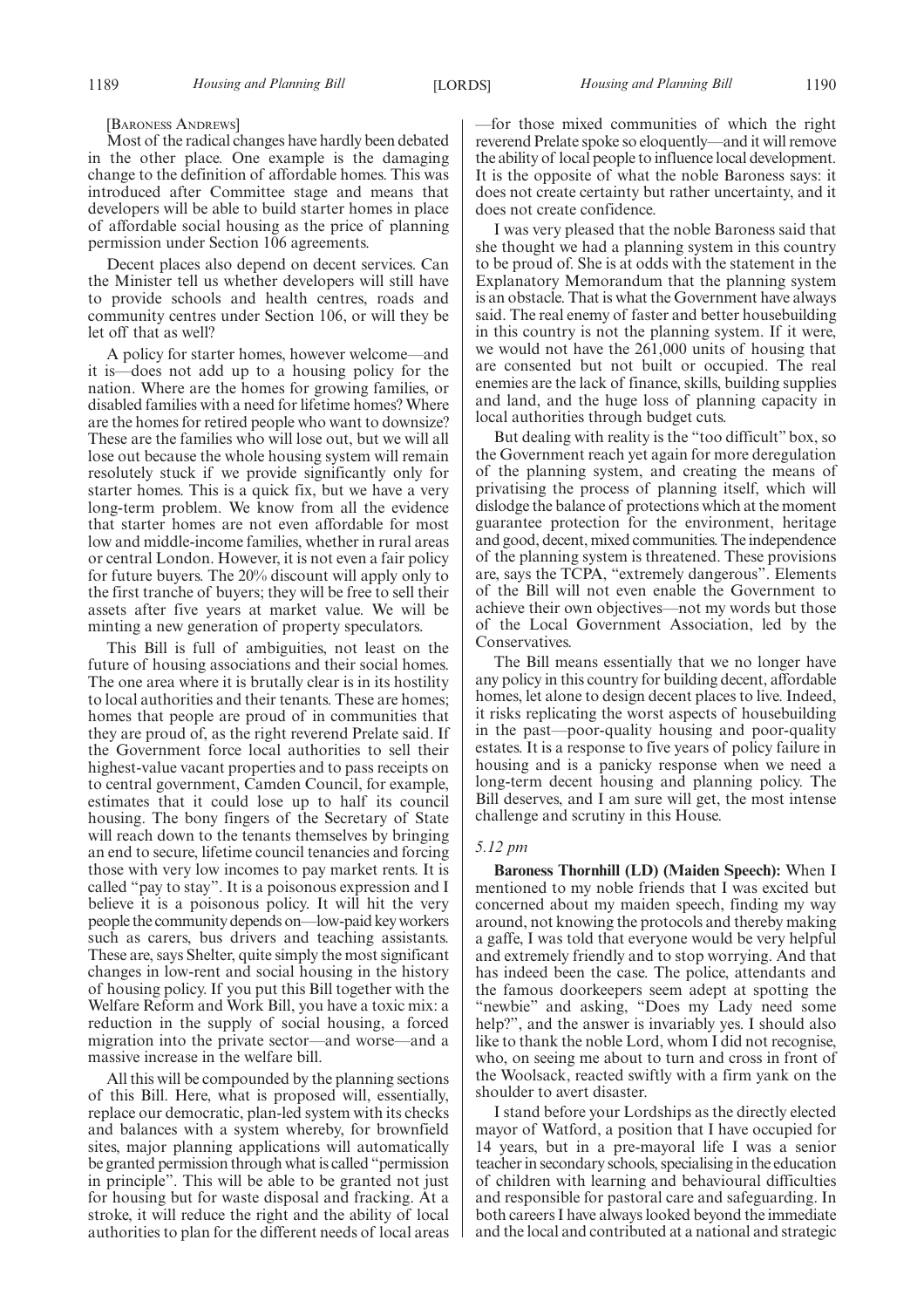level, most recently as a deputy chair of the Local Government Association. It is a great pleasure to join other alumni of the LGA across the House.

In the spirit of maiden speeches being uncontroversial, my comments are perhaps more measured and general than they might otherwise have been.

In my experience, the laws of unintended consequence and cumulative impact of several measures colliding can thwart even the best intentions. This is the case with the Bill before the House today. By concentrating mainly on home ownership and housing numbers, the Bill fails to get to grips with the real housing crisis. It is true that most people aspire to have a home of their own, but what about those for whom it is not, and never will be, possible? To achieve balanced, cohesive communities, places need a wide range of housing, from supported housing for those in extreme need to homes for both the low-waged and the affluent—in other words, mixed tenures or a variety of provision. Our hospitals need consultants and cleaners, our service sector needs accountants and admin assistants and our schools need head teachers and dinner ladies. All need somewhere to live. This is not just about the number of houses built but the kind of communities that we are creating. Towns and cities work well only when a wide range of people are able to live and work in them, without suffering crippling rents, long commutes and poverty.

I know how important it is for families to have security of tenure—to know that you will be able to stay in your home while your children grow up without having to keep moving house and school, house and school. Currently, in Watford and nationally, rough sleeping is up. The number of families in temporary homeless accommodation is up. Housing waiting lists are going up, along with rents and house prices. I fear the Bill will do nothing for the people and families behind these statistics. During the passage of the Bill, we will scrutinise whether starter homes are indeed affordable and for whom. We will seek to ensure that they come in addition to, not at the expense of, social, affordable and shared-ownership housing, and that the affordability discount is kept in perpetuity, not just for five years. Will forcing councils to sell off high-value assets, along with extending the right to buy to housing associations, result in more affordable homes or not? We will fight to ensure like-for-like replacement. Payto-stay means that those in social housing with a combined household income of only £30,000 are made to pay market rent or leave. Will this result in people buying their own homes, as is hoped, or, as is feared, create a disincentive to work or seek promotion, or lead to a reduction to working part-time to avoid the cap? This is not to mention the logistics of policing this policy.

In the concern about the housing part of the Bill, little has been said about its provisions on planning. Here, we are concerned that the democratic process is seen as a barrier to growth and that some of the proposed measures will severely impact on the ability of local authorities to create the kind of community they seek for their residents. It appears to strengthen further the hand of the developers at the expense of communities and their elected representatives. This is a wide-ranging Bill, with many powers worryingly reserved to the Secretary of State. At present, it lacks the detail required for effective scrutiny by both Houses.

Housing is an issue about which I am passionate. One of my earliest memories is of me, aged four, wedged next to a load of boxes in the back of a car. We were moving from Wales to Lancashire, as my parents had lost both their home and their jobs at Tenby Golf Club for the sin of having a second child. Thanks to effective legislation, that could not happen now, but it did then. I have vivid memories of the squalor we lived in for years at the hands of a landlord who, if he was not Rachman, might well have been his northern cousin. Although there are measures in the Bill to deal with rogue landlords, do they really go far enough?

There is real work to do: listening, learning and playing my part in the great work of this House, during the passage of the Bill, and in the months and years to come. In the short time I have been here, it is apparent that the expertise within the House is—to use my children's favourite word—awesome.

#### *5.19 pm*

**Lord Kerslake (CB):** My Lords, I congratulate the noble Baroness on an excellent maiden speech. It is a pleasure to follow such a distinguished servant—I use that word advisedly—of local government. I first met Dorothy, the noble Baroness, Lady Thornhill, when she took me round—irony of ironies—a social housing scheme connected to Watford Football Club, the Hornets. Her passion, warmth and commitment absolutely shone out on that day. I think she has been too modest about her achievements. Elected in 2002, she was the first ever directly elected Liberal Democrat mayor. She was also the first ever directly elected woman mayor. She succeeded again in 2006, taking more than 50% of the vote on the first count, and was elected again in 2010, making her only the second elected mayor to achieve this. She will bring great wisdom and experience to this House and we look forward to hearing from her in the future.

Turning to the main debate, first, I declare my interest as chair of Peabody, chair of the London Housing Commission and president of the Local Government Association. There was common agreement among the political parties during the election about the urgent need to build more homes. Housing completions are running at just half the number we need to meet what this country requires. In London the situation can be described only as a crisis, with prices to buy or rent moving out of the reach of ordinary Londoners. The Bill should therefore have been the perfect opportunity for the new Government to tackle this crisis head-on.

There are indeed some very welcome measures in the Bill; for example, the proposals to tackle rogue landlords and speed up compulsory purchase. However, the most significant impact of the Bill is to promote one form of tenure, home ownership, at the expense of another, social rented housing. Taken with other measures being proposed by the Government, the only reasonable conclusion is that social housing is being written out of the script. This effectively ends the post-war consensus on housing and the extremely successful partnership with housing associations begun in the 1980s. To deliver this change, the Government are taking extensive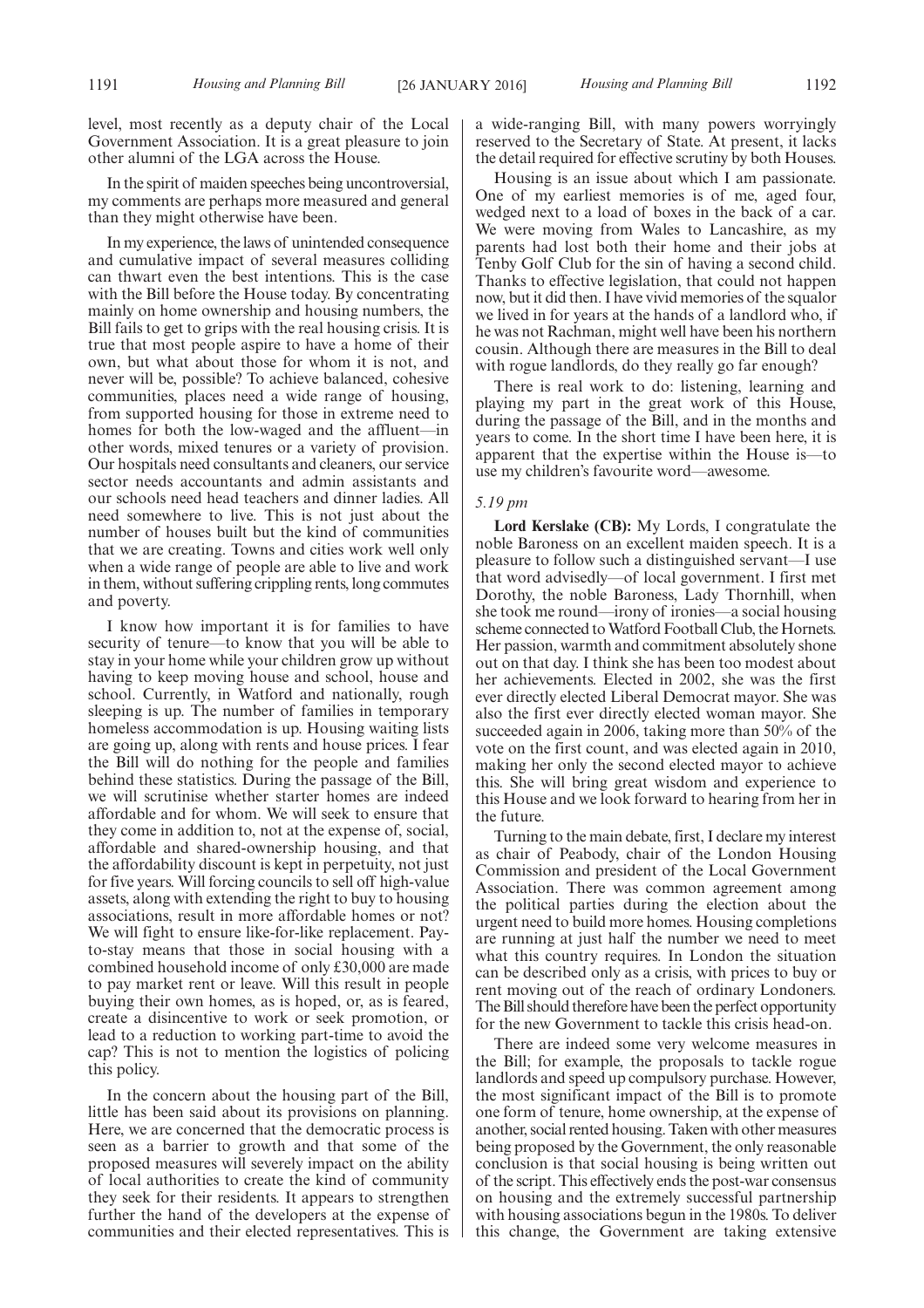#### [LORD KERSLAKE]

centralising powers that entirely cut across their localist philosophy. But perhaps most concerning of all, I have real doubts about whether they will actually deliver the new homes of all types that this country so badly needs. As one major and very respected housebuilder said to me recently, where is the additionality in all this?

I will start with the extension of right to buy to housing associations, which I spoke about in my maiden speech in June. The voluntary understanding between the Government and the housing association movement will give welcome flexibility for them to decide which of their properties are made available for purchase. In the case of Peabody, we will have the discretion to exempt 10,000 or so properties that were built without the benefit of government grant, so that much is welcome. However, what many people have lost sight of is that the bill for these discounts will not be picked up by the Government—who, after all, are promoting the policy—but by local authorities. They in turn will be required to sell off their higher-value properties as they become vacant in order to fund this. A formula-based deduction will be made to their budgets which will leave them with little or no choice but to sell. Shelter has calculated that this will cost them £1.2 billion a year and require the sale of 113,000 council homes.

It is important to say that high-value council properties are typically in high-value areas. This is how we deliver mixed-income, mixed-tenure neighbourhoods and not the mono-tenure estates that people were so concerned about in the past. They are also, by the way, typically the larger three or four-bedroomed homes, which any local authority leader will tell you are the ones most in demand. The Government say that the intention is to replace these one for one. But if we examine the Bill, apart from the reference to London, nothing in it creates a duty for local authorities to do so. Even if they are able to replace one for one, it is very unlikely to be in the same area because those are the very areas where the land is hardest to find. Neither are they likely to be socially rented. The net effect over time is that higher-value areas will be denuded of social housing, first through voluntary sale by housing associations and then through forced sale by local authorities.

We do not yet know the way in which the formula will work. That is one of the many details in the regulations that we have not seen. However we know, as others have said, that some places will be severely affected including some rural areas, which I am sure that the noble Lord, Lord Best, will talk about later. For the avoidance of doubt, this policy has little or nothing to do with the efficient management of stock. It is, first and foremost, a revenue-generating exercise to cover the very considerable cost of housing association right-to-buy discounts. The Treasury had a point when it resisted this in the past. Indeed—and this is quite incredible—should a local authority subsequently decide to transfer all its stock to a housing association, it will still have to pay this levy. Even with the forced council house sales, there is a real doubt whether the receipts generated will adequately meet the cost of the proposals. Indeed, the independent study by the Chartered Institute of Housing demonstrated pretty clearly that they will not. It is hard to think of any other policy where we start on that policy knowing that the sums do not add up. Something will have to give. I think that the House is entitled, before Committee stage, to a full and detailed analysis of the numbers.

The second issue that I want to raise is that of starter homes. When this came forward prior to the election, to me it looked like a welcome if ambitious plan to provide an additional source of supply. Starter homes will now, however, be deemed affordable even though, as others have said, this will require a deposit of £97,000 and income of £77,000 in London. Crucially, starter homes will replace social housing in schemes so they will not be "in addition to" but "instead of ". The Secretary of State will have considerable powers to dictate the number of starter homes that local authorities will build, even down to individual schemes. To state the obvious here, this is a complete denial of localism. As the Local Government Association has rightly said, it should be down to individual local councils to make the decisions on the right mix of housing for their areas. What is the point otherwise of a local needs assessment and a local plan?

The third and final issue I want to raise is the impact of the Bill on social housing in general. Let me summarise that impact. For existing social tenants, there will be fewer opportunities to transfer into larger properties as they become vacant. Grants to support the building of new social housing will largely end in 2018, after the current programme is completed. If tenants' household income exceeds £40,000 in London or £30,000 outside the capital, they will be required as council tenants to pay market or near-market rents, wiping out completely any benefit that they might have got from the 1% rent reductions. If they are a new council tenant, the local authority will be required required is the point here—to give them a fixed-term tenancy of between two and five years, instead of a permanent one. What was a discretionary power, introduced barely three years ago, will become a mandatory requirement. The message that this gives to social housing tenants about their future and how they are seen by the Government could not be clearer. Social housing has fallen from being the home to more than a third of the population in the 1980s to just 16% now. With the proposals in the Bill, that figure seems certain to fall still further, with a corresponding rise in rents and reduced tenure.

I finish my speech where I started. Will the Bill deliver the new houses that we so desperately need? To rest our entire plans on private build for sale risks repeating the mistakes of the past. When the financial crisis hit in 2007, private sector housebuilding fell off a cliff. The only houses getting built were social houses. Putting all our eggs in the sales basket leaves us much more vulnerable to any future downturn, just at the point when the economy is looking less favourable.

I sympathise with Ministers struggling to make sense of some ill-thought-out and ideological proposals that found their wayinto the Conservative Partymanifesto. To coin a phrase, "I wouldn't have started from here". However, while properly respecting those manifesto commitments, as we must do, there is considerable scope for Members on all sides of this House to work together to improve the Bill. To do this, we need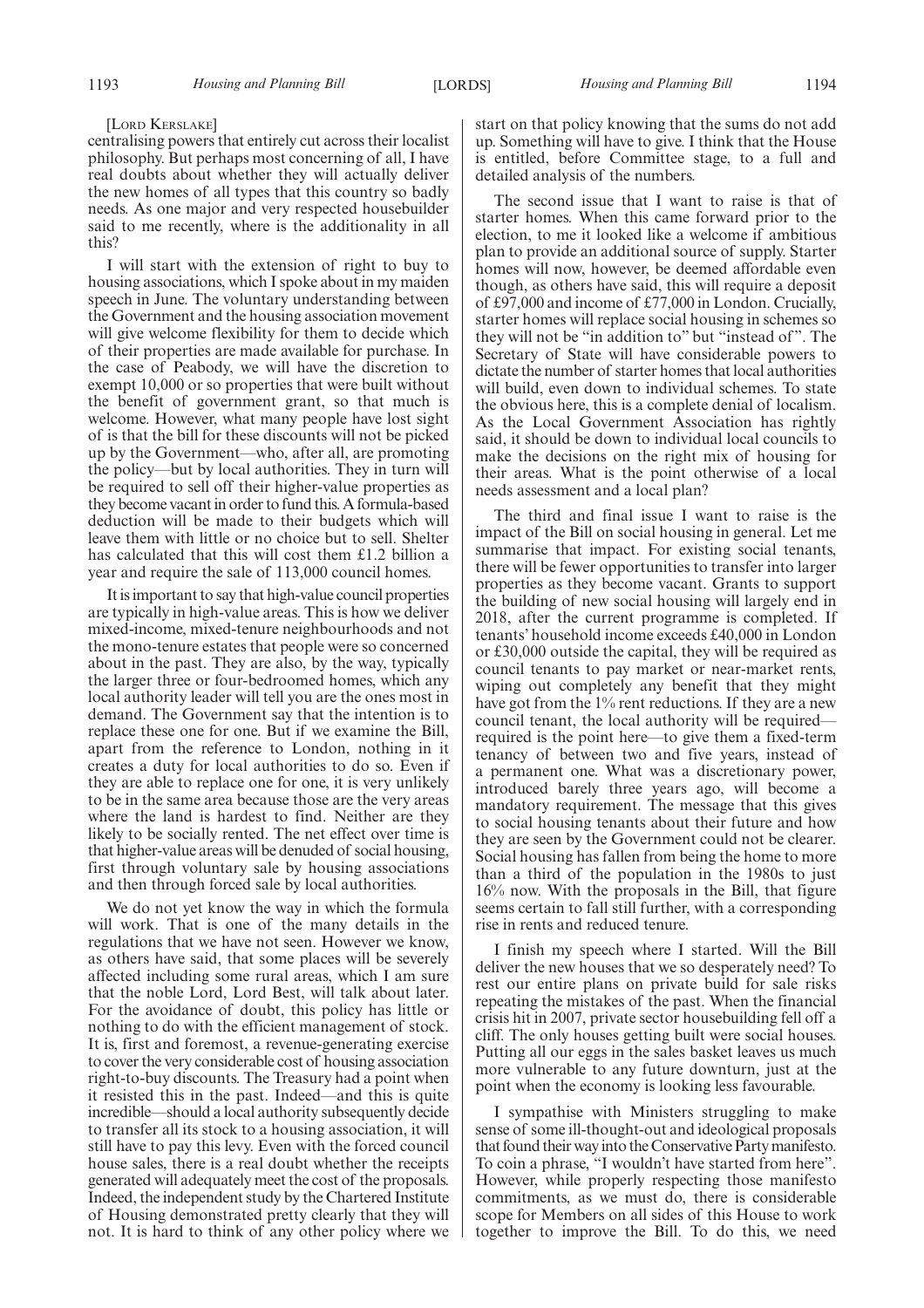two things. First, we urgently need to see the detail of what is proposed in the secondary legislation. Secondly, we need Ministers to be genuinely open to change.

**Viscount Younger of Leckie (Con):** My Lords, I apologise for interrupting but it might be helpful for the House to be reminded that there is a guideline time for speeches. If Back-Bench speeches are kept to around six minutes on this Second Reading, the House might be able to rise at around 10 pm.

#### *5.31 pm*

**Baroness Eaton (Con):** My Lords, I start by declaring an interest as a former chairman of the Local Government Association and a current LGA vice-president, and draw Members' attention to my interests in the Register of Member's Interests. I congratulate the noble Baroness, Lady Thornhill, on her maiden speech. I have known her a number of years through local government and it was a pleasure to hear her today. I look forward to hearing the contribution of the noble Lord, Lord Thurlow, later in the evening.

We all know the security that comes from having a safe and decent home, and that is why I am pleased to be able to speak in today's important debate. Getting more people on to the property ladder and improving social housing are key priorities of this Government, and the Bill that we are considering seeks to build on the progress that has been made over the past five years.

Under the previous Labour Government—I assure the noble Lord, Lord Kennedy, that these figures are correct—housebuilding fell to its lowest peacetime level since the 1920s. Between June 2008 and June 2009, for example, just 75,000 new homes were started in England. By contrast, the most recent figures show that annual housing supply in England amounted to 170,690 net additional dwellings in 2014-2015, a 25% rise on the 2013-2014 figures.

The Help to Buy scheme has assisted thousands of hard-working families on to the property ladder. In December, the Government launched a new help-to-buy ISA, which the Minister referred to earlier, to help first-time buyers save for a deposit. It is worth noting that between 1997 and 2010, the number of social houses for rent decreased by 421,000, while in the five years of the previous Government, twice as many council homes were built as during the 13 years of the preceding Labour Government.

Who could speak about housing without mentioning right to buy? Margaret Thatcher's Government allowed millions of families to achieve the dream of home ownership, and right to buy was perhaps the defining policy of her time in office. The successful reinvigoration of right to buy in recent years means that over £950 million in sale receipts is now being reinvested in building new homes, levering in a further £2.2 billion of investment.

This is a clear record of success, but the Government have made it clear that much more needs to be done. The Bill which we are considering today aims to double the number of first-time buyers—helping 1 million more people to own their own home—and deliver an additional 275,000 affordable homes by 2020. Ending the unfairness of right to buy being available only to council tenants is surely the right thing to do, and many housing association tenants have already registered their interest in it.

Speaking of fairness, it is surely right, as this Bill proposes, that higher-income social tenants be required to pay a level of rent equivalent to that paid by people on similar incomes in the private rented sector. This proposal will ensure that subsidised social housing is targeted at people in real need. Any housing that is released as a result will provide more opportunities for people in genuine need of social rented accommodation.

I also strongly welcome the provisions in relation to rogue landlords, including the introduction of banning orders for the worst operators and the flexibility for councils to issue fines of up to £30,000, which they will be able to keep for housing purposes, as an alternative to time-consuming prosecutions. These provisions are of course supported by the Government's announcement last week of extra funding to tackle rogue landlords.

The LGA, which I wish to emphasise is a cross-party organisation, has been mentioned several times. Although the LGA welcomes these and a number of other provisions in the Bill, it is also concerned that some provisions will not help the Government achieve their ambitions to increase the housing stock and to secure the right mix of housing. In particular, the LGA has made clear its concerns in relation to the forced sale of council homes, while also emphasising the need for greater local flexibility in the delivery of starter homes. I know that the LGA has been working constructively with Ministers on these and other matters during the Bill's parliamentary progress. I welcome that.

I also welcome the fact that the Government are open to having individual discussions with councils about the cumulative impact of the reforms in local areas and the flexibilities that councils could gain to adapt policies and deliver new homes. Following our debate today, and as the Bill continues its progress, I hope that these discussions will continue and that we will be able to reach agreement on the measures that are required to deliver the extra housing that the nation so clearly needs.

When considering the planning aspects of this Bill, I believe it is important to bear in mind research released earlier this month by the LGA showing that a record 475,647 homes in England have been given planning permission but have yet to be built. These figures conclusively prove that the planning system is not the barrier to housebuilding. However, no one would pretend that the system is perfect, and I support the Government's efforts to streamline the local planmaking process and ensure that plans are not undermined by national policy changes.

Increasing the housing supply, getting people on to the property ladder and improving social housing are objectives we can all surely agree on. These are the driving principles behind the Bill and I hope that through this debate we can work constructively with the Government to deliver legislation that provides more and better housing in this country.

#### *5.39 pm*

**Baroness Royall of Blaisdon (Lab):** My Lords, I start by declaring my interest as a private landlord. I congratulate the noble Baroness, Lady Thornhill, on her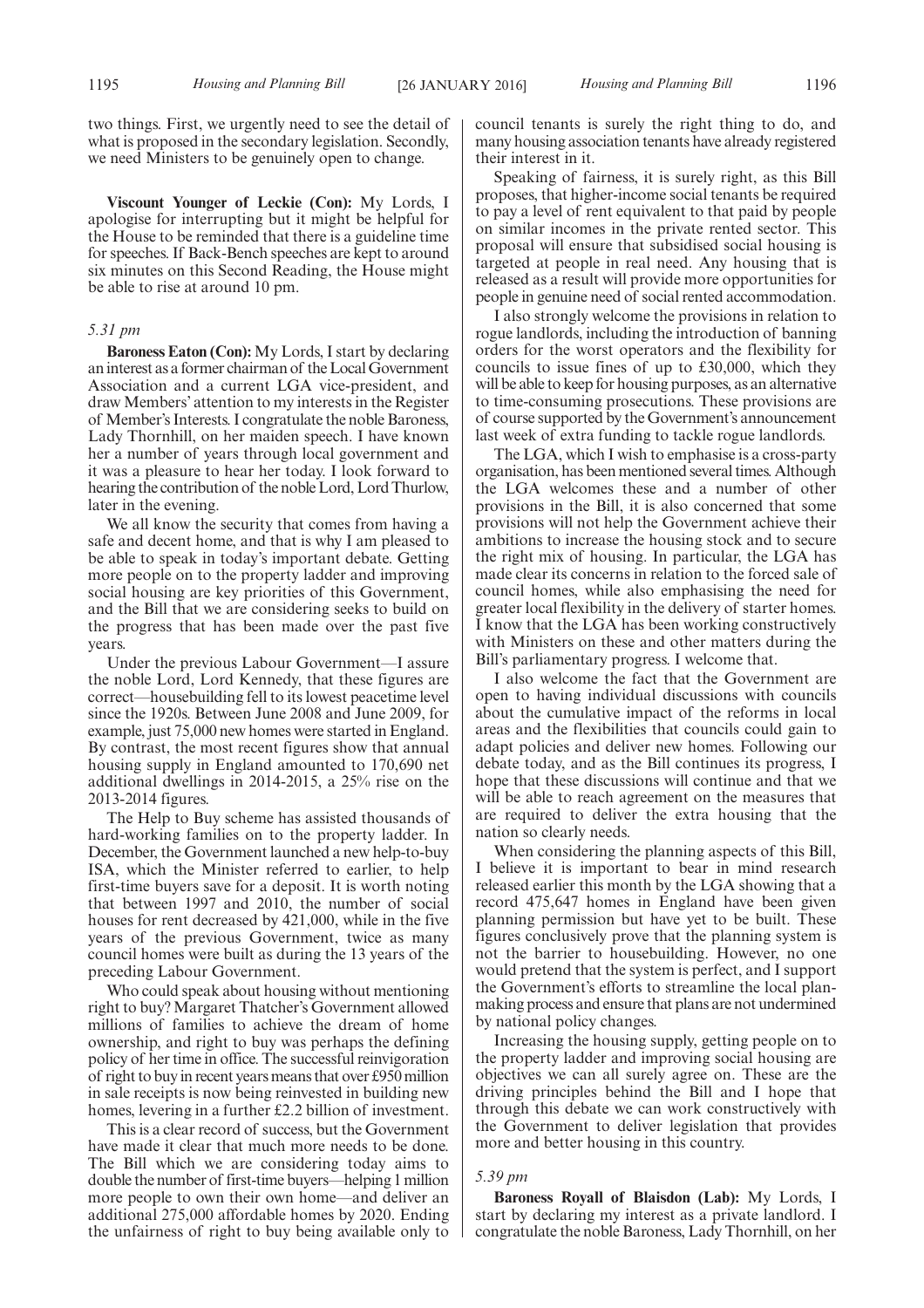[BARONESS ROYALL OF BLAISDON]

maiden speech. Her expertise is very welcome and I wonder whether her pastoral care experience might come in very useful in this House.

I also have very high regard for the Minister, and I share the Government's aspiration to build thousands more new homes, but as is the case with so much legislation, the rhetoric does not match the reality. The Bill, rather than providing solutions to the housing crisis, exacerbates it. It also cuts across the localism agenda of which theMinister is such a powerful advocate —a vast number of new powers are being granted to the Secretary of State, and local councils' ability to respond to the needs of their communities is being diminished.

We have had much debate recently about secondary legislation and the Government's increasingly undemocratic use of framework Bills. In this Bill, the regulation rot sets in at line 14 and continues throughout. In my view, it would be improper and irresponsible for this House to complete its scrutiny of the Bill until we have seen the draft regulations. The Bill changes the housing landscape in our communities, both urban and rural, it changes the balance between private and social housing, and the impact on our society is potentially enormous. The details will be determined by regulation.

I will focus on the Bill's impact on rural housing. The Bill could and should be a great opportunity to provide the housing that would reinvigorate rural communities. In the south-west, the housing crisis is made worse by the highest level of second homes anywhere in the country. The average price of a home in 2014 was just over £240,000, and in areas such as the Cotswolds this increases by more than 50%. According to the Government's extraordinary and indefensible new definition of "affordable", these homes are affordable, but they are simply not affordable for people living on low or average wages, who are already spending more than a third of their income on renting privately and are absolutely unable to save for a deposit, even at a 20% discount.

Affordable housing is crucial to the vitality and sustainability of the countryside, and the failure to create affordable homes is fuelling many of the challenges facing rural communities. The excellent CPRE and Hastoe Housing Association tell us that in 1980, 24% of rural homes were affordable, but now the figure is 8%, and the housing affordability gap is greater in rural communities than in urban—house prices are higher, earnings are lower.

Young people can no longer afford to live in the towns and villages where they grew up, and rural demographics are changing. The centres of community life—schools, post offices, shops and pubs—are all closing, while more older people are moving in, leading to increasing demands on health and social care services, but without the young people to provide the services. What evidence-based cross-government consultation has there been on the Bill?

The greatest and most adverse effect that the Bill will have on rural communities is the extension of right to buy to housing associations. I am against the sale of any housing association home, but the unfortunate, if understandable, deal between the Government and

the National Housing Federation means that that cannot be stopped. However, together with noble Lords from all Benches, I will do my utmost to exempt housing associations in rural areas from the provision. Such a move would have the support of the CPRE, the CLA, national parks, the LGA, the Rural Services Network and many housing associations, including Two Rivers, which does a fantastic job in the Forest of Dean, sustaining communities as well as building homes.

I realise that the new agreement to sell is "voluntary", but what does that mean and how long will it last? Will the Secretary of State eventually intervene? How will tenants react when the aspirations that have been raised by the Government are stymied by an association's board, as the noble Lord, Lord Young, pointed out? We are told that available discounts will be portable, but what does that mean?

The funding of this right to buy is deeply offensive, and the sums do not add up. Quality council housing stock will be decimated, including in rural areas. I understand that of the homes that Shropshire Council would be forced to sell, 190 might be bungalows for older and disabled people, and 207 might be rural properties. Some settlements would be almost totally hollowed out of social housing. It will be impossible for councils to meet the decent homes standard. Rather than improving the quality of our housing stock by making homes resilient, the Bill will lead to more rabbit hutches of a poor environmental standard that simply will not last.

Few will be able to buy starter homes in rural areas, where the real shortage of homes relates to social housing. The Minister said that starter homes will be additional to the package of support, but the Government have already said that they will not be additional homes, but instead of other affordable homes. Moreover, allowing starter homes to be built on rural exception sites will act as a disincentive for landowners to release future sites for affordable housing. The recent government exemption of Section 106 affordable housing contributions for sites of 10 units or fewer is already reducing the number of affordable homes. I will seek to ensure that rural-80 and rural-50 local authorities will be able to set and negotiate the level of affordable housing contribution on individual sites to reflect local need. This would be localism in practice.

There is much more that I would like to say, including on the threshold of "pay to stay" and the protection of secure tenancies, and on community leadership, as eloquently expressed by the right reverend Prelate the Bishop of Rochester. The Government seem bent on increasing people's insecurity and putting more money into the hands of private landlords, as well as increasing the housing benefit bill. Do they not agree that homes should be places of safety and security, and not just for those who are able to buy? Do they not understand that secure housing is inextricably linked with physical and mental health, with educational outcomes and the ability to grasp opportunity?

Finally, in respect of rural housing, the plethora of definitions of "rural" causes confusion. I hope, therefore, that we will be able to agree on a definition of a rural community which can be supported by the majority of stakeholders and used for housing and other purposes.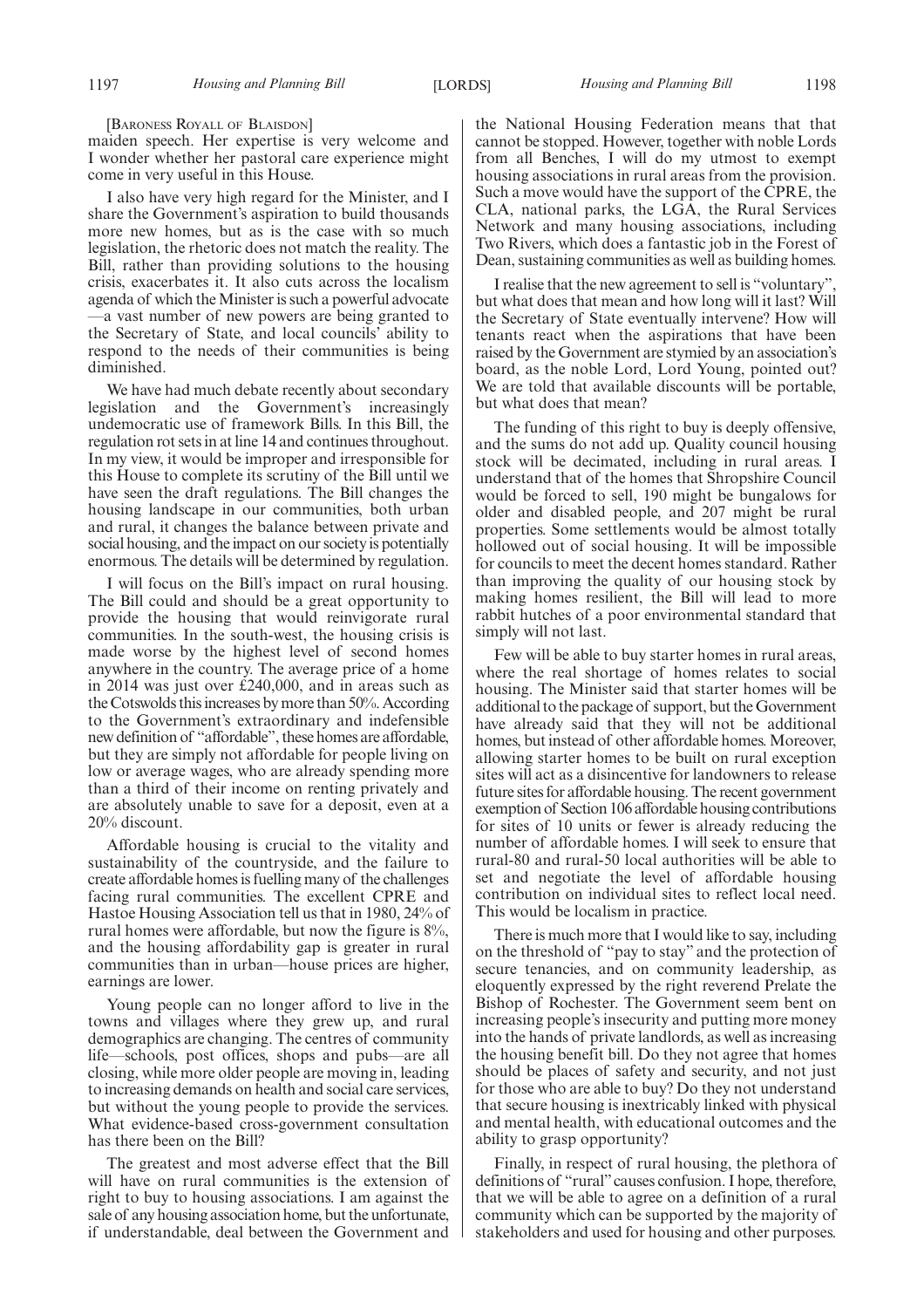The Bill requires a huge amount of scrutiny and amendment. As it stands, it threatens further to fray the fabric of our rural communities so that they are beyond repair. We cannot and must not allow that to happen.

#### *5.46 pm*

**Baroness Doocey (LD):** My Lords, the Bill seeks to accelerate housing growth via home ownership solutions. The emphasis on stimulating the supply side of housing is to be welcomed, but the Bill does little to tackle the crisis in social housing provision, and will almost certainly have some unintended adverse consequences on both provision and community cohesion.

On high-value sales, I see absolutely nothing wrong with a council selling a high-value property and using the money to build more affordable homes, if it is a local decision taken at local level by councillors accountable to local people. If councillors are forced to sell off high-value vacant properties, or to find the money to pay the Government an equivalent sum from either the general fund or the housing revenue account, they are likely to be left with less provision for families, and the housing crisis will simply go from bad to worse. As councils sell off their most valuable and desirable properties, values in those areas will almost certainly rise as further gentrification sets in, and further council properties will have to be sold, because their increased values now qualify them for sale.

The proposals for local planning authorities to promote the supply of starter homes is likely to lead to a reduction in other forms of affordable housing, if developers can offset current planning policy requirements for social-rented and shared-ownership homes against higher-cost starter homes. I have great concern about how the emphasis on starter homes could affect estate regeneration. It may make it impossible for local authorities to regenerate their estates without pricing their existing tenants out of them. The Bill's proposals may make it less likely that tenants will be offered a right of return to new estates, making it unlikely that proposals for regeneration will ever gain their consent.

The introduction of "pay to stay" for so-called high-income social tenants could result in huge rent increases for households with an income of more than £40,000 a year in London and £30,000 a year elsewhere. While providing £4 billion to help to build shared ownership homes for people earning up to £80,000 a year, and while funding a 20% discount for people buying new starter homes, the Government propose to soak up any improvement in social tenants' finances by charging higher rents, thus reducing the chance that they can ever save enough to be able to afford one of the new shared-ownership starter homes.

The proposals for short-term, insecure tenancy terms —an acknowledged weakness in the private rented sector—for all future social housing tenants will have a devastating effect on many tenants and increase property management costs for all social landlords. The proposals in the Bill are already having an impact on registered providers, some of which have started to sell empty stock rather than risk financial loss under right to buy. Others have signalled that providing housing at social rents will no longer be viable. In addition, a number of councils anticipate that some developers may seek new planning permissions to reduce the proportion of social rented housing in preference to starter homes. These proposals will result in dramatic reductions in the availability of social housing and huge increases in waiting lists. Yes, up to 1.3 million tenants will have been able to buy their homes, and I have no doubt that many will exercise the option, helped by a substantial discount, but we know from the experience of council right to buy that stock will not be replaced on a like-for-like basis. There will be diminishing numbers of homes available for social rent, and there will be more households in temporary accommodation.

The Bill recognises that there is a housing crisis in our country but does nothing to address the crisis in social housing provision and little to encourage more construction of rental property in the private sector. It appears to be designed to help those in moderate need of housing at the expense of those in desperate housing need.

#### *5.51 pm*

**Lord Thurlow (CB) (Maiden Speech):** My Lords, as a chartered surveyor, I have chosen to make my maiden speech on this Bill today, and I hope that I can usefully add to the debate on this subject here and in future. First, I wish to thank the many people who have enabled my induction to proceed so smoothly. I include all the staff of the House, particularly the doorkeepers, with their unique brand of subtle guidance, and I certainly include the police and security staff. They all share the qualities of charm, understanding and patience for which I am really most grateful.

It is with a mixture of pride and humility that I stand here today, and I am honoured to have been elected as a hereditary Peer. I chose the Cross Benches because I wish to be independent and to vote with my conscience not with a party whip. My first predecessor in the title in this Chamber sat on the Woolsack in the late 18th century and bemoaned the loss of the American colonies. In fact, I believe that one of the reasons he resigned was because we were not prepared to fight it out. Since then I have been preceded by a number of bishops and others and latterly by my father, who was known to a number of your Lordships. As a career diplomat, he was rather more interested in encouraging colonial independence. He served here as a Cross-Bencher for nearly 30 years. Aged almost 90, he chose not to stand at the hereditary election. I look forward to serving as he did.

By way of my background, my early years were spent abroad following the nomadic diplomatic family circus in far-flung places, moving country every few years, which was an interesting education in itself. In due course, for whatever reason, I joined a mainstream firm of property consultants, qualified, and some 35 years later, in my 50s, retired from that firm having enjoyed a thoroughly fulfilling career in the world of property development, investment and finance. I retain a few appointments in the sector which are declared in the register of interests.

I am particularly interested in this Bill after many years working in the parallel world. Like the noble Baroness, Lady Thornhill, who made an excellent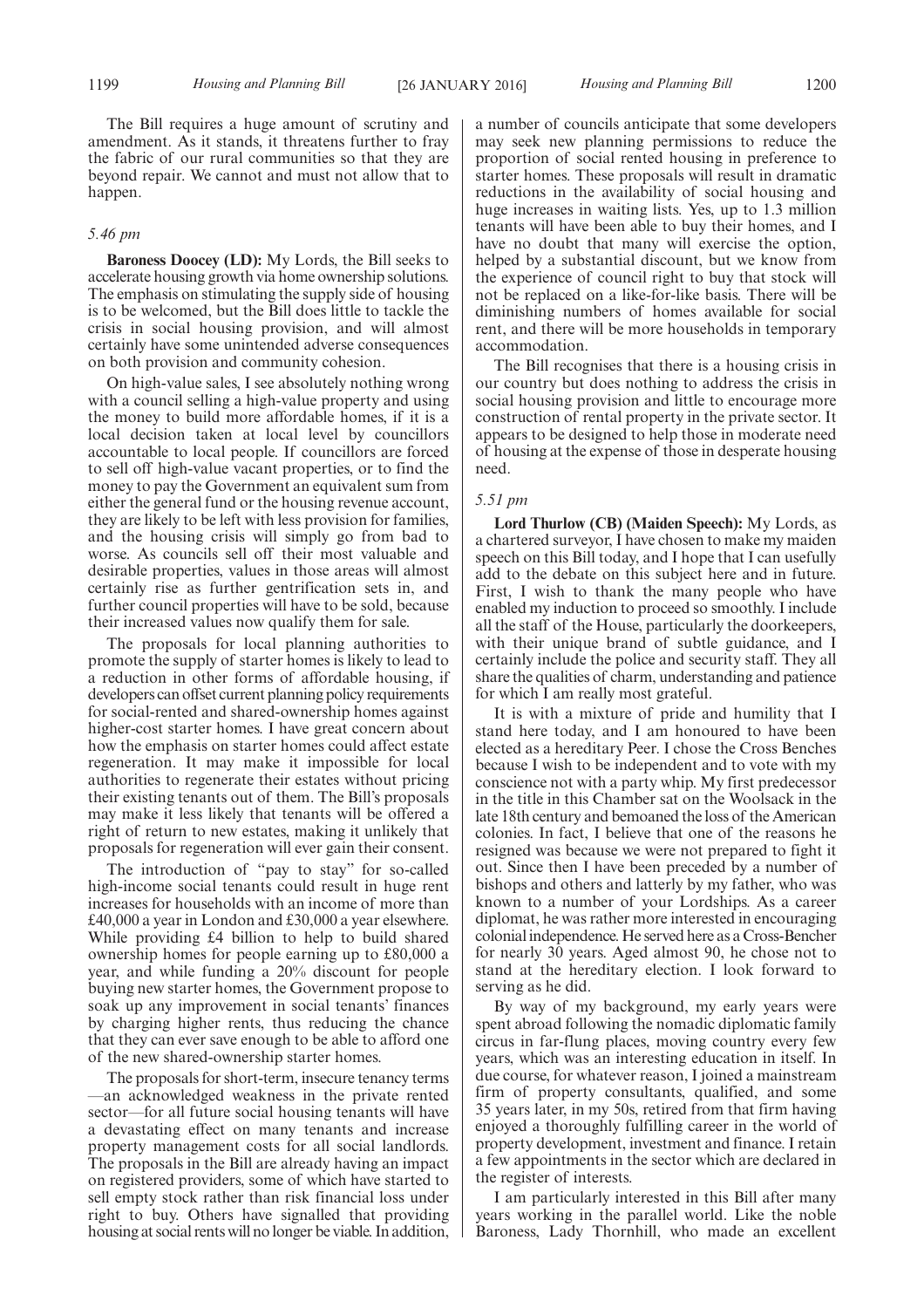#### [LORD THURLOW]

speech, I am conscious of the tradition of remaining non-controversial in a maiden speech, and I promise to do my best to do so.

Like others, I am fully aware of the need to increase the supply of both social and private housing and for residential letting arrangements to be made more flexible. I welcome the proposals to deal with rogue landlords and agents. The recent emergence of the private rented sector as a mainstream element, potentially, of the housing stock in this country is to be applauded, and large sums, which could become hundreds of millions of private sector pounds, have been earmarked by investors for residential development exclusively to rent. Hopefully this will become an important ingredient of private housing provision nationwide and take pressure off the demand for outright ownership. I declare an interest in one let flat in London.

On the subject of planning, the process would benefit from simplifying and speeding up. There appears an opportunity now, presented with this Bill, for greater local community involvement and to consider giving local guidance to developers not only to increase the housing stock, but to materially change and improve our surroundings. Latterly, architects have frequently been forced to design and build to the cheapest price, and frequently their imagination and flair have been compromised. As our urban landscape often reminds us, the built environment has suffered. That could change, and I hope the Bill's proposals provide a means of achieving this. It is important to remember that delays to development impact economic growth.

I am pleased to note that the Bill introduces transparency on the subject of brownfield land. The proposed obligation to maintain registers of these sites, attached to a simplified permissions process, is an important step forward. This land is often vacant, sometimes contaminated, with unmaintained, unsafe buildings and is unsightly in built-up areas. To encourage building on this derelict land rather than on green fields seems preferable.

To conclude, I look forward to working on these subjects with your Lordships, and I hope that I can contribute in future on similar and other matters.

#### *5.56 pm*

**Baroness Rawlings (Con):**My Lords, the great pleasure of following the noble Lord, Lord Thurlow, and welcoming him warmly to your Lordships' House falls to me. He has made a remarkable and delightful speech. This Bill is obviously one of his main areas of expertise as a chartered surveyor and senior partner specialising in rural areas and global commercial property. He has all the qualities that are so important for your Lordships' House both now and in future. Some of his other areas of serious knowledge include charities and Europe, which are both on the agenda at the moment. His historical tour d'horizon made for an interesting speech which your Lordships'House always appreciates. On behalf of your Lordships, I extend our congratulations. We look forward to many more contributions in future.

I congratulate my noble friend Lady Williams and the Government on encouraging housing associations to give tenants the right to buy through a voluntary agreement with the housing association sector. I wish briefly to refer to a point raised by the noble Baroness, Lady Bakewell of Hardington Mandeville, on the impact of right to buy on the small, but growing and vital, community land trust movement.

The community land trust movement is vibrant in this country. Local people have set up and run organisations to develop and manage homes as well as other assets important to the community. The very purpose of CLTs is to develop homes that are affordable to local people in perpetuity—I stress "in perpetuity". CLT homes are not supposed to benefit just one generation; they are intended to benefit every future occupier. Extending the right to buy to community land trusts would undermine the very purpose of a CLT—to create an asset for the community in perpetuity —and, I am told, the future of this growing sector. However, as the noble Lady, Baroness Bakewell, pointed out, many of the 175 community land trusts across the country are still nervous that an exemption in a voluntary agreement leaves them very vulnerable to pressure to sell their CLT homes. She pointed out clearly that it is important for the stability of this small but vital sector that the Bill gives them clarity and certainty to be able to plan securely for the future.

I have spoken to the Minister about this situation and very much hope, knowing how understanding she is, that she will find the solution during the passage of the Bill. I repeat: I commend her for exempting community land trusts in the voluntary agreement and trust that Her Majesty's Government will find a way to support fully a future amendment to enshrine the exemption of CLTs from the right to buy.

#### *6 pm*

**Lord Young of Norwood Green (Lab):** My Lords, I do not profess any particular expertise in this issue but nevertheless I have an interest in what is clearly one of the most important challenges we face in our society. I, too, congratulate the maiden speakers on their contributions, although I cannot help inclining especially towards the mayor of Watford, given her background in teaching as well.

Three little words have dominated housing policy for the past 30 years: "right to buy". I can remember an occasion—perhaps the only time when I canvassed for the Labour Party—when I was chased down the garden path on the grounds that our local council was opposing the right to buy of the council tenant, who was somewhat reluctant to guarantee me his vote for the Labour Party in that election. It was an indelible experience. I cannot help reflecting that those three little words have had a very long consequential tale. After 30 years, if I look at my own local authority, it is no longer just the three little words but it should be five, because 50% of the property that was right to buy is now "right to buy to let". Is that really what we intended? Does that really create the opportunity for the next generations to buy a house?

I listened carefully to my noble friend Lady Royall. Again, if we look at rural communities, we ask what happened to the social housing in them. It has gone. Of course, the right to buy was extended; now, so many of those properties have risen to the price of private sector housing, placing them beyond the reach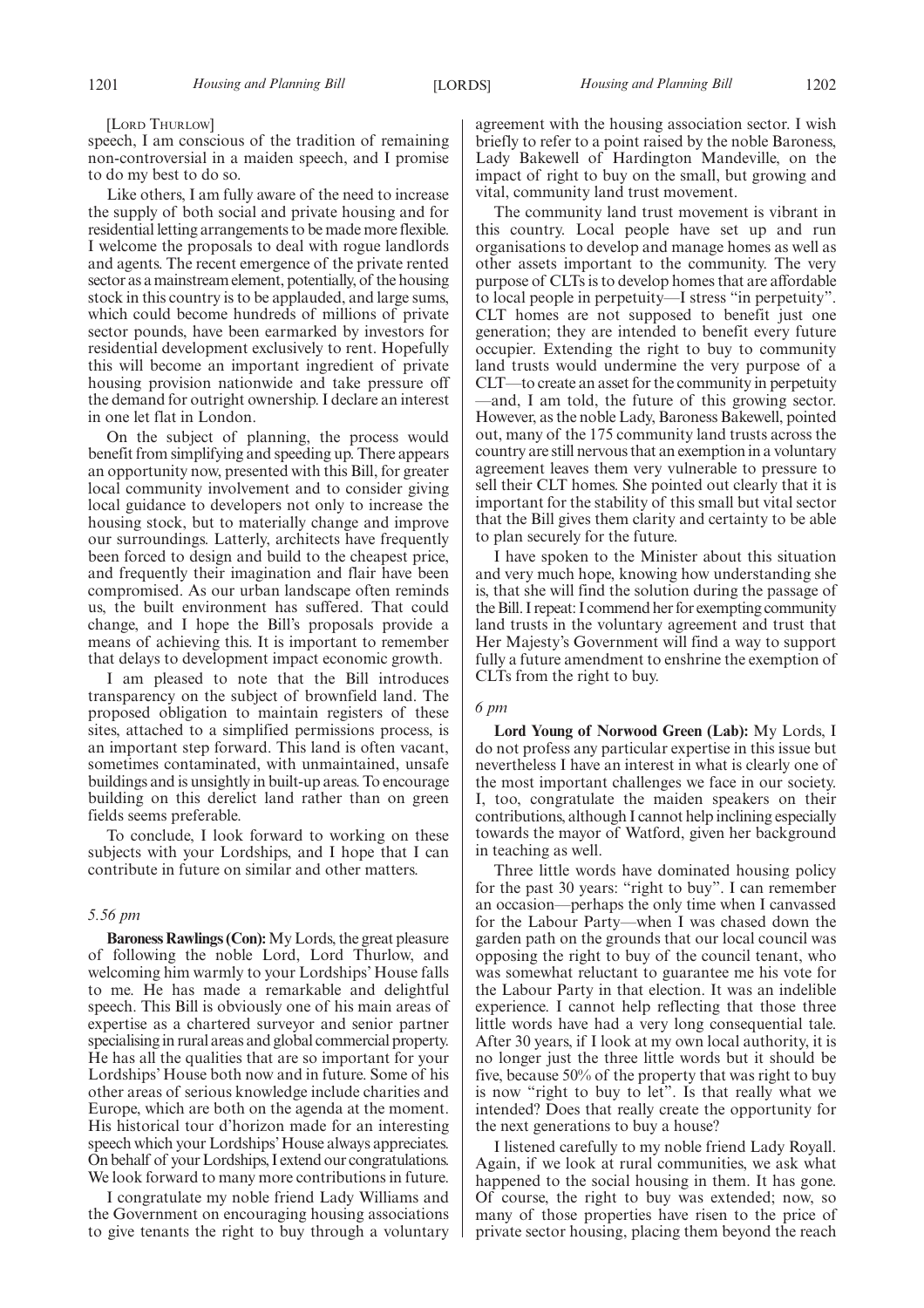of today's generations. In fact, many of them have become second holiday homes. Is that really what we intended with the right to buy? I do not think so.

We should perhaps think carefully about how prescient were the housing associations of the past, such as Peabody and the Notting Hill Housing Trust. They understood the need to have a viable rented sector that provided good-quality housing at affordable prices. Of course, I cannot deny the fact that many people aspire to own their own homes but a number of homeowners are now beginning to realise that what was viable for their generation is no longer viable. If I reflect back to when I bought my first house in the late 1950s, it took me and my wife at the time a couple of years or so to save up the £500 deposit to buy a house at £3,500 and to pay a mortgage back at £13 a month, which roughly equated to my weekly wage at the time of £13 a week. Could that equation possibly exist today? Of course it could not—it is beyond the reach. The only way many young people—including my own two children from this marriage—have been able to buy their own properties is the bank of mum and dad. That is the only way my children could do it. With their current wages—and both of them are in reasonably well-paid jobs—there is no way that they could do what I managed to do all those years ago.

Therefore, of course, we have extended home ownership but we have done it at a price. Surely, if we are looking for a housing policy that is planned for the future, we have to acknowledge that we need a balance between home ownership being viable and achievable and ensuring that we still have a rented sector, which a large proportion of our society will need. They need reasonable-quality, affordable homes to rent. I listened carefully to the noble Baroness, Lady Rawlings, who made a plea for community land trusts, and I echo that. She said that they were,

"an asset for the community".

She is absolutely right, but is not social housing an asset for the community? Surely it is.

Of course, I welcome the rogue landlord banning orders, which come not before time. The situation of houses that landlords provide is absolutely appalling. It does not matter where you go: they do not care about the quality of the accommodation they provide or about how many people are crammed into these houses. Look at the programmes that have shown how appalling the situation is in London. I was therefore puzzled that an opposition Motion in the Commons to add a clause to the Bill entitled,

"Implied term of fitness for human habitation in residential lettings"—

which would have amended the Landlord and Tenant Act 1985 with the intention of placing a duty on landlords to ensure that properties let were fit for habitation and remained so over the course of the tenancy—was rejected. Should that not be a given? Why would we seek to oppose that? Instead of banning rogue landlords being the cure, should we not have the prevention that that proposed new clause would have made? I hope that the Government will be prepared to think again. I, too, look forward to the continuing debate in a complex area, and I hope that the Government are willing to listen.

#### *6.07 pm*

**Lord Tope (LD):** My Lords, first, I declare my interest as a vice president of the Local Government Association. In the six minutes that I have today I will focus on some of the issues of greatest concern in London and to Londoners. Obviously, many of these issues are of concern in other parts of the country, too, but the housing situation in London is now so acute that in a poll commissioned by London Councils, housing was the top issue for Londoners, whereas it was only the sixth most important issue in other parts of the country. It is certainly a top priority for every London borough council, so we judge this Bill by how likely it is to help Londoners have a decent home and a secure tenure of whatever sort.

I will start by addressing two issues that have had relatively little attention during the progress of the Bill thus far. The noble Lord, Lord Kennedy, mentioned one of them, I am pleased to say, in his introduction: the issue of electrical safety. The Bill is an opportunity to bring forward additional measures to protect tenants from safety hazards. Last year the Government introduced important regulations for carbon monoxide and smoke alarms in the private rented sector, and tenants are already protected by regular gas safety checks. Electrical safety is being left behind, as there is no legal requirement to prove to tenants that a property they are moving into is electrically safe. Electrical Safety First has told us that electricity causes 20,000 house fires every year, 350,000 injuries and 70 deaths. The Bill provides the opportunity to introduce mandatory electrical safety checks, and I shall table an amendment to give effect to this—unless the Minister can tell me today that the Government themselves intend to do so.

Another London issue that has received little or no attention in the other place is the new London Land Commission, which is chaired jointly by the Housing Minister and the mayor. It has already published the first ever comprehensive register of public land in London, revealing 40,000 sites across the capital with the capacity to deliver a minimum of 130,000 homes. This Bill is a timely opportunity to give the commission the powers it needs to make this happen—for instance, by giving public bodies a duty to co-operate with it and giving it the right of first refusal when such land is to be sold. Will the Minister tell us in her reply what the Government's intentions are concerning statutory powers for the London Land Commission?

I am a strong believer in devolving more powers from central government—yes, sometimes to the Mayor of London, of whatever persuasion, when appropriate to his strategic role, but also directly to the London boroughs when that is more appropriate. In considering devolution within London it is even more important to recognise that the role of the mayor in relation to the boroughs will work best if it is that of a partner rather than that of a police officer. I hope that that will be borne in mind when the various planning considerations proposed in the Bill are brought before us.

Other issues of particular concern in London are vacant high-value asset sales, starter homes, the right to buy and so-called "pay to stay". I echo, but will not repeat, what has already been said and will no doubt be said again later in the debate. The policy of selling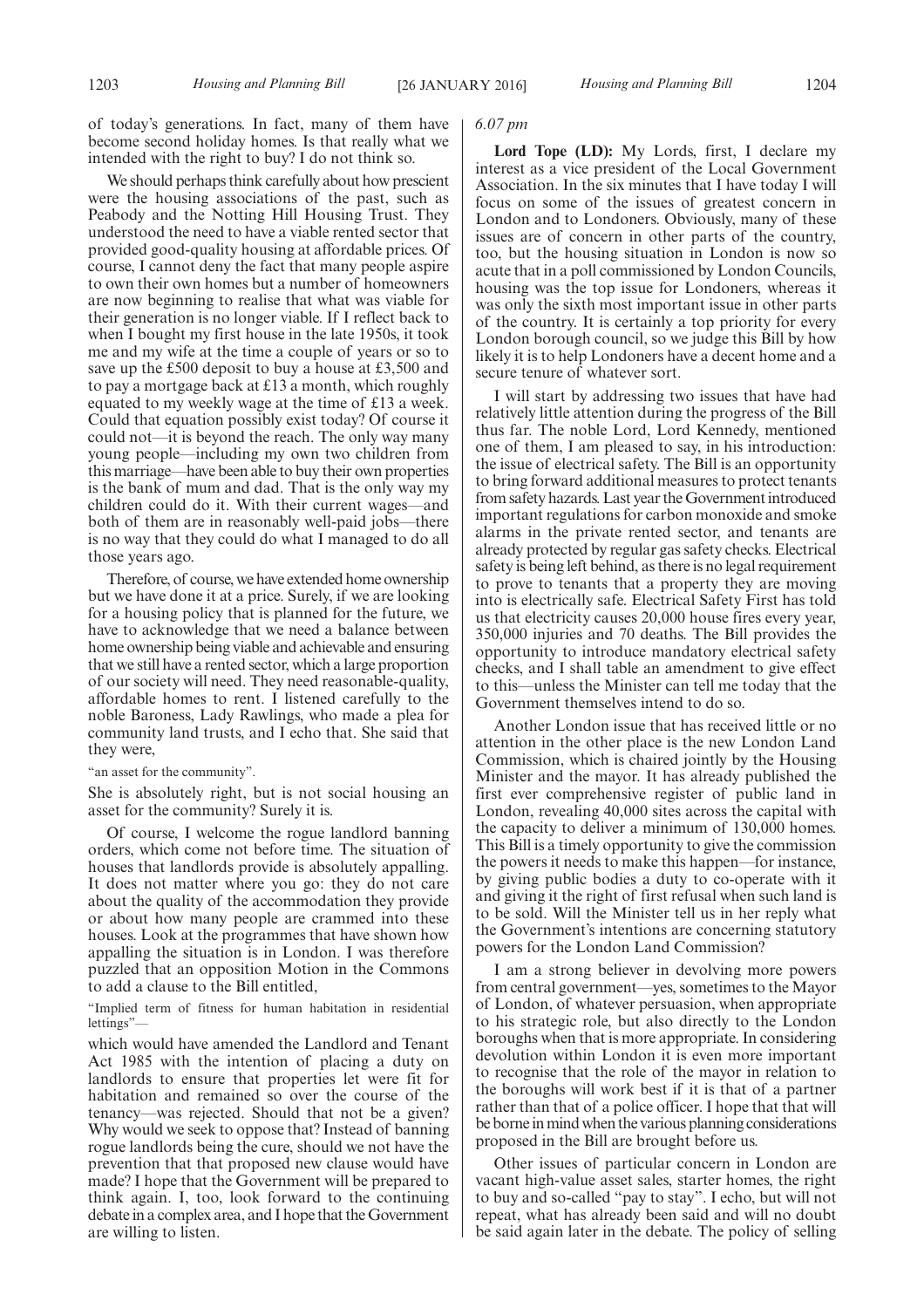#### [LORD TOPE]

high-value assets is of particular concern to my own London borough council in Sutton. Using the best information so far available to it from DCLG officials about how the formula might apply at borough level, it looks very likely that Sutton's housing revenue account will be unviable within the next decade.

We will no doubt spend some time, too, on the so called "two-for-one" replacement policy to be applied in London. Even if the replacement homes are rented properties and in the same borough as the ones they replace—which, frankly, I think is unlikely—the time lag between sale and completion of a replacement will add both cost and human misery to the additional periods in temporary accommodation that homeless households will face. This makes no sense—until we recognise that this is primarily about taxing local authorities and very little about housing more people. Starter homes are fine but unlikely to make much impact in London, as has already been said, so I hope that the Minister will confirm that councils everywhere will continue to have the flexibility to deliver other affordable housing products as well.

I must leave right to buy, pay to stay and many other important issues to others and to later stages of the Bill. But we have much to do if we are to make the provisions of the Bill both workable and of real benefit to those in housing need in London and throughout the country.

#### *6.13 pm*

**The Lord Bishop of St Albans:** My Lords, I, too, add my congratulations to the noble Baroness, Lady Thornhill, and the noble Lord, Lord Thurlow, on their excellent maiden speeches.

I shall limit my comments to three areas. My first concern stems from the right-to-buy deal that has been agreed between the Government and the NHF, and the provisions within the Bill which will accommodate starter homes within affordable housing requirements. My concern is that housing which would once have been provided as affordable rented housing—affordable in perpetuity—will now be replaced by starter homes and homes to buy, with the only condition on their resale being that they be held off the market for a period of five years.

The simple fact of the matter is that, as things stand, houses in rural areas sold under the right to buy will not be replaced in the same area—or indeed, in all likelihood, in any rural area. In so far as they are sold, they will be lost for those who need access to affordable rented accommodation and will be replaced by affordable housing in urban areas, where the costs of development are usually cheaper and where more sites are available. Similarly, affordable rented housing built under Section 106 agreements is likely to be lost from the beginning and replaced by starter homes that benefit only those who are in a position to take advantage of the 20% discount.

What rural areas need most is not large numbers of starter homes but affordable homes to rent and homes for shared ownership—homes that are accessible to the many households on low to middle incomes who will never be able to own their own home but who form the very lifeblood of many rural communities.

I might raise a further point of concern about the status of rural exception sites, which provide around 20% of rural affordable housing. Will the Minister clarify whether tenants will be able to exercise right to buy there, or will guarantees and covenants on the land, given by philanthropic landowners, hold firm? Will she also clarify whether a proportion of starter homes will be required on rural exception sites, or will regulations exclude those sites from the provisions of the Bill?

The second issue that I want to raise is the question of fairness. Is it right to force local authorities to sell off vacant council houses to pay for the right-to-buy deal? I appreciate that this proposal takes the form of a levy on the value of vacant properties so that there is no forced sale, but the effect will be the same. Councils will be forced to sell off assets, which they may have held on to prudently, to fund a national right-to-buy programme from which they have no guarantee of benefiting. This means rural council homes being sold off to fund urban right to buy, and it means Greater London council homes being sold off to fund right to buy in areas of lesser need.

In the area in which I live—St Albans—it has been estimated that the council will have to sell off 60% of its council homes, pushing the low paid out of the centre of town to the fringes, with no guarantee of recompense to the local authority. This is wholly inappropriate and goes against the principle of localism that thisGovernment have tried to enshrine. At the very least, rural council homes need to be excluded from the calculation of this levy. But I would also like to see measures intended to ensure that St Albans keeps hold of the majority of its assets for the sake of those who will not otherwise be able to afford to live there.

Finally, I want to highlight concerns about the impact of the Bill on Gypsy, Roma and Traveller communities. Clause 115 removes the requirement for local councils to consider the needs of the area's Traveller community specifically, and instead to make provision through caravan sites and inland waterways. It is very likely that this will result in fewer sites becoming available for Gypsies and Travellers, as their specific needs will be buried within the wider housing needs of the community. Such a change is likely only to increase the number of illegal Traveller sites, so inflaming community relations. The failure to provide an impact assessment of this measure is again frustrating, but I hope that the Government will give this and the other matters that I have raised due consideration in Committee.

#### *6.18 pm*

**Lord Lansley (Con):** My Lords, it is a pleasure to join in this debate, which even at this stage is demonstrating that it is extremely well informed and engaging. It promises a lot of substantial discussions in Committee and beyond, and I look forward to listening carefully to those.

For now, time does not permit one to enter into all the arguments, but it seems to me that it is important for us to secure through the ambition and scope of the Bill the resources to enable housing association tenants to meet their aspiration of home ownership, and to generate the resources we need to deploy in the building of additional social housing.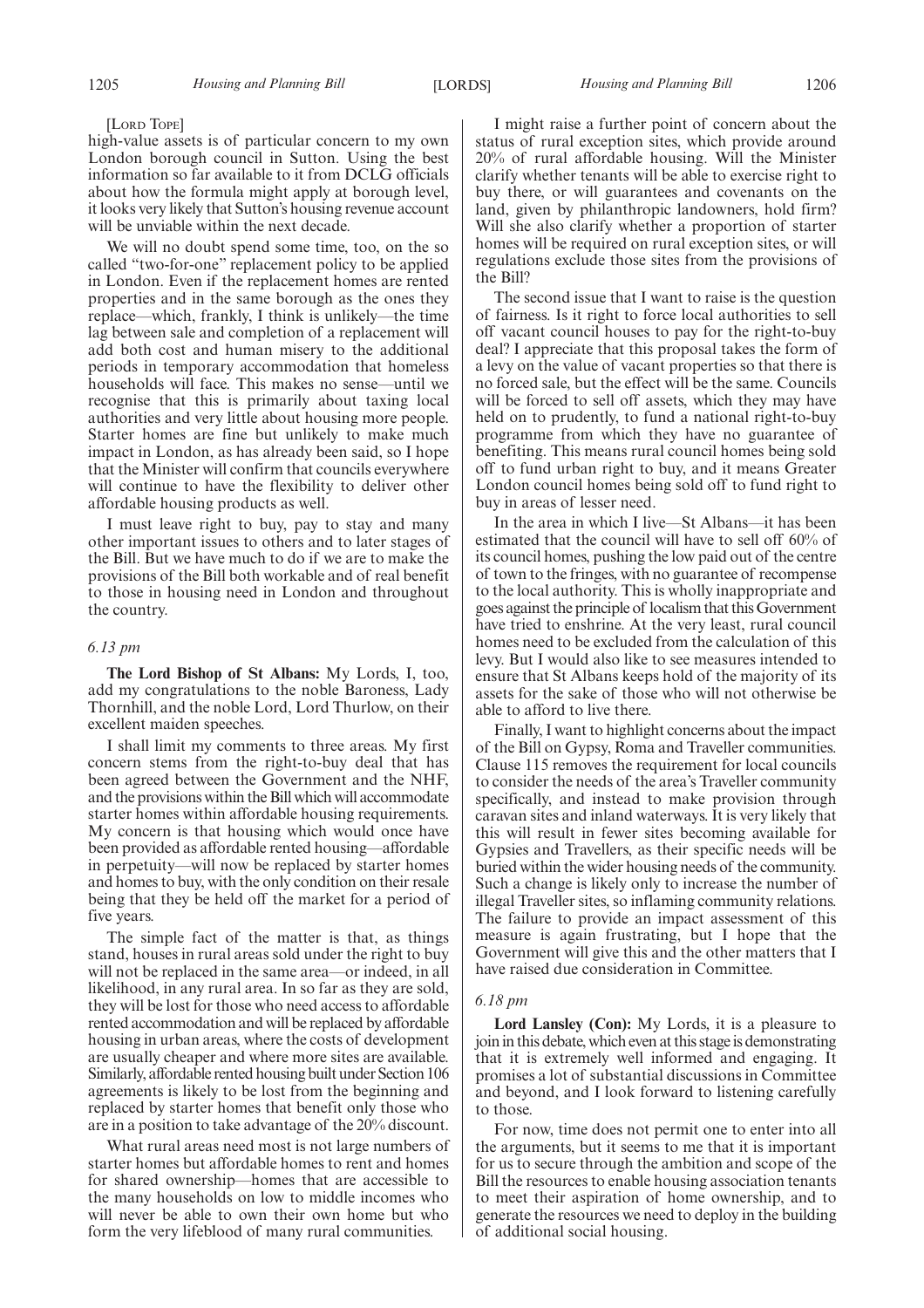At its heart, however, this is not a limited zero-sum debate about the disposition of existing housing stock. It is about adding to the housing stock and delivering the housing supply we so singularly failed to deliver over the last decade or so, if not longer. As a former Member of Parliament, I saw the housing lists continually lengthening, including right through the period of the last Labour Government, because of the failure to deliver additional housing stock in the places where people needed and wanted to live. Today, I want briefly to illustrate that we have to understand the nature of the past problem we have had and throw everything at it. As the Minister said at the outset, we have to do all we can to help to deliver the additional supply.

In my former constituency, South Cambridgeshire, in the early 2000s—almost 15 years ago—we were debating where we would build a new town. The right reverend Prelate the Bishop of Rochester talked about building at Ebbsfleet. We had in Northstowe—the name it has been given—a site for a new town of up to 10,000 homes, but the intention was that it be privatesector-led. The debate before 2000 led to the structure plan in 2003, which agreed that this new town would be built and, over the subsequent 15 years, deliver about a third of the additional housing required in South Cambridgeshire. That was not to the exclusion of housing in villages, market towns and the city of Cambridge itself but as a substantial addition to it—6,000 homes by 2016. It is now 2016, and I have to advise your Lordships that of the 6,000 homes that were going to be built, none has been. There is no home occupied.

After 2003, little progress was made on planning for far too long. The planning application began to be presented onlyin 2005. In 2007,Gordon Brown designated Northstowe the exemplar eco-town. This, unfortunately, delayed any progress because everybody started to talk about the eco standards rather than about actually building houses. By 2008, as the noble Lord, Lord Kerslake, said, the market had fallen off a cliff. I think it was probably about a decade ago that he and I were on site discussing it, when he was at the Homes and Communities Agency. Because the project was private-sector-led, there was no progress. It was only in 2012 that the planning application was approved, and only in 2015 was the second phase presented for outline planning permission. It is more than a year ago that Northstowe was described by the then Deputy Prime Minister, Nick Clegg, as the place for the first garden city. We still do not have any progress on that either, and it probably got in the way of anybody making any progress. We do not need more initiatives; we need more houses.

Frankly, this example—in which the first home is likely to be built and occupied in early 2017, a decade later than intended—shows that we have to find a better way of delivering major housing projects. Around Cambridge, there are any number of houses being built as urban and village extensions, but we have to be able to balance the housing supply and deliver on starter homes and key worker housing, which we really need around the city. We have to be able to put new settlements in, otherwise we will never get the balance of housing we are looking for.

I welcome the Bill. As is often the case, it must be seen alongside the other expenditure and administrative measures the Government are taking. For Northstowe in particular, and for other new towns that will come along—such as Waterbeach, which has been proposed outside Cambridge—we need the permission in principle. We need that kind of upfront certainty from the point at which the plan is determined. That will reinforce the determination and right of local communities to say, through their local plan, what the structure of their housing and spatial distribution should be. We need to back that up with a government commitment, which we have now received, to direct commissioning and putting the houses in place. For these purposes, that can be linked to the supply of starter homes and key worker housing. It is really important that that happens. If it happens without direct government involvement, there is too great a risk of loss to the community infrastructure levy under the Section 106 planning obligations in the area as a whole, if the starter home discount had to be funded out of that.

There is a test for the Bill. Does it enable the mistakes of the recent past not to be repeated? Does it enable us to deliver more housing more quickly? That will be the test.

#### *6.25 pm*

**Lord McKenzie of Luton (Lab):** My Lords, six minutes is barely time to scratch the surface of this Bill. It is certainly not enough time fully to expose the policy failures of this Government and their predecessors, who have seen home ownership fall year on year, fewer homes built than any peacetime Government since the 1920s, soaring homelessness and rough sleeping, and one in four families with children renting in the private sector, with private rents reaching an all-time high. It is not enough time, either, to spell out in detail why this Bill fails to address the housing needs of our country. Instead, the Bill offers starter homes that are a non-starter for most; the loss of genuinely affordable homes to rent or buy; the increasing centralisation of our planning system; a flawed right to buy; and the removal of security for tenants.We can have no confidence that it will fundamentally address the chronic shortage of housing in this country. So there will be much for us to do in Committee.

I would like to concentrate my brief comments on just two areas: planning and the so-called highincome social tenants. On planning, the coalition Government proclaimed a new world with the NPPF, the scrapping of regional spatial strategies, the duty to co-operate, neighbourhood planning and neighbourhood development orders, all done under the banner of localism —and, of course, the new homes bonus to solve our housing crisis. If this was all such a success, why does this Bill include a raft of new centralising powers for the Secretary of State to intervene to require local planning authorities to designate specific neighbourhood areas; to set time limits on decisions to hold a referendum on neighbourhood development orders; to direct an authority to amend its local development scheme; to give instructions to an independent examiner to intervene in the development plan process; and to direct the local planning authority to revise a document and submit it to independent examination? Whatever happened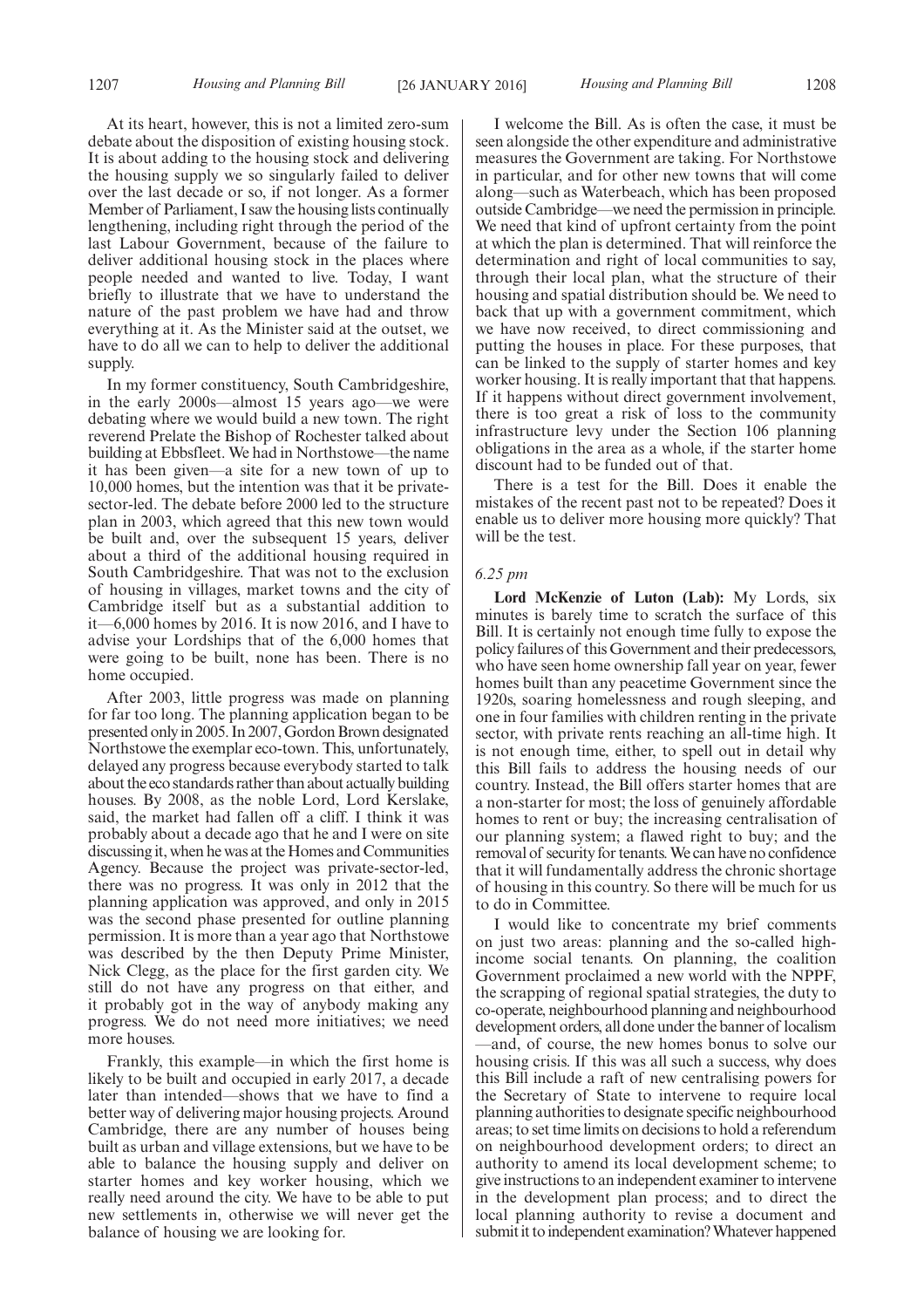#### [LORD MCKENZIE OF LUTON]

to localism? All this moves us inexorably away from a planning system anchored in the democratic processes of the local community. How will all of this encourage local communities to support the new developments we so desperately need?

As if this were not enough, there are powers for the Secretary of State concerning planning obligations and powers to introduce pilots involving alternative providers for the processing of applications for planning permission—the thin end of the wedge, no doubt. Why will the Government not properly resource local authorities' depleted planning departments and make sensible provision for planning fees?

So far as the proposal to charge market rents to "high income" social tenants is concerned, this has all the makings of a bureaucratic nightmare. Although we may not object in principle to the fundamental proposal, as we have heard previously the threshold above which tenants will be subject to higher rents, £30,000, will hit many hundreds of thousands of households, including couples working full time and earning just the living wage.We, of course, see a disparity between the treatment of housing associations and local authorities. For the former, the policy is mandatory; for the latter, it is voluntary. The additional rents charged by housing associations will be available to them for additional investment but local authorities will have to hand over their proceeds to the Treasury. Like so many aspects of this Bill, the details will be left to regulation. Perhaps the Minister will tell us how much of this we will see before the legislation moves on from this House.

We know that "high income" will be determined by the income of the two highest earners in the household and that the assessment will be based on gross income. The practical challenges of this are obvious. How will the policy cater for the changing composition of households, with individuals moving in and out during the course of a year, or during the course of the year for which the income is to be calculated? What will be the basis of assessment? If rent demands have to be processed before the start of a year, then for the current year and the preceding year a person's income for tax purposes will not always be known. What will be the position for the self-employed, whose tax position can in certain circumstances take longer to agree? Generally, what will happen if there are legitimate adjustments to gross income for tax purposes after a rent level has been set? Will there be a refund? Will there be an appeals process?

The current rent standard guidance contains provisions which exclude the standard applying where household income reaches £60,000 or more. Here, the household is defined as the tenant or tenants, plus spouses, civil partners or partners. Is it envisaged that the same definitions will apply in these circumstances? Can it be confirmed that adult children living at home—an increasing phenomenon, given our housing crisis—will be outside the calculation? How do the Government respond to concerns that the policy will be a work disincentive and discourage individuals from working longer hours?

The administration of all this will not be without its challenges, but this is just one of the Bill's lost opportunities.

#### *6.32 pm*

**Lord Greaves (LD):** My Lords, it is always a pleasure to follow the noble Lord, Lord McKenzie of Luton. I wish to speak mainly about planning and I associate myself with what he said about that in the first part of his speech. I also associate myself with my noble friend Lady Bakewell of Hardington Mandeville's excellent opening speech from these Benches. I am delighted to see my noble friend Lady Thornhill in her place today and to hear her making such a good speech. My other accolade is for the noble Baroness, Lady Andrews, who is not in her place at the moment. Again, I associate myself with everything she said on planning.

I declare my interests as deputy leader of Pendle Borough Council, a member of various planning committees, vice-president of the LGA and vice-chair of the APPG on Local Democracy. No doubt there will be other things as the Bill wends its way through.

Normally at weekends I spend my time on local political stuff, trying to help run the local council and so on. This weekend I took a few days off and sat down to read the Bill and its various documents. People in our household thought I was a bit of a geek but, nevertheless, when noble Lords have a bit of spare time, I recommend that they read the Bills. In particular, I recommend that they read the Bill but do not believe the spin.

I am pleased to see that the noble Baroness, Lady Andrews, is back in her seat—or perhaps I missed her before.

The quality of the Bill is variable. In the 15 years that I have been in your Lordships' House, taking an interest in housing Bills, planning Bills and all sorts of other Bills, I have come to realise that there are good Bills and bad Bills. Some of this Bill is very well written: it is clear, full of admirable detail—in the Bill and in the schedules—and the Explanatory Notes are good, but parts of it are abysmal.

In recent debates in your Lordships' House about secondary legislation, affirmative orders and what rights we should or should not have over them, many noble Lords have complained about the skeletal nature of some of the Bills. Anyone doing a future academic course on skeletal Bills could do no better than address themselves to Part 1 of this Bill on starter homes. It covers not much more than three pages but includes nine ministerial regulation-making powers, over half of which, at the moment, are to be affirmative. I associate myself with what the noble Baroness, Lady Royall of Blaisdon, said: unless we have a lot of detail about what these regulation-making powers are to be, we should not pass the Bill in this House.

As to the planning system, the Government's view appears to be, first, that we need to build more houses; secondly, that the planning system is broken; and, thirdly, that the planning system is to blame for not enough houses being built. I have said several times in your Lordships' House that I believe the planning system is bust, and I stand by that. However, it is wrong to identify the problem of not building enough houses as basically lying in the planning system. It lies in a lack of finance and people's lack of ability to build houses—and the proposals in the planning section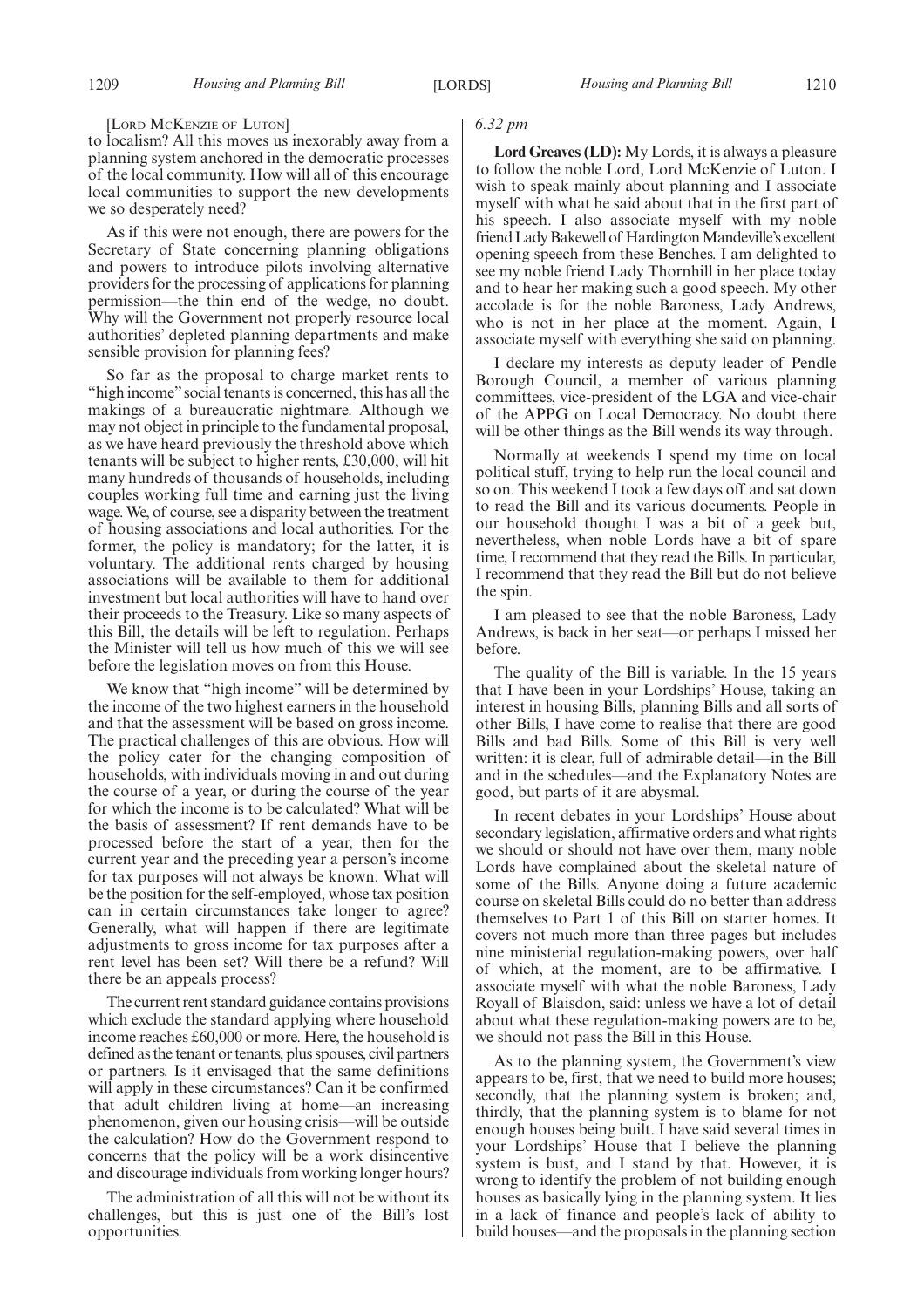Local plan-making is supposed to take place within a coherent framework of the national planning policy on an evidential base of needs, the facts on the ground and in consultation with all affected interests, including local people and local residents. However, national policy is erratic, dictatorial and is always being changed. The building of the evidential base is overly elaborate and too reliant on evidence based on instructions from on high, and the outcomes, when the computers churn them out, are very often "garbage in/garbage out".

As a result, the consultation system is expensive, highly complex, bureaucratic and repetitive. It involves an avalanche of barely comprehensible paper and is inaccessible to most people. It usually ends up consulting vested interests, such as landowners, developers, organised bodies and a few powerful people—mainly the people who are able to pay experts who understand the system to deal with the continual requirement for more and more input into the consultation. These are the consultants and other people who make their livings out of this.

I have read the Bill carefully—every damned word of it—and, in my view, it will make things worse. It will make the planning system more centralised. There will be more detailed centralised control over everything that happens and local people will have less influence and power. It will become more complicated and less accessible for people to put their spoke in. As I have said, if you do not believe me, read the Bill and not the spin.

#### *6.38 pm*

**Lord Cameron of Dillington (CB):** My Lords, I declare an interest as a farmer, a landowner and a chartered surveyor.

I congratulate the Government on attempting to grip our housing crisis, both through this Bill and other measures. We are making progress and the Bill is part of that. However, it does not provide all the answers and I hope we can work on how to improve the situation. The key is to provide adequate housing across all sectors of society and all forms of tenure to suit as many people and as many levels of income as possible. It is essential that we do not reduce the amount of housing available to the less well-off, which is what I fear we are doing.

The Government have a moral obligation to step in where circumstances upset the normal supply and demand and, to me, that means rural England, where 80% of the population want to live—at least, in southern England they do—but where society rightly decrees that there should be a limited number of houses built. Supply can never meet demand.

I am struck by how similar the problems are between the countryside and London: the unaffordability of starter homes to the majority of locals; the near impossibility of finding space in the immediate neighbourhood to replace affordable homes that are being forcibly sold off; the desperate need to find housing for key workers and the impossibility of doing so; and even the tendency for vacant houses to be bought up by outsiders at prices that no local could possibly afford—and then sometimes left empty for large parts of the year by their new owners, who are foreigners in London and second home owners in the countryside.

Let us begin with starter homes. These add to our repertoire of ways of making homes more available for ownership by the young, especially when combined with Help to Buy. We all know, however, that these particular young people will have to be earning well above the average wage in at least 40% of local authority areas, according to research by Savills. The real problem with starter homes is their transiency—here today, gone tomorrow. Can we continue to build more and more starter homes ad infinitum to cater for the continuous waves of aspiring young? Can we afford to? In the countryside, you cannot just keep on building. In the Commons the Minister said that,

we want to see rural exception sites being used for starter homes to enable thriving rural villages to grow".—[*Official Report*, Commons, 19/11/15; col. 185.]

This must not happen. It is a complete misunderstanding of what exception sites are for: they are put in place for all time. Actually, it will not happen. No farmer is going to donate land to house locals if it can be sold to anyone in five years' time. No village will agree to an exception site for the same reason, unless the limited planning permission and the discount remain in place for all time. That might help.

I turn to the voluntary right to buy. I hope rural housing associations recognise the urgent need to protect the mixed nature of rural communities. It is dangerous, however, to introduce the concept—or the possibility—of the right to buy in rural communities. Farmers and communities will have to grapple with new safeguards to protect their sites in perpetuity and will naturally be suspicious, making these much-needed exception sites less likely than ever to come forward. I would, therefore, like to see a blanket protection in law from this right to buy for communities of under 3,000 people. Let us face it: the Government are going to have trouble funding these right-to-buy discounts anyway, so why not make it clear to rural tenants from the beginning?

Turning to local authority sales of high-value stock, do the figures really add up? I leave that question to others. More importantly, however, will the replacement houses be built in the same communities? Even if they were built within the same local authority, where I come from that could mean 20 or 30 miles away, roughly the distance between Hackney in London and Sevenoaks in Kent. I worry that rural villages will lose their last remaining public sector affordable houses, never to be replaced, and that the next generation will have nowhere to live.

Moving on swiftly, "pay to stay" is a good idea in principle, but the figures of £30,000 to £40,000 are too harsh, even with a taper. Do not forget, furthermore, that rural families below the poverty line often make ends meet by being self-employed, with variable incomes, and through temporary labour, by taking summer jobs and so on. Some years it works well, but some years the income is paltry. So over what period does, for instance, the £30,000 minimum apply in the countryside? A three-year average would be fairer.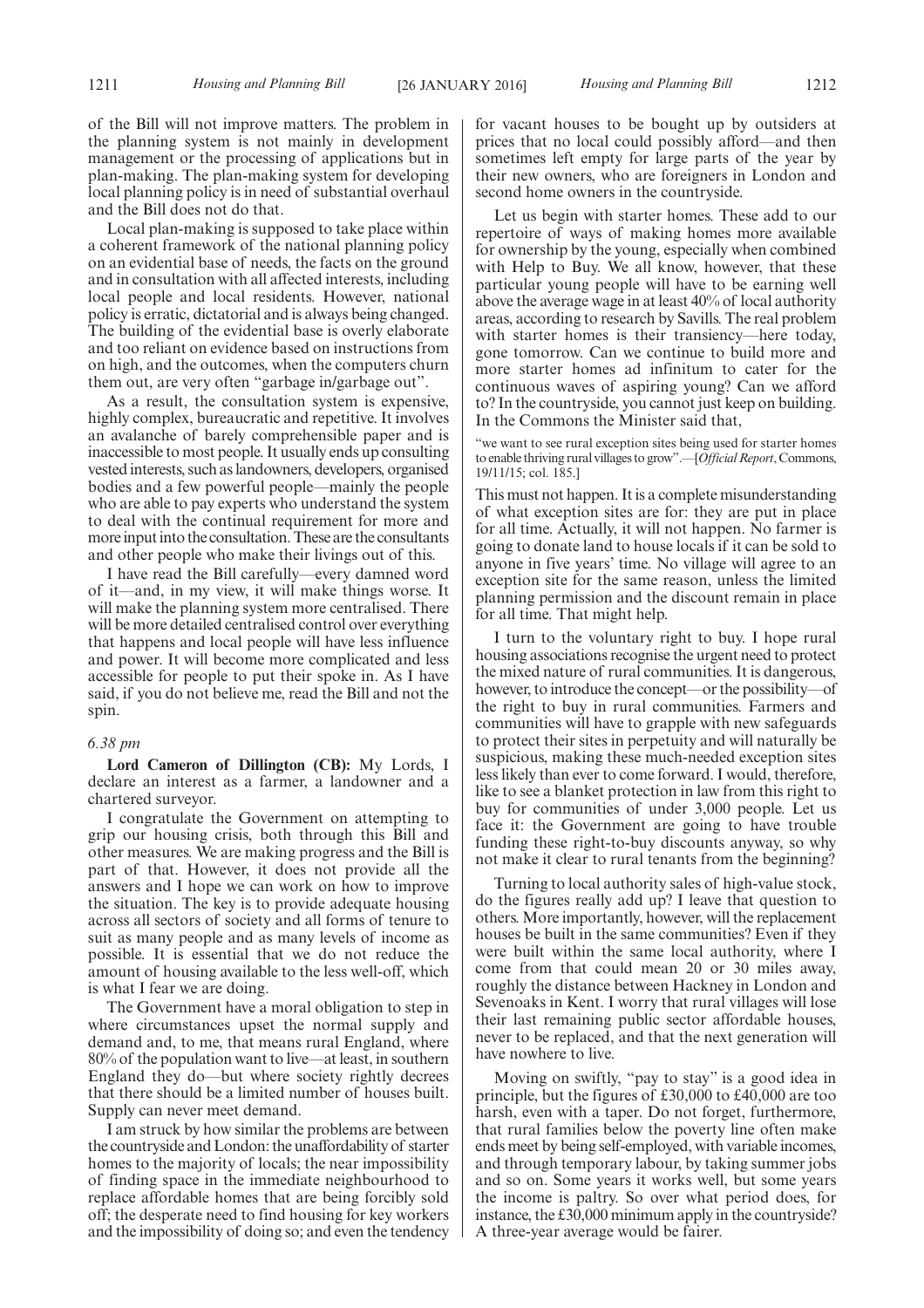#### [LORD CAMERON OF DILLINGTON]

In conclusion, this is a very bold Bill. It is a huge social experiment. I am in favour of a lot of things in the Bill, such as starter homes and even "pay to stay", provided we can tweak both of them so that they do not have disastrous knock-on consequences. I support home ownership. I can see the argument that continuous letting from generation to generation holds back the social mobility of the aspiring young. I do not agree, however, that we should pay for the dream that the Minister referred to by selling off and reducing the number of affordable homes, which remain vital for those living at or below the average wage. I hope, therefore, that we can work with the Government to avoid the dangers inherent in the Bill, and to raise the percentage of affordable homes from the current 12% of housing stock in the countryside nearer to the urban average of 20%.

Finally, the monitoring of this social experiment must be rural-proofed, for both villages and market towns, so that we can adjust and adapt to the inevitable problems that will arise over time.

#### *6.44 pm*

**Baroness Hodgson of Abinger (Con):** My Lords, I, too, congratulate the noble Baroness, Lady Thornhill, and the noble Lord, Lord Thurlow, on their excellent maiden speeches.

We are all too aware of the housing crisis we find ourselves in and which this Bill is trying to address. Having a home is fundamentally important to us all: it provides long-term stability and security, giving an individual a stake in our society. Thus, we need to do all we can to help more aspiring home owners realise their dreams.

Nowhere is the lack of housing more severe than here in London, as we have already heard. Soaring property prices mean that it is very difficult for young people wanting to come here to work to find somewhere to live that they can afford. It is crucial that this problem is addressed. Does the Minister have figures for what percentage of residential property in central London is now owned by foreign nationals? In recent years it would seem that there has been a crowding-out of the settled population; it is important that our own young people should be able not only to come and work in London but to buy a flat or a house.

While there is clearly a need for increased quantities of housing, I hope that your Lordships would agree that the quality of our housebuilding, specifically the design of it, is also important. Winston Churchill once remarked:

"We shape our buildings; thereafter they shape us".

Upholding architectural standards and considering aesthetic standards are, therefore, also essential in all types of housing. Our environment has a dramatic impact on our lives, affecting our outlook, our well-being and, most importantly, our health. It can be said that of all artists, architects have the greatest responsibility to, and for, the world around them. We already have many beautiful buildings in the UK—big and small—but it would seem that this aspect is all too often forgotten in new construction. ResPublica's report, *A Community Right to Beauty*, highlights this.

We need to ask ourselves why the issue of planning causes such tensions in local communities. As we know, many housing developments fail due to opposition from local communities. Usually it is because they are unhappy with the housing that is being proposed. Too often there is little to distinguish one housing development from another in different parts of the country. While I believe that our localism provisions, which empower local authorities to have a greater say over local styles of building, should have helped, they are effective only if pricing is comparable. Big developers frequently ignore the specific and local context in which they are building and local materials—the beautiful honey-coloured stone of the Cotswolds, or the darker stone of Yorkshire, for example—and price carefully to make it more attractive to accept their somewhat stereotypical national designs.

I also have concerns about planning gain and that it may sometimes sway planning decisions. Existing residents need to know that new housing will enhance, not diminish, their environment, and indeed the value of their homes. If we just wave through thousands of unattractive, low-quality homes to address the housing shortage, we will not be achieving true sustainability. Moreover, ultimately it also short-changes those who purchase them. Fifty years ago we thought that tower blocks were the answer to housing. How wrong we were. We must avoid similar mistakes and ensure that we do not present our successors with similar challenges in a generation from now.

In smaller towns, there is also much resentment when new developments are simply bolted on in ways that do not reflect or complement the original communities. It is crucial that new housing fits in with the existing layout, enhancing the local community and creating cohesion. If we were to ensure that new housing was sensitively designed in relation to existing landscapes and architecture, I genuinely believe that we might see a step change in local attitudes.

I am glad that this Bill encourages building on brownfield sites. It is, therefore, essential that local authorities have sufficiently knowledgeable and expert staff to assess potential developments and to designate brownfield sites. The current framework rightly states that the construction of new buildings should be regarded as inappropriate for the green belt. However, I am somewhat concerned, as I understand that there are proposals currently under consultation to allow some local plans to also begin allocating green belt land for starter homes. There has also been a sharp increase in the number of homes securing full planning approval in the green belt in recent years. I do applaud the starter home concept: it is an innovative and necessary measure to help first-time buyers. However, allowing these homes to infringe upon our precious green belt cannot be the answer. I am sure that I am not alone in this House in valuing the countryside. The green belt is sacrosanct and should not be compromised, as once concreted over, we will never get it back. Conservation officers also have a critical role to play. I hope that the Minister will give an assurance that the Bill will continue to provide the same level of protection to historic buildings, which are also a finite resource.

One of the most important ways of ensuring that welcome and sustainable housing is built in the right places is including affected neighbourhoods in the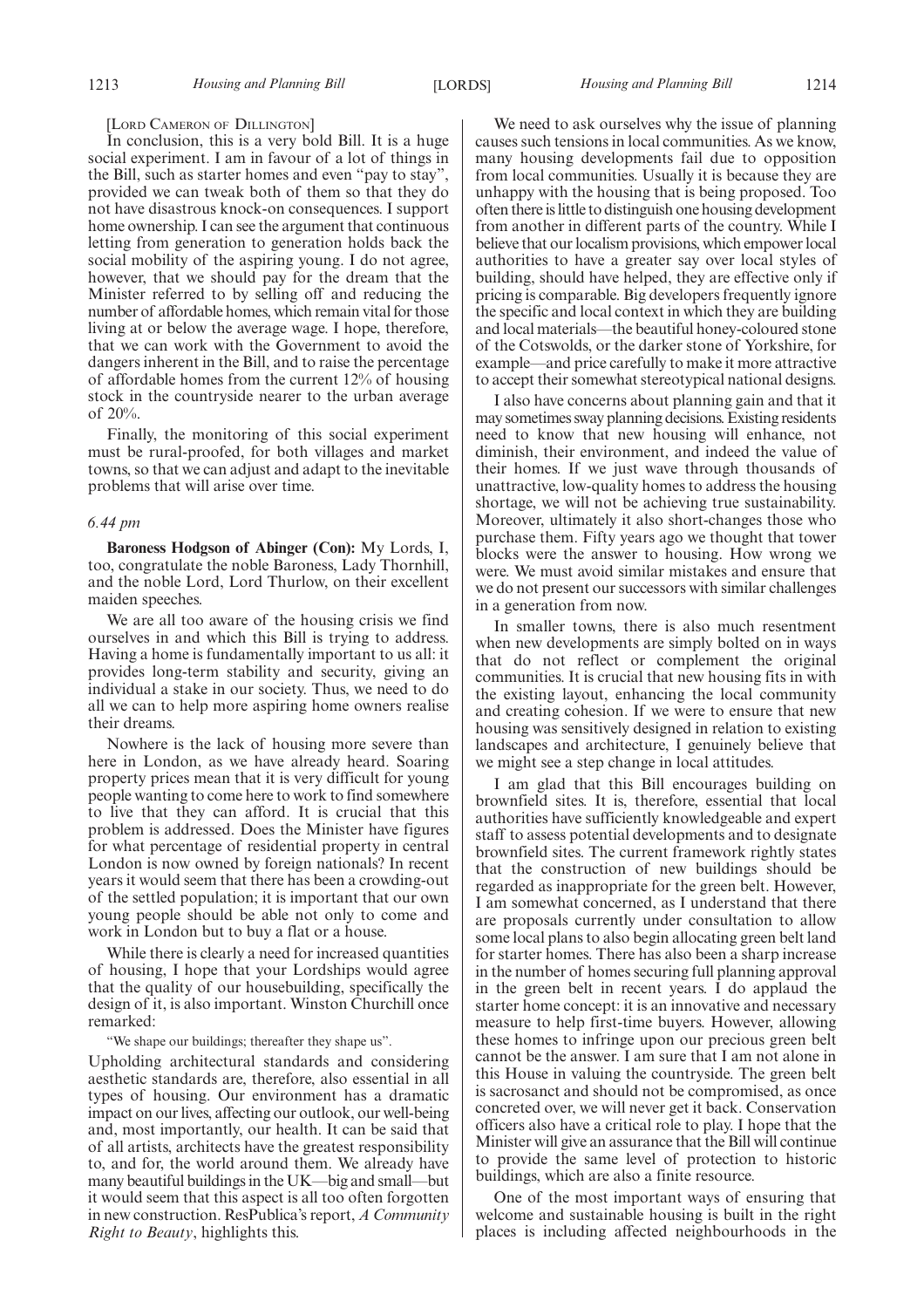1215 *Housing and Planning Bill Housing and Planning Bill* [26 JANUARY 2016] 1216

planning process. Evidence shows that involving residents in the design of new housing delivers a range of social and economic benefits that better meet the needs of both new and existing residents and ultimately creating more attractive areas that will also influence potential investors into the community. Thus I commend the measures in the Bill to extend the designation of neighbourhood areas. I believe that this is crucial to ensuring that greater consideration is given to the appropriateness of new housing and will in turn help to reduce the gridlock of opposition to new developments; in short, everybody wins. I welcome the efforts to address the need for more homes, which are so badly needed. However, we must build homes that will last, nurture and enhance communities for years to come.

#### *6.50 pm*

**Baroness Young of Old Scone (Lab):** My Lords, I think we are all in agreement about the importance of housing, and particularly affordable housing, especially with the new predictions on even greater population growth. We all want to see houses that are secure and affordable homes in which people can thrive and which are provided in ways that foster mixed communities and are environmentally and financially sustainable for the future. I do not think that the Bill contributes much to that, and in fact it could make matters worse rather than better. Several of its provisions have also been introduced in haste at the last minute and have not been tested out in the other place, so we have a serious job of work in front of us.

I do not want to focus in my brief time on the dash for starter homes and home ownership; I simply agree with many noble Lords who have already talked about the concerns around it reducing the availability of social housing and supported housing, in particular affordable housing for rent. I also endorse the view that the Bill is a bit of a pig in a poke—in fact, it is such a large pig in such a large poke that you can hear it squeaking. As primary legislation it is very broad and arrogates wide powers to the Secretary of State. It is also highly dependent on secondary legislation, so I ask the Minister for assurances that we will be able to see the draft secondary legislation during the Committee stage, otherwise she is asking us to buy this pig in a poke sight unseen.

I want to focus on the Bill as a serious assault on the planning system. It is a pity that the noble Lord, Lord Greaves, is not now in his place because I am a great fan of the planning system. It has stood us in good stead and has been one of the jewels in the crown of British democracy; I do not agree with the noble Lord, Lord Greaves, that it is bust. It enables elected local authority members to review evidence from a wide variety of sources and to balance competing economic, social and environmental needs in the interests of local communities. It has clear mechanisms for the involvement at all stages of local people and it is not as impenetrable as the noble Lord makes out. I find it difficult to believe that he finds the system impenetrable if he likes to read Bills on his weekends off.

The Bill assaults the planning system in a number of highly damaging ways. I believe that the obligations on planning authorities to deliver the Government's starter homes policy mean that the planning system will become starter home-led rather than plan-led. We are already seeing challenges to the delivery of Section 106 agreements across a whole range of social and economic benefits by challenges under the viability system. I ask the Minister to show how Section 106 agreements and the valuable role they play in shaping local infrastructure, in providing local services and in delivering other social benefits, will not be gobbled up under the pressure for starter homes.

The second challenge that the Bill introduces is in the new planning process in the form of a new category of "permission in principle" for any sites that are identified by "qualifying documents". The Bill itself is very general in its approach, although I understand that initially it would be for brownfield registers or any sites that are designated in local and neighbourhood plans. But it is not clear that there may not be other registers and qualifying documents that would allow for the permission in principle process to go ahead. For example, once a brownfield site is on a list or in a qualifying document, the intention seems to be that in order to give assurance to investors or developers it then cannot be removed. It will have permission in principle. So it is absolutely vital that there is clarity and consultation on the criteria for what are going to constitute qualifying documents, and that local people will be able to be consulted about and to comment on such documents before they are agreed and immutable. If we are talking about speeding up the planning system, I am not sure that we are not simply putting a requirement to consult very early on in the process rather than later. I am not clear that simply doing that will reduce the logjam.

The Minister kindly organised a meeting with Peers from across theHouse and I asked her then for clarification about the stage at which local people would be consulted. It seems that we need a flow chart showing what issues such as environmental issues, the importance of sites for wildlife, flood risk, sustainability standards, open space and design would be considered in this new process because after the site is on the register or in a document and has permission in principle, a local authority can only consider "technical details". I have not yet had the promised clarification from the Minister but I am sure that she has not forgotten about it and I look forward to seeing it shortly. We need to understand what the process is going to consist of before we agree it in this Bill. I would be very unhappy if the process did not ensure proper consideration and consultation on environmental, sustainability and quality standards and did not involve local people throughout.

There are a number of other challenges to the planning system in the Bill and it is a shame that some of them do not actually tackle the issues at the heart of some of the concerns about housing going forward. In my view, the slowness in houses coming forward on sites is not necessarily about the availability of sites; it is often about the availability of finance for small builders for whom such small sites are best suited.

I hope that we can debate further during the passage of the Bill other challenges to the planning system. The Secretary of State will be able to grant consent for housing through the nationally significant infrastructure process. This gross centralisation is the most amazing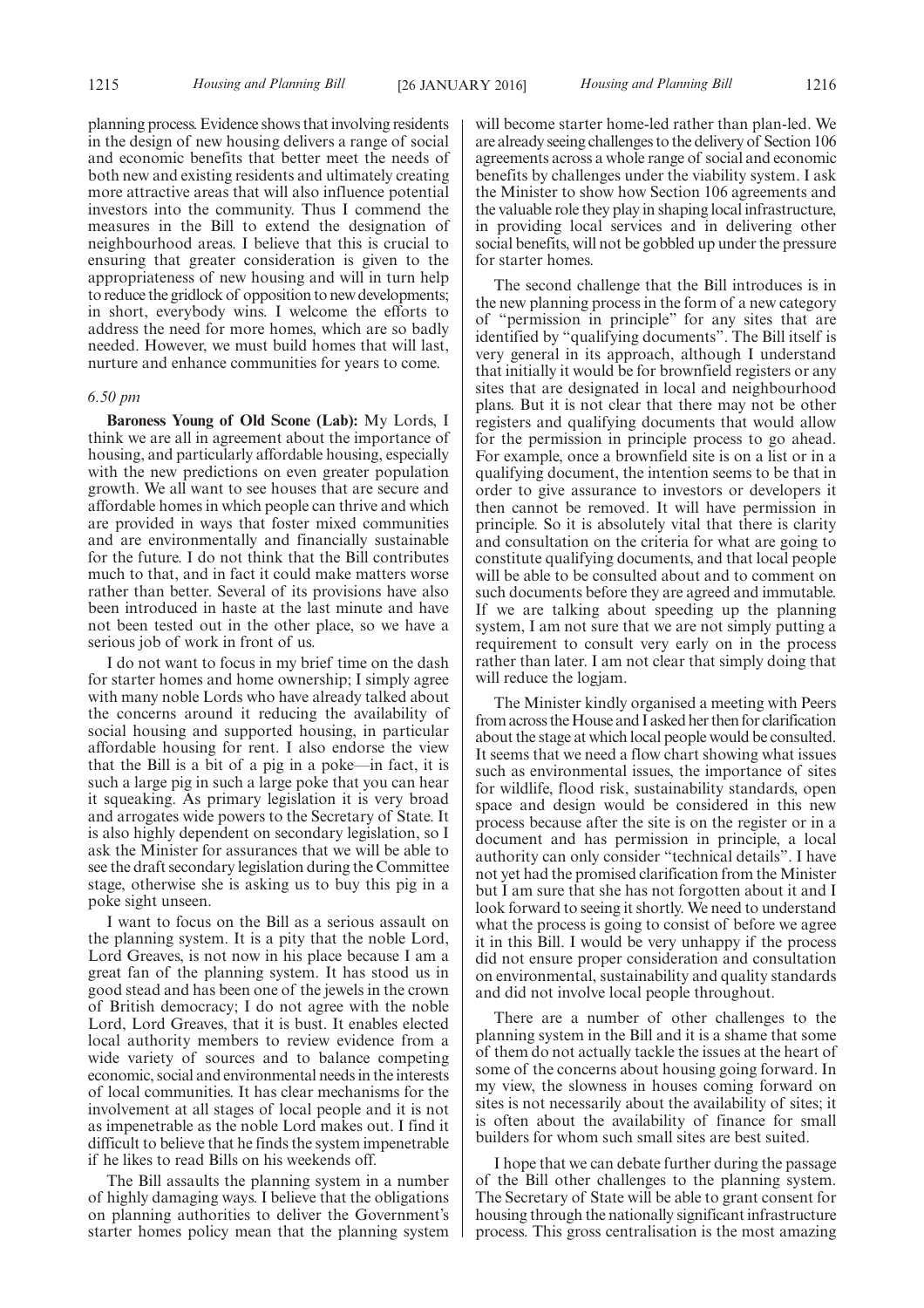#### [BARONESS YOUNG OF OLD SCONE]

assault. I do not understand how it works and I hope that I can get some illumination on what was a last-minute insertion of scope for alternative providers to process planning applications rather than local planning authorities, particularly as the alternative provider's advice will be binding on planning authorities. I am seriously confused as to how that will work.

These fundamental changes to the planning system risk focusing too closely on speeding up the planning system, when in fact the problem is not planning approvals but build out, rather, on applications which have already been granted. Other factors such as the availability of skills, finance and measures to ensure that large developers do not hang on to sites to keep prices up all need to be tackled before we erode the planning system, which is a tribute to localism, democratic accountability and community involvement.

#### *6.57 pm*

**Lord Stoneham of Droxford (LD):** My Lords, in the limited time available in this debate, I would like to speak from the perspective of someone who for the past 12 years has been involved in challenging three housing associations to improve their performance and do more for development. I must declare my interest as currently chair of Housing and Care 21. Because of my experience of wanting to challenge organisations to do better, I accept that one should not take a totally negative view of the Government's challenges to housing associations at this time, although I accept that at times I have been somewhat tested. Every challenge is an opportunity to improve performance and there is great potential in housing associations to build more homes, if only the Government would realise that potential. But that potential depends on a stream of rents, using assets well and creating surpluses so that the funds can be found to do more development.

I have two general questions to ask about the Bill. The first is whether it will help us to build more homes over the next 10 years, which I think is a relevant timescale not least because we do not want to see 1 million homes built by the next general election and then the housing industry going into its normal cyclical downturn, so we are back to the average for housebuilding for the next decade that we have seen in the past decade. The second question that I want to challenge is: is it the type of housing that we want? Is it the quality and balance that we want to meet genuine need?

To deal with balance first, I just cannot believe that the whole emphasis of this housing strategy on private ownership is right. It cannot be right socially to have all your eggs in one basket and it certainly is not right economically, either. We seem to have abandoned the strategy of the previous Government of building rented accommodation through affordable rents. I am quite glad about that because we were told at the time that that was more cost-effective than grants—but I never believed it. Affordable rents merely put pressure, as we predicted, on housing benefit bills. But it is not clear what will happen to funding after 2018. We may have a situation in housing associations where the only development being done is replacing property which has been sold through the right to buy.

There is one huge inconsistency in this Bill, which goes back to the bedroom tax. At the time of the bedroom tax, we were told that 500,000 households were living in accommodation which was too large for them. But to deliver on that policy, we had to provide smaller accommodation that they could move into. I am afraid that this Bill will not answer that at all. So I ask the Minister: what is the implication for the policy on the bedroom tax in five years' time as this policy is pursued?

Can anybody imagine a more complex funding scheme for the right to buy than the one proposed in this Bill? The Government have persuaded the National Housing Federation to co-operate with right to buy, but I think that we have yet to hear the full voice of councils which are concerned that they will have to sell their expensive properties. As the noble Lord, Lord Kerslake, said, there is a huge discrepancy in funding which has got to be exposed and which we have to be told about. There is a fundamental principle here, which is that areas that have to sell their council housing should be able to use the money in their own area to improve their stock and to build more affordable housing. I do not want to be told that there is not extreme relative deprivation in some of these wealthy areas. I have seen it in council estates in Winchester, and these are the areas which are going to have to sell most of their stock.

Finally, I turn to the issue of what we should do about the cyclical nature of private housing development in this country, which was raised by the noble Lord, Lord Kerslake. What safeguards will the Government put in to protect when the cyclical downturn comes? Because it will; it comes repeatedly. Every five to six years we get a downturn. Tony Pidgley, the chairman of Berkeley Homes, says that he runs his business on the basis that a catastrophe is round the corner—not his catastrophe, just the market. If you put all your eggs in one basket on private ownership, you raise that risk.

All the Government initiatives, including help to buy and starter homes, have the effect of distorting markets and encouraging price rises. Housing associations will be encouraged to develop a new business model of making profit from private home sales to find funds for development, including perhaps some development that could be for social rent—if they can find it. That will be fine when we are riding the housing upturn. We will have people saying, "Great, we can build more". That will be the rallying cry. But when the downturn comes, as it surely will, housing associations will be very vulnerable when the housing sector hits the buffers. They will not have the experience to deal with the calls in the market. In many areas, particularly where they have gone into shared ownership, they will have gone into the margins of home ownership and the people buying those homes are the most vulnerable in the economic downturn.

So as we go through this Bill, we have to ask what the countercyclical policies are to switch policies to social rent when that happens. Let us remember the words of the noble Lord, Lord Kerslake, who said in his speech that it was the housing associations which kept the housing sector going in the last recession. Housing associations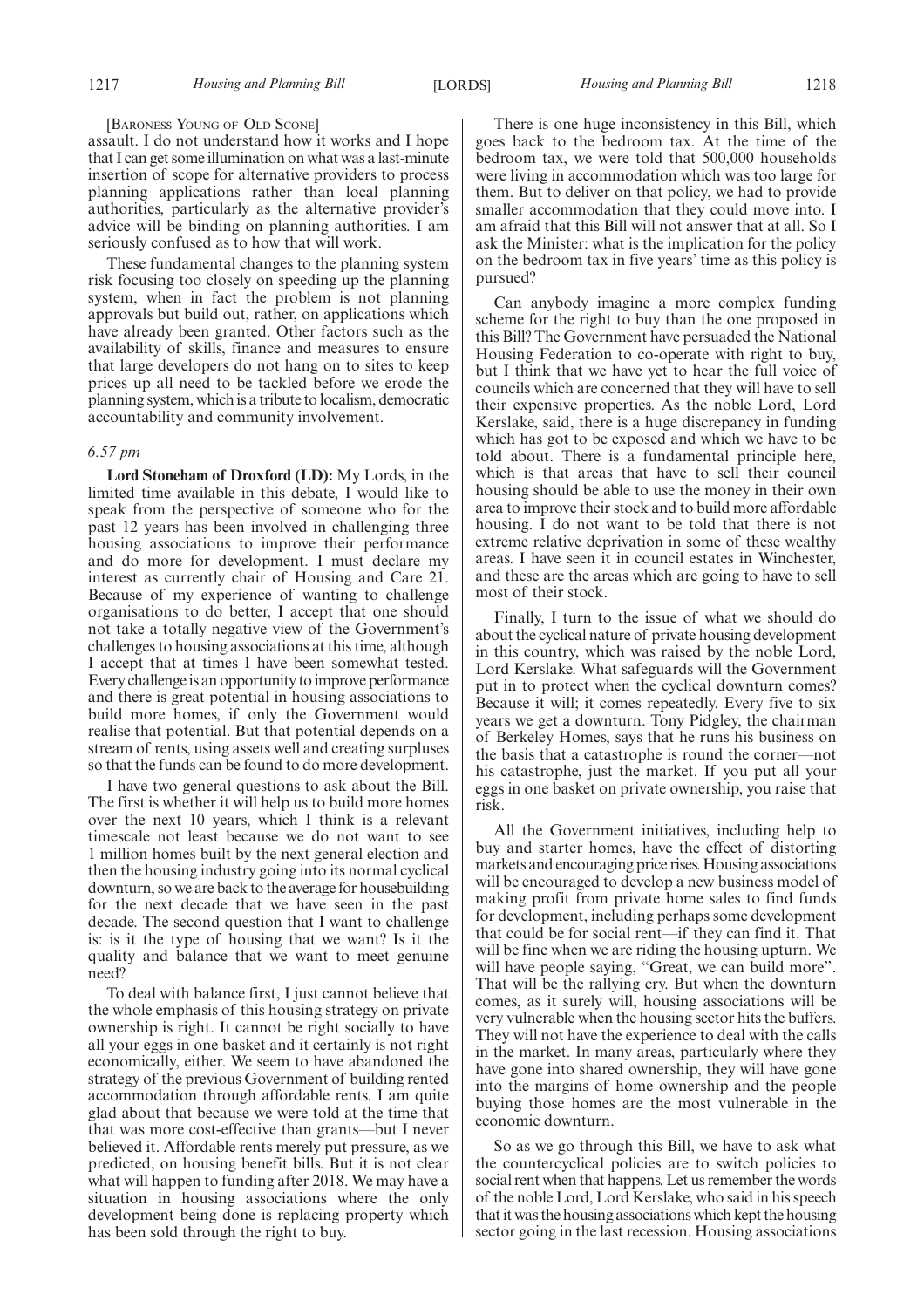are best at providing homes for rent. They have developed a knowledge of shared ownership, but private sales will be largely a new venture and that is a substantial risk for them. We should respect the skills that they have and build on them to get the most and the best homes built. Taking them out of their comfort zone will provide risks in this very cyclical sector.

#### *7.05 pm*

**Lord Adebowale (CB):** My Lords, in contributing to this debate, first, I state that I am chief executive of Turning Point, a health and social care organisation supporting people with complex needs. In many cases this includes supporting some of the most vulnerable people in society to find suitable housing. Turning Point is also a registered social landlord. I am also chair of the London Fairness Commission, which is due to report this spring. Housing is one of the key issues reported to us by Londoners in their definition of fairness, as opposed to the definition of Ministers and politicians. I started my career in housing. I worked on several estates and set up housing co-ops. I have worked with vulnerable people in need of housing. Indeed, my parents experienced many of the privations mentioned in the excellent maiden speech of the noble Baroness, Lady Thornhill.

As wide-ranging and controversial as the Bill is, I want to focus on three key areas that impact on the people who fall at the sharp end of the inverse care law; that is, the law that states that people in most need of housing and social care are those who tend to get it the least. I want to talk about the challenges facing housing co-ops; the right to buy being extended to housing association tenants and how this will affect people with complex needs trying to obtain housing; and, finally, lifetime tenancies. I should point out that Turning Point did not sign the voluntary agreement letter between housing associations and the Government. I talked to our clients and tenants, who told me in resoundingly clear terms that the answer is no and that they did not want to sign the letter. We should not assume that everyone wants to own their own home. Most people aspire to an affordable, stable home in a stable community.

Housing co-ops are small businesses providing sorely needed social housing on a sustainable basis at little cost to the state. Fully mutual housing co-operatives are fundamentally different from housing associations in that they are democratic bodies where all tenants are also voting members of the body that controls their housing—the very definition of being all in it together. Based on my experience, I am particularly concerned that the Bill has not fully considered the potential impact that legislation would have on housing co-operatives. Given current proposals, co-ops could face increased rent arrears and legal costs. Proposals could also lead to overoccupation of tenants and negatively impact on their ability and motivation to work by reducing their earnings or working hours, as stated in an excellent paper written by Richard Stubbs, who has been very much involved in housing co-ops, for the Longlife Housing Co-operative.

The 1% per annum rent decrease announced in the Welfare Reform and Work Bill will also cut the annual income of co-ops, which could mean that they will have to find ways to cover the shortfall without reducing what is spent on maintaining much-needed housing. The Longlife Housing Co-operative has calculated that the 1% reduction, disregarding inflation, will reduce annual income by almost £15,000 per annum. That might not seem like a lot of money but in the budgets available to housing co-ops it could add up to a substantial amount. Over 20 years, it would be about £500,000. Co-ops could therefore be rendered inoperable and measures would likely force their failure, which would be detrimental to the sector. Will the Minister agree to meet with a representative from the housing co-operative movement to discuss their concerns in more detail?

Clauses 56 to 61 concern right to buy. In addition to concerns around co-ops, many are worried about what this Bill means for people, particularly first-time buyers and people on low incomes, as the housing stock fails to keep up with demand. On 22 October 2015, I asked the Minister whether there will be a timeframe within which housing associations are expected to build these extra homes and whether there would be a minimum guarantee of rented accommodation built to support individuals suffering from ongoing health issues.

This is important because the people I hear from, both through the London Fairness Commission and those with mental health conditions, and people recovering from substance misuse supported by Turning Point, tell me that they need safe, secure and reliable housing to continue their recovery. However, they are finding that there is a severe shortage of housing available to them. Indeed, the Office for National Statistics showed that there is already a shortfall of 141,000 homes, with Shelter suggesting that the Bill will lead to 180,000 fewer affordable homes to rent and buy over five years. As of 2 November 2015, according to DCLG figures, over the past three years 9,025 homes have been sold under right to buy in London, and there have been 1,310 starts on replacement.

In response to my Question, the Minister said that replacement homes will be delivered as quickly as possible. While aiming for replacement within two years, the default position is that housing associations will have flexibility to replace homes within a three-year period. This really concerns me, because my definition of "as quickly as possible", the Government's definition and that of the individual already having to leave a residential mental health service or other service, but who is unable to because of lack of housing, are very different. My hope therefore is that the Bill will be clear on what "as quickly as possible" means and will look to speed up this process so that people can move on effectively with their lives. It is also important that housing stock being sold off is replaced like for like and in a similar area. The noble Lord, Lord Kerslake, also made it clear that the maths do not quite add up.

Housing is a critical foundation across the life course, both physically and psychologically. While other aspects of our lives may change, the need for safe and secure housing does not. Compared with the general population, people with mental health conditions are one-and-a-half times more likely to live in rented housing, with higher levels of uncertainty about how long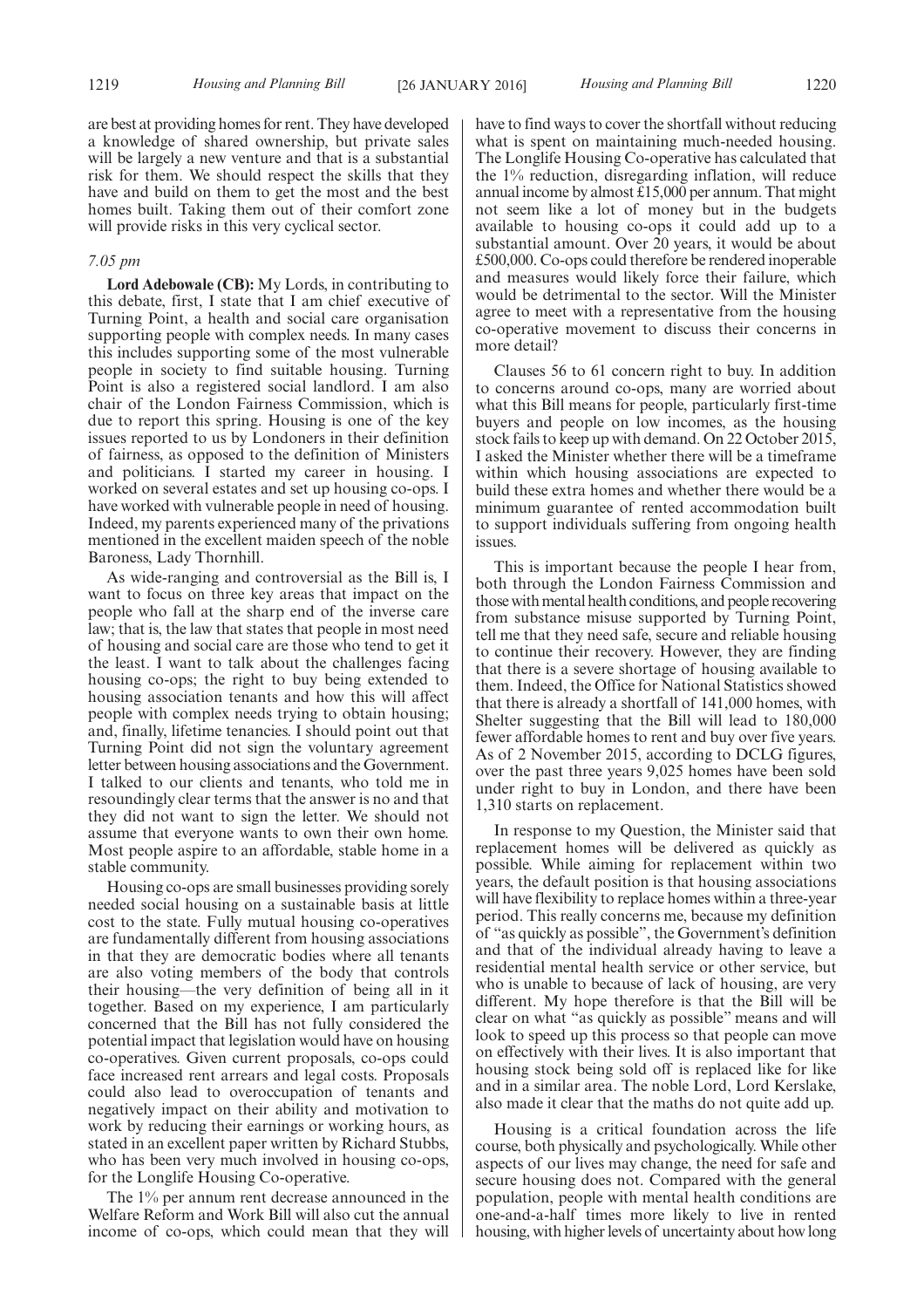#### [LORD ADEBOWALE]

they can remain in their current home. Mental ill health is frequently cited as a reason for tenancy breakdown, and having settled housing and accommodation is known to have a positive impact on our mental health. This is critical and provides the basis to enable people to recover, receive support or return to work—or, post-recovery, to enable the individual to continue to live well, work and become part of community life.

I shall illustrate this with a short case study. Lee is 47 and has experienced various mental health issues as a result of multiple redundancies, several house moves, family breakdown and subsequent drug misuse. He is a qualified truck driver, has a degree in engineering and has worked for large and reputable companies such as BT and Bosch. He also has two teenage children with whom he has minimal contact as they live 15 to 30 miles away from him. Lee has been a resident of one of Turning Point's services for almost two years, and although he has applied for housing four times, he has had his application rejected four times. He has been told that, because he is deemed a temporary resident by the local authority, he lacks sufficient ties in the local area to be granted housing, even though he has lived there for almost two years now. He has also been open and frank about his situation and his past, but this seems to have tarnished his image and chances of being able to move on and start his life again. Under various proposals in the Bill, including the right to buy, the forced sale of vacant high-value houses and, to an extent, the withdrawal of lifetime tenancies, Lee's chances of securing a home, gaining confidence, independence and employment and starting to think about moving on with his life will be even slimmer.

As is the case with anything involving welfare, in some areas the proportion of council houses likely to be sold is much higher due to more deprived areas being more reliant on social housing. It is quite likely that starter homes will be built in place of new affordable council or housing association homes, and for the first time since the Second World War there is no national investment programme to build such housing. It is also important that housing associations are required to consult regularly with their local councils on the impact of the extended right to buy and any potential deregulation package. This would help to ensure that housing associations and councils manage their housing assets and invest in new and existing homes to meet the needs of local conditions and their tenants, including the most vulnerable.

How the scheme plays out will affect local authorities and their ability to plan for meeting "affordable" needs and to provide replacement stock in their local plans by early 2017. The Bill does allow for negotiation between the Government and individual local authorities on the payments and on retention of receipts, and for certain properties to be exempt. However, it must also enable councils to retain sufficient funds to replace lost council homes in the local area to meet local housing need.

Finally, on lifetime tenancies, the Government spoke recently about building stronger families and recognising the importance of community cohesion. Having such strict regulations over the amount of time residents can or cannot live in a property will have the effect of damaging these very communities. The threat of limitedterm tenancies removes one of the last remaining secure types of housing available to people who cannot afford home ownership. It will leave people at the mercy of the insecurities of spiralling private rents and sky-high housing prices. How can people like Lee, for example, form real, tangible links with their place of residence, and therefore their community, if this is liable to change every two to five years? In response to the excellent speech of the noble Baroness, Lady Eaton, I wonder whether she might consider Lee to be a deserving case.

We therefore need a housing Bill that supports stability, recovery, progress and independence, not only for those who are currently working and able, although it is important to support them, too; we need a Bill that is also ambitious enough to support a future population that could be working and able to work if they only had access to secure housing.

#### *7.15 pm*

**The Earl of Liverpool (Con):** My Lords, I preface my brief remarks by declaring an interest as director of a property development company, as shown in the Lords' register. I wholly support the main aspirations of the Bill, which are to facilitate the creation of 200,000 starter homes by 2020 and to extend right to buy to tenants of housing associations. I believe that this has the potentially to dramatically improve people's lives in the same way the right-to-buy legislation did when implemented by the Conservative Government in the Housing Act 1980. I am sorry that my noble friend Lord Heseltine is not in his place. I hope that he will not mind me quoting something he said at that time:

"There is in this country a deeply ingrained desire for home ownership. The Government believe that this spirit should be fostered. It reflects the wishes of the people, ensures the wide spread of wealth through society, encourages a personal desire to improve and modernise one's own home, enables parents to accrue wealth for their children and stimulates the attitudes of independence and self-reliance that are the bedrock of a free society".—[*Official Report*, Commons, 15/1/1980; cols. 1444-45.] Those are fine words that I believe are as appropriate

today as they were some 35 years ago. Many noble Lords will have received briefing papers from various bodies and organisations. I was particularly drawn to one from the Wildfowl and Wetland Trust—I do not think that that has been mentioned so far. The paper reminds us that the risk of surface water, sewer and river flooding can be dramatically increased by development. Graphic pictures of the damage to property in the recent floods in the north are still fresh in our minds. It is predicted that by 2060 climate change could result in a 20% to 40% increase in rainfall and a 30% to 110% increase in flood damage, so it is important that new developments pass a flood resilience test. This requirement should be enshrined in the Bill. I hope that it may be possible to achieve that at later stages.

The Flood and Water Management Act 2010 included a powerful set of provisions for mandating sustainable drainage systems—SUDS, to use the acronym—in new developments, but for some reason the Government chose not to bring Section 32 of that Act into force.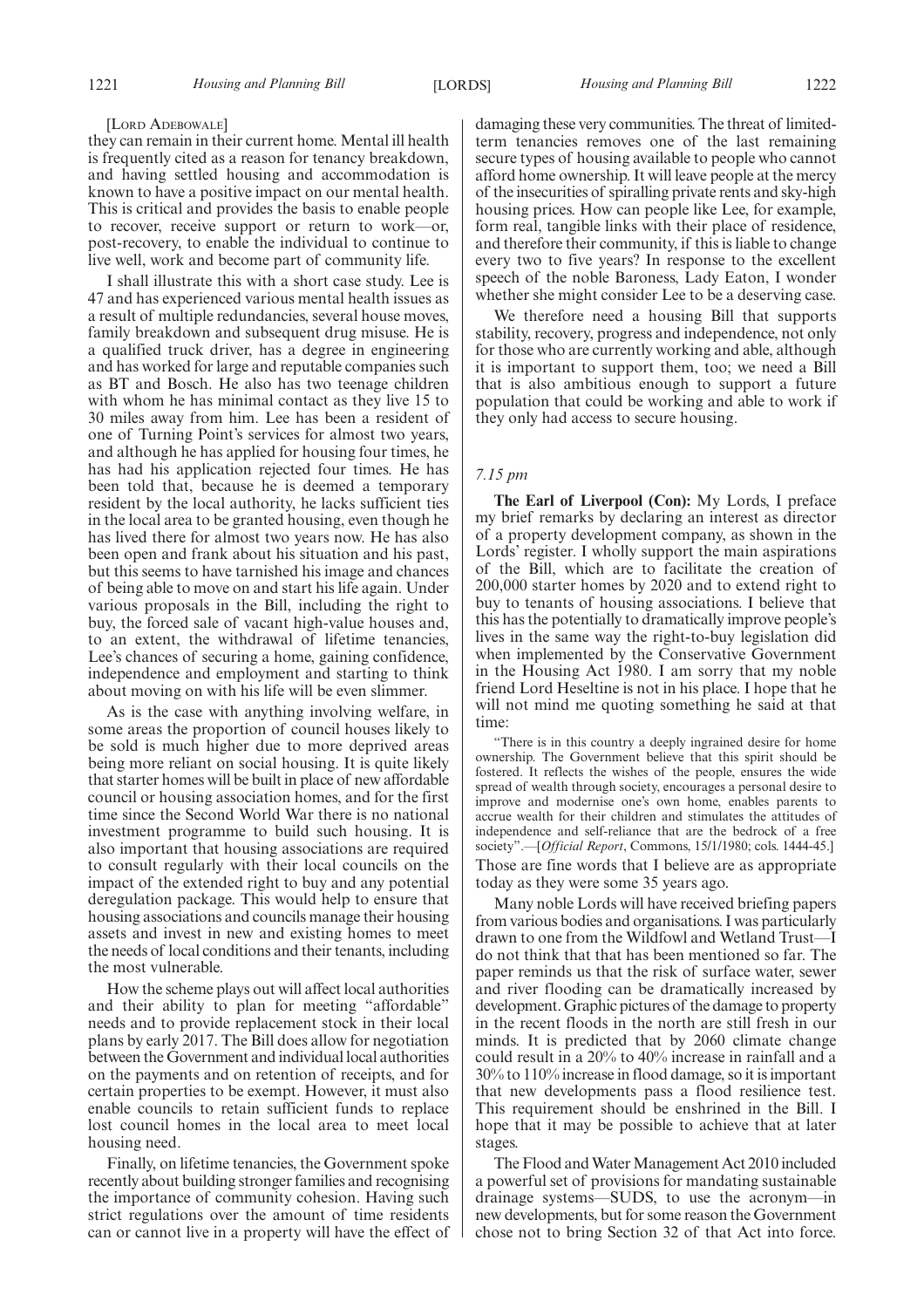The noble lord, Lord Krebs, as chair of the Adaptation Sub-Committee, stated that,

"the uptake of sustainable drainage systems in new development is lamentable".

I hope that something positive can be done to correct that.

Clause 2 includes provisions intended to increase the number of self-build and custom-built properties. It requires local authorities to maintain a register of individuals who have expressed an interest in acquiring land for this purpose, and to grant development permission for suitable plots of land to meet this demand. This is a very positive proposal which would give tangible help to smaller independent builders. It would also add an extra dimension to the overall provision of new homes.

As noble Lords have already stated, there are a great many provisions in this Bill—too many to go into in detail in the time available. I welcome Part 2 of the Bill which includes measures intended to tackle rogue landlords and property agents in the private rented sector. I congratulate the Government on introducing amendments in another place on Report, making the breaching of a banning order a criminal offence and raising the maximum penalty to £30,000.

One aspect of our planning process which I find generally troubling is the failure of a great number of local authorities to produce a local development plan. A press release from the Prime Minister's office, published in October last year, stated that only 65% of councils had fully adopted them, and almost 20% of councils still do not have an up-to-date plan at all. I find this shocking as it makes a cohesive programme of development all but impossible. At the same time, it leaves those areas without a plan vulnerable to all kinds of piecemeal and often inappropriate planning applications which the local authority is unable to refuse. As my noble friend the Minister said in her opening remarks, Clause 132 gives the Secretary of State default powers in this respect, which I very much welcome.

I am grateful to the House Library for producing a Library Note which I found very helpful in enabling me to make some sense of this wide-ranging and complex Bill.

I agree with my noble friend Lord Young of Cookham —he is not in his place at the moment—who believes that this is the most important Bill in the gracious Speech. I wish it well in its passage through your Lordships' House.

#### *7.21 pm*

**Baroness Whitaker (Lab):** My Lords, the housing crisis, our badly stretched planning capacity and the desperate plight of the small minority repeatedly deprived of legitimate housing show that the Government are right to look for a new approach. Planning is essential to achieve the necessary numbers of homes, built to a decent standard. This is what I shall mainly focus on. I declare an interest as an honorary fellow of the RIBA.

I cite the views of Levitt Bernstein, a highly regarded architectural practice on the ground. In evidence given to the Bill Committee in another place, it said,

"that the emphasis is entirely on quantity not quality".

It is dismayed to learn that the Bill proposes bypassing the planning process so that standards for internal space, daylight, storage and outdoor space, for example all things that make a home a decent place in which to live—can be dispensed with.

The Government want to ease the obstacles in the way of housing through permitted development rights. A new register of brownfield sites is welcome. However, as presently constituted, this runs a real risk of preventing planning authorities preserving, for instance, workplaces and their jobs, or cherished places of leisure which arguably contribute more to a local economy, heritage and sense of identity than piecemeal housing estates could. Homes must exist in a neighbourhood, and not be plonked in a developers' vacuum.

The Government have also attempted to deal with the problem of the slow pace of building through their zoning proposals. These essentially do away with the discretion which has enabled planning authorities to safeguard the particular attributes of individual neighbourhoods, as agreed in local plans. There is no safeguard, as in some of the European zoning systems, of combining this with substantial public investment which would follow the local plan. There has been little public debate about this fundamental change to planning culture or its implications for inclusiveness.

The proposals to reform the system of compulsory purchase are a welcome first step, but they should go further. The system has become cumbersome, partly because of encrusted case law, and it is hidebound by market value rather than the primacy of what the local community requires.

Most regrettably, as has been said on all sides of the House, the Bill would also enable local authorities to avoid their responsibilities to Gypsies and Travellers. The difficulties for Travelling people—and this includes show people—are not new. The Labour Government enacted provisions obliging local authorities to include the specific needs of Gypsies and Travellers in their assessments of housing need. Although the authorities were sluggish, to say the least, in fulfilling that obligation, at least the statement of what society expected was clear. This Bill proposes removing that obligation.

Homelessness among Gypsies and Travellers is currently at 20%. If the relevant clause goes through, this will increase. If not enough sites are provided, how can this small minority who travel and who have no authorised sites live legally? How can their children get to school regularly if they are constantly moved on? What about their needs for running water, toilets and refuse collection? How can their health—which is markedly lower than that of the general population—be maintained? Why should they have to accept the trauma of violent upheaval and the friction of local enmity?

This proposal has had no consultation. It offends against the public sector equality duty and, arguably, our obligations under international law. It will cause measurable harm, not least to children and to old and infirm people. In my submission, we do not have the right to force people to abandon their Travelling and Gypsy way of life, an integral part of which is living in caravans. The treatment of Gypsies and Travellers by the state is a stain on our reputation as a civilised country.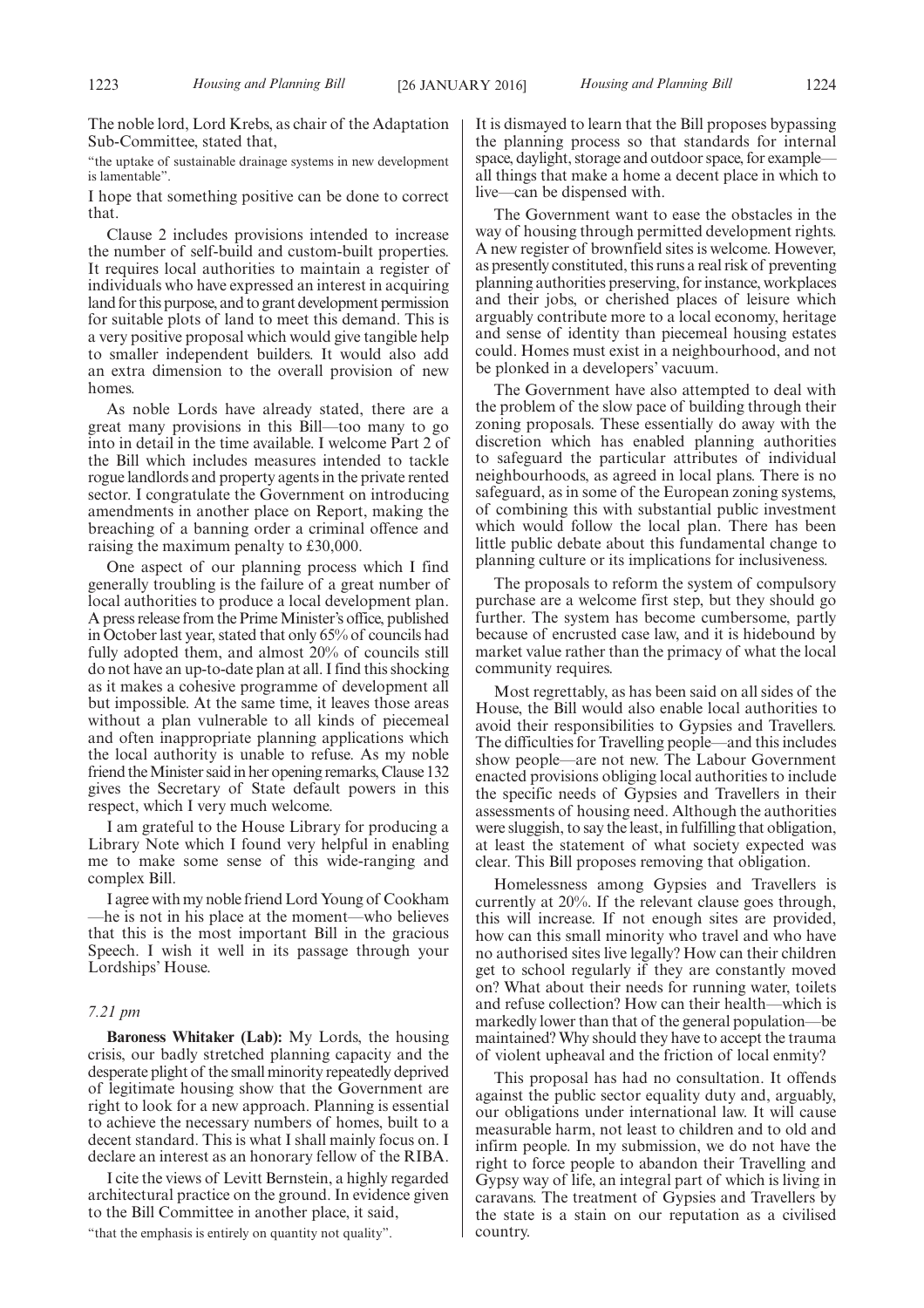[BARONESS WHITAKER]

What is not in the Bill is an informed approach to what constitutes a place for people to live which enables them to thrive and prosper—in short, design. Instead, there are many provisions which short-circuit the design systems and none that I could see encouraging good design. Perhaps the Minister can point me to some. The obstacles to speedy and efficient planning procedures are, with very few exceptions, not in the planning system itself but in the capacity of the planning authorities to process it, and in their access to capital.

One of the many critical omissions is improving our struggling planning capacity. We need to revive the prestige, professionalism and status of the profession. The challenges of the post-war period led to the rise of some visionary planners, and we have some now, but they are thinly spread and their culture does not prevail everywhere. Outsourcing the planning function which was not debated in the other place because the Government inserted the provision too late—is likely to compound the omission rather than remedy it.

In short, the Bill is far too unambitious about place-making. Proactive planning is essential to create real, safe and secure neighbourhoods where schools and clinics can be easily reached and work and transport are taken account of, where the amenities and leisure space, so important to well-being, are not out of reach, and where the needs of old age—upon us in increasing numbers—are properly and decently managed. The Bill has nothing to offer in this direction. Indeed, the incentives in it for hasty volume building will make the task of place-making harder.

In this Bill, the Government show indifference to what makes thriving neighbourhoods and to the civilised treatment of minorities. We shall have work to do in Committee.

#### *7.29 pm*

**Baroness Valentine (CB):** Over the past decade, house prices in London have doubled, while private rents have increased by more than a third. But prices are the symptom, not the cause. The problem, as we all know, is that supply is not keeping up with demand. London is expanding by a population the size of Birmingham every decade.

It is a Conservative Party mantra, evidenced in this Bill, that home ownership is good. And lest I be thought to be knocking the Government, I should stress that I wholly support an aspirational culture that encourages people to climb the economic ladder, challenging the mindset that says you have to remain impoverished, whether by facilitating starter homes or encouraging the right to buy. But let us face it, having homes classified as starter, social or affordable is not the point. Housing will remain rationed while we fail to build enough, and we are simply talking about who gets first dibs while the underlying price keeps going up. If we take starter homes in London, Shelter has estimated that you would need to be earning £75,000 to afford a mortgage on a starter home. The average London salary is £28,000.

As chief executive of London First—and I am on the board of Peabody Trust—we are so worried about the lack of housing in London that we have launched a new campaign, Fifty Thousand Homes, which will seek to hold the new mayor to account on not just talking about doubling housebuilding, but doing it. We will solve this crisis only by turning on all the policy taps at once, whether that is availability of land, allowing councils to borrow or supporting housing associations.

Let us look at the consequence of the Government's approach. First, they seem to be very free with other people's assets. After many shenanigans, the housing association right-to-buy scheme has become voluntary, but the poor old local authorities have to sell assets to supply the discount. And then they still have to build two houses for one in London. I would be interested to see the audit trail on whether these two-for-one houses end up being net additional. Perhaps this is something the National Audit Office could investigate.

Furthermore, the amount of social housing under Section 106 agreements will potentially reduce to subsidise starter homes, thus providing no net benefit. When it comes to housing associations, I quote a Moody's announcement of July last year:

"Sector outlook turns negative due to adverse policy decisions", which followed the announcement of the 1% annual reduction in social housing rent. This makes it more difficult for housing associations to raise the money they need to build the homes we want. The Government are, though, right to put more pressure on public bodies to sell off underused land for housing. The Bill before us introduces a requirement for public bodies to prepare reports of surplus land, which I welcome. However, it needs to go further.

Given what a complicated business getting housing built is, I believe that local government, in the form of the Greater London Authority for London, but also in Birmingham, Manchester and elsewhere, should be significantly empowered to make the complicated judgments between starter, market, affordable and social housing, and should be given the role of taking this land to market, with the right conditions on it. The Chancellor introduced the London Land Commission last year. All cities with housing shortages should have their own land commissions and the surplus assets should be passed to these cities, which know best how to provide housing for local needs.

Speed is critical. Round the corner from me, Putney Hospital closed in 1999. It took 11 years before the council bought it, in 2010, with the intention of building a school and flats. Demolition did not begin until 2014 —15 years after the closure.

The Government need all the help they can get in increasing housebuilding, including making sure we have the skills to build. No one participant can solve it. I encourage the Government to do all they can to make friends with people who want to help them solve the problem. I cannot say that that is where current policy has led them.

#### *7.34 pm*

**Lord True (Con):** My Lords, I declare an interest as leader of a London borough council, but one that, after a large-scale voluntary transfer 15 years ago, is no longer a direct provider of social housing—something I sometimes regret.

I want to make one general point and then raise a few concerns for Committee. That may give the impression that I am negative, but I make it clear that I think there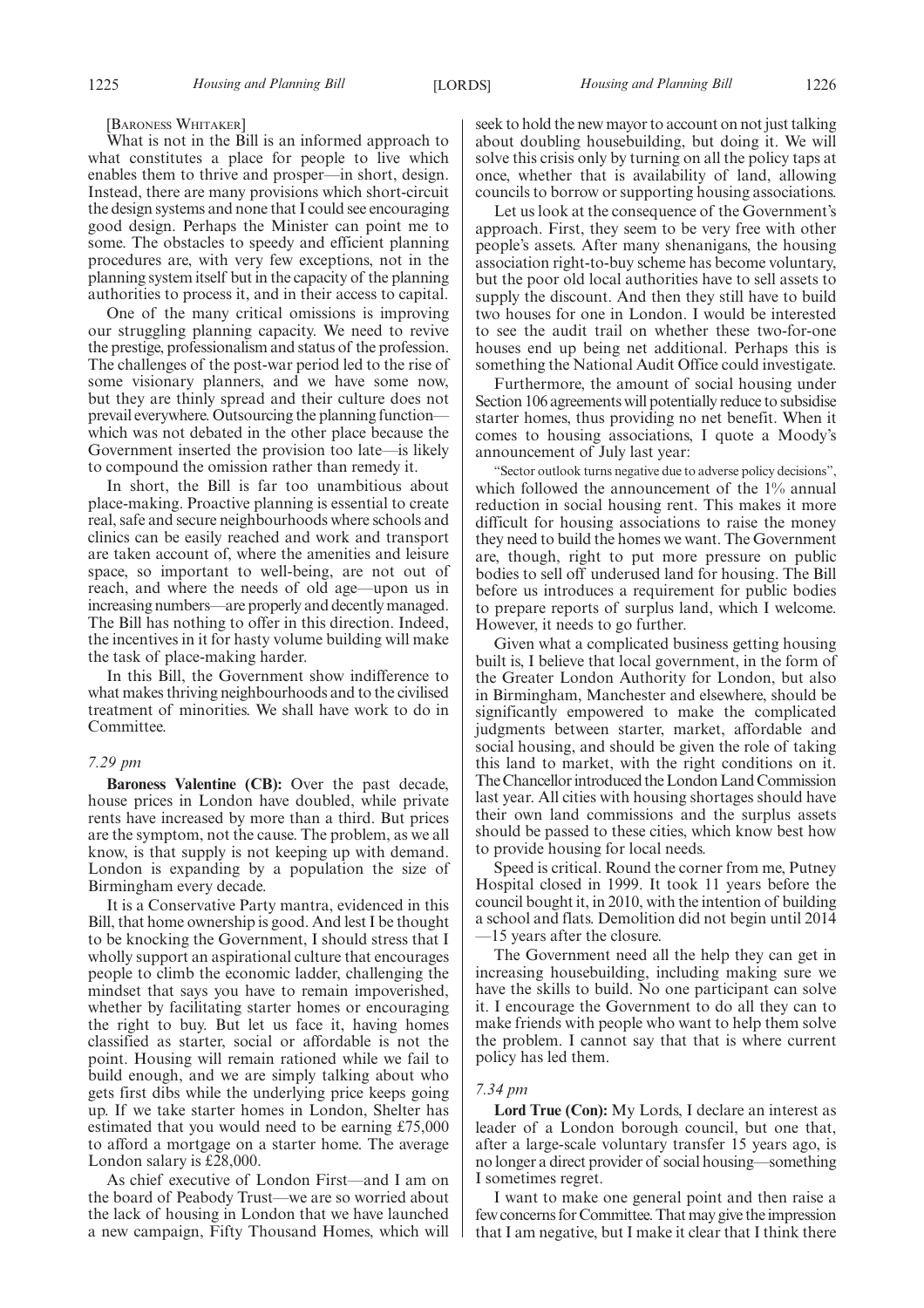is a lot of good in this Bill. I certainly do not share the views of those opposing the right to buy. Certainly, there are points of detail to look at in Committee, including how you ensure replacement, but we should not stand in the way of aspiration.

My general point takes a slightly different tack from the noble Baroness who has just spoken. We all speak of a housing crisis, particularly in London. I do not demur from the need to build. However, too few of us ask the prior questions. We talk about supply but not about the causes of demand. What factors are stoking soaring asset prices and growing demand? I believe that building sustainable and integrated communities, which is what we need, means local consent. We have just heard that London's population is fated to grow by a Birmingham a decade, and that it may soar towards 11 million in less than 25 years. Parts of central London are already being hollowed out, as are some rural areas, as we have heard. At the same time, the prolonged artificial depression of the cost of borrowing risks promoting an asset price bubble, which is driving the truly and sustainably affordable ever further away.

With the leaders of five other south London boroughs, I recently attended a presentation from our chief executives pointing to the upper-end projections for population growth—feasible projections, which you can find in the graphs—reaching more than 13 million by 2050. That could mean, on the chief executives' estimate, 200,000 more homes in south-west London by 2050, or two to two and a half boroughs the size of Sutton or Kingston. Such population and housing growth would irreversibly change the character of many parts of London. I do not mean in terms of people—before the snickerers come in—but in the quality and character of public services and the built environment. Where will we find the transport, health provision, schools and, indeed, the open spaces to support that growth? Too many policies seem to require no provision for that.

Do Londoners actually support a surge to an international megalopolis with building on demand? Is it not high time that we had a debate about this to see whether we can secure consent for an end? If we first agree a sustainable future, then we can create the housing, social and financial policies to match, and make it possible. Once we have consent, we could more easily deliver the homes. By the way, I agree with my noble friend Lady Hodgson that good design—and, from that, planning—has a great part to play in securing consent.

I support starter homes, although I shall be interested to learn in Committee whether it was a Minister or a civil servant who left the question mark in above Clause 2. Your Lordships have rightly asked whether we could see more of the draft regulations. We certainly need clarity about the relationship between starter homes —good idea as they are—and affordable obligations. Why are developers spared obligations to contribute to infrastructure? What is the social case for that?

On planning, I object to yet more powers being given to theMayor of London to overrulelocal democratic determination. Recently, I met people from a community group who had worked for years with our council to create a brief for sustainable development in an area of our borough with schools and other facilities, but who are terrified at the prospect of staff from a remote City Hall intervening with scant knowledge of local needs and aspirations. I would like to test the rationale for Clauses 133 and 135. I personally believe profoundly in localism, so it is disappointing to me to see more centralism. I wish councils were not always put on the spot and blamed. Why can councils not challenge public sector bodies that refuse to develop? I should point out that I might name a few names in Committee. And, after all our debates, why does the department persist in a one-club formula for neighbourhood planning? My own authority has had a plan since 2008. We are implementing local village and community plans, adopted after local consultation, and local people would strongly object to the imposition of the bureaucracy of Part 6 of the Bill to replicate or replace adopted village plans. Please sanction or permit councils that are actually doing local community planning to do it.

On exemption, I will be tabling amendments to allow councils to opt out of a damaging policy of automatic arbitraging of office value to residential without planning control. Dozens of small businesses in our borough are being tossed out by developers, as we speak, as a result of this policy. I urge my noble friend to listen on this point. In conclusion, I also ask her to consider allowing councils to recover costs on planning fees. I am grateful for the words I have had with her on this. Subsidising developers in this way cost taxpayers tens of millions a year across London alone. I find it potentially attractive to attach an amendment to Clause 141 but, knowing my noble friend, I am sure she will be able to meet us. She and the Secretary of State are good listeners. Her love and knowledge of local government comes out in everything she says. I hope that, with the help of Ministers and this House, we will make a very important Bill even better.

#### *7.41 pm*

**Baroness Blackstone (Lab):** My Lords, I declare an interest as chair of the group board of the Orbit housing association. We are facing a housing crisis and legislation is certainly needed to help resolve it. Sadly, this Bill falls short in so many ways, forcing the conclusion that when it is enacted and its provisions have been implemented or, in some cases, fail to be implemented, we will still have a housing crisis.

At the centre of our problem is a staggering failure to respond properly to our increasing population with anything like a sufficient increase in the supply of housing and, in particular, of housing which can be afforded by people on medium and low incomes. There is not enough accommodation, especially in London and the south-east, and the prices charged, either for home ownership or for rented houses, are unaffordable for families as well as many single people. The housing market simply is not working and families are forced to pay far too high a proportion of their earnings for accommodation, leaving them with too little to spend on other basic needs, especially in the case of families on low incomes who have children.

A growing proportion of the population has been forced to rely on privately rented accommodation with little security of tenure and often of poor quality. In one of the world's richest nations, it is shameful that the basic need to be properly housed is not being met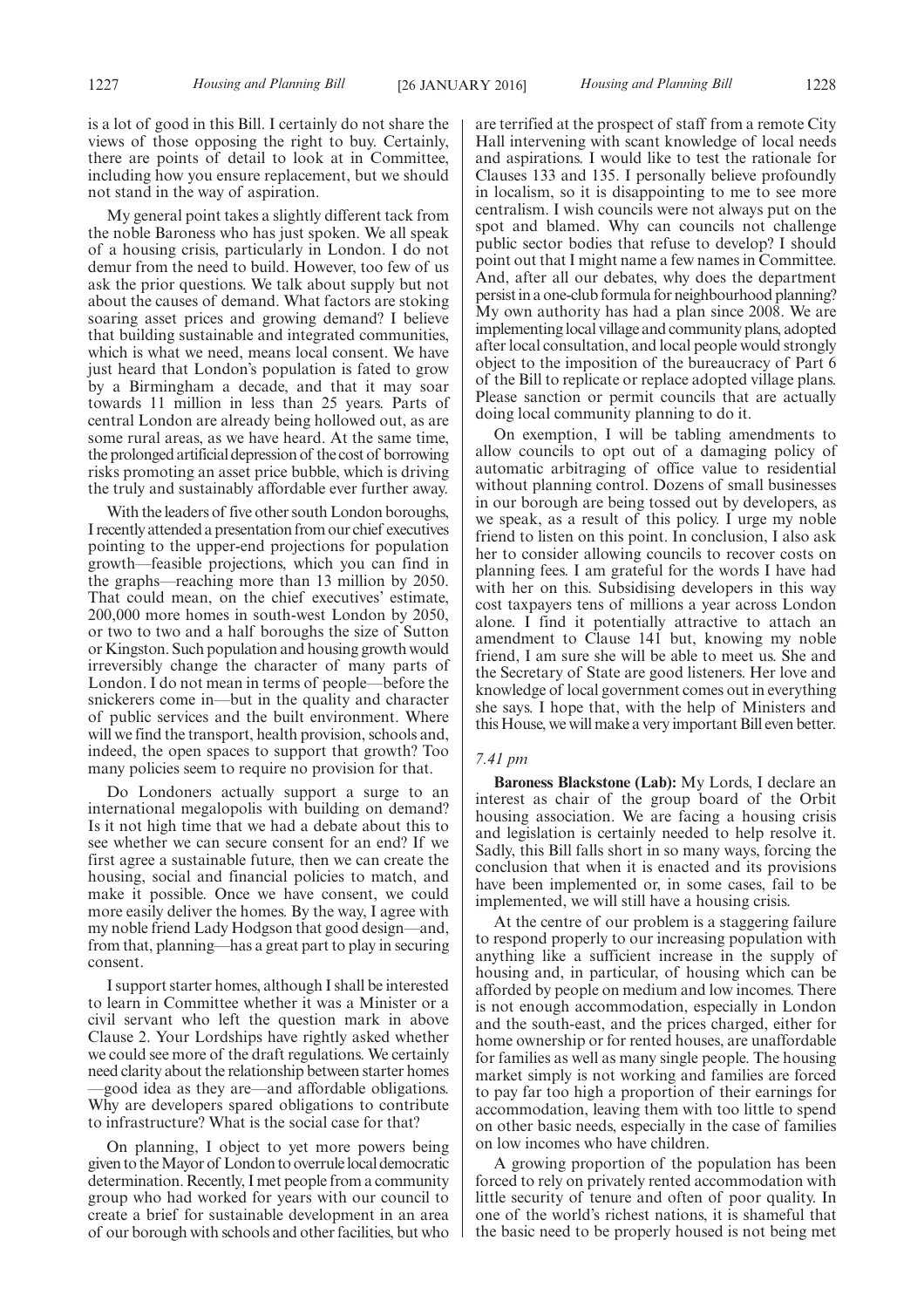#### [BARONESS BLACKSTONE]

for a significant proportion of our population. In order to mitigate this problem, the Government are now shelling out £24 billion per annum on housing benefit, which has increased by £4.4 billion just since 2010. How much better it would have been if most of this enormous expenditure had been on tackling housing supply by building new homes. Having done so little in the previous Government to improve housing supply, this Government have now realised that a huge increase in new homes is required. They have set targets that few believe they will achieve and brought forward this Bill in support of these objectives. I congratulate the Government on addressing the supply of housing, but can only express great disappointment that their ideological commitment to home ownership has led them to abandon developing the provision of social housing for rent. Indeed, this form of tenure will be seriously harmed by the Government's proposals. It is this issue on which I will now focus.

Before doing so, I want to welcome two or three aspects of the Bill. Like other speakers, I am pleased that there are clauses in Part 2 to deal with rogue landlords and property agents. These unscrupulous people cause untold misery for their tenants and reining them in is long overdue. I also welcome the decision to require the registration of brownfield sites, the decision to speed up compulsory purchase and the proposals on self-build and custom housebuilding.

There is, of course, a good case to be made for helping first-time buyers to purchase a home. Far too many young people are now forced to continue living with their parents into their 30s and we should make it easier for them to fulfil their aspirations to have their own home. However, the Government are profoundly wrong to put so many eggs in the starter home basket as set out in the Bill. I say this for two main reasons. The first is that the starter home clauses will provide subsidies for relatively well-off buyers, many of whom would purchase their homes without government help. The second is that the proposals will lead to a decline in social housing for rent so desperately needed by so many people who will never be able to afford to buy their own homes. As such, it is an indirect attack on the poor in favour of much better-off people, which can only further increase inequality in our society. The Bill does little if anything for those on council house waiting lists, where they have often been languishing for many years.

Why does this Bill create a situation where Section 106 requirements are lifted in new developments for starter homes? Why is so much more being done for one group with housing need and so little for others? Surely there should be a mixed economy in housing where more homes for social rent are provided as well as more homes for owner-occupation. I hope that the Minister will not reply that the Government are redefining affordable housing to include starter homes as an explanation for what will happen to Section 106. To do so is to make the concept of affordable homes utterly meaningless.

There is an even greater risk for maintaining the availability of social housing in the proposals for extending right to buy to housing association properties. To pay for this by forcing the selling of high-value local authority housing hardly plays to the Government's pledge to devolve decision making. It is, in fact, an unscrupulous assets grab. These homes are not luxurious penthouse properties. They are often quite modest family homes which are valuable because they happen to be in high-demand areas. Forcing their sale will mean that council tenants will often have to move out of their community, and any social mix in the areas where these houses are located will disappear. The Government's claim that there will be a two-for-one replacement of the expensive council houses and the sold housing association property in London is simply not credible. Will the Minister tell the House how the Government will monitor progress in replacements for these sales? Will she assure us that the Government will come up with an alternative system for paying for the right to buy in housing associations if they fail to meet their replacement targets in London and elsewhere? Nothing in the history of right to buy for council properties can give any confidence that social housing will not be greatly depleted as a result of the clauses on right to buy. For example, between 2012 and 2015, the 32,500 council properties sold were replaced with merely 3,500 new homes.

I also want to challenge the Government on the pay-to-stay provisions in the Bill. This is a further attack on the freedom of local authorities: 34 new powers are given to the Secretary of State. Councils already have the power to charge higher rents to those tenants whose incomes have gone up. The Bill forces them to increase rents on a pre-tax income of £30,000 outside London and £40,000 inside it, and then allows the Treasury to pick up the takings. Income thresholds of this kind do not take account of household needs, such as the number of children in the family. It is also highly likely to be extremely bureaucratic and cumbersome to administer. It hits middle-income tenants, while asset-rich owner-occupiers continue to benefit from unreformed council tax bandings.

Finally, the denial of long-term security of tenure to council tenants will cause unacceptable hardship and insecurity and further threaten the stability of communities. In key respects, the Bill is both punitive and inept.

#### *7.49 pm*

**Lord Foster of Bath (LD):** My Lords, I congratulate the noble Lord, Lord Thurlow, and my noble friend Lady Thornhill on two excellent maiden speeches.

As we have heard from many people in this debate, we simply have not been building enough houses and yet we need to build around 300,000 a year. The coalition Government took some important steps; for example, scrapping the regional spatial strategy and speeding up the planning process by scrapping some 1,000 pages of central policy. Noble Lords may be interested to know that for a period I was a junior Minister at the DCLG and played a small part in one or two other important measures, such as bringing empty houses back into use. In that regard, I welcome the Bill's proposed changes to the process for compulsory purchase. I also welcome the introduction of neighbourhood plans. I am delighted that already 1,600 neighbourhood plans have been adopted or are in production, and I welcome the measures in the Bill to speed up and simplify the process. There are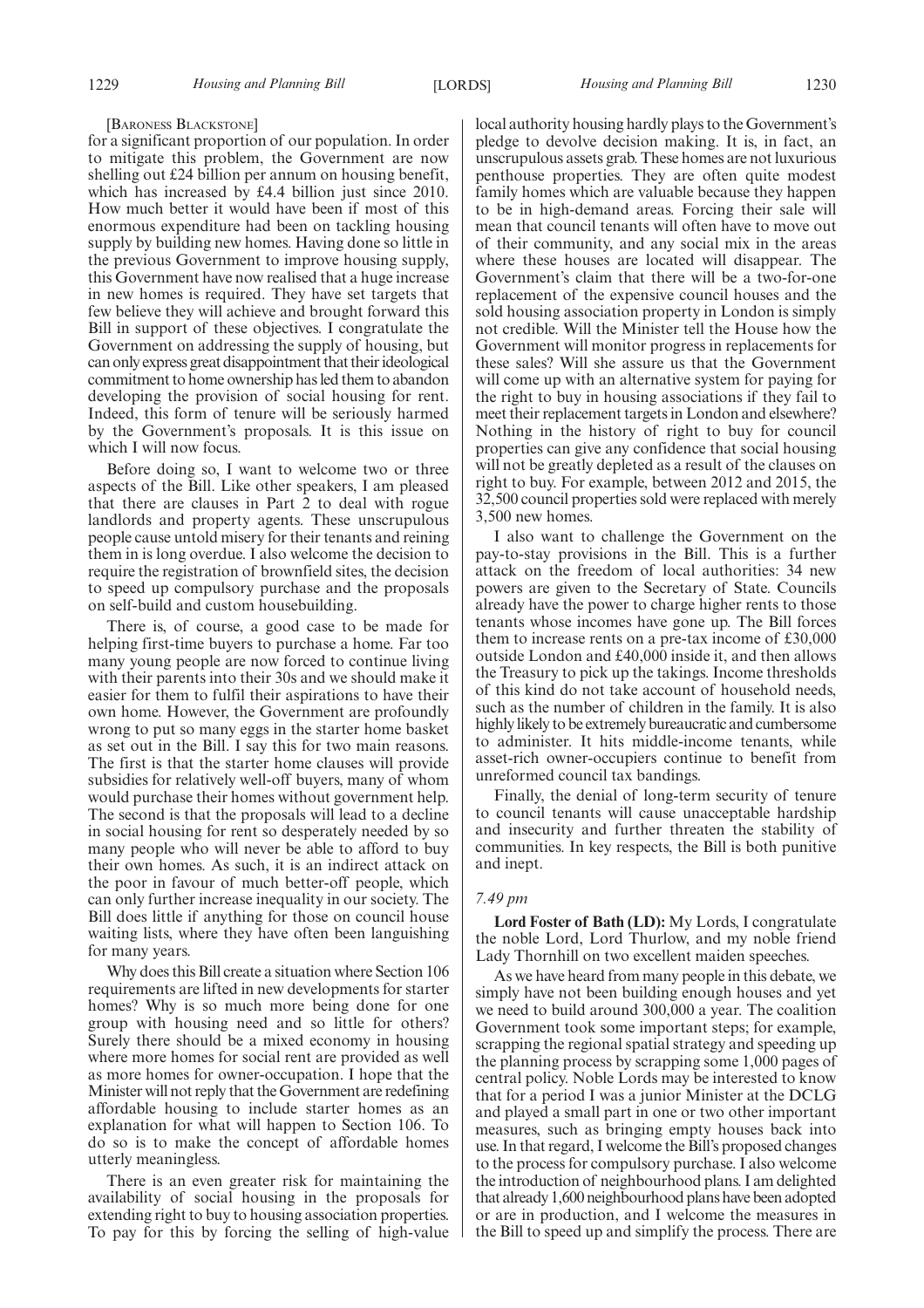also measures supporting self-build and custom build,

so helping hard-pressed small building firms, which, again, I welcome. I am pleased that the Bill strengthens measures cracking down on rogue landlords.

However, some of the measures of the previous Government, such as the bedroom tax, may have been right in principle but were wrong in detail; for example, seeking to levy the tax on people where no alternative smaller property was available in the same area. That is what I believe is wrong with many aspects of this Bill—often right in principle but so very wrong in the detail.

Few of us would challenge the idea of promoting more starter homes. We certainly need more homes for people to buy, just as we need more social and private houses for people to rent. But the starter home provisions are riddled with problems. The starter homes that the Government have in mind will not, however much they try to change the definition, be affordable to families on ordinary incomes. That has been clearly demonstrated by the figures from Shelter that we have all received. They will simply be out of reach for most middle-income families needing help to buy a home. The worry, therefore, is that these homes will be bought by people with far bigger incomes, not in need of help and not necessarily even local people. The people who will benefit most will be those who need help the least. As the plans stand, they will then be able to sell the property after five years and make a huge profit, and a so-called affordable home will have been lost.

With developers exempted from paying a community infrastructure levy, the planned 200,000 starter homes will place additional pressure on local schools, roads and other infrastructure, creating an additional, unfunded burden for already hard-pressed local councils. Worse, these starter homes will be built instead of, not as well as, the affordable homes that would previously have been required to be built under Section 106 agreements. Given that there has been so much attention tonight on the importance of local plans, one wonders how local councils are going to be able to plan, as they are currently required to, for mixed housing types and tenures to provide the sorts of integrated communities that the noble Lord, Lord True, referred to. If implemented, the Bill could see the end of genuinely affordable housebuilding in this country as the planning obligations which have delivered 250,000 truly affordable homes for purchase and rent over the past 10 years are abolished and replaced with a starter homes-only obligation. As the noble Lord, Lord Kerslake, said, social housing is being written out of the script.

Another area where the principle is right but the details are wrong is the right to buy housing association properties. Some of my noble friends may be concerned about this but I am not opposed to right to buy. Indeed, it was the Liberal Party back in 1947 that first proposed right to buy. But the details matter, such as ensuring at least a one-for-one replacement, where there is a need, in the locality of the sold house. I am pleased that the originally proposed compulsory scheme requiring all housing associations to offer right to buy has been replaced by a voluntary scheme. However, it is of great concern that part of the funding for it will come by requiring councils to sell off vacant high-value council houses, and to do so with no like-for-like replacement and certainly not in the area where they are sold. The National Housing Federation, which negotiated the voluntary scheme with the Government, does not agree with this means of funding it. The London Chamber of Commerce and Industry says it is likely to lead to a reduction in housing for those on low incomes. The independent Chartered Institute of Housing goes even further, saying that this measure could mean the loss of 195,000 genuinely affordable socially rented homes in the next five years. It is deeply worrying.

There is much else to be worried about, including: the failure to address the need for tougher "fit for human habitation" rules; the lack of consultation on many of the measures, including the 60 pages of new legislation laid at the last minute; the centralisation of decision-making, with more than 30 new powers for the Secretary of State; and the absence of much detail, with many measures to come through regulations, many of which have not been seen and, worryingly, may not be seen even before we complete our deliberations in this House.

As I have said, there are measures in the Bill that should be welcomed. But far too many, such as those I have already mentioned and others, such as the threshold for pay to stay or the application of permission in principle for rural sites, require far more detailed consideration before they should be allowed to pass your Lordships' House.

#### *7.56 pm*

**Lord Best (CB):** My Lords, at the Bill's next stages I look forward to joining debates on starter homes, self-build and custom housebuilding, rogue landlords, right to buy, sales of vacant council housing, rural housing, pay-to-stay rent increases, planning, CPOs and more. Tonight, my six minutes must concentrate on the principal, overarching housing strategy that the Bill seeks to take forward.

The housing strategy has two admirable goals: first, to increase significantly the number of homes built each year in response to acute shortages, with a respectable target of 1 million extra homes over the life of this Parliament; and, secondly, to enable many more households to become owner-occupiers, with a more level playing field between first-time buyers and buy-to-let landlords. These are two worthy aims and I commend them both. The problem is that they exclude support for hundreds of thousands of households, with 70,000 out of a total of 240,000 new households formed each year not being able to take advantage of the new opportunities to buy. Lots of people, particularly in London and the south-east, many with good jobs, simply cannot afford to buy, even at 80% of market value. These will be the losers from a Bill that makes the home-ownership option effectively the only game in town.

Worse, the Bill not only does so little to enable new housebuilding for those on below-average incomes, it actually reduces the existing stock available to those who cannot buy. To a large extent, it is these less affluent households that will pay the price for measures that help people who are better off than them to buy a home. The Bill robs Peter to pay Paul, even though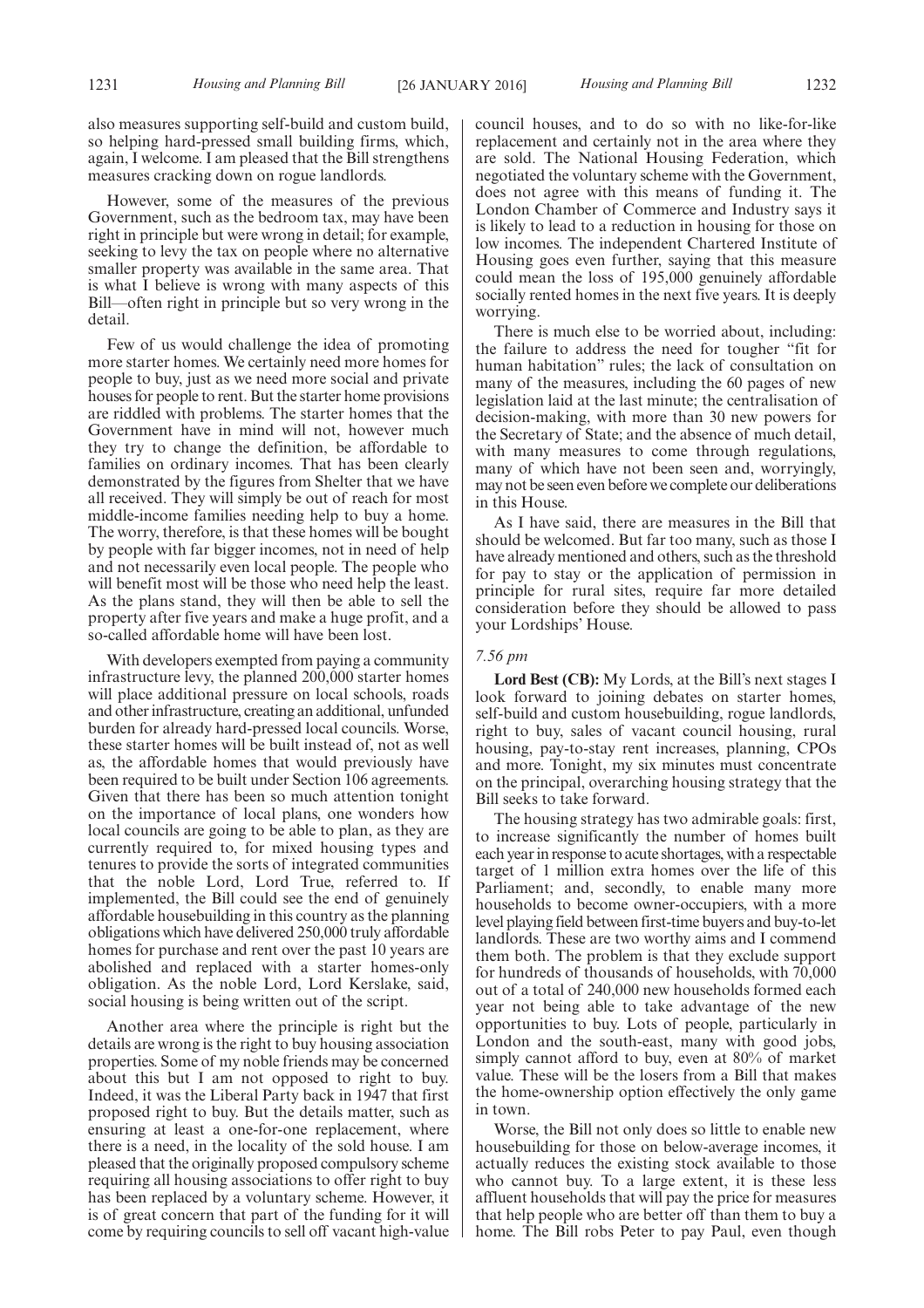[LORD BEST]

Peter starts off in a worse position. The biggest winners are those who were going to buy anyway and now get substantial financial benefits—for nothing.

In three ways the Bill seeks to achieve its ends by taking resources away from those who are not going to be able to access home ownership. First, in relation to the building of new homes on practically every site in this country, the Bill is proposing that the mechanism of planning gain—the placing of social obligations on housebuilders through planning agreements—switches from requiring affordable housing for rent for the least affluent to requiring starter homes for sale for those who are better off. Councils will be ordered to demand these homes for sale, even if the local authorities'market analysis and housing needs assessments show that in their area the real need is for affordable housing for rent.

The second way in which the Bill would help potential homeowners but at the expense of those who are in no position to buy is through the replacement of the housing association rented homes that are sold under the voluntary right-to-buy arrangement with homes for sale. Over the years ahead this measure would gradually see the loss of many thousands of existing rented homes that would otherwise have come available to be re-let to poorer households.

There is a third way in which the Bill helps home ownership, but at the expense of affordable renting. This is in the requirement for local authorities to sell their higher-value homes when they become vacant, instead of re-letting them to a family desperately waiting for one. These homes are to be sold on the open market: in London, no doubt, often to overseas buyers. But funding constraints will not make it possible for their one-for-one replacements—or assuming that it really can be achieved, two for one in London—to comprise similarly affordable rented homes, let alone in the same locality. I am thinking here not only of London boroughs but of most rural areas.

I understand that the Government are expecting 100,000 affordable rented homes to be built over the next five years, out of the total of 1 million new properties. This would leave 50,000 of the additional 70,000 lower-income new households formed each year with no new housebuilding for them. They would have to join longer waiting lists for re-lets in the council and housing association stock diminished by the Bill. I just do not know where these households are meant to go.

Neglecting the needs of less well-off households is not only a huge problem for them and for localities, which need a workforce who cannot all be homebuyers; it will also prevent the Government achieving their goal of 1 million homes to be built between 2015 and 2020. Putting 90% of the eggs in the one basket of home ownership—I think that eggs in baskets have now cropped up four times tonight, for which I apologise—means that the country becomes dependent on the single stream of new housebuilding for sale. But housebuilders will build for home ownership only at the speed at which people buy, whereas the subsidised housing of councils and housing associations can be built outside those constraints. It is the contribution of these two streams of housebuilding in combination that can achieve the Government's target—as history shows us.

If only the Government could be persuaded to boost the supply of affordable homes for rent as well as giving more help to first-time buyers, we could really get on top of the dire housing situation that faces the next generation. However, if austerity policies forbid the necessary investment at this time—despite the opportunities that low interest rates currently create then at least the division of available resources should give as much priority to ensuring a decent home for those not in a position to buy as for those who can.

#### *8.03 pm*

**Lord O'Shaughnessy (Con):**My Lords, first, I apologise to my noble friend the Minister for missing the first moments of her speech. I thank the House for its generosity in still allowing me to speak. I am deeply grateful for your Lordships' tolerance of a "newbie", in the words of the noble Baroness, Lady Thornhill. It will not happen again. As a newbie, I also congratulate the noble Baroness and the noble Lord, Lord Thurlow, on their excellent maiden speeches. Clearly they will be great assets to the House and are not going to mince their words.

The arrival of the Bill before Parliament is a landmark moment and reflects the welcome importance that the Prime Minister and Chancellor have placed on housing. The Conservative Party manifesto—on the back of which, it is worth remembering, the Government won a majority—pledged:

"Everyone who works hard should be able to own a home of their own".

What more commendable goal could there be for the Government, when that is the aspiration of almost every family? That has been doubted by some in this debate but we need only to look at the fact that three-quarters of 65 to 74 year-olds own their own home to realise just how much people aspire to this over the course of their life.

This goal is more important than ever because, as many noble Lords have mentioned, we suffer a housing crisis in this country. In the 1980s, housing completions were at 180,000 a year but the rate over the last decade has been only 133,000 on average. At the same time, the population has been growing much more rapidly and household formation suggests that we need at least 250,000 homes a year just to keep up—and we are already lagging terribly behind. The overall floor space of our new-build homes is shrinking, and is now the third lowest in the 28 EU countries. There is a critical intergenerational factor, too, with 700,000 more 20 to 34 year-olds living with their parents. The main reason for this is simple affordability. In 1997, the average London house price was four times average London wages; today it is 11 times. The effect of this has been to reduce home ownership from 71% in 2003 to 63% today. The dream of a property-owning democracy is becoming harder to achieve, especially for the young, and that is not a situation that we can allow to continue.

The Government are rightly taking a twin-track approach to solving this crisis in looking at how, first, to divide the current housing stock more equitably and transfer homes into ownership and, secondly, at how to increase the flow of new homes much more dramatically. It is this latter issue, covered in the planning sections of the Bill, to which I will speak. As the noble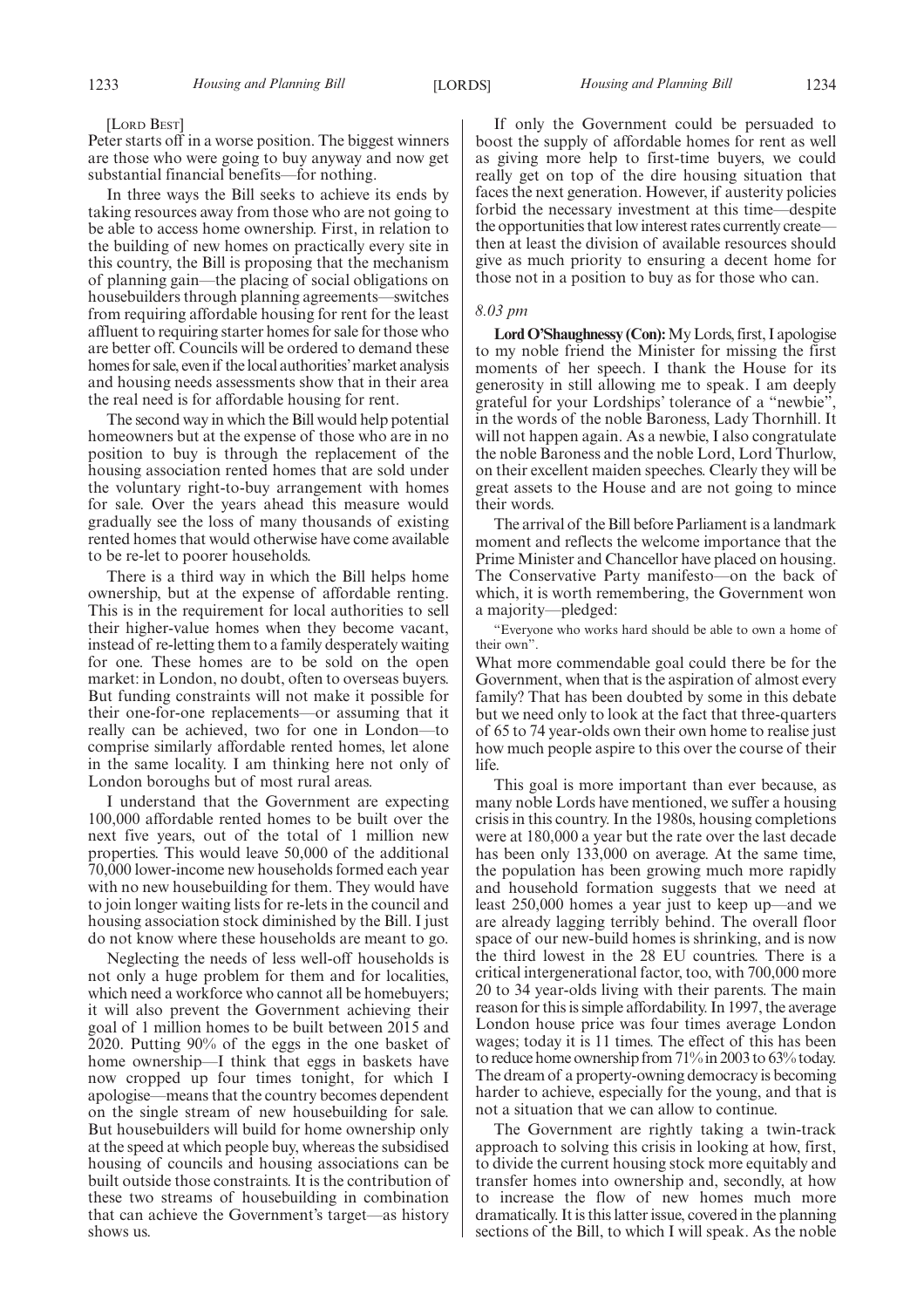Baroness, Lady Valentine, and others have said, there are a number of welcome measures that will help increase supply. The clauses relating to self-build can unlock a real housing revolution in this country, moving the market away from one dominated by large housebuilders to one that encourages individuals to meet their own housing needs. This self-build model is very common in Germany, for example, which has also avoided many of the problems in the UK housing market from which we suffer.

Some questions remain that I hope the Minister will address in Committee. Local authorities will be required to hold a register of people who want to do self-build and then grant sufficient planning development permissions on serviced plots of land. Who will pay for those plots?Will local authorities have a duty to advertise the scheme? How quickly will they have to respond to demand? In urban areas, where undeveloped plots are rare, will the Bill enable people to come together to create self-build blocks of flats—the only way this can work in what is ultimately a very urbanised country?

Neighbourhood and local plans have been another successful innovation of the Government, but they clearly still depend on parish or other local bodies to request that an area be designated as such. Again, what about urban areas, where these kinds of hyperlocal fora are less common? What will the Bill do to make sure that local authorities in cities and towns ensure there are suitable organisations that can support the creation of neighbourhood plans across the country?

The proposals for permission in principle offer the opportunity to speed up the planning system. Several noble Lords have said that the planning system is not to blame for the crisis, instead pointing to the number of permissions in so-called land banks, but this is a red herring. Any provider of a good or service needs a supply of raw materials to create their product, and when the process of building a home and getting permission is so slow, it is no wonder that these land banks emerge. If the planning system were quicker, the land banks would be smaller, and that must be our aim. I would like to explore how the combination of the brownfield register and permission in principle could make sure that homes get built more quickly.

Finally, as some noble Lords have pointed out, there is one essential item missing here: the beauty of the built environment. Residents are much more amenable to new homes if they conform to the aesthetic norms of the area, yet this is one policy area on which planning authorities have almost no influence. A trade-off between allowing more freedom to build homes and giving authorities more powers to ensure local design principles are met might be one way to deliver the homes we so desperately need. I warmly welcome the work of my noble friend the Minister on the Bill and look forward to helping her make it even more radical, so that it meets our shared goal of increasing home ownership.

#### *8.08 pm*

**Lord Bassam of Brighton (Lab):** My Lords, I realise that it is rather unconventional for an opposition Chief Whip to speak in a legislative debate. On this occasion, however, I find the issue at hand too important not to say something. I shall make a stand by telling a personal story, which in turn makes a political point.

As a child, you wonder and worry about change. Sometimes it terrifies, sometimes it worries and sometimes it brings relief. I grew up in a pretty village halfway between Colchester and Clacton, called Great Bentley. My mother Enid proudly told me from an early age that it was mentioned in the Domesday Book, but more significantly that it had the largest village green in all of England. Enid was a housekeeper and a cook—probably the last live-in servant in the village. Live-in servants, as watchers of "Downton Abbey" will have observed, were vulnerable to the whims and lives of their patrons. After five years of working for the Franks family, Commander Franks unfortunately died and the big house in which we had been given rooms had to be sold. In short, we were homeless.

For the next three years, the cosy certainties that I had become accustomed to as a small child seemed to have gone. My mother was a resourceful woman, and as I discovered over time, she had a plan, which involved using her limited savings to buy, for the princely sum of £250, a small cottage, which she then had work done on while friends put us up. The plan was also to turn her independent spirit into a romance, which in time saw her married when I was just eight. Marriage, however, brought a dilemma: my mother owned a home and her husband was a council tenant. But she moved in with him and we made the council bungalow our home too. It had many advantages over our cold cottage: it was well repaired, had hot running water and electricity, and was not hard to heat. Best of all for the younger Bassam, it had a television.

Sadly,mymother's happinessin finding companionship did not last long. Her partner had led a hard life, including fighting in the trenches of the First World War. It all caught up with him and he died at just 66. Luckily, the local authority passed the tenancy on to Enid, and for the rest of my years living at home, we shared a life on De Vere Estate—something unimaginable under the Bill we are debating here today, where councils would only be able to offer two to five-year tenancies.

Typical of most council estates in the 1960s, De Vere Estate provided good-quality housing for working-class families to a standard that previous generations could only have dreamed of. Our neighbours worked on local farms, in engineering companies and at the Colchester Co-op, or did part-time work in local school canteens and factories. There were plenty of builders, carpenters, railway workers and even a couple of dustmen. The estate had 50 houses on it. Most households worked hard, few complained and all but a handful read the *Daily Mirror*.

Many of the measures in the Bill will undermine the sort of progress that that generation enjoyed, not just through the general loss of security or the reduction in affordable social housing but through the loss of community. On De Vere Estate, I came to know most people who lived close by. I went to school with their sons and daughters, played in the village football and cricket teams, and delivered their daily newspapers. Like most on the estate, I failed my 11-plus—not for want of trying, I hasten to add, and as I had to explain to my mother—but later on I did well enough to get the grades to go to university.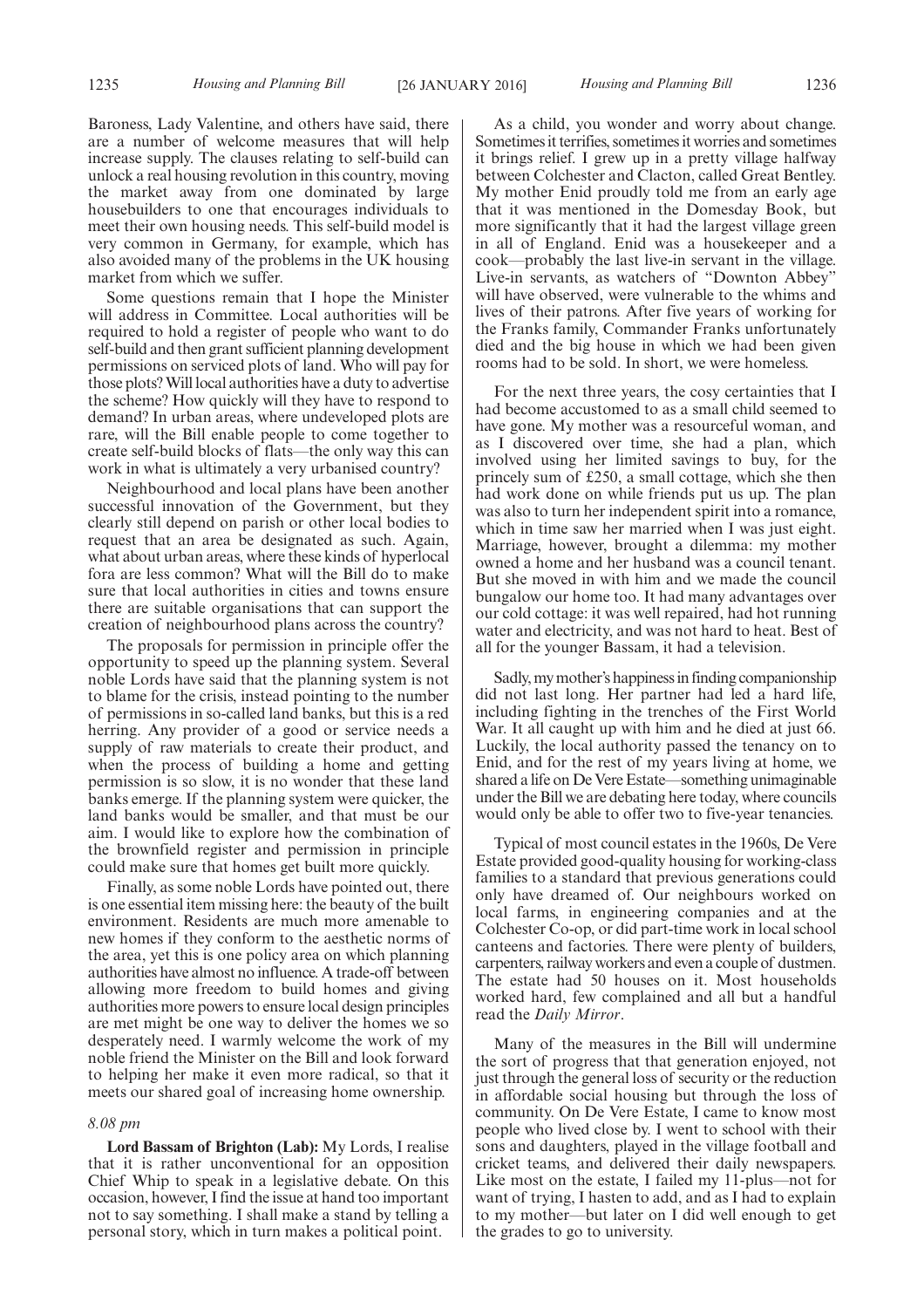[LORD BASSAM OF BRIGHTON]

What political conclusions do I draw from all of this? Put simply, the Conservative Party in the immediate post-war period was as committed as Labour to the development of local authority housing. De Vere Estate started under Bevan and was finished under Macmillan. Some of its builders lived in the homes they built. De Vere provided a stable community and good housing at reasonable rents. There were bungalows for older residents. Tendring District Council was perhaps not the best of landlords, but it did repairs, collected rents, helped in bad times and housed those in most need. Local people seemed to get priority in lettings, and families were helped to stay close to one anothersomething Labour will continue to push for with the Bill, including through like-for-like housebuilding in local areas when social housing is sold off.

De Vere Estate was successful social engineering, albeit on a modest scale. Sadly, all of this began to change after the introduction of right to buy. The De Vere tenants were not daft and saw a bargain when it was offered. Some I know, including my mother, were not happy but took a punt because it made financial sense, even if it did not help future generations. They reckoned that at least they could pass their homes on securely. Some of my contemporaries still live in the homes their parents lived in, but many now also view their estate as providing someone else's profit rather than a home. I doubt that more than a handful of council tenancies still exist.

I owe my De Vere Estate upbringing a debt of gratitude. Life was hard, but there was fairness and a community solidarity to it—far removed from the Government's proposed policies of moving tenants on after four, five, three or two years perhaps, limiting tenancies to low-income bands, charging ever higher rents and focusing solely on home ownership at the expense of truly affordable housing. All of that will be—indeed is—socially divisive. It will stigmatise families and be another nail in the coffin of the post-war settlement that helped people get on in life—aspiration and provided a degree of security. I take the view that we should resist these changes as robustly as we can. If we do not, we will regret it, and young people will ask in future how on earth a Government could get away with such a grand theft of the public realm.

#### *8.15 pm*

**Lord Palmer of Childs Hill (LD):** My Lords, shortage of housing is largely due to the slowness of developers in bringing land into use. I hope the Minister, when replying, will deal with the problem of large holders of land for development, often with full planning permission, who are slow to develop the properties.

Are there any examples of developers developing for sale on a single site of more than 150 homes per annum? I understand it is said that you cannot sell out a large site due to the absorption problem of sales of 100 to 150 per annum. This does not happen, of course, on small sites. You can see their logic: it is about being certain of sales and keeping up the price of their built stock. We need the Bill to tackle how to make it uncomfortable and unprofitable for hoarders of housing land. Without these actions, all the smooth words will not deal with our shortage of accommodation.

Developers build to demand; they do not build and then find demand. Developers will have seen two or three downturns and other developers go bankrupt. In that climate, I reckon that few will rise to meet the demands.

It has been reported that the four biggest companies in the industry in this country account for more than 450,000 of the plots. It is not that they have insufficient funds: they are sitting on £947 million in cash and declared or issued more than £1.5 billion in payouts to shareholders in 2015. It was further reported that the nine housebuilders in the FTSE 100 and FTSE 250 hold 615,152 housing plots in their land bank. This is four times the total number of homes built in Britain in the past year.

How are the Government going to address the scandal that our biggest housebuilders, the ones I mentioned, possess enough land to create more than 600,000 new homes? This is not a scenario that will provide 300,000 units across the country, or the 63,000 said to be needed in London.

The theme running through the Bill is to make everyone homeowners. Not only is this impossible, not only are there vast numbers of people in London who will never be able to afford a  $E450,000$  starter home; the Government, in describing unaffordable starter homes as affordable housing, are guilty of a dereliction of duty to provide social rented housing. The description of "affordable" reminds me of the words of Thucydides, writing about the Peloponnesian war:

"To fit with the change of events, words, too, had to change their usual meanings".

Thus, the Government are driving a coach and horses through what has been and is the true definition of affordable housing.

Other noble Lords have spoken about the interaction of starter homes and Section 106 contributions to affordable housing. I hope the Minister will elaborate on how they will interact. Surely the discount on starter homes should be more permanent, as other noble Lords have mentioned.

The Government are apparently convinced that home ownership is good but home rental is bad. Not everybody wants the permanence of home ownership, which by its very nature harms the economy by making the labour force less mobile and less likely to move to work. London has always been a city where rich and poor live close, or fairly close, together, which is the strength of mixed communities. I have heard it compared recently to Paris, where poor people are in the banlieues on the outside and richer people live closer to the centre.

What is needed in the Bill is incentives against land banking by developers, enforcement of expiry dates for planning permission and, on renewed application, no certainty that planning permission will be granted. Many developers think that even when their planning permission expires, they can come back for renewal. I have sat on a planning committee, and the planners say, "Oh, well, they were given permission a year or two ago. You therefore have to agree to renew their planning application", because the objections were always overturned at the time. That is what developers do: they sit on the land until the price of property goes up,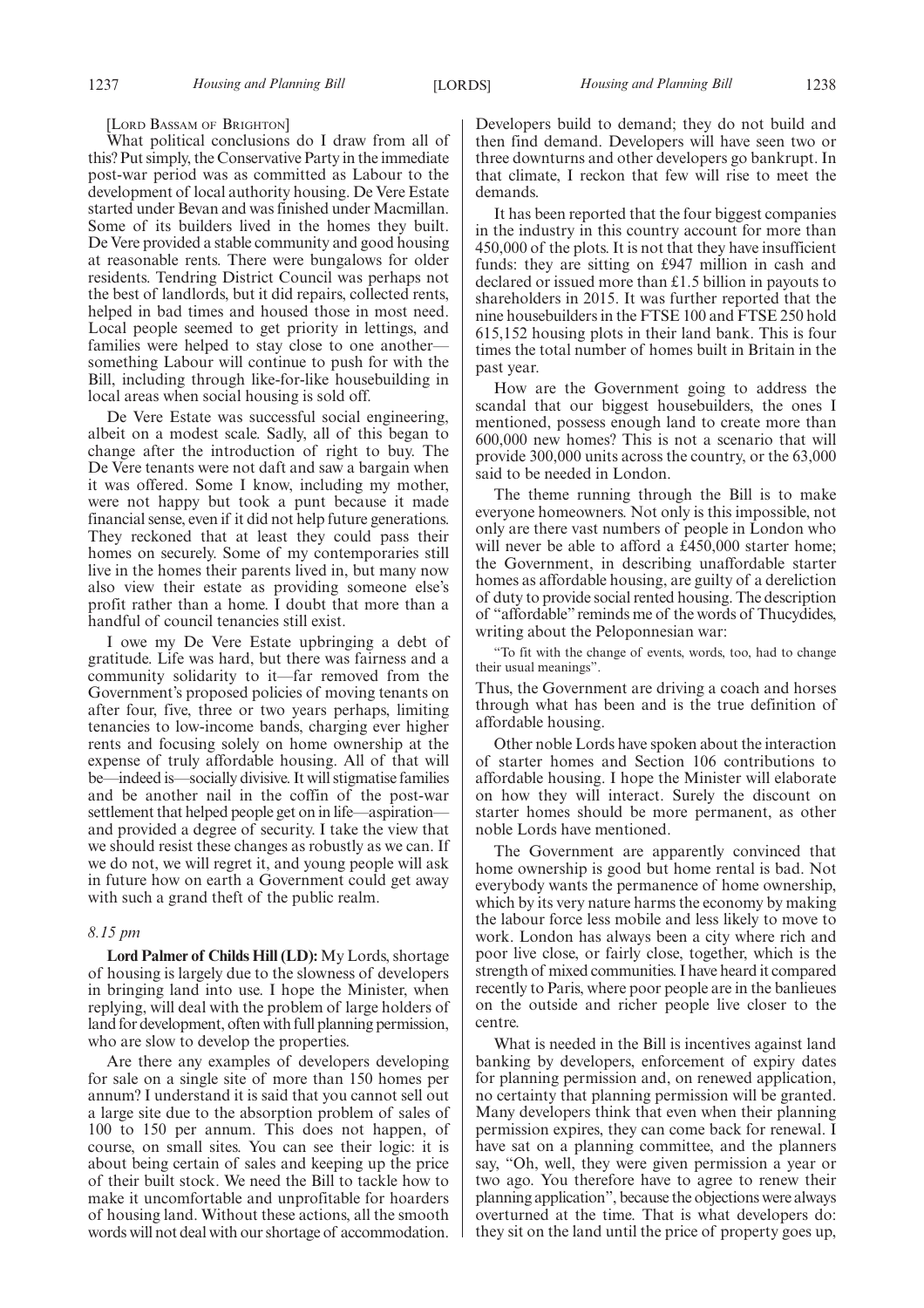while there are not enough houses in this land. If none of that forces land into development, we need an annual land tax on undeveloped land so that it becomes unprofitable not to build the homes that we need.

Other noble Lords have talked about the lack of published regulations relating to the Bill. I suspect that that is because they have not even been written yet. It is a disgrace to bring a Bill to this House at that stage. This Bill fails on many fronts, and a lot of work needs to be done on it in Committee.

#### *8.20 pm*

**Viscount Eccles (Con):** My Lords, perhaps I should start by declaring a non-party interest. I live in a rented house in north Yorkshire. I have lived in the house for 46 years, and the lease expires when I am 107. So I am one Member of the House who is not hooked on ownership.

Listening to this debate, one thing is absolutely clear. We are all agreed that there is a massive failure in the housing market, that we are building approximately half the number of new homes a year that we need and that the increase in the number of households is likely to continue, for one reason or another.

In those circumstances, there is no room for ideology or a single solution. It should not be a party political matter; we need a big tent in which everyone who has a contribution to make can make it, in order to get supply a great deal nearer to demand. How many of the problems that we have been discussing today would solve themselves if supply was much closer to demand?

In the time remaining I want to concentrate on starter homes, the seven clauses of Part 1 and the scheme that is in them. It illustrates a fundamental lack of thinking and decision-making in this very difficult situation. The scheme provides a 20% subsidy, effectively, which will of course affect the whole market for owneroccupied houses, and many points have been made about that. It will affect all the players in the market.

In our proceedings so far, the effect of that subsidy has been approached very cautiously. In Committee at the other end, lots of doubts were expressed about what would be the unintended consequences of supplying starter homes on the very sketchy terms set out in the first seven clauses. Indeed, I think it would be fair to say that the conclusion of the other end was that the House of Lords has lots to do to clarify the position that might emerge from those seven clauses. They are classically a framework. Indeed, without three of the powers being described in draft—restrictions on sale and letting, the meaning of "first-time buyer" and the starter home requirement—it is very difficult to come to any judgment about the possible success or otherwise of the scheme.

This is, of course, not the end. There are six more powers to lay statutory instruments, some of them amendments for the future and some of them powers that will never be used. In addition, the Secretary of State has a duty to lay down guidelines. Finally, he has a power of direction. When the Delegated Powers Committee reports, I wonder whether this will be a record: nine powers, guidelines and a direction in seven clauses. As an ex-member of the Delegated

Powers Committee, I am afraid this implies to me that the scheme has not been thoroughly thought through. This is going to make it very difficult for this House to come to a conclusion about the likely success or otherwise of this new form of home ownership, which seems—as has been said many times this afternoon—to have all sorts of onward effects on the rest of housing tenure which may not have been sufficiently thought through. I therefore hope that my noble friend the Minister will assure us tonight that we are going to know a great deal more about the starter home scheme than we know at present before we complete the proceedings on the Bill.

#### *8.26 pm*

**Viscount Hanworth (Lab):** My Lords, the Housing and Planning Bill is a most ill-conceived piece of legislation. It will do nothing to alleviate the housing crisis. It is certain to exacerbate the crisis and to increase the acute social divisions from which this country is suffering.

One might have expected the civil servants at the Department for Communities and Local Government to do a much better job with a housing Bill, notwithstanding their depleted numbers. However, civil servants no longer have the opportunities they once had to avert political folly—and, of course, this is not where the Bill originated. It originated from think tanks and special advisers affiliated to the Conservative Party. They have ignored the advice of experts in the field. The comments of experts now amount to a damaging critique of the Bill. Indeed, a former Permanent Secretary at the Department for Communities and Local Government, from whom we have heard today, has been among the foremost critics of the Bill.

One of the principal proposals of the Bill, which is to extend the right to buy to the tenants of housing associations, arose at a late stage in the campaign for the general election when the Conservatives felt far from assured of a victory. The proposal, which was to compel the sales of the properties of housing associations, was a reprise of one of Margaret Thatcher's policies, which was to compel the sale of council houses. Thatcher's policy seemed, at the time, to be a winning one, and Cameron's proposal may be regarded as the product of thoughtless desperation. As is the case with so much recent Conservative legislation, an extemporary pronouncement by the Prime Minister has committed others to the task of elaborating a damaging and dysfunctional policy.

In the minds of many in the Conservative Party, as in the mind of Margaret Thatcher, there is an aversion to the provision of council housing on account of its social connotations. This damaging attitude has extended to our system of town and country planning, which is indeed a legacy of the socialist movement. The Housing and Planning Bill inflicts further damage on our national planning system. Significant damage was inflicted in 2012 with the establishment of the new National Planning Policy Framework. A set of sophisticated and carefully crafted documents, which had provided policy guidance in many specific circumstances, and which had been developed and refined over the previous 25 years, was tossed into the rubbish bin, to be replaced by 50 pages of vacuous generalities.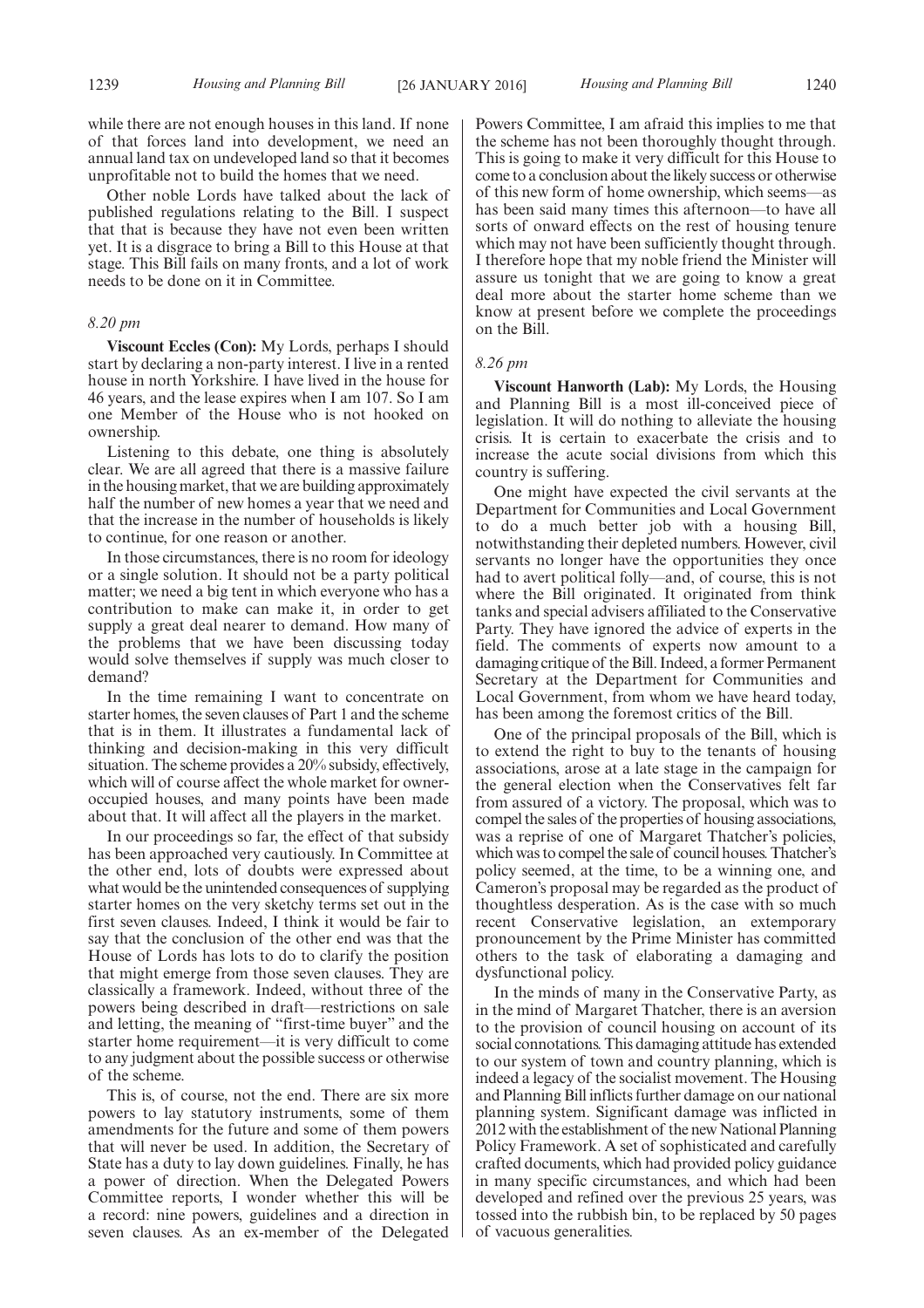#### [VISCOUNT HANWORTH]

The damage was compounded in subsequent Acts of Parliament, including the Growth and Infrastructure Act 2013, which established the option of bypassing the planning system in favour of applications made directly to the Secretary of State. The present Bill intends to strengthen such provisions. It also proposes to introduce competition in the processing of applications for planning permission in a way that would completely bypass the planning authorities. The destruction of our national system in favour of the administrative fiats of central government is bound to lead to chaos and confusion.

I turn briefly to a critique of some of the measures of the Bill. The original proposal relating to the sale of housing association properties has been buttressed by a policy for the forced sale of council houses in high-value areas and, generally, of homes that have a high market value. This will occur whenever a home becomes vacant, which will preclude its being used to house needy persons or families who have been on council waiting lists. The intention is to use the proceeds of the sales of council houses to pay for the extension of the right to buy to housing association tenants and to finance discounts granted to purchasers of so-called starter homes. The council will be compelled to remit the majority of the proceeds from the sales to central government.

The Bill declares an intention to monitor the progress of such divestments and to penalise a council if, in the judgment of the Secretary of State, the sales are not proceeding at a sufficient rate. The incumbency of council tenants with security of tenure poses a limit to the rate of divestment. This obstacle has led to a clause in the Bill that will compel councils to offer tenancies of only two to five years' duration to new tenants. Security of housing is a precondition of a stable and a prosperous existence, but such security is to be denied to the least prosperous members of our society. This policy threatens to do massive social damage.

The Bill no longer emphasises the need for affordable housing. Instead, it talks mainly of starter homes. These homes will be available to first-time buyers under the age of 40 at a cost to be limited to £450,000 in Greater London and £250,000 elsewhere. The Bill allows these, nevertheless, to be classified as "affordable" houses. As many critics have remarked, such prices lift the starter houses beyond the reach of the majority of persons of modest incomes and little capital. For those who can afford a starter house, the subsidy that is proposed will be a discount of 20% of the price of a home, which will be a considerable boon. However, there can be no justification for subsidising individual capital gains from the disposal of public assets. The availability of council homes for households in genuine need will be further reduced.

As we have heard, the Bill will lead to significant expenditure from the public purse, through housing benefit, to provide temporary accommodation in the private sector for households who might otherwise have been housed by local authorities. The starter-home initiative will do more to inflate house prices than to increase the supply of accommodation, therefore it will worsen rather than mitigate the current crisis of housing supply and affordability. Indeed, it is remarkable and almost incomprehensible that the Government should have predicated their housing policy on a succession of measures that can serve only to stimulate demand. They have offered few policies that are aimed directly at increasing the supply of housing.

#### *8.32 pm*

**Lord Teverson (LD):** My Lords, I will first declare some interests in that I am a landlord of a single premises. I hope that I am not a rogue one; I can provide references from my tenant. I am a chair of a company called Anchorwood Developments, which is developing a site in north Devon in co-operation with a social landlord. One of my other interests, which is not a declarable interest because I am not paid, is as chair of an organisation or group called the Rural Coalition, which includes a number of membership organisations such as the CPRE, the NFU, the CLA and about 10 other organisations which hold the rural area very dear.

If I could indulge the Minister on this, most of the members of those organisations are probably Conservative voters, so if she can imagine that I am speaking from behind her rather than in front of her, perhaps it will give her the right idea about what we are saying. While the Rural Coalition recognises entirely that this was put forward as part of the Government's manifesto, those organisations are collectively concerned about a number of areas, particularly around rural issues. I very much echo a number of the comments made by the noble Lord, Lord Cameron, and the right reverend Prelate the Bishop of St Albans.

I will mention a couple of statistics, which I am not sure have come out already. In rural areas, particularly communities which have populations of fewer than 3,000, the number of social houses is something like 8% of the total in comparison with cities, where it is about 19%. In terms of earning power and the ability to become an owner-occupier, the lowest quartile of earnings has to be multiplied roughly eight times to reach the average cost of a dwelling. So there are real challenges, and it is communities with populations of 3,000 or less that I am addressing in my comments this evening.

My first point is on right to buy. There is a real concern here that comes from the low proportion of affordable housing. I recognise that within the voluntary agreement a number of exceptions can be made in relation to rural communities, but the track record of one-for-one replacement—which the Government intend should take place, and I am sure everybody hopes it will—shows that it is incredibly difficult to achieve within a reasonable timescale, and it will certainly be very difficult to replace units of social housing in near proximity to the communities where the people already are. That is a real challenge.

A second concern on right to buy relates to where the properties end up. In the far south-west, within a 15-mile radius of my home, of which I am privileged to be the owner-occupier, there is a hotel on the coast that now has in its possession for use as accommodation a number of ex-council houses. That shows how things move on. There are a number of stories about how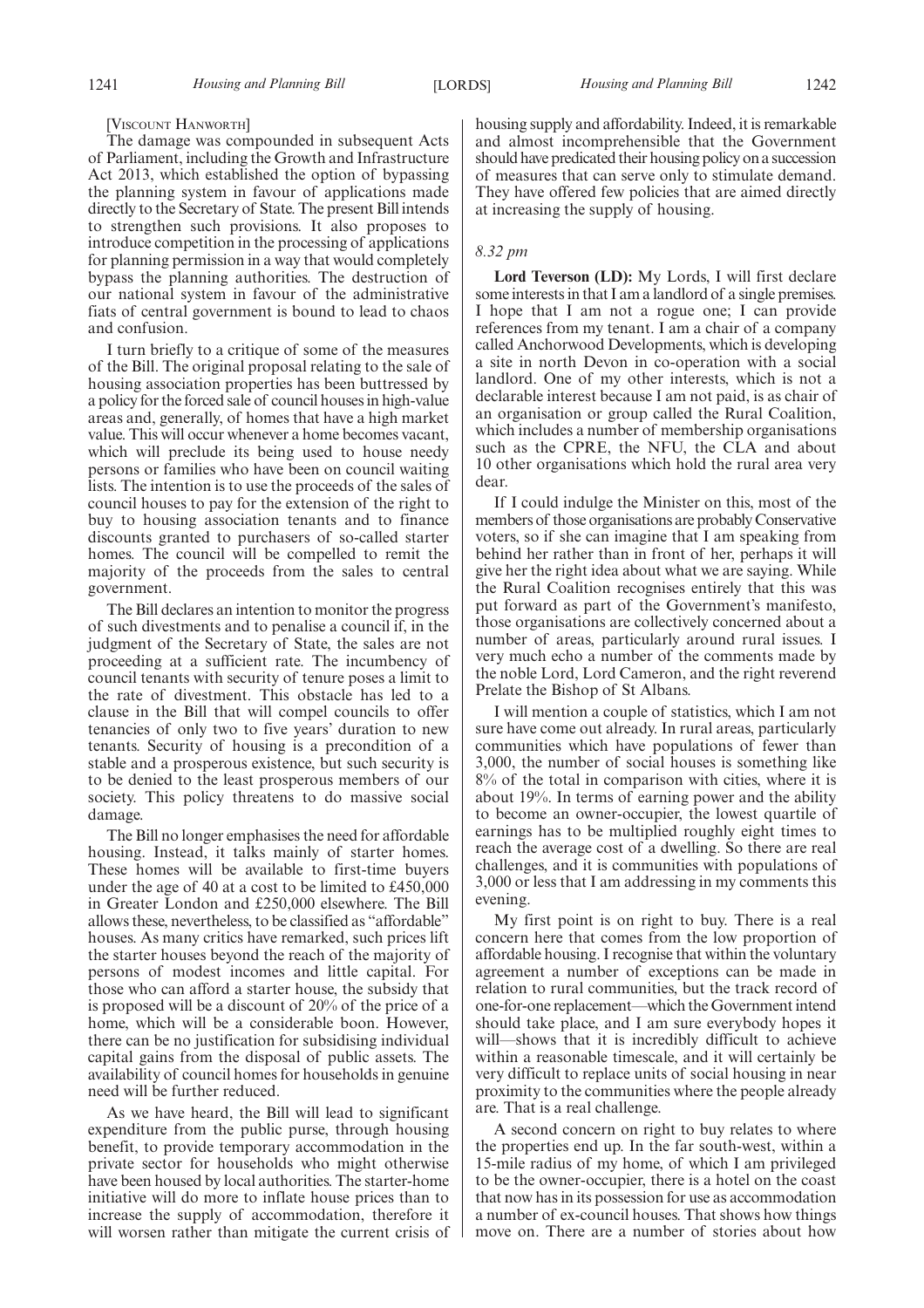council houses that have come under the right-to-buy scheme have become second homes. That is an issue when it comes to the ability of local people to use that housing stock. In Truro, members of my extended family have lived in sold-off council housing that is now buy-to-let accommodation. I agree that it is being used by local people but it is not exactly how we would like accommodation that was once social housing or part of the council housing stock to be used.

My second point concerns the high value of rural locations. The area where I live has a very attractive coastland. People like to spend their holidays there and we encourage that. There are a number of very high-value social housing units that would probably come under this legislation, with the real risk of the properties being sold and becoming either holiday homes or second homes, which would perhaps be used only over the Christmas period or during the summer for extended family holidays. That would contribute something to the economy but it would present a difficulty when there is a real housing crisis. We want to enable both those things to happen.

However, the biggest challenge, which has been mentioned by a number of noble Lords, is that of rural exception sites and starter homes. Of course, all of us who are owner-occupiers have gone through the experience of buying our own starter home, and therefore the last thing we want to do is to prevent other people and other families benefiting from that. But, again, there is a real affordability issue regarding starter homes as they are defined at the moment. Even with the discount, because of the ratio of earnings to house prices, it will be a real challenge for a lot of the people in those communities to afford those homes. There is also a real risk of crowding out affordable housing within an area.

In my village, six excellent community land trust properties are being built. The money paid for these sorts of developments across the nation is about £10,000 a plot or £100,000 an acre. But if people—farmers, primarily—believe that those properties are going to come on to the open market in the future, that source will absolutely dry up. Therefore, the way for the Government to meet the challenge of rural-proofing what we need to achieve in this Bill is, as the noble Lord, Lord Cameron, said so eloquently himself, to exclude those communities of 3,000 people or fewer.

#### *8.40 pm*

**The Earl of Lytton (CB):** My Lords, this is a monster of a Bill and I have a fair clutch of interests to declare, as have other noble Lords: landowner, residential and commercial landlord, one-time developer, and chartered surveyor with an involvement in construction management and development land. I am an immediate past president of the National Association of Local Councils, and a vice-president of the Local Government Association. As ever, my views expressed here are entirely my own.

Nobody doubts the need to tackle the housing shortfall or underestimates its pernicious effects. The questions, therefore, are on the mechanisms, the pace of change and affordability. There is a degree of bravery involved in this Bill, because there are many vested interests in continued high and rising residential property values. We should make no mistake about that. There is much money, loan security, speculative prospect, household equity and tax yield, not forgetting community benefit and infrastructure contributions, to be had out of this system. Housebuilding is an important industry and needs value growth. I view starter homes in that light, and it is clear to me that this is the brave new world of the owner-occupier and the almost certain and progressive attrition of the social rented housing sector. However, I simply note that there will always be those among the population who, for all sorts of reasons, require housing but will be unable to pay a commercial market rent or to obtain a mortgage to enable them to buy it.

Retaining funds derived from social housing sales for the purposes of building more has something of a chequered past. I recall that the proceeds of the Thatcher era sales did not inure for that purpose, despite political promises, and it was a Labour Chancellor who simply pocketed the fund for other things in about the year 2000.

Focusing on my own misgivings about the financial aspects of a one-for-one assumption by selling off social housing at a 20% discount, I understand that relief from the community infrastructure levy and Section 106 obligations, plus a cheaper form of construction, might close part of the gap. However, I observe that development viability is replete with pricesensitive variables, and there is a fair chance that even if one-for-one is achieved, this will result in homes that do not last, are small, cramped and badly arranged, in the poorest locations, and likely to underperform against the market generally. I would question the economic and practical wisdom of that.

I related very strongly to the comment made by the noble Lord, Lord True, about infrastructure. When I travel around and find burdens on local roads that have not been dealt with by infrastructure improvements, I know very well what is happening.

Rural housing has been mentioned by others. A couple of days ago, I spoke to the Exmoor National Park officer. I happen to have an estate in the Exmoor National Park, where average house prices to average earnings run at a multiple of over 14. Even the most basic form of new housing is outside the means of the typical rural workforce, as was alluded to by the noble Lord, Lord Teverson. Of course, second homes, holiday cottages and so on are part of that algorithm, as he mentioned.

I do not see a general tide of munificence coming in and providing affordable sites for replacements. If they are to be devoted not to society at large for long-term social good but to provide a one-off windfall for the first successful occupier, I do not see that happening.

A far larger proportion of our European neighbours' citizenry considers renting privately the norm, with very clear understandings about the respective roles and duties of landlords and tenants. Yet here in this country it has become a divisive football of party politics, in which old prejudices of landlord bad, tenant good, persist. If ever there was a time for cross-party consensus, this is it.

So although I very much support the measures against rogue landlords and their agents, I know several things. First, they will not be adequately policed because there are too few resources to do it; secondly, the honest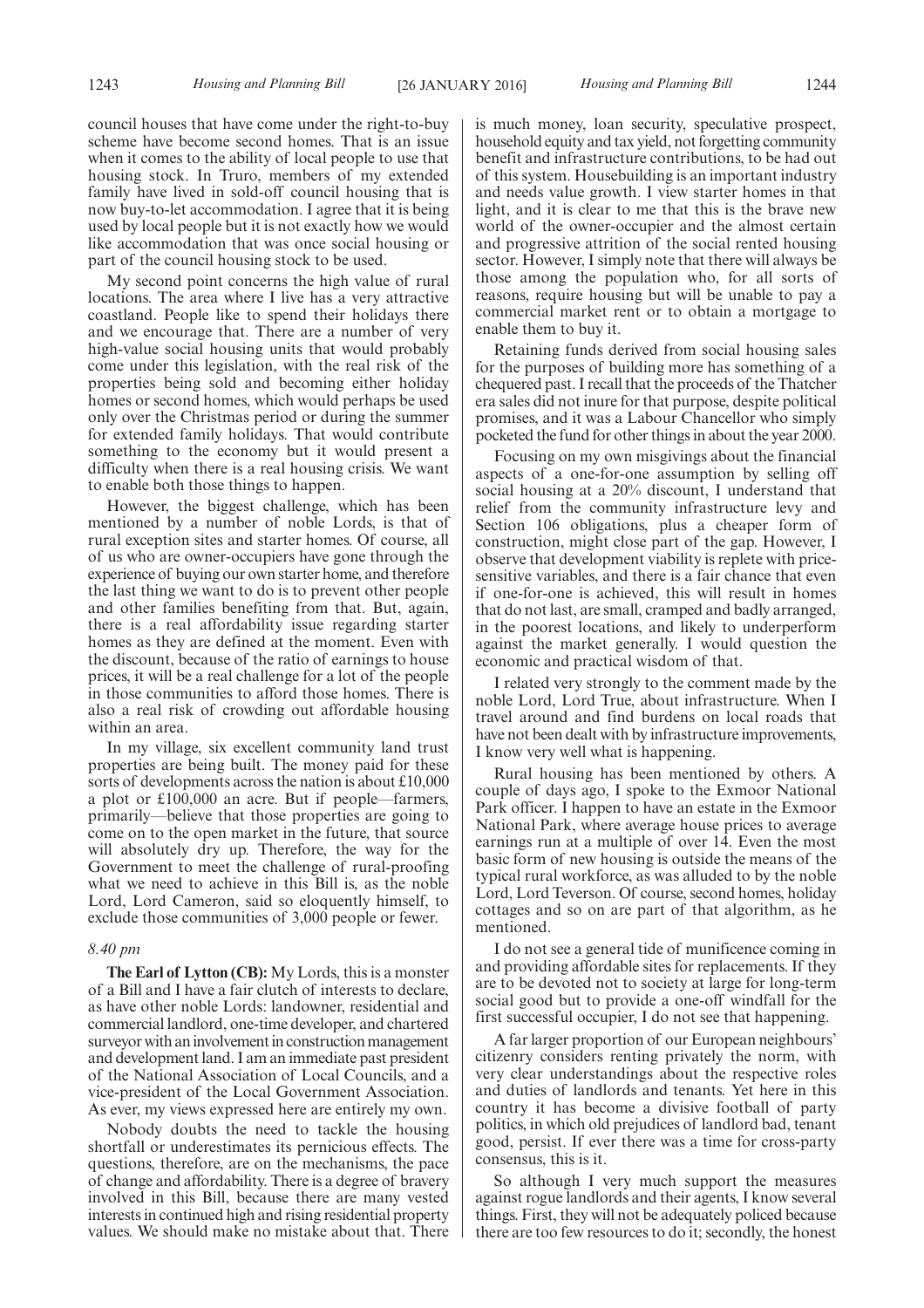#### [THE EARL OF LYTTON]

landlords and agents will be discouraged, while the dishonest ones will continue to flout the requirement; thirdly, careless tenants, of whom there is a number at least equal to that of rogue landlords, will use this to their own advantage with impunity. Here is my suggestion: how about a public online register of landlords and agents who are verified current members of an accredited body with a deposit and redress system so that would-be tenants can check them out in advance? Would that not be great?

On neighbourhood plans, the previous coalition Government made a fine job of devolving powers to communities but did nothing about creating resources and opportunities for the process to be financed. The National Association of Local Councils has consistently argued for community infrastructure levy regimes to be in place by the end of this year and for a greater proportion of that income to go to those parish councils that have successfully completed the neighbourhood plan process. Otherwise this Bill begins to look like a process of setting a task that cannot be completed and then invoking some sort of direct intervention when, predictably, nothing happens. We can do better than that.

I turn briefly to the changes in the compulsory purchase arrangements. I have spoken to the Compulsory Purchase Association and it assures me that, in the main, the changes are welcome. However, there is one anomaly—the occupier's loss that is paid to a tenant who is displaced on a compulsory purchase. This is disproportionately less than the freeholder's equivalent. It needs to be looked at.

Finally, I turn to the issue of housing delivery and small housebuilders, in particular, which is not covered by the Bill. These cannot construct houses at the same low cost that the large-volume housebuilders can achieve. It is difficult for them to tackle the upfront costs of the ecological and other investigations that add hugely to the pre-planning consent stage. These are upfront cash costs. Infrastructure costs are often more expensive for smaller sites. Finance houses will lend against the land asset but are much less keen to lend against a construction project for self-evident risk assessment reasons. It will be interesting during the course of the Bill to see what the Government think about how to deal with the question of small builders.

I generally welcome a lot of what is in the Bill and look forward to discussing it in Committee.

#### *8.46 pm*

**Lord Selsdon (Con):** My Lords, I feel I have gone back in time to Watford. When I first left the Navy I went to work in a factory there called Universal Asbestos, which was trying to get out of asbestos and into plastics. It was a great experience for me. I was then made a rep and my greatest triumph was managing to get "Workers' Playtime" at the factory. I then became a shop steward. I loved the idea of building things. I was no good with my toy bricks when I was a child but the whole idea of construction appealed to me.

At a very young age, due to a death, I arrived in your Lordships' House, where I have been for 52 years. I have been drip fed—I would have said originally by geriatrics—by wise men and something sticks to the skin. Construction and building are of great interest. I have looked at and been most interested in what you call regeneration. When I first met Michael Heseltine whom I had some doubts about because he was a great showman, and I have always been nervous of showmen —we discussed the regeneration of docklands. My family had been in the shipping industry and used to ship people to Australia from docklands. With the ability to use tax allowances and to get clawbacks, the whole of docklands was regenerated. I spent maybe three or four years working there, backwards and forwards, being looked down on because obviously, being a Member of your Lordships' House, I had no real knowledge or experience and I was there only in name alone. However, we managed to do quite a lot and build things.

The greatest fun of all was working with the left-wing and right-wing councils on houses and accommodation, and looking at the ethnic variations in the East End and docklands and realising that all these were historic, coming from trade and such things. When finally we managed to get things done I thought that, as I chaired the Government's body for sport for Greater London and the south-east, we should have a sports arena. This caused tremendous problems but, in the end, with the aid of sports bodies, we built an arena and more houses. I finally left docklands and realised that, often with the use of tax allowances, it was the funding and the drive that got things going, and that is where I had a great respect for Michael Heseltine.

When you looked around the country at areas of decline, you thought, "How can these be regenerated and where will the wealth come from?". One looks at the various centres that have declined, and their history. The wonderful thing about your Lordships' House is that you can go into the Library and try to find a question that they cannot answer. I have failed every time: they always come back with a suitable answer.

We are considering regeneration and home ownership. The principle of home ownership has always been very important to me, but not necessarily to so many people. I hated the idea of renting something—as I had to do when I first came to London—so I went to see the owner and asked if he would sell to me. He said that I could not afford to buy it. So I then suggested that he lend me the money. He very kindly did, so I bought my first mews house.

When I later became a director of Gleeson, we were not as much into housebuilding as we would have liked, so we set out to find sites. I did not realise how difficult it was, in the construction industry, to find sites, because everyone was competing with everyone else and so the price rolled up. We then hit on the idea that we must do "affordable housing". I remember discussing, at one of the board meetings, what "affordable" is—surely that relates to the people who can afford it. We therefore started to look at low-cost housing and set up a housebuilding operation, which did not make an enormous amount of money. The important thing, however, was the principle of deciding who you were building for.

Now, with the shift in the pattern of inhabitants in the United Kingdom, and the number of people of all classes and levels of wealth who wish to come to,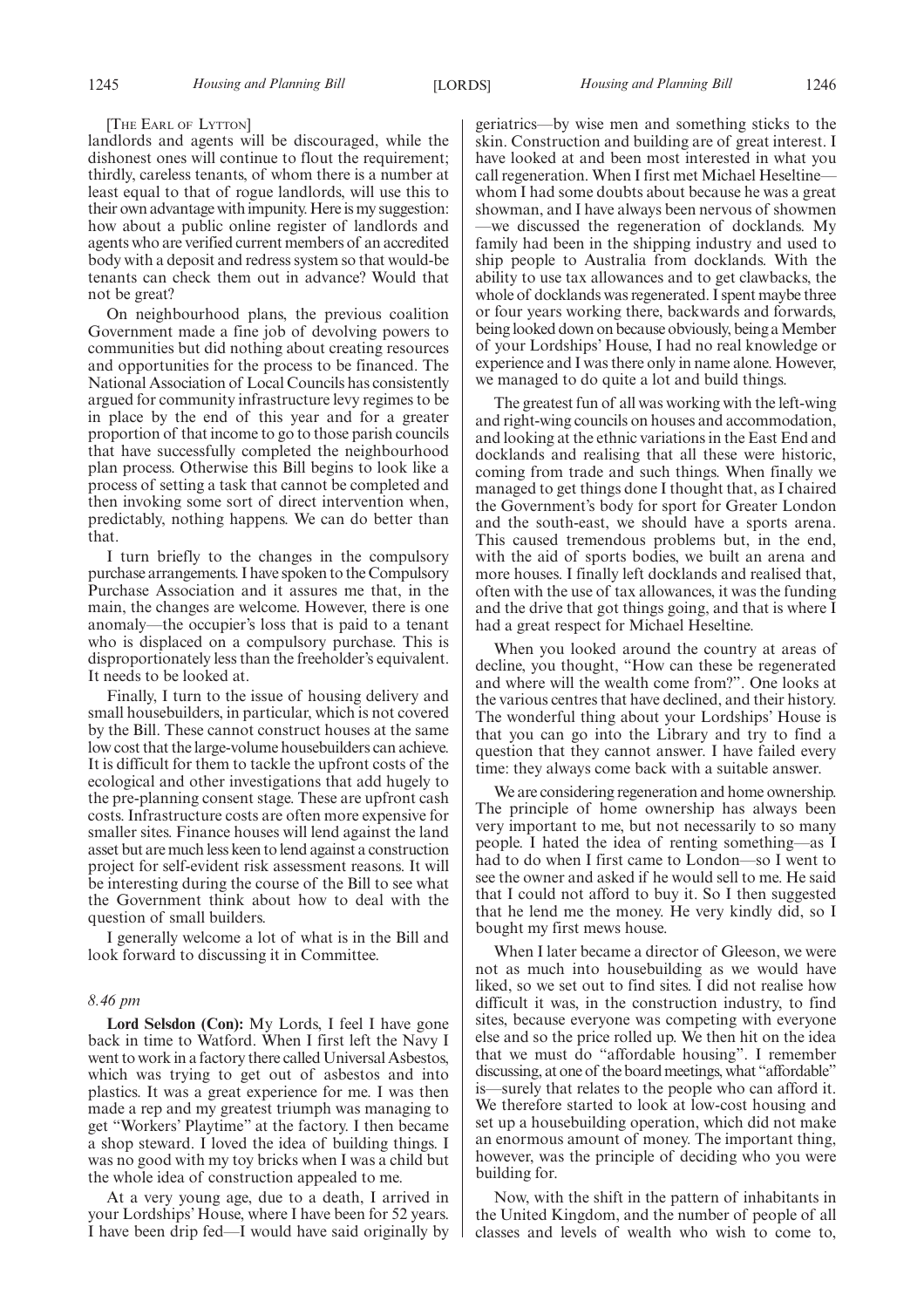work in and live in this great country, I feel that we are on the way up—but that hanging in the background is the realisation that we may have to take in more immigrants even than in the Victorian era. I wonder how we can cope with them. I would like to see some kind of master plan for housing and changes in estate duty that would enable people to pass on their properties to their children and grandchildren in shares, rather than have them start again.

I have enjoyed the debate today. I am not sure what the conclusions are. I am impressed by the vast number of people who have been here. I thank the Minister for her help and I hope that this will lead to something productive.

#### *8.56 pm*

**Baroness Lister of Burtersett (Lab):** My Lords, I cannot claim expertise in housing, but I was so appalled by the "pay to stay" and loss of security of tenure provisions that I felt compelled to contribute this evening.

After all, as we have already heard, housing is not simply about bricks and mortar; it is about people's homes and the security and rootedness that homes can provide. These provisions threaten that security and rootedness. Yet just two weeks ago the Prime Minister declared that this Government are all about security:

"Security is also what drives the social reform that I want this government to undertake in my second term. Individuals and families who are in poverty crave security – for them, it's the most important value of all".

Moreover, in his Christmas message he said:

"If there is one thing people want at Christmas, it's the security of having their family around them and a home that is safe". These fine words are totally contradicted by this Bill. Instead, we are once more in this Government's lookingglass world, in which, following Humpty-Dumpty, a word means what the Government choose it to mean. Thus, "secure" tenancies will now be fixed-term—that is, not secure at all. What we currently understand as secured tenancies have become "old-style" secured tenancies: so 20th century. I cannot understand why such a significant measure was introduced only on the last day of the Commons Committee stage. It means that we have the responsibility to scrutinise it particularly closely.

Shelter warns that the loss of security risks introducing the worst aspects of the current private rented market instability and churn—into council housing, with worrying implications for homelessness. I am also worried about what it is likely to mean for family stability, social networks and diversity, jobs and children's education, as well as for women who move to flee domestic violence, carers, disabled people and those with recent experience of homelessness, who need stability. I hope the Government will be open to exemptions for at-risk groups such as these.

In his speech the Prime Minister also talked about families on estates "behind front doors" building,

"warm and welcoming homes just like everyone else".

Indeed; and the Minister said that she hoped we would keep coming back to the word "home". But new tenants will no longer be able to invest their lives in warm and welcoming homes. Andrew Arden QC—I declare a personal interest as the godmother of his daughter Emma—has written in a forthcoming editorial in the *Journal of Housing Law* that, "the idea that a home is not for life is one that can only comfortably be sustained by those who know they will always be in a position to acquire a replacement. Taking away security is taking away housing in its long-term role as the essential base for a family, for security in its widest sense, the confidence to invest in" family and community "without fearing it will all be snatched away should the family fail to meet the criteria for a new tenancy".

The "pay to stay" provisions strike a further blow at that sense of security. They also drive a coach and horses through the Prime Minister's claim that "we are uncapping aspiration". I cannot think of a policy better designed to cap aspiration and undermine a key objective of universal credit. The consultation paper states that the Government want to ensure that the policy supports work incentives, but I fear that no amount of tinkering with tapers and multiple thresholds can avoid its disincentive effect, particularly for second earners, who as we have already heard are mainly women. How does this square with the Prime Minister's promise that,

"because the evidence shows that families where only one parent is in work are more at risk of poverty we are going to back all those who want to work"?

#### That is some backing.

I am sure we will explore in Committee the many technical problems that are likely to arise from devising a fair new housing means test based on taxable income in the previous financial year, with no account taken of family size, disability needs, or how it can reflect the way modest earnings fluctuate in today's labour market. Tenants will be subjected to compulsory means-testing, yet some of them may well have chosen not to claim means-tested benefitsin order to avoid what can sometimes be something of an ordeal. Crisis is particularly worried about vulnerable tenants who may not be able to provide the necessary documentation, making them potentially liable for the full market rent regardless of their actual income. Can the Minister explain why the income threshold is so much lower than under the discretionary scheme introduced by the coalition Government? Am I right that the thresholds will not be uprated in line with average earnings? Can she also tell us, as others have asked, when the various details that will be contained in regulations will be published, as it is crucial that we have them before the Committee stage if we are to have an informed debate?

Ministers constantly go on about the messages they want legislation to send. These provisions will send out the message that the party of aspiration will be capping aspiration and that the party of security will be creating insecurity. As we return to our warm and secure homes, I hope we will remember our responsibilities towards those for whom the Prime Minister's promise of security will ring hollow indeed.

#### *8.58 pm*

**Baroness Grender (LD):** My Lords, I should first like to congratulate my noble friend Lady Thornhill on her maiden speech. It has been an absolute pleasure knocking on doors with her over the past two years. To knock on a door in a mixed tenure community and to understand the passion and drive she has for some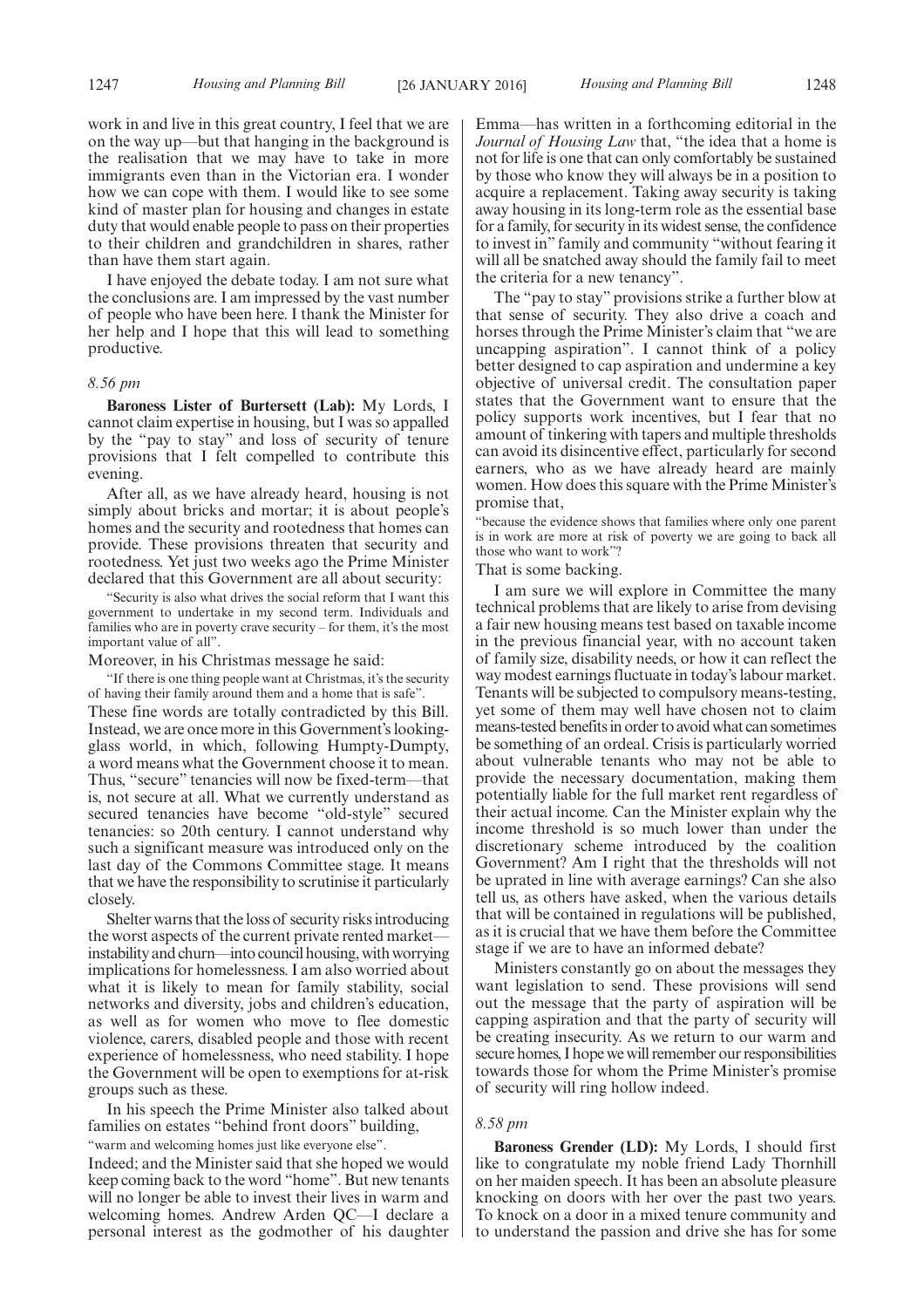#### [BARONESS GRENDER]

of the places that she has ensured were built has been a joy. I also thank the noble Lord, Lord Thurlow, for his excellent and eloquent speech. I feel that chartered surveyors are like buses in this debate because three have come along—and do we need them? Only a week ago I spoke to representatives at Jones Lang LaSalle about the Bill who said that even for them, in terms of the private sector, the housebuilding sector is at only 50% capacity for delivering anywhere near the ambition that this Bill has set out. Much mention has been made of the charitable sector, but the private sector is also worried.

Every housing Bill is an opportunity to lay down a great legacy. I feel that this Bill falls very short of that aim. Not only does it fail to tackle the most chronic need we have—the provision of decent, affordable housing and, above all, social housing—but it deliberately sets out to asset-strip what little social housing is left. That it does so with a request to this place for so many blank cheques given the level of secondary legislation, to which others have already referred, is something that I know and trust the Minister will strive to overcome. I wish her luck with that but she will need it.

This evening, I would like the Minister at least to give a commitment that the details of the regulations on the formula to be applied to local authorities on high-value assets likely to be vacant, under Clauses 67 to 73, will be ready prior to us starting Committee stage. Last night, her officials confirmed in a meeting that most submissions are now in. So there is no need for further delay on the small print, which is so important. That helps this House to judge whether the Government have done the maths. Obviously, as noble Lords have heard, we have our suspicions on that.

We all need to recognise that there has been a failure over the decades to increase the supply of social housing in the wake of right to buy. I recall lobbying the Major Government and the Blair Government on behalf of the charity Shelter and the somewhat glazed look of politicians, especially those from the Treasury if they agreed to meet you at all, on the issue of housing. That was in spite of best endeavours sometimes from Housing Ministers from both Governments.

We all know the eternal truth that decent housing across all tenures needs decent levels of expenditure. Ever since the popularity of right to buy, the Benches opposite have tried different formulas to repeat this Thatcherite policy. Some of us would prefer them to look a little further back and I was interested that the Minister mentioned Churchill. Churchill got Macmillan to build 300,000 homes a year. Perhaps we could urge the Benches opposite to go back a bit further than Thatcherism.

Instead, we have a Bill which will subsidise middleincome home ownership at the expense of affordable homes for rent. I believe that the pay-to-stay policy, combined with the sale of high-value social housing, will reduce the mix of tenure, particularly for inner-city areas. As a governor of an inner-city school, the knowledge that children from all backgrounds, all races and all religions go to that school and live in that community is what I believe makes us such a tolerant and liberal society. But with this Bill I fear that social housing will be driven out of the inner city altogether. Given other current priorities for the Government—for instance, on very difficult issues to tackle such as radicalisation—I urge the Minister to look again at the likely impact of these policies on mixed tenure and therefore a decent mix in our communities.

While this Government have made it clear that social housing and homelessness itself are not seen as priorities for this Bill, the impact will still be felt by low-wage earners, those on social housing waiting lists and, therefore, at the sharp end of that, homeless people. I was so pleased that the noble Baroness, Lady Adebowale, mentioned mental health. Homeless Link will say that, from the surveys that it has done, about 86% of people who are recognised as homeless say that mental health is an issue for them. That will come as no surprise given some of the circumstances they are in.

The measures on rogue landlords are welcome but the critical issue in the private rented sector remains affordability. The end of private tenancy is now the most common cause of statutory homelessness, accounting for 31% of all households accepted as homeless in England and 42% in London.

In Committee, these Benches will want to explore updating the law on fitness for human habitation, to which the noble Lord, Lord Young, referred. While discussed briefly in the other place, the debate centred around tenant rights for compensation rather than on the central issue of empowering tenants as consumers to challenge poor conditions in the courts to get the repair done rather than wait for some kind of compensation. Certainly, we will want to explore that as a possibility.

I have here an example of a lady with a son aged four months who approached Shelter. She was in a top-floor flat with no insulation in the roof. She was without a boiler for six months and had no hot water or heating. We all know that the impact of high levels of poor rented accommodation on the NHS is costed at some £2.5 billion. We definitely want to look at the issue of human habitation.

I will move on very quickly to one more thing, which is abandonment. Given that there are few cases of genuine abandonment, we want to be absolutely clear that landlords will not abuse this power. It is only around 1,570 cases a year. I am sure that the Minister understands that landlords can already apply Section 8 and Section 21. Will this be something that landlords can enforce, particularly on the most vulnerable of tenants?

To return to the point raised by the noble Baroness, Lady Royall, and my noble friend Lord Greaves on the wholesale use of secondary legislation, I sincerely hope that the Bill is given the due diligence it deserves by the secondary legislation committee.

Finally, back to Macmillan: he had the vision to see that dramatically increasing social housing would also drive up private housing. We could do with a bit of vision like that here.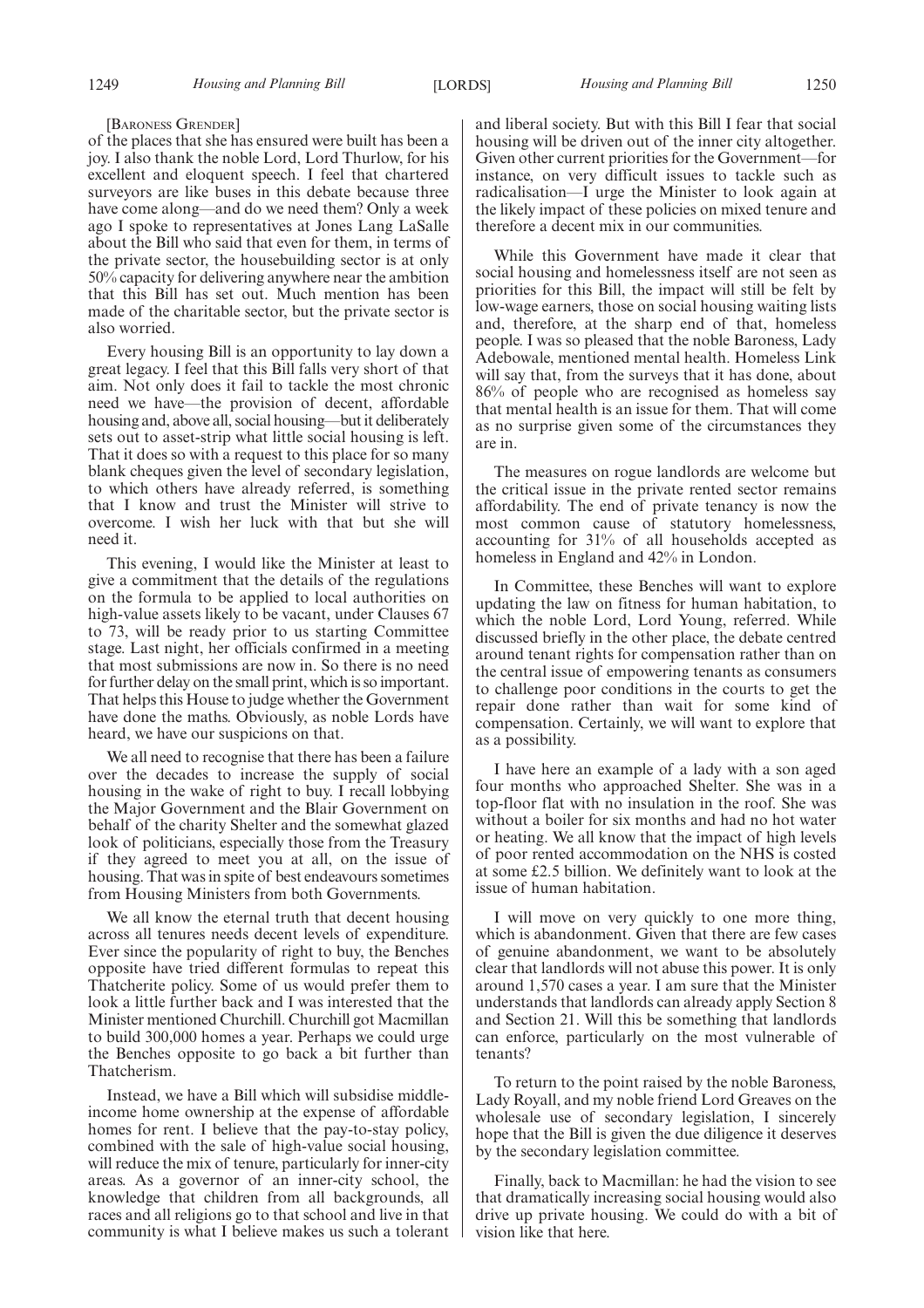#### *9.05 pm*

**Baroness Greengross (CB):** My Lords, I declare my interest as listed in the register. It is not really surprising that, in trying to achieve the target of building 1 million new homes by 2020, there seems to be in the Bill a need in some areas to redefine, or at least readjust, the relationship between local and central government. Today, the big clamour is for devolving power, and rightly so. The argument goes that local issues affect local people. Surely it is right that these should be decided on a local basis. Indeed, the Chancellor's much-publicised northern powerhouse is based on just such a premise.

Unfortunately, some—maybe many—local issues are not just local; they also have national effects. To take the obvious example of spending, vast numbers of local decisions can have national consequences as a result. At other times, the actions of one local authority can have serious consequences for an adjoining authority, or, indeed, for agreed national policy. Transport flows are one example, but housing provision can have the same sort of implications. All too often, however, local discretion is constrained by national government guidelines and parameters that, in effect, take away any chance of local authorities really having any discretion at all. Is that really as necessary as the Government claim? Maybe yes, but maybe no. These are the sort of things that the Bill gives us the opportunity to get right in terms of that balance.

Much of the Bill will have near unanimous support. Surely everyone would agree that steps to curb rogue landlords are a really good thing—except for some rogue landlords. Improving compulsory purchase procedures is surely also a good thing for everyone. But in a number of instances, such as speeding up neighbourhood planning or requiring councils to dispose of surplus assets, the Bill seeks either to redefine existing boundaries or to draw new ones. The ends are desirable, but we need to be absolutely certain that the balances drawn are right, not merely for local government, which is an essential objective if it can be reasonably achieved, but, let us be clear, to try to achieve our national objectives.

Some things seem to be right in principle, but they need to be carefully designated in practice. There is a strong case for exempting specialist properties from right to buy. Similarly, it is difficult to see why high-income families should not be required to pay higher rents, so long as those rents are lower than income rises. If a local authority is, in effect, subsidising a person's housing costs, is it really so revolutionary to suggest that this should in some way—it must be in an acceptable way—be related to that person's ability to pay? What need to be better defined are surely the parameters within which these things will operate. This must be done in a way that does not undermine our overall aims and targets. Disposal of council assets and phasing out of secure tenancies are other such areas. For example, the opportunity to look at the limits, if any, on tenancies should be carefully reviewed. In all such areas, security for those at risk must be ensured and achieving the balance there is very difficult.

A number of things are clearly giving rise to unrest among local authorities. Many things might be right in concept, but an absolute disaster in implementation. It is here where we need to get the balance right, which I hope we will, as a result of our deliberations. We must have much more detail than the Government have given us so far if we are to be able to do this. It is quite extraordinary to have to work with so little essential detail in many of these areas.

The provision of retirement housing is a matter which, sadly, seems to be largely missing from the Bill. It is extremely important. With the number of people over the age of 65 set to double in the next 30 years, a proper policy with regard to their housing is essential in any national housing strategy. The availability of more specialist accommodation for this section of the population and the resulting downsizing that this would make possible could, by itself, go a long way towards solving our housing shortage. Over and above that, retirement housing has so many other proven advantages for those who live in it—for example, in reducing social isolation, to say nothing of the huge savings in health and welfare costs for national and by local government.

Some changes to planning procedures will be necessary. In doing this, the Government must understand that planning is not necessarily a barrier to development. An effective planning system is critical in driving growth and prosperity.

As the Bill makes its progress, I hope that I shall be able to make more detailed suggestions on many of these matters, and possibly others as well. I am delighted that the Government are now aiming to build 1 million new homes by 2020, to drive up standards and to protect vulnerable tenants. I would also welcome anything that gives a better balance between the role of local and central authorities. Let us hope that, at the end, we will be able to congratulate ourselves that we have actually achieved both and not merely enabled one or other side to have simply power built their own estate.

#### *9.12 pm*

**Baroness Gardner of Parkes (Con):** My Lords, I declare my interest which is in the register. At this stage, there is not much more to say on the Bill because we have had some marvellous contributions. I congratulate the two maiden speakers.

As was said at the beginning, housing is the basis of home and family life and perhaps one of the most important influences on the future of the next generation as well as on the present one. Help to buy, as was said earlier, enables the dream of home ownership. It is natural for people to have that. But we need to learn from past mistakes. In my involvement with housing on the GLC, I visited estates which were almost unusable because they were built out of a sort of concrete and no ventilation was provided. People's clothes were ruined by ceilings that dripped mould—I recall that happening to one wedding dress. There were so many mistakes made in what was meant to be the solution of building those marvellous blocks. So many of them are now having to be removed or modified completely.

My noble friend Lord Selsdon had some interesting things to say. My expert on party walls, the noble Earl, Lord Lytton, made the point that I do not feel anyone else went into in the same detail—about the shortage of builders. I can recall years ago, when I was a vice-president of the National House Building Council,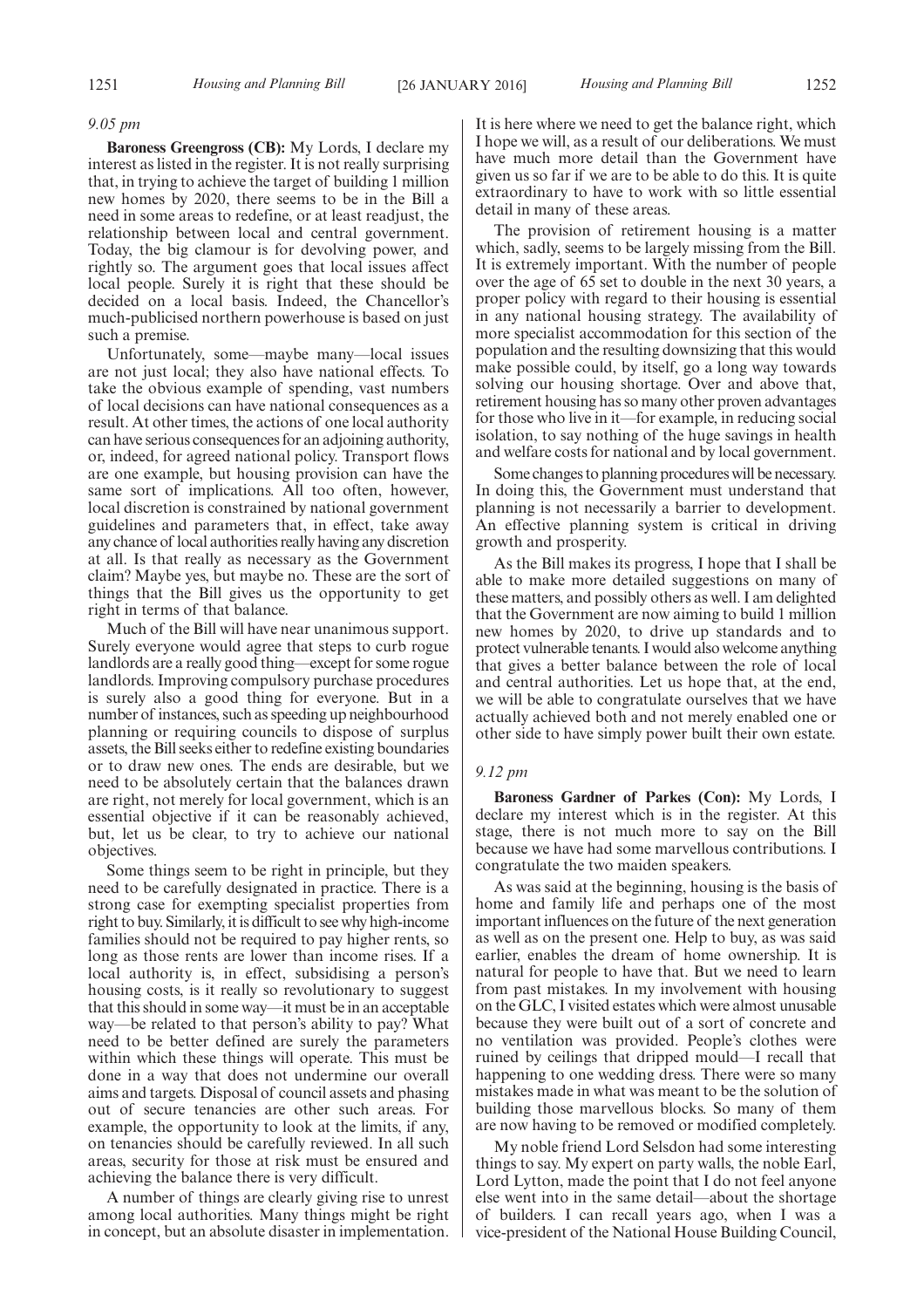#### [BARONESS GARDNER OF PARKES]

that the moment you tried to build a certain amount of structure in a certain amount of time, you just did not have enough builders. All the bricklayers used to go off on an eight-week training course and give up after four weeks because they could move straight on to a job, whether they were qualified or not. The Government are going to have to work out how to deal with this issue.

The noble Lord, Lord Palmer, talked about housing land banks. Sure enough, people do have land banks, but you cannot develop all those in five minutes. Certainly, small builders have a very limited rate of production. In large cities, large blocks are the answer because the only extra space we can find is by going up. I had a dental practice near the Barbican and know that people used to have to take their children down to the playground below and watch them from the 17th floor above to see whether they were playing safely. That does not answer any of the community ideas we have. It is important to think these things through and come up with answers that make it possible for people to bring up their families properly.

I welcome the point about enforcement against rogue landlords. But I do not agree that they should be banned as they will go underground and become worse than ever. Those desperate for housing will then be dealing with people against whom they have no comeback as the whole thing will have gone underground. Instead, there should be powers of enforcement and rogue landlords should be put on a blacklist if they are that bad. They should not just be wiped out because that will not get rid of them but will help them to develop a horrible subculture, which will be worse for people than the present situation.

Those who buy a flat in a block become leaseholders. Many of them have no idea at all what responsibilities they are taking on or what will happen. I have spoken to a number of people who bought houses in Margaret Thatcher's day. They now find that they have an income of £10,000 a year but face a roof bill of £12,000 a year and have no money with which to pay it. Therefore, anything that is sold on a leasehold basis should have to have a sinking fund so that people put away a little bit of something all the time and do not suddenly find themselves completely impoverished and unable to do anything because of that.

I should like to touch on many more things but time is moving on and I must not go on. But an estate should be safe for the community that benefits from it. I was touched to hear the noble Lord, Lord Bassam, describe his childhood. Many people would now regard that hardship as an almost idyllic situation because at least there was love, safety and care.

I agreed with many points made by the noble Baroness, Lady Grender, which require a great deal of thought and need to be gone into. My time is almost up and I must not go on. However, we must, above all, have the regulations before Committee, as others have said. I have found such a situation very unsatisfactory, particularly on the part of this department. It always finds some reason why it cannot produce the regulations in draft form until the Bill is over. Then, all we can do is look at them as a statutory instrument and say

either yes or no. We cannot amend them, make sense of them or deal with the questions that come up. So, as I said, above all I support noble Lords in pressing for the regulations to reach us in time for them to play a part in our proceedings in Committee.

#### *9.18 pm*

**Lord Whitty (Lab):** My Lords, I thank the Minister for her calm and clear exposition of the Bill. For more than 10 years I have lambasted successive Governments about the depth of the housing crisis every time we have had a housing debate in this House. I am glad the Government at least recognise the need to step up drastically the number of new houses and dwellings being provided. However, I am afraid that I cannot be as calm as the Minister because I think this Bill is not just a missed opportunity but is, in large part, seriously misconceived and will not deliver the improvement in supply that the Government's strategy has already identified.

If that sounds a bit partisan, I do not blame this Government for the depth of the housing crisis. For the last 30 years, I have criticised Governments of every complexion and blamed them for their failure to ensure that adequate numbers of houses are built. I blame them for their failure to match right to buy—which I agree with—with new social housing provision. I blame them for the failure of regional policies to relieve the pressure on London and the south-east. I blame them for the massive growth in housing benefit which is, in practice, the way we are paying for all these failures and dysfunctions. I blame them for denying local authorities the ability to provide social solutions and housing of all types. Underlying this—which may be uncomfortable—I blame the mind-set and lifestyle of some of our policy makers, and those who advise them, and their attitude to the people who live in social housing.

This House now has to consider a Bill of 193 clauses, 20 schedules and, no doubt, vast reams of secondary legislation. Many of the clauses have not been properly considered and received cursory—if any—scrutiny in the Commons. A Bill of this size really ought to have been the opportunity to tackle this issue comprehensively. Instead, it concentrates on changes in tenure and relatively minor changes in conditions of tenure—some of which have serious consequences—and only to a limited extent on the nature of the houses supplied. It will not deliver a significant increase in that supply. Unfortunately, it does so in a way that will increase social division, put the squeeze on social housing, undermine social cohesion and inhibit aspiration and self-improvement for those who live in social housing. At the same time, it will sabotage the financial basis of both housing associations and local authorities, and in a way that centralises decision making and undermines local planning.

The previous coalition Government started with a purpose in the Localism Bill. It was very weak, but commendable in principle. Most of what has happened in relation to housing and planning since then has gone in the opposite direction. This Bill gives 34 additional powers to the Secretary of State, mostly to override local authorities in the planning system. It instructs local authorities on what kind of homes they should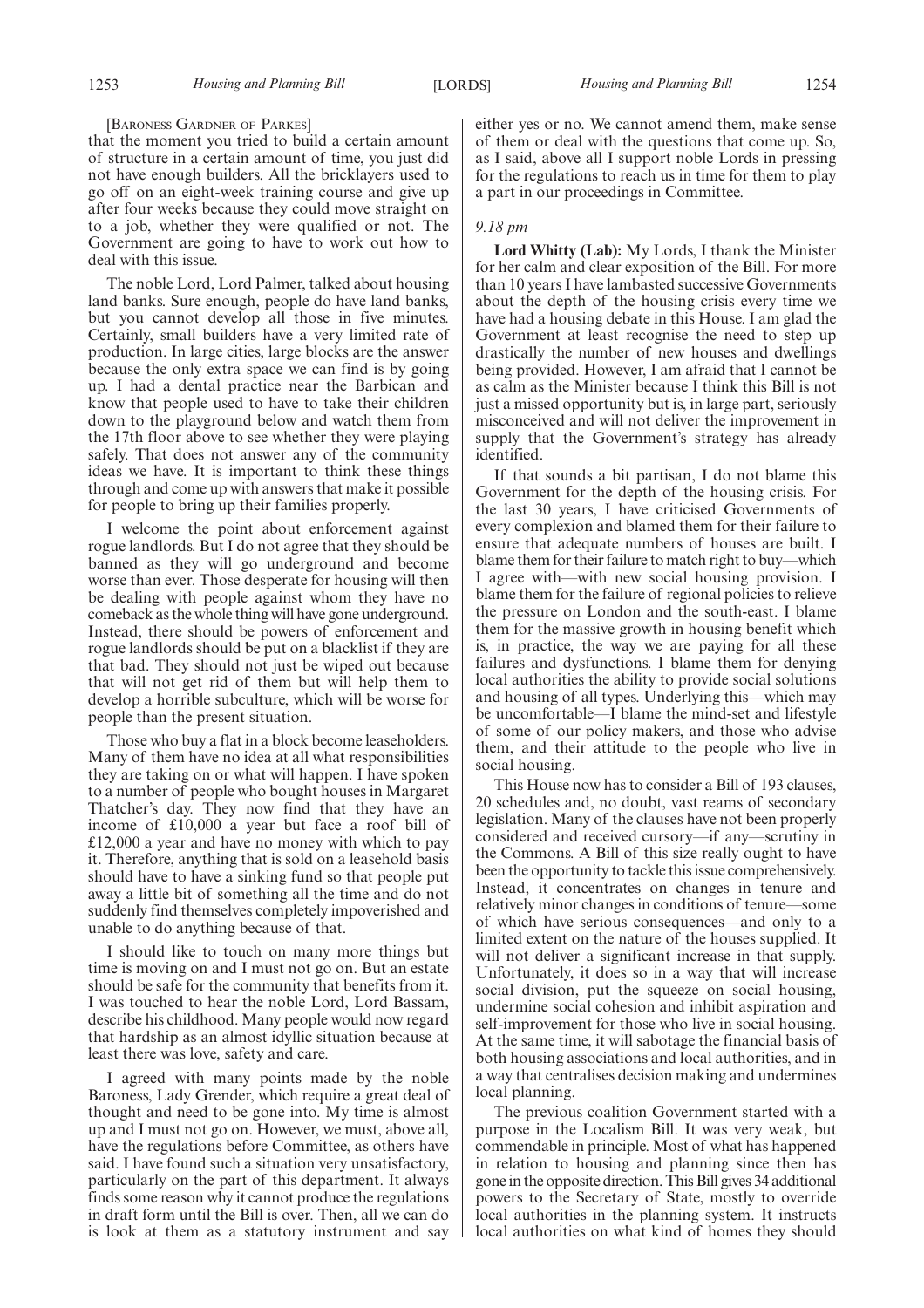build; for example, starter homes rather than using Section 106 to build a mix of housing. It requires local authorities to sell off their own highest value properties. It fails to allow local authorities—even the much-vaunted new joint authorities, to which we are supposed to be devolving strategic powers—the ability to raise money to build new homes of any tenure. It requires local authorities to divest themselves of some of their land. It requires local authorities and, indeed, housing associations, to charge higher rents to those households who better themselves in terms of earned income. It overrides planning system decisions and requires the virtual privatisation of parts of local planning departments.

I accept it is not all in one direction: there are a few things which the Bill deregulates and decentralises, but those tend to reflect the prejudices of the saloon bar. The Government are removing various laws on the environment and quality of housing and, as others have said, on providing adequate accommodation for Travellers and so forth. However, the powers to override the planning system are writ large in the Bill.

Other noble Lords have described movingly and in detail the socially damaging effects of some of this Bill's provisions; I will just mention three. First is the effect of dramatic increases in rent for households with an income of more than £30,000—£40,000 in London—which is less than half what is needed to put down a deposit on an average house in London. This goes directly against the Government's encouragement of work and aspiration. If the householder gets promoted to a better-paid job; if a second parent goes out to work as the children grow up; if the teenager leaves school and gets a job; then, because the family income will go up, the rent will move to market levels. In many parts of the country, market levels will not be affordable. This is effectively a marginal rate of taxation, far higher than that faced by the super-rich, which will simply force people out of their homes. Secondly, the abolition of security of tenure for all new social tenants, replacing it with a two to five-year tenancy, will both add to family insecurity and detract seriously from community cohesion.

One thing not directly in the Bill but which the noble Baroness, Lady Gardner of Parkes, reminded me of, is that although some estates need demolishing and regenerating, many have vibrant and cohesive communities—most of mixed tenure, these days. To judge by what happened in the past, if they are simply demolished, tenants will lose their homes and leaseholders will be displaced and undercompensated for their homes, undermining their ability to find alternative accommodation. We are thus changing, particularly in our inner cities, the nature of housing and the kind of people we provide housing for. The same applies in a different sense in rural areas. There is a degree of social cleansing here. It is an ugly word but there is enough truth in it to bear the House looking at it.

I hope the House can improve the Bill. There are bits I approve of and which need strengthening, but as a whole it is a serious missed opportunity, which could be very damaging to some of the poorer and low-income families in our country. I hope the Government will listen to arguments for change and that the final Bill will look very different from this one.

#### *9.25 pm*

**Lord Horam (Con):** My Lords, when you find you are the last speaker on the Back-Bench side, the Whips always assure you that it is a place of honour, and they usually manage to do it with a straight face, but it does have one advantage: having listened to a large number of the speakers, if not all of them, you get what the House really believes is the key issue. The key issue is clearly that there is a need for a really substantial increase in the amount of housing, both to rent and to buy, for people of moderate means, particularly young people and particularly in the area with which we are most acutely concerned: London and other cities and towns in the south-east. That is the nub of the challenge that the Bill has to be judged by.

The need is spelled out by the Government—260,000 house units a year—and we are barely halfway there: 125,000 were produced in England in the last year for which there are official figures. The biggest provider, as we know, is the private sector, which produced 96,000 out of that 125,000 and which will be helped by some measures in the Bill, such as the changes to make planning smoother and, I hope, the starter homes. I think we all agree with the noble Baroness, Lady Gardner of Parkes, that we need more detail as soon as possible on this issue as well as others. But the problem with the private sector is that in the final analysis it is producing houses for profit and I am afraid that the profits do not lie at the bottom end of the market. It is the least profitable part of the whole housing equation and therefore I am not confident that there will be a big increase in private sector provision.

That leads us on to the housing associations, which produced 27,000 houses in the last year for which there are official figures. I have no doubt that they were knocked back a bit by the right-to-buy provisions. They had not necessarily anticipated those before they appeared in the manifesto and they may well therefore produce slightly fewer houses in the immediate future than they would otherwise have done. I also have no doubt, knowing them well, that they have a strong social mission. That mission will carry on through the difficulties they may face and I am optimistic—more optimistic than the noble Lord, Lord Stoneham, was about the chance of them producing more houses. I actually think that ultimately they will produce significantly more houses than they do at the moment and they can and will do that.

That leads us on to the sleeping giant, if you like, of the housing provision scene: council housing, and the appalling figure of 1,360 houses completed in England in the last year for which there are figures. We need much more council housing, not only because of the need to bridge the gap in quantity but because historically it has been the main source of housing for social rents. As the noble Earl, Lord Lytton, said very clearly, whatever happens on the right-to-buy front, whatever happens with buying your own home, you will always need social housing at social rents and an adequate supply of that. It is crucial that that is maintained and much improved from where we are today. The noble Baroness, Lady Grender, made the historic point that Harold Macmillan—a Conservative leader—really did rather a good job in this area. It is not impossible to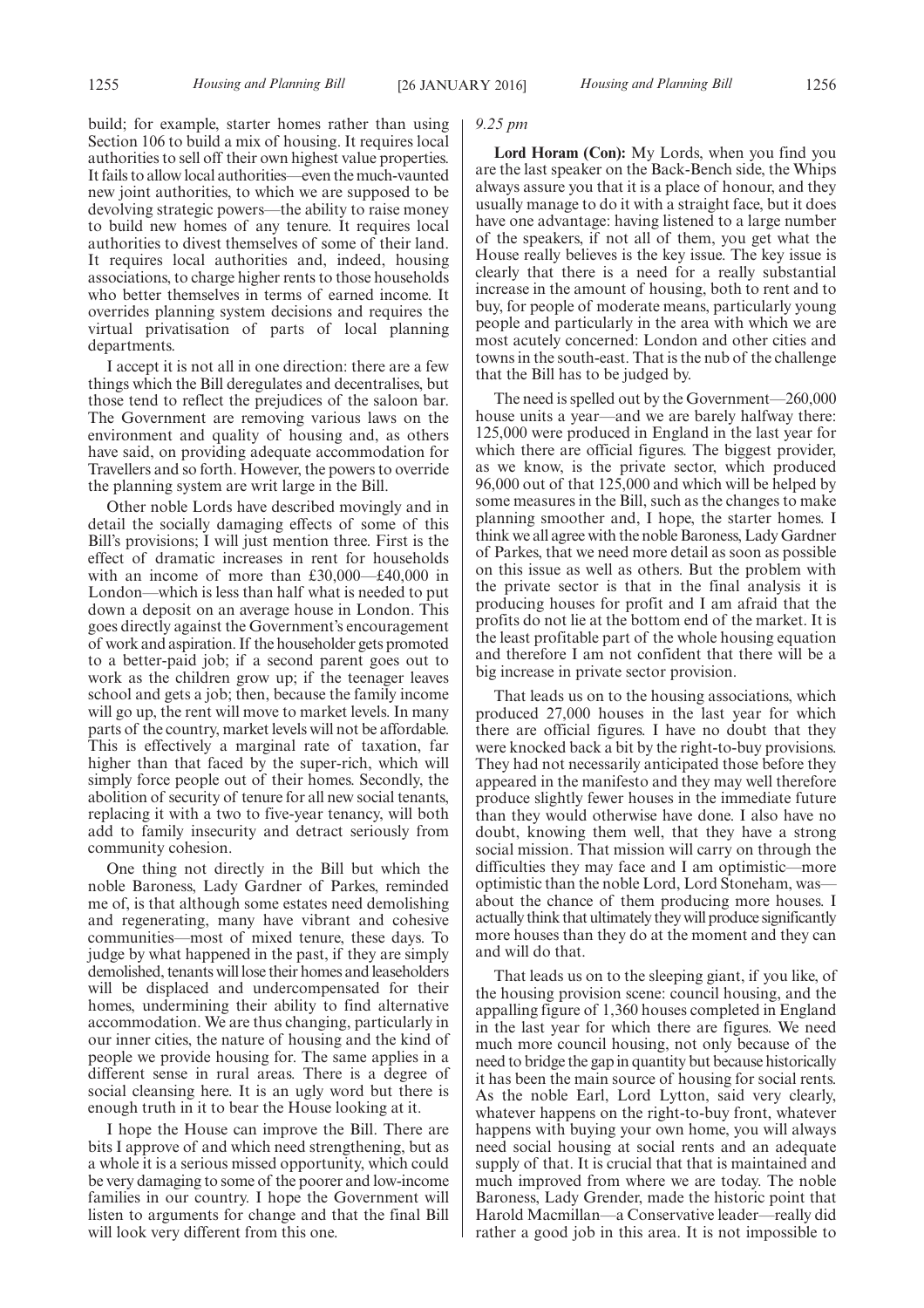#### [LORD HORAM]

get to 300,000 but it is certainly a wake-up call to this Conservative Government to get weaving on that front.

I am sure from my discussions with local authority leaders in London, as elsewhere, that they wish to improve the amount of council housing for social rent that they are providing. The problem is financing it; they have a need to borrow and their borrowing, of course, is capped by the Government. I am afraid that we therefore come back to the familiar point made by my noble friend Lord Young of Cookham: that it is about the Treasury. The fact is that the Treasury controls this. I believe that the Treasury needs to relax the borrowing cap on local authorities so that they can build more social housing. That would be right in housing terms and, putting my cap on as an economist, in economic terms at this stage of the economic cycle. It will increase the public sector borrowing requirement but we should not be concerned about that in economic terms.

The Bill is therefore a good Bill, and ingenious. The noble Lord, Lord Greaves, even paid it the remarkable compliment of being in parts well written, which I have never heard before about a government Bill. But it will not succeed in dealing with this huge challenge, which we have all talked about today, unless it is complemented by a serious and sustained effort to get social housing by councils really revved up. I believe that my noble friend should take that measure to the Secretary of State and I wish him well in making that change.

#### *9.32 pm*

**The Duke of Somerset (CB):** My Lords, I apologise to the House and to the Minister for my failure to put my name down in a timely manner. Time allows me to comment on only two topics in the Bill.

First, on the right to buy in rural areas, I speak as a landowner and private landlord in the West Country. Surely, the aim of this part of the Bill should be to enable young and low-paid people to live in the countryside at affordable costs. The right to buy, if applied to small communities, will have the opposite effect. Where a right-to-buy grant is given the house will eventually be resold at full market value, possibly as a second home. Either way, it will no longer be available to local people. The one-for-one replacement policy has not worked historically and it is hard to see how it is going to work in the future. A vague regulation that proceeds from sales should be reinvested in the parish will be utterly dependent on the good will and permission of the local landowner, or do the Government envisage compulsory purchase powers to enable this? Such a landowner is unlikely to offer sites, even altruistically, without the provision of perpetual affordability.

The same must be true of starter homes. Landowners will hesitate to promote low-value land just to enrich an individual, rather than a community. The requirement for these to be on rural exception sites, with permission to resell after five years, is counterproductive and not very sensible. Can the Minister clarify where the money for the right-to-buy discount is going to come from? A great many local authorities no longer own any housing stock, so they will not be receiving the proceeds. The formula proposed is neither clear nor logical.

The sustainability test currently applied by many planning authorities stymies otherwise logical sites from being brought forward for much-needed housing. The aspiration to make everyone travel by public transport or bicycle is just not realistic. Although I applaud the Government's plan to build more houses, this must be done holistically: that is, hand in hand with proper infrastructure provision, such as doctors' surgeries, schools, road improvements and buses.

Secondly, I turn to the compulsory purchase regime, which the Government quite rightly seek to improve. However, I do not think they go far enough. The Bill should unequivocally ensure that land is paid for before entry. For later payments due for unforeseeable losses of entry, a proper commercial interest rate should be specified—certainly more than the 2% proposed.

Finally, the abusive ability for NSIPs—nationally significant infrastructure projects—to compulsorily purchase land for unconnected housing at existing-use values is extremely unfair and should be resisted. As many noble Lords have said, many aspects of the Bill are to be welcomed, but it needs much improvement in places.

#### *9.36 pm*

**Lord Shipley (LD):** My Lords, this has been a wide-ranging and incisive Second Reading debate. It has been valuable to listen to all the contributions today. I pay particular tribute to those Members of your Lordships' House who have made their maiden speeches: my noble friend Lady Thornhill and the noble Lord, Lord Thurlow. It was particularly helpful to hear their detailed understanding of housing and planning matters and their views on the Bill. I thank, too, noble Lords from these Benches and from across the House for the insights and the explanations of their concerns, all of which will merit further thinking and debate as the Bill progresses.

I have drawn two conclusions from the debate. First, the Bill will not solve the UK's housing crisis. There is a huge shortage of homes to rent and buy, yet the Bill invests large sums of public money in subsiding home ownership, to the detriment of the supply of homes for rent for those who cannot afford to buy. Secondly, the Bill so far provides little detail on the implementation of new policies, leaving far too much to the discretion of the Secretary of State and to secondary legislation. We have heard some examples. The one I will give is that the method by which the income of a high-income household, and therefore the rent to be levied, is to be assessed surely cannot be left simply to regulation. It is vital that we know, before this Bill goes any further, what the regulations will look like. I hope the Minister has heard the concerns from all parts of the House on this. It really does matter.

At the very beginning of this afternoon's Second Reading, the Minister said that people are sat down in the department and asked whether the Government are doing all they can on housing. The Bill appears to be the Government's answer to that question, but the truth is that the Government are not doing all they can, for two reasons. First, there will be 200,000 extra households each year—the Minister herself cited that figure twice in her speech. So there is a housing crisis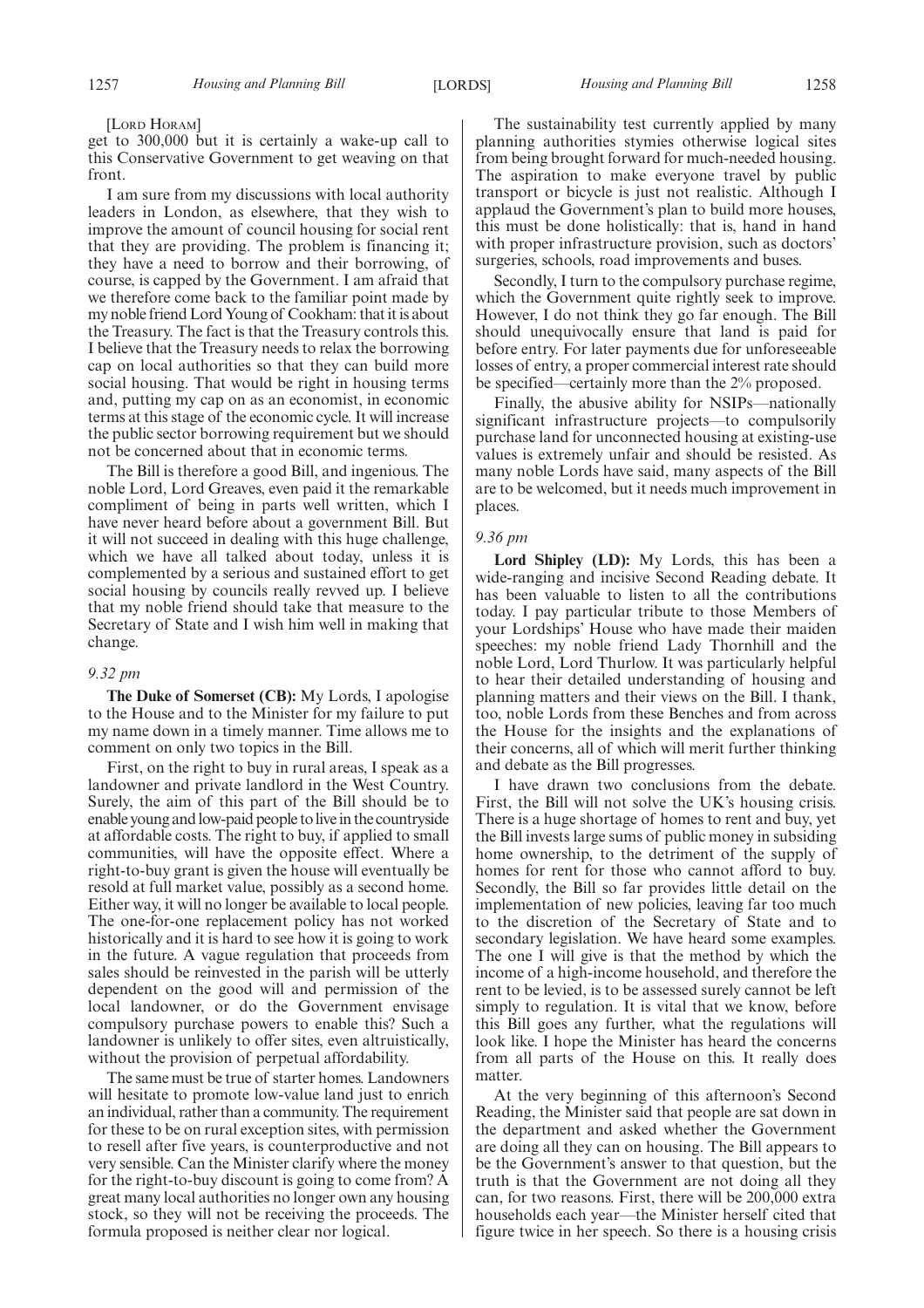now, but it is going to get much worse, and I see nothing in the Bill that addresses that problem. Secondly, the question is not being answered because not enough social housing for rent is going to be built.

I asked in a Written Question recently what the net increase in the number of homes was likely to be over this Parliament. The reply signed by the Minister simply said:

"My Department does not publish forecasts of net additions".

That raises the question of why it does not and why the Government can quote a wide range of statistics about their building intentions and ambitions, but then fail to tell us what the net outcome is going to be, taking into account the rise in population and the number of households that we know about, as well as the impact of demolitions of current stock. I further note that the Office for Budget Responsibility said in the summer that housing associations will build fewer affordable homes as a result of the 1% annual cut in rents for the next four years, a policy which is part not of this Bill but of the Welfare Reform and Work Bill. A submission by the British Property Federation states that the build-to-rent sector could deliver a lot more homes. It states that there is room for them as well as homes for sale.

There has been a good discussion of the definition of affordable homes, but a better definition is clearly required. For example, in 2014-15, affordable housing completions were 66,000, the highest for many years. The problem with the definition is that under 20% of those 66,000 were for social rents reflecting local incomes—in other words, truly affordable.

In addition, starter homes are described as affordable, but on average, house buyers earning the national average income of £26,500 will be unable to buy in 90% of England and Wales. Shelter says that people will need to earn £77,000 in London and £50,000 elsewhere to qualify to buy a starter home, given their price. Therefore, the policy is unaffordable for at least two-thirds of households.

In Committee, we need to assess the impact of all the Bill's proposals. At least we now have an impact assessment, published a couple of days ago, which will merit close study. I accept that measures to help first-time buyers are very welcome, but starter homes must not replace Section 106 requirements on developers for genuinely affordable homes to rent or buy.

On the impact on council houses, we need to examine why local authorities—I declare my vice-presidency of the Local Government Association—are not being treated in the same way as housing associations under the Bill. We also need to know why extra burdens are proposed on local authorities with housing stock, including payments to central government in relation, first, to the sale and presumed sale of high-value council stock and, secondly, to higher-income social tenants' increased rent, which will have to be met. Alongside the 1% annual rent reduction for four years proposed in the Welfare Reform and Work Bill, these proposals will significantly reduce planned investment in new council housing and improvements to existing stock, with all the problems that will follow that. We need to examine that impact very carefully indeed.

We have heard a great deal from the noble Baroness, Lady Bakewell of Hardington Mandeville, and other noble Lords about the impact on rural areas, and we will need to investigate that in close detail.

There is also the impact on those on low incomes and the supply of social housing for rent. There are 1.6 million people on social housing waiting lists—a large number— and there is a need to house those on low incomes. I look forward to a definitive statement from the Minister that the Government accept the need for social housing for rent: I am coming to the conclusion that they do not. I fear that the Bill will undermine Section 106 requirements on private developers to provide affordable homes.

Worryingly, there is no requirement in the Bill that affordable homes for rent which are sold will be replaced like for like—we have one for one, but we do not have like for like, and they are not the same thing—and in the same geographical area. The two for one in London is in the Bill, but the one for one elsewhere is not. That is a concern.

Tenure for life was established by Mrs Thatcher. It has to be tested, because tenants will think twice about investing their time and money in decorating their homes and maintaining their gardens if they feel that they could lose the tenancy in two to five years' time. I am unclear why all this is necessary at all, given government plans on rent levels. We have heard a great deal about the impact of "pay to stay". It is very hard to see how public sector workers, in particular, in places of very high rents, will be able to stay where they are needed to work. The whole area of pay to stay is invidious. At the very least, the level at which pay to stay comes into play will have to rise. It is in principle right that those who earn a good salary could pay a higher rent; the question is about the level.

There has been little discussion of the impact on the taxpayer, but of the £20 billion cost only a very small proportion is for social or affordable rent. The discounted sale and the capital gain on sale after five years for starter homes will not protect taxpayers' investment.

We have heard a great deal about the private rented sector, which I will not repeat. In many respects the Bill is good on that. It should be a basic right for tenants that privately rented properties are fit for human habitation at the start of and throughout a tenancy.

There is the impact on the planning system. In one sense, it is centralising, as has been said. We are going to have to look at all the clauses in the Bill relating to planning because we could well end up with a US-style zoning system that reduces consultation.

We have a lot to test in Committee. I subscribe to the view expressed by the noble Lord, Lord Kerslake, that we cannot risk everything on private sector sales generating the homes we need. We need a strong social rented sector as well. The great failure of the Bill is that the Government do not seem to understand that.

#### *9.46 pm*

**Lord Beecham (Lab):** My Lords, I join other noble Lords in congratulating the two maiden speakers tonight, the noble Lord, Lord Thurlow, and the noble Baroness, Lady Thornhill—despite, in the latter's case, what Watford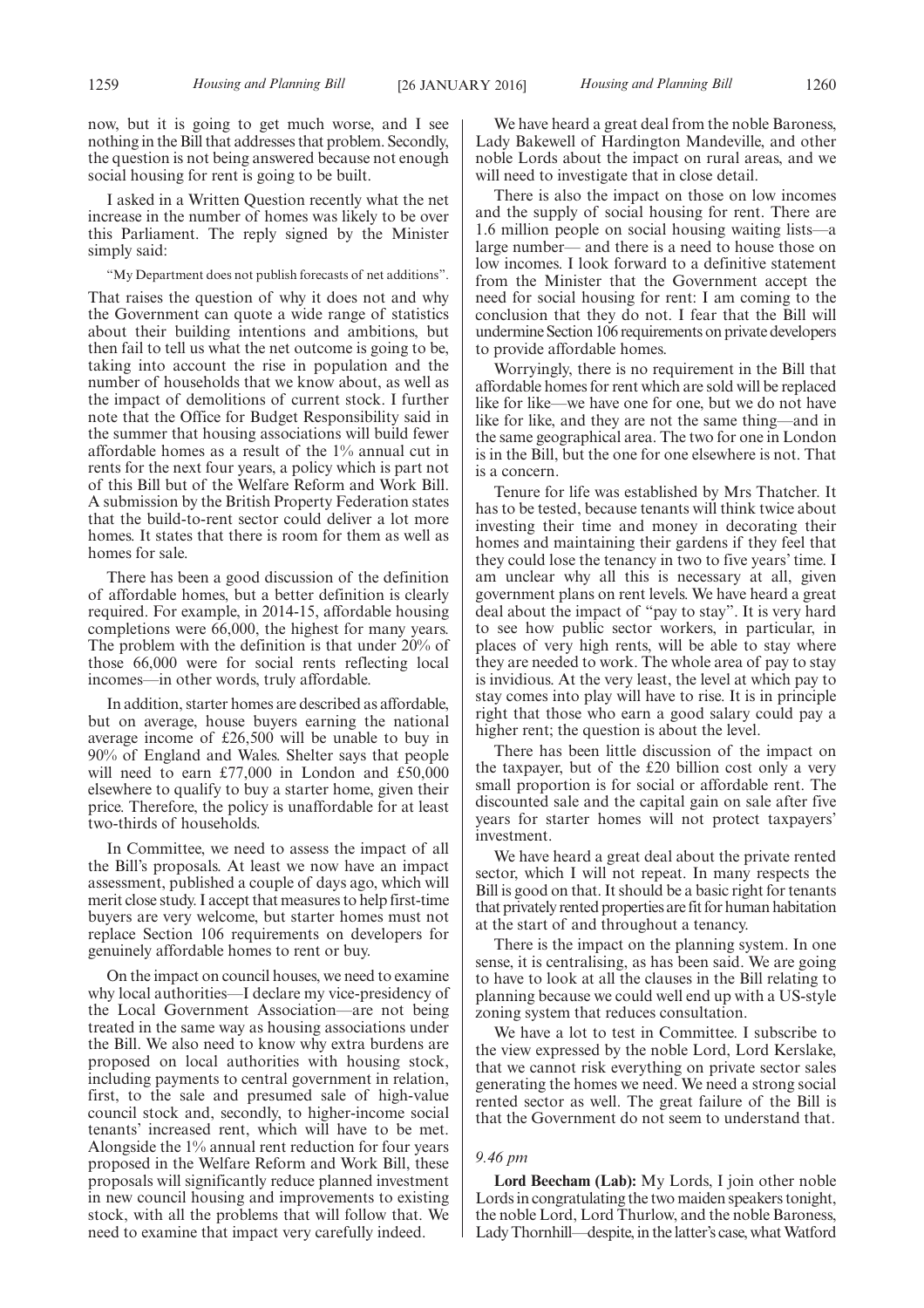#### [LORD BEECHAM]

have done to Newcastle United three times this season. Their contributions to this debate have been extremely constructive and helpful.

Eighty years ago, a book was published entitled *The Strange Death of Liberal England*. The Bill will help to encompass the strange death of social housing. It is strange because councils and housing associations have played a critical role in the provision of good-quality, responsibly managed, affordable housing for rent, and it will be fatal because, inexorably, through the right to buy at significantly discounted prices and the impact of enforced rent reductions, the social rented sector will decline.

I understand why many housing associations agreed to the so-called voluntary deal over right to buy, but they made a grave mistake. With their small majority, the Government would have struggled to impose this radical change on the working of the sector. I predict that if over time they become dissatisfied with the progress of the new right to buy, it will be made compulsory, as it already is for council housing. Needless to say, no such right is contemplated for private sector tenants, now 20% of all householders—twice the proportion of council tenancies in the overall housing stock.

It is, of course, legitimate and right to facilitate the perfectly reasonable aspirations of people wishing to own their own home, but not at the cost of those who do not have such aspirations or the financial wherewithal to meet them. Yet this is what will happen, while the beneficiaries of starter home purchases and of right-to-buy discounts will make a tax-free gain on resale after just five years.

Just how many people will be able to afford the so-called affordable homes—a point raised earlier in this debate? In Newcastle, there are 5,923 applicants on the council's housing register, 95% of whom earn less than £20,000 a year. The maximum mortgage they could achieve would be £70,000. The Minister visited Newcastle recently. Indeed, she visited my ward, where a new housing estate is being built. She was very impressed with it, and rightly so. The houses are being sold for £170,000, which puts them well beyond the range of the people on our housing list, although in that scheme the council has been able to ensure some houses at reasonable affordable social rents. The opportunity for similar schemes in future will be denied the city, its residents and other authorities.

The last Labour Government could legitimately be criticised for failing to secure more new council housing, although their overall record on new building was reasonable and certainly better than under their successors, who, incidentally, cut housing investments by two-thirds on coming into office in 2010. The noble Baroness, Lady Eaton, referred to a sharp fallin housing completions after 2008. The economy had a sharp fall globally after 2008. The first 100,000 houses built under the coalition Government in their first year were of course started before they came to office—and, as we have heard, their present record is of course quite abysmal.

But in any event, people all too readily forget the Labour Government's massive investment in improving the housing stock, not least under the aegis of the Homes and Communities Agency, and there is nothing at all in the recent comprehensive spending review for the provision of social rented housing. Yet investment in such housing does not embody a subsidy. As my honourable friend Clive Betts pointed out on Report in the Commons, housing revenue accounts, like councils themselves, have to balance their books. The only element of subsidy at present is the right-to-buy discounts, to which the Bill will add the 20% discount on starter homes. The noble Lord, Lord Horam, rightly called for permission to borrow to be extended to promote council building. I very much welcome that suggestion and I hope that the Government will listen to one of their more senior and experienced Back-Benchers in that respect.

Extending the right to buy to housing association tenants, initially on a voluntary basis, has to be seen in the light of experience in the council sector so far, where for every nine houses sold only one has been replaced, and where a higher proportion of those sold has ended up in the private sector, with higher rents and a correspondingly high impact on housing benefit. Moreover, 91% of sales are deemed unaffordable to people on the national average income of £26,000 a year—which, if that represents the household income, is less than the threshold for the pay-to-stay provisions of the Bill, to which I will return later. Even the CBI and leading property agencies have opposed the Government's measures in this respect. The Institute for Fiscal Studies referred to:

The coalition's less-than-impressive record in delivering replacement housing under the existing right-to-buy".

It warned of the risk of,

"further depletion of the social housing stock".

Of course, the Government again talk of replacement, now in deference to their candidate for the London mayoralty, at the rate of two to one in the capital. But that will include the new starter homes, which might represent a physical replacement, but, at costs of up to £250,000 or £450,000 in London, are unlikely to accommodate many, if any, of those on the current long housing waiting lists. Crisis reports that families on or below the so-called national living wage will be unable to afford starter homes in all but 2% of council areas, and in only six council areas will people on average wages or less be able to take advantage of the scheme. In any case, where, I ask the Minister, will these new homes be located—and, as my noble friend Lady Blackstone asked, will the Government monitor the incidence of where these replacements take place?

One of the underlying effects of the government policy that will be made worse by the Bill's provisions in relation to pay to stay and security of tenure, adding to the existing impact of the bedroom tax, is the effect not only on individuals but on communities. People will be expected or driven to seek affordable accommodation—affordable in a real sense to them, not as defined by some centrally contrived formula—in a different area from where they currently live. Clearly, it will often be difficult, especially in rural areas, to find such alternative homes in the social or even the more expensive private rented sector. The National Association of Local Councils says that it is,

"amazed at the level of rural proofing of these proposals given the government's response to the Cameron review",

and calls for an amendment to provide for a rural-proofing review after two years.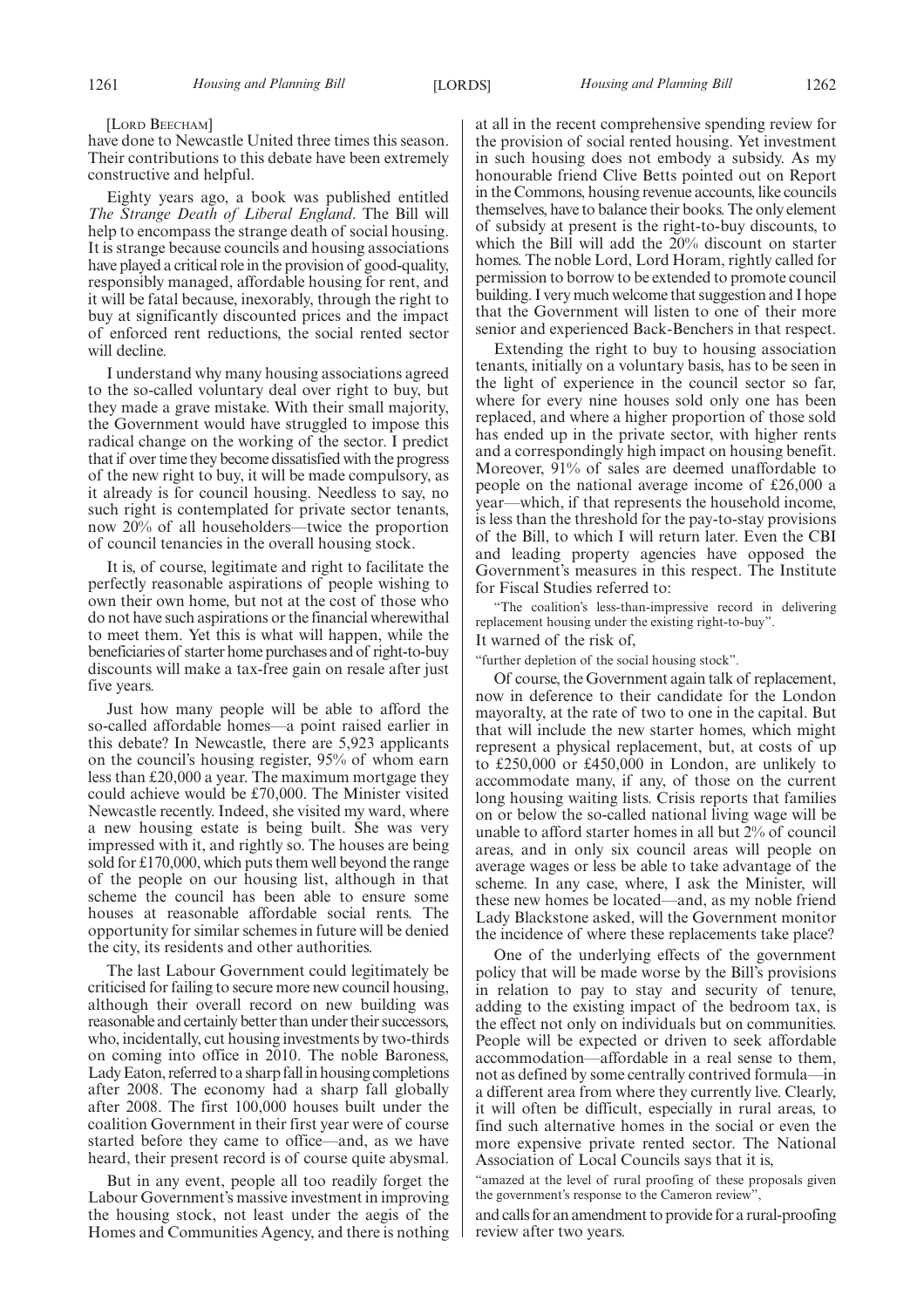Several of your Lordships referred to the problems of rural areas. My noble friend Lady Royall called for an exemption from the right to buy; the noble Lord, Lord Cameron, expressed scepticism about the impact of starter homes; the noble Lord, Lord Teverson, talked about secure homes; and others touched on the problems of rural areas. But individuals and families in both urban and rural areas will not only have to move home; they will have to change their children's schools and their GP, face longer travelling times to their jobs and start life again in a new community. Ironically, the members of better-paid households may be the more likely to engage in the life of their existing community—a point made by the right reverend Prelate the Bishop of Rochester and the noble Baroness, Lady Thornhill, and expressed implicitly in the very moving speech of my noble friend Lord Bassam.

Moreover, as we have heard, levels of household income at which pay to stay kicks in are very modest. At £30,000 a year, two people on the national minimum wage in a household will face a large rent increase. As we move to a proper living wage, the London figure of £40,000 will trigger the same effect. A pay increase or a better-paid job will incur a higher rent, which will have the effect of penalising endeavour by, in effect, a tax increase—a point made by my noble friend Lord McKenzie. The presence of other family members who have an income—a son or daughter in work or a parent with a pension—may add to the problem. What will be the effect on incentives? As with so much else, councils will have no discretion in the matter; it is yet another exercise in central government dictation at a time when the Government speak grandly about devolution.

What is to happen to specially adapted properties? For that matter, exactly what are the Government going to do about supported housing schemes, about which serious concerns have been voiced—and voiced again today by the National Housing Federation and Women's Aid? If I heard her correctly, the Minister indicated that they may not be affected by the proposed legislation. Perhaps she could clarify that point when she replies to the debate.

Finally in relation to social housing, there are grave concerns about where the proceeds of sale under right to buy or in relation to vacant high-value homes will be applied. Clearly this will present problems for London and perhaps other areas. To what extent have the Government consulted about this and where do they imagine the impact will fall? The Conservative Member of Parliament Mark Field declared that he worried,

"that forced sales will deplete stock, and that once a windfall has been pocketed, the property concerned will simply be rented out to a high earner".—[*Official Report*, Commons, 12/1/16; col. 732.]

Apparently this had already happened in many housing estates in his constituency. In short, he summarised the fears of an eventual house price bubble.

There is one other aspect which, for the last few years, has perhaps distorted the housing debate, and that is the very low interest rates which have fuelled the enormous increase in house prices. Sooner or later rates will rise. What impact will that have on the demand for house purchase, on the ability to buy of even those benefiting from the discount on starter allegedly affordable—homes and on the market generally? I well remember when Labour took control of Newcastle City Council. In 1974 we bought a newly developed private housing estate from developers who simply could not find buyers. Eventually, of course, they were all sold under the Thatcher Government's right-to-buy scheme, with virtually no replacements. The Council of Mortgage Lenders warns of the impact of the starter homes discount and the right to buy on the "lenders' appetite to lend".

I endorse the concerns expressed by my noble friend Lady Whitaker about Gypsies and Travellers, and I deplore the failure of the Bill to tackle homelessness. Those observations were also supported by the right reverend Prelate the Bishop of St Albans.

While I welcome the Bill's measures in respect of rogue landlords, it is regrettable that it fails to provide greater security for private tenants—and, as my noble friend Lord Young reminded us, it is simply astonishing that the Government voted down an amendment to secure that all rented properties must be fit for human habitation.

The planning sections of the Bill also raise significant issues. The usual suspects in the property industry proclaim their usual mantra, blaming local planning authorities for the dearth of new building, while presiding over around 500,000 unused planning permissions and, as the noble Lord, Lord Palmer, pointed out, holding large areas of land without taking the opportunity to develop them.

Building starts, the Town and Country Planning Association reveals, fell by 14% between April and June last year. It points out that although the Bill creates a presumption in favour of starter homes and exempts them from Section 106 and community infrastructure planning requirements, nothing is said about design, space or energy requirements. There is an issue not just about the number of homes we need, but about what we are building. We already have the smallest units of any comparable country, and the coalition downgraded the energy efficiency requirements. On this, the Government in general and the Bill in particular have nothing whatever to say.

The trend of bypassing both local authority and community interests, which has become an increasing feature of this Government's policy, notwithstanding their earlier promises to the contrary, is continued in the Bill.

Under the nationally significant infrastructure projects regime, housing will, in future, be permitted additional to that related to the relevant infrastructure project, with no limit being set out in the Bill. The TCPA argues that any housing in a nationally significant infrastructure project scheme should be incorporated only if allocated in a local plan.

The TCPA also questions the single consent scheme established by Clauses 136 and 137, under which the Secretary of State may grant permission in principle in respect of land allocated for development. This proposal is to be the subject of consultation. Perhaps the Minister will indicate when this will be concluded and whether the outcome will be available before we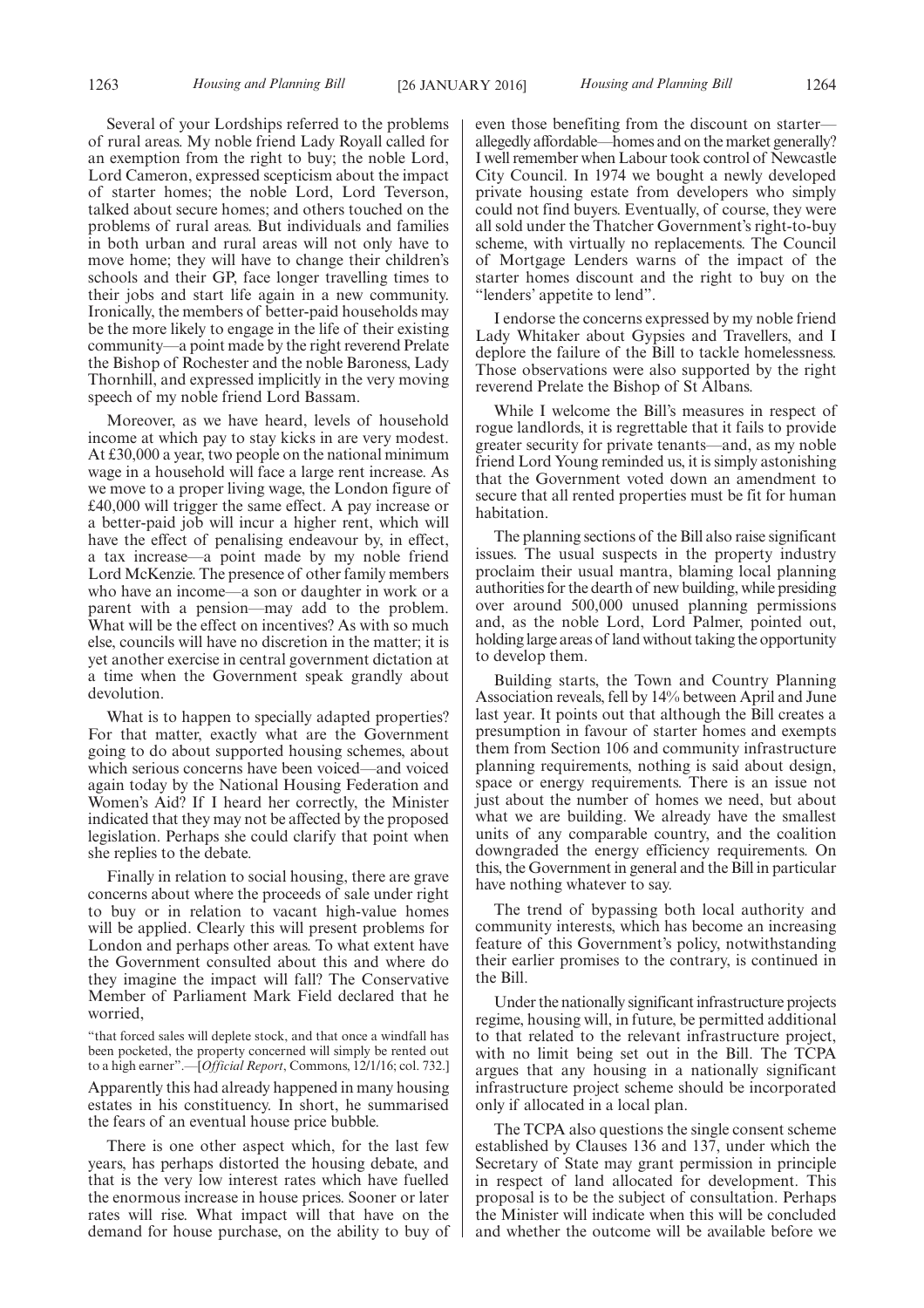#### [LORD BEECHAM]

reach Report. Will the Minister clarify the effect of Clause 136? Will planning authorities be able to specify whether or not a site is subject to PIP, or will the Secretary of State be able to require them to specify housing land for this purpose? In any event, as the TCPA points out, land allocation is not the same as planning consent; it is the first step in a process that needs to involve detailed working through. There are also questions about this so-called zonal planning's impact on a wide range of issues—from commercial to waste, or even perhaps fracking. What, if anything, will be excluded from the PIP process?

The TCPA raises further questions about the effective outsourcing of the processing of planning applications to alternative providers under Clause 146. Some councils choose to do this given the huge pressure on their budgets and the difficulty of retaining sufficient staff. But the Bill goes beyond that process and, crucially, envisages that the developer may appoint a designated person and, alarmingly, that the Government may by regulation allow that person's advice to be binding on the local planning authority. This is wholly unacceptable both as to the substance and the procedure that the Government are adopting, which is, as we have seen so many times in this Bill, to proceed by way of secondary legislation.

This brings me, Members will be relieved to hear, to some closing observations on the Bill and, in particular, on the way the Government have handled it. The Bill grew in length exponentially between Committee stage in the Commons and the two days of Report and Third Reading. Substantial amendments were tabled on planning, the regulation of social housing, the power of housing associations to charge high-earning tenants higher rents, security of tenure and more besides. Some of these measures were, and are, highly contentious.

The Government's contempt for the process of adequately scrutinising legislation—a topic with which this House has been much concerned of late—is ever more apparent. It is compounded by yet another example of the woefully inadequate impact assessments that have so often been the subject of criticism across the House and in the Secondary Legislative Scrutiny Committee. It is made even worse by granting to the Secretary of State the power to ordain secondary legislation—an issue raised by my noble friend Lady Andrews and the noble Baroness, Lady Gardner. I have lost count of the number of matters to be carried forward by orders and regulations. Perhaps the Minister could remind the House just how many they are.

This Bill needs detailed and informed scrutiny, hopefully leading to amendments. I commend the statement by the noble Lord, Lord Porter, on behalf of the Local Government Association, which he chairs, and from the association's president, the noble Lord, Lord Kerslake. They voiced concerns and announced the association's intention to seek changes. The House, with its breadth of experience and skills—amply demonstrated tonight will no doubt listen to the reasoned case made by the Local Government Association and others. I hope, in turn, that the Government will respond constructively. I will not, however, be holding my breath.

#### *10.04 pm*

**Baroness Williams of Trafford:** My Lords, I thank all noble Lords who have taken part in this Second Reading debate. I realise that just to name check everyone would take nearly 20 minutes but I pay particular tribute to the maiden speeches of the noble Baroness, Lady Thornhill, and the noble Lord, Lord Thurlow. The noble Baroness and I have a shared history in a funny sort of way which I only realised when she pointed it out to me when she came into the House. Both of them made great contributions today and I know they will continue to make them in the future.

Naturally, a huge number of points have been raised and I shall try to address as many as I can tonight, particularly those made a number of times. Where I cannot address them tonight, I shall continue to listen and discuss them with noble Lords outside the Chamber and in Committee. Several noble Lords have raised concerns and I shall do my best to allay some of their fears. As the Bill is so wide-ranging I shall try to group my comments together.

The issue that starter homes are unaffordable was raised by the noble Lords, Lord Kennedy, Lord Thurlow, Lord Young of Norwood Green, and Lord Kerslake; by the noble Baronesses, Lady Andrews and Lady Doocey; and by the right reverend Prelates the Bishops of Rochester and of St Albans.

I will focus now on the price cap versus the average price. The price cap in the Bill is £250,000 outside of London and £450,000 inside of London. That is a cap and not an average. We fully expect starter homes to be priced well below that cap. The average price for a first-time buyer of properties in England in 2014 was £226,000, and the equivalent starter home would have a discounted price of £169,000. In London the discounted starter home price based on 2014 prices would be £291,000. The experience of help to buy bears this out. Eighty per cent of the properties sold were bought by first-time buyers and the average price of homes purchased under help to buy of £186,000 was well below the national average of £286,000. That means that starter homes will be more affordable than some noble Lords fear.

A number of important questions were raised on how infrastructure would be funded. Local planning authorities will still be able to secure Section 106 contributions for site-specific infrastructure improvements for starter home developments through the planning process. The noble Lord, Lord Thurlow, and my noble friends Lord O'Shaughnessy and Lady Hodgson asked how we can ensure that quality is maintained. Again it is very important to learn the lessons of the past and we are working with the sector on this. We know how important quality is and we issued design exemplars for starter homes in March. We will continue to work with the sector on this.

Many noble Lords also raised concerns about starter homes replacing other forms of affordable housing. Local planning authorities will need to apply their planning policies, including those on affordable housing, in the light of the legal starter homes requirement. Local planning authorities know their market and we would also expect them to seek other forms of affordable housing, such as social rent, where it would be viable.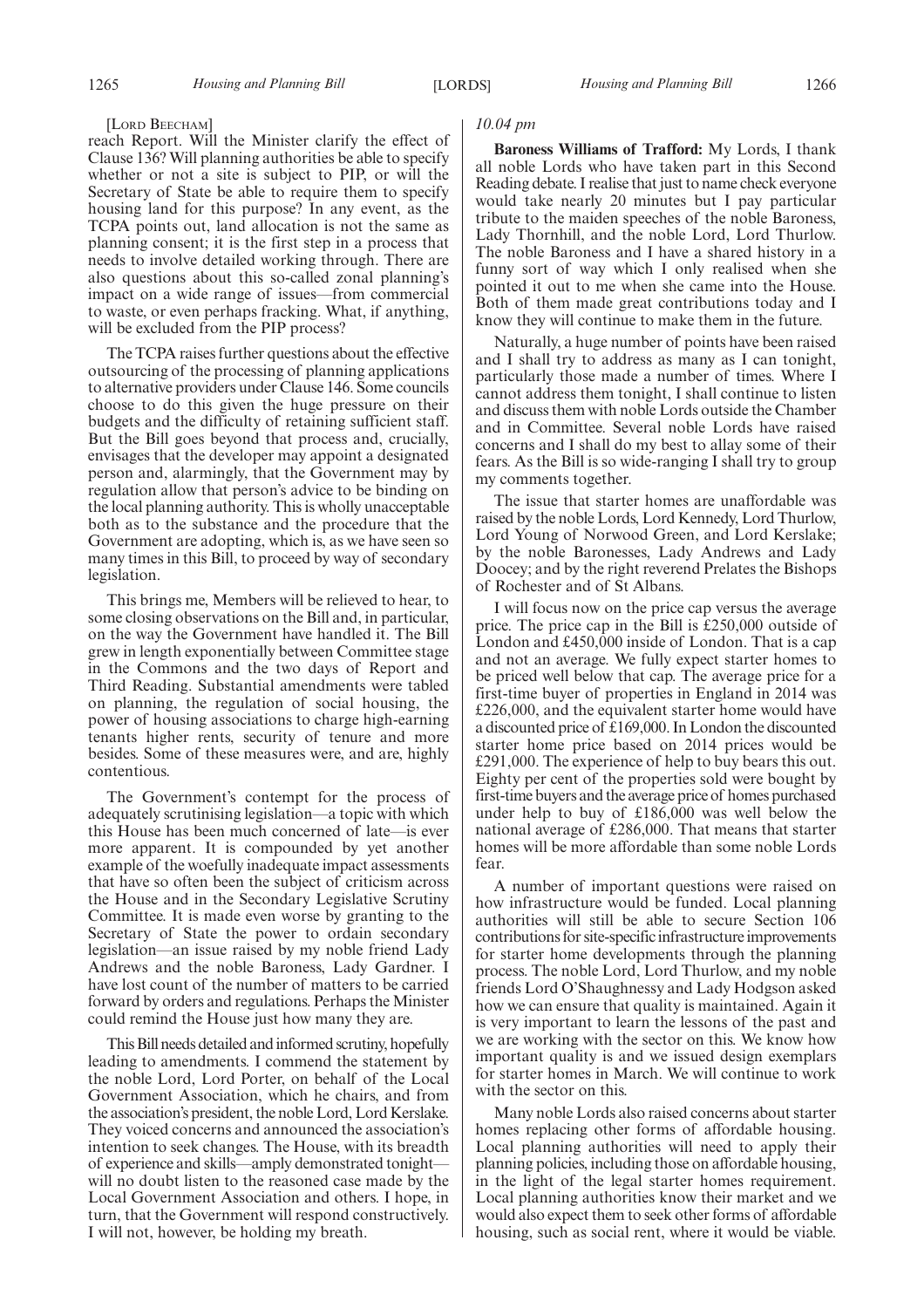Councils have the options to release more land for housing to ensure that they deliver as much housing of all tenures as needed.

The noble Lord, Lord Kerslake, also said that it should be down to councils to assess needs and deliver on them. Young people need homes now. As my noble friend Lord O'Shaughnessy said, the crisis for first-time buyers is acute. We want councils to consider their needs and the Bill will ensure that they do so. Starter homes will form part of a mix of tenures that we want to see on developments. Councils are in a position to build their own social rented housing, and many are starting to do so. The Government fully intend to make sure that affordable homes to rent continue to be provided. That is why in the spending review we confirmed £1.6 billion for 100,000 affordable homes to rent. The noble Lord, Lord Best, questions whether this is enough. Because it is grant-funded, it is a minimum position. We would expect councils and developers to do more than the bare minimum.

A number of speakers, including the noble Baroness, Lady Bakewell, asked whether starter homes should keep their discount in perpetuity. This would defeat the purpose: long-term restrictions may make it more difficult for the first-time buyer to sell and move on—whether to take up a new job or move to a larger home as their family grows.

Several points were made about the right to buy and high-value assets. In response to the comments of the noble Lord, Lord Young of Cookham, those tenants who buy a starter home under right to buy should have the same freedoms as every other home owner. The existing right to buy does not include any restrictions on letting, and it would be unfair to include this restriction for housing association tenants. The noble Lord, Lord Young, also questioned the exclusion of Section 106-funded properties and right to buy. It was decided, because of the short timescale, to exclude properties built through Section 106 from the voluntary right-to-buy pilot. Aspects of the main scheme will be different. Under the voluntary deal the presumption is that housing associations will offer to sell tenants the property in which they are living, and we would expect them to do so in the majority of cases. We are working with the sector on the detailed implementation of the main scheme.

The noble Baroness, Lady Doocey, asked about housing associations selling off property to avoid the right to buy. The Government are fully compensating housing associations for the right-to-buy discount, based on open-market value, and the housing association will keep the full receipts of the sale, so there is really no financial benefit to a housing association in selling off empty properties to avoid the right to buy.

**Lord Kennedy of Southwark:** Could I be clear? The Minister said that the Government are fully compensating the housing associations. It is the local authorities that are compensating the housing associations.

**Baroness Williams of Trafford:** I understand that it is the Government who will fully compensate the housing associations.

Noble Lords, including the noble Lords, Lord Kerslake, Lord Adebowale and Lord Stoneham, the right reverend prelate the Bishop of Rochester and the noble Duke, the Duke of Somerset, are concerned about the wider implications of the Bill and the future of social housing, especially when local authorities are selling their high-value assets. We are considering a number of types of housing that could be excluded when that is taken into account, and cases where housing will not be considered to have become vacant. We are engaging widely, and I will make sure that the points raised here are taken into account. I would also be happy to meet the noble Lord, Lord Adebowale, to discuss housing co-ops in particular.

In addition, the Government are committed to using a portion of the receipts to fund the building of additional homes. The Secretary of State and the local authority can enter into an agreement for the local authority to retain part of its receipts to lead on the delivery of more homes that meet housing need.

Members were also concerned about high-value assets forcing people out of their areas. The aim is not to force people out of homes. This will apply to a property only when it becomes vacant. The Government support the ambitions of social tenants to make the move into home ownership but, equally, it cannot be right that some social tenants on higher incomes are benefiting from lower rents when those renting privately do not. Social housing for rent must primarily be focused on those in real housing need who are on lower incomes.

We recognise that rent rises must be affordable and protect work incentives. That is why we have consulted on proposals to introduce gradual rent rises in relation to income, to help ensure that the extra rental costs are manageable. There is broad support for our proposal for a taper and we will consider the responses carefully.

The noble Baroness, Lady Bakewell, asked about the use of a formula and the loss of family properties. The data that we are collecting will inform the high-value threshold, and for local authorities the use of a threshold to determine payments will give greater certainty and predictability, which will help them to manage their finances better. It will also provide greater flexibility for local authorities to choose what properties they sell in order to make the payments.

The noble Lord, Lord Young, who I commend for the work he described earlier on right to buy all those years ago, asked about the portable discount. Under the terms of the voluntary agreement, where a housing association exercises a discretion not to sell a property, the association would offer tenants the opportunity to use their discount to buy an alternative home from their own or another association's stock. Receipts from sales under the new scheme, including the government grant to cover the cost of the discount, will generate considerable income for associations to reinvest in new supply, with an additional home being provided for every home sold. To allow the portable discount to be used on properties in the open market loses that income to the sector, limiting the ability of housing associations to deliver new supply. We are currently working with the sector to finalise how the portable discount might work.

The noble Lord, Lord McKenzie, and the noble Baronesses, Lady Young and Lady Andrews, asked questions about planning. The decision to grant planning permission in principle will be locally driven where a choice is made to allocate land for housing-led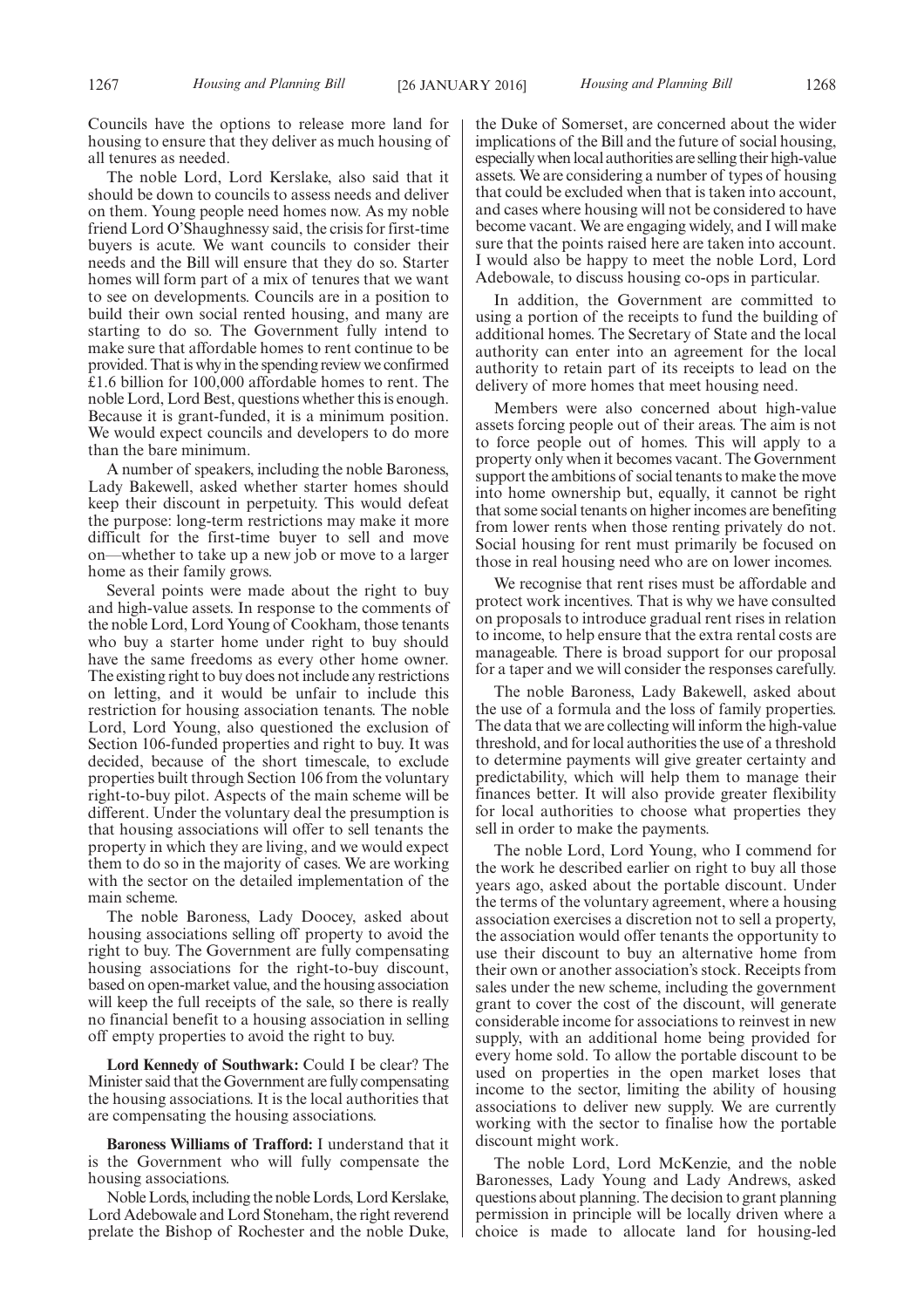#### [BARONESS WILLIAMS OF TRAFFORD]

development in a local plan, neighbourhood plan and new brownfield register. This will promote plan-led development and ensure that decisions take place within a framework that includes the engagement of communities and others, as well as consideration of development against local and national policy, including important matters such as heritage and, of course, flooding. Allowing permission in principle to be granted for housing-led development will allow it to accommodate other uses that are compatible with residential areas such as retail, social and community uses. This will help to deliver the mixed and balanced communities that we want to see. However, the Government were clear in the other place that there is no intention to allow permission in principle to be granted for fracking.

The LGA report referred to by my noble friend Lady Eaton presents a narrow picture of the build out as it only covers homes on major sites—that is, those with 10 units or more—and therefore overstates the average time to complete all work on a site. However, I agree that ensuring that where permission is given for new homes, building them out without delay is a very important part of the equation, and this includes ensuring that the local planning authorities play their part by discharging conditions as quickly as possible.

The noble Baroness, Lady Thornhill, suggested that women would be disproportionately affected by our planning policies, and we will of course continue to keep them under review as, for example, we finalise the new planning policy following the closure of the consultation next month.

The noble Baroness, Lady Bakewell, and the right reverend Prelate the Bishop of St Albans suggested that the Bill has got rid of the need for considering Gypsy and Traveller needs. The Bill does not remove the need to assess their accommodation needs. The proposed changes to the legislation make it clear that the needs of all those who reside in the district must be taken into account, and that includes Gypsies and Travellers. The provision of caravan sites and moorings for houseboats are considered under the duty to assess housing needs in the Housing Act 1985.

I think that I had better move on to the question of the lack of information on secondary legislation. Noble Lords will forgive me if I do not name-check everyone because so many of them raised the issue. I understand the concerns of noble Lords about the number of secondary legislation proposals proposed by the Bill. I will do my best to provide as much information as possible as the Bill progresses. I have discussed this with a number of noble Lords in meetings. I want to ensure that everybody has the information they need to understand the implications of the measures in the Bill and I hope to explain as much as I can during Committee. Each one of the measures will be different and there is much detail that is still to be sorted, as well as data to be collected and analysed and stakeholders that we need to work with. We are consulting widely and we will be sharing the details as they emerge. We want to make sure that we get it right. We do not want to rush into secondary legislation before working with those who will make all this work on the ground.

An example will be many of the planning measures where we plan to consult shortly on the details that will be in the secondary legislation.

The noble Baroness, Lady Grender, talked about getting on with the data analysis to inform the formula for high-value assets. As she says, we are making good progress on collecting the data and we need to get the formula right. However, there is still some way to go. I will keep the House informed as we make progress. We will bring forward the detail that Peers want as soon as we can.

The noble Lord, Lord Whitty, and the noble Baroness, Lady Grender, talked about sink estates. We know that the worst estates have huge potential to be revived so that they become thriving communities once more. That is why we are so determined to kick-start work which would benefit the lives of people by providing high-quality homes.

My noble friend Lady Gardner of Parkes raised rogue landlords and sending them underground, and that we need better enforcement. As well as the clauses on banning orders which will ensure that rogue landlords are unable to continue letting out properties, the Bill ensures that local authorities' powers of enforcement against those who are committing housing offences are greatly strengthened. Some of this is already going on, particularly in London boroughs. Clause 117 and Schedule 9 will enable local authorities to impose a civil penalty of up to £30,000 as an alternative to prosecution and enable provisions which will extend the availability of rent repayment orders.

The noble Lord, Lord Beecham, talked about the right to buy—replacements and figures. There is a rolling three-year deadline for local authorities to deliver one-for-one replacements. So far, they have delivered well within the sales profile. By March 2013, there had been 3,054 additional sales and by September 2015, there had been 4,117 starts.

The noble Baroness, Lady Bakewell, talked about planning competition. I believe that there is an appetite for greater competition in the planning system, although I must point out—a couple of noble Lords touched on this—that the decisions remain with the local planning authorities. We anticipate that a number of ambitious and high-performing local authorities will also want to compete to process planning applications in other areas.

The noble Lords, Lord Kennedy and Lord Tope, raised issues on electrical safety in the private sector. The Government are committed to protecting tenants and have agreed to carry out the necessary research to understand what, if any, legislative changes regarding electrical safety checks should be introduced. The noble Lord, Lord Young of Norwood Green, raised the idea that the Bill should ensure that rented properties are fit for human habitation. Local authorities already have strong and effective powers to deal with poor-quality, unsafe accommodation, and we expect them to use them.

The noble Baronesses, Lady Bakewell and Lady Thornhill, the noble Lords, Lord Kennedy and Lord Cameron, and the right reverend Prelate the Bishop of Rochester were concerned about the level at which people are classed as having a high income. The issue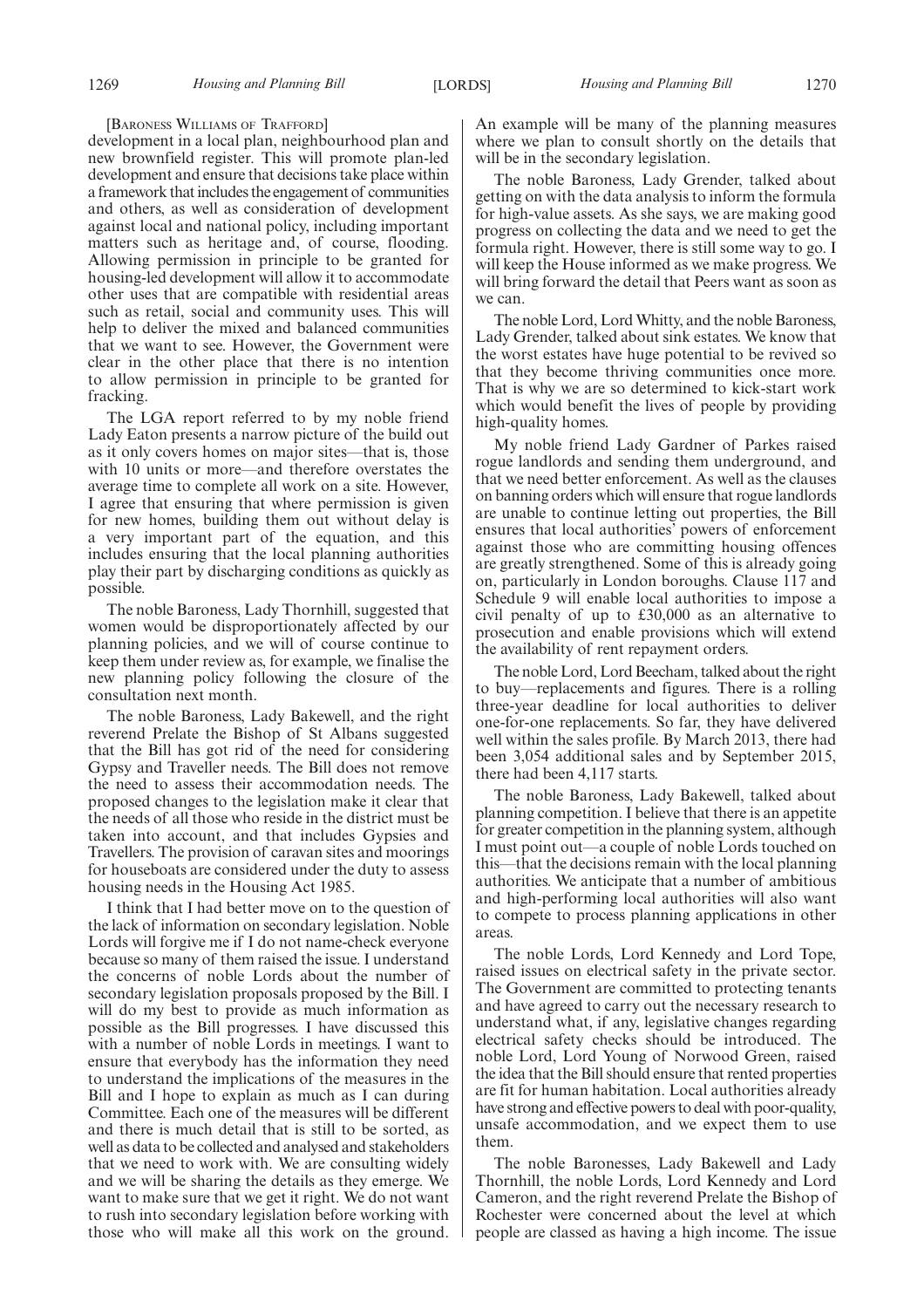is whether people on those household incomes, which are above the average median wage of £26,000 a year, should automatically benefit from a lower rent than people in comparable private rented housing. Our view is that it is not fair for the taxpayer and that it is an issue that should be tackled. It is also important to recognise that social housing should be prioritised to those in genuine need. There will be households on lower incomes that are more in need of social housing for rent. We do not want to damage work incentives and that is why we are proposing a taper, as mentioned by the noble Baroness, Lady Doocey. That would see rents rise gradually in relation to income. Doing so will ensure that households are incentivised to accept higher-paid work so that they see a range of benefits from that income.

The noble Lords, Lord Cameron and Lord McKenzie of Luton, asked how income will be assessed. The noble Baroness, Lady Lister, asked about ensuring that vulnerable tenants are protected. We will ensure that the implementation of "pay to stay" is fair for tenants as part of our ongoing engagement with local authorities.

I hope that noble Lords will indulge me, given the huge number of questions, for another couple of minutes. If any noble Lord objects, please let them speak now.

On lifetime tenancy, many Members, such as the right reverend Prelate the Bishop of Rochester, suggested that reviews of social tenancies would place undue pressures on local authorities. Keeping that under review should already be part of good tenancy management, but in any case, we expect that savings over the long term are likely to outweigh any additional costs from reviewing tenancies.

Many noble Lords talked about rural impacts. We understand the pressures faced by the rural community, which are many and complex. The Bill allows for certain types of housing to be excluded from being sold when vacant. We will set out our thinking on this in due course. Under the voluntary agreement on right to buy, housing associations will have the discretion not to sell homes in rural areas. We are consulting on planning reforms to allow starter homes on rural exception sites, to help villages thrive. This includes an option to retain local connection tests. We want rural exception sites to continue to deliver housing for rural communities.

On flooding, I welcome my noble friend Lord Liverpool's comments on local plans. I know that my noble friend Lord Deben, the noble Lord, Lord Krebs, and the noble Baroness, Lady Bakewell, will also keep a close eye on this. Planning guidance is clear, but I am sure that we will come back to this subject in due course.

The noble Lord, Lord Beecham, asked whether adapted housing under regeneration schemes will be excluded under the high-value asset sales. Excluded housing will be set out—noble Lords will groan now—in secondary legislation. The department is engaging widely with local authorities and other stakeholders. No decisions have been made yet on the types of housing that will be excluded or cases where housing would not be considered as becoming vacant. As part of our process of updating data on local authority stock, we are collecting information on the purpose of the stock held to understand more about the types of housing that local authorities own, which will inform decisions on housing that will be excluded.

I conclude with the noble Lord, Lord Best, because he might be thinking that I am ignoring him. The noble Lord made a wide-ranging contribution with a promise of much more to come, which I look forward to, given his wealth of expertise. I share his view that we need houses both to rent and to buy, which is why the package we announced in the spending review includes that significant support of £1.6 billion for 100,000 rented homes. We also committed £4.1 billion for 135,000 shared ownership homes, allowing people to buy a share if they cannot move straight to purchasing outright.

The Bill needs to be seen as part of our wider crusade to get more homes built for all our communities with a planning system that delivers, while managing the homes we already have fairly. I know that we share this ambition to address the housing needs of the country, even if our views may differ around the edges on how to get there. I look forward to working with all noble Lords who have spoken today and other interested Peers as we take the Bill through the House. I beg to move.

*Bill read a second time and committed to a Committee of the Whole House.*

## **Childcare Bill [HL]** *Returned from the Commons*

*The Bill was returned from the Commons agreed to with amendments. It was ordered that the Commons amendments be printed.*

# **Charities (Protection and Social Investment) Bill [HL]**

*Returned from the Commons*

*The Bill was returned from the Commons agreed to with amendments. It was ordered that the Commons amendments be printed.*

*House adjourned at 10.29 pm.*